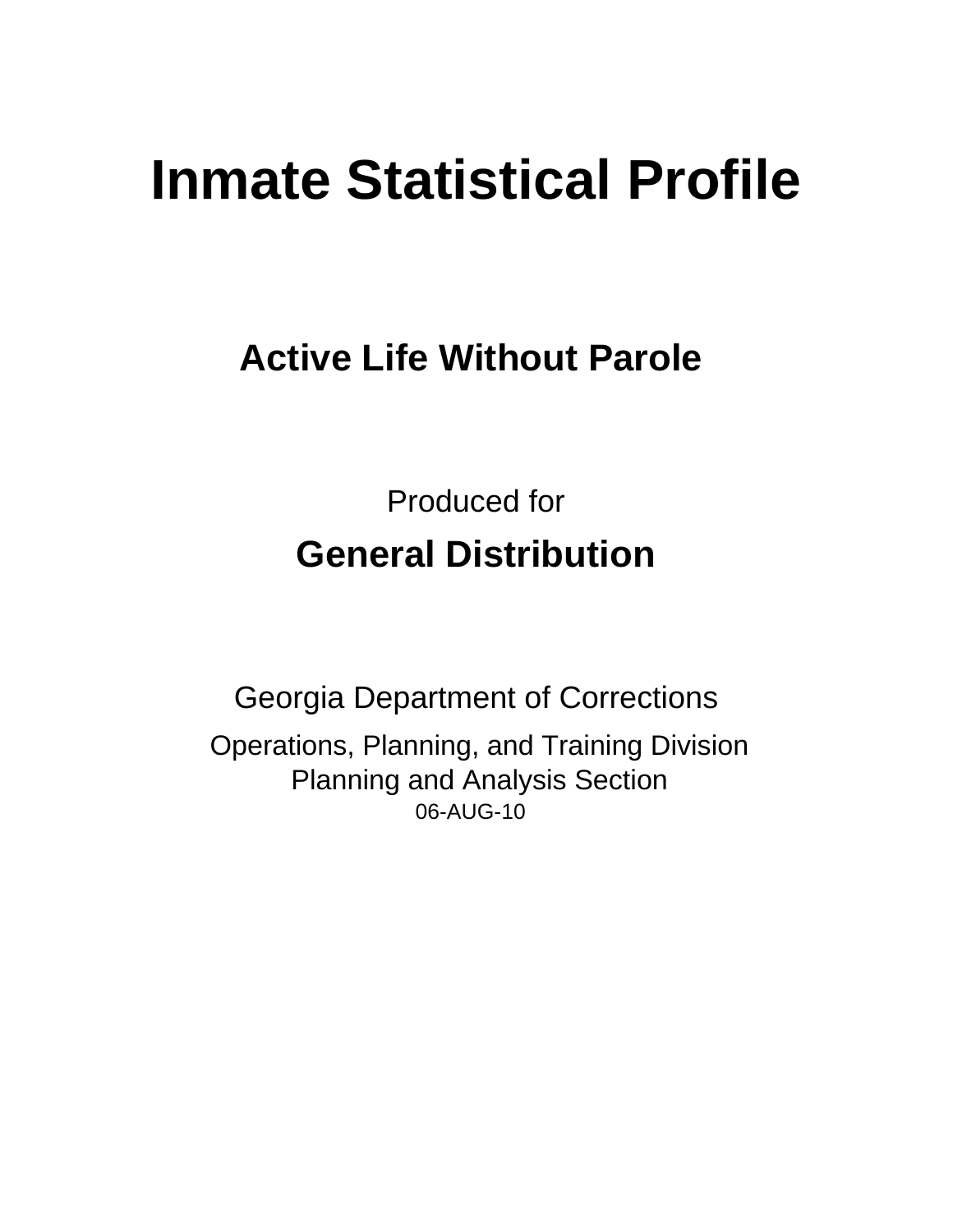# **Inmate Statistical Profile 06-AUG-10**

Contents

**Active Life Without Parole** 

Produced for General Distribution

# **Table of Contents**

| <b>Demographic information</b>                                       |
|----------------------------------------------------------------------|
| 5 Current age, broken out in ten year age groups                     |
| 6 Race group                                                         |
| 7 Hispanic Origin                                                    |
| 8 Marital status, self-reported at entry to prison                   |
| 9 Number of children, self-reported at entry to prison               |
| 10 Religious affiliation, self-reported at entry to prison           |
| 11 Home county - self-reported at entry to prison                    |
| 14 Socioeconomic class, self-reported at entry to prison             |
| 15 Environment to age 16, self-reported at entry to prison           |
| 16 Guardian status to age 16, self-reported at entry to prison       |
| 17 Employment status before prison, self-reported at entry to prison |
| 18 Age at admission                                                  |
| 20 Height, measured at entry to prison                               |
| 21 Weight, measured at entry to prison                               |
| 22 Military service                                                  |
| <b>Correctional information</b>                                      |
| 23 Type of admission to prison                                       |
| 24 Current / last security status                                    |
| 25 Current / last institution type                                   |
| 26 Institution type - transitional centers                           |
| 27 Institution type - mental hospitals                               |
| 28 Institution type - county prisons                                 |
| 29 Institution type - state prisons                                  |
| 30 Institution type - private prisons                                |
| 31 Institution type - prison annexes                                 |
| 32 Institution type - pre-release centers                            |
| 33 Institution type - inmate boot camp                               |
| 34 Number of disciplinary reports                                    |
| 35 Number of transfers                                               |
| 36 Number of escapes                                                 |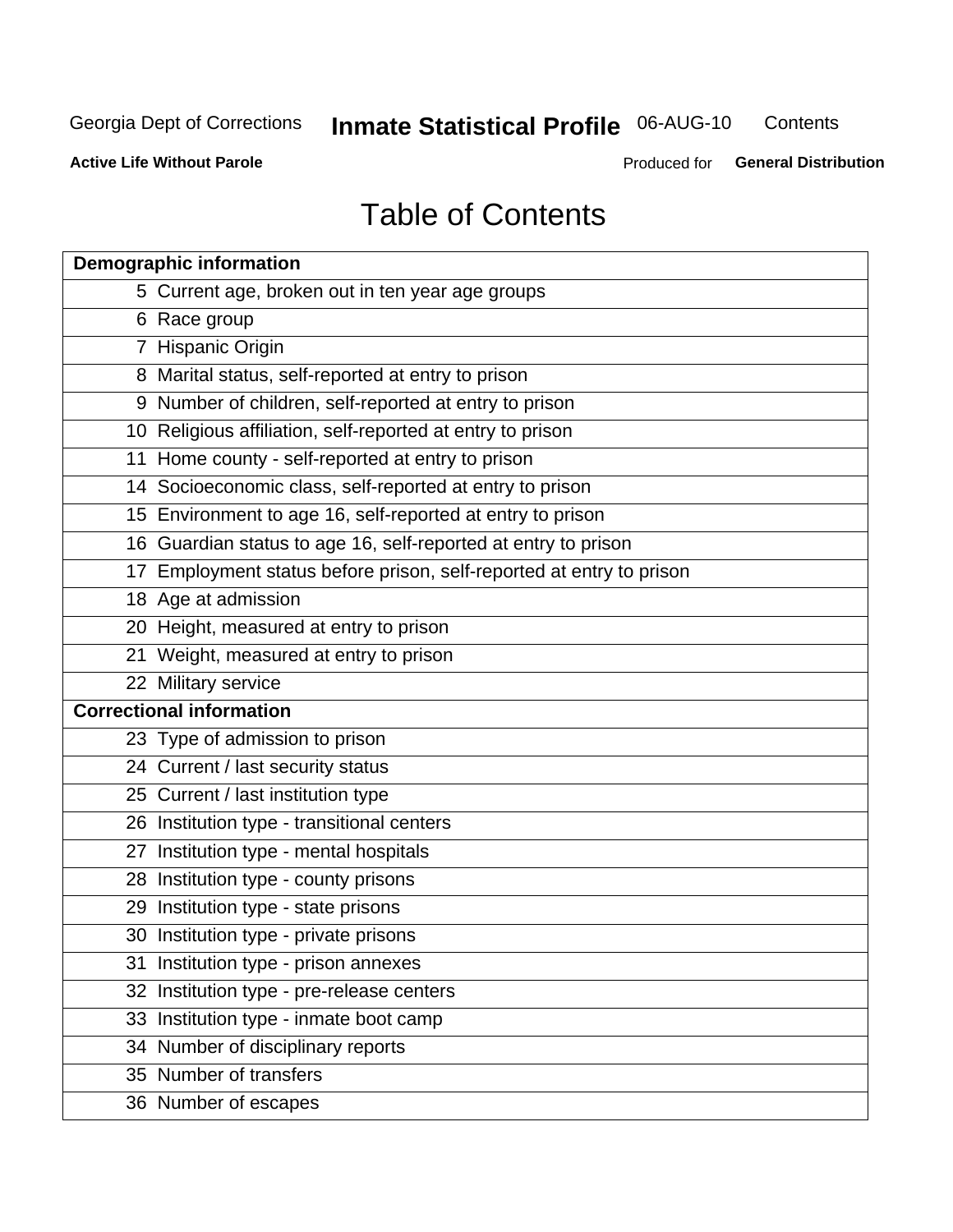# **Inmate Statistical Profile 06-AUG-10**

Contents

**Active Life Without Parole** 

Produced for General Distribution

# **Table of Contents**

| <b>Correctional information</b>                                  |  |  |  |  |  |  |  |
|------------------------------------------------------------------|--|--|--|--|--|--|--|
| 37 Time served in current (or last) institution                  |  |  |  |  |  |  |  |
| <b>Educational, psychological and physical information</b>       |  |  |  |  |  |  |  |
| 38 Highest grade level attained                                  |  |  |  |  |  |  |  |
| 39 Culture fair IQ scores                                        |  |  |  |  |  |  |  |
| 40 Wide Range Achievement Test (WRAT) reading score              |  |  |  |  |  |  |  |
| 41 Wide Range Achievement Test (WRAT) math score                 |  |  |  |  |  |  |  |
| 42 Wide Range Achievement Test (WRAT) spelling score             |  |  |  |  |  |  |  |
| 43 Scope of substance abuse - summary                            |  |  |  |  |  |  |  |
| 44 Scope of substance abuse - detail                             |  |  |  |  |  |  |  |
| 45 Current / last mental health treatment level                  |  |  |  |  |  |  |  |
| 46 PULHESDWIT medical scale - 'P' overall condition ('P'hysical) |  |  |  |  |  |  |  |
| 47 PULHESDWIT medical scale - 'U' upper body                     |  |  |  |  |  |  |  |
| 48 PULHESDWIT medical scale - 'L' lower body                     |  |  |  |  |  |  |  |
| 49 PULHESDWIT medical scale - 'H' hearing                        |  |  |  |  |  |  |  |
| 50 PULHESDWIT medical scale - 'E' vision                         |  |  |  |  |  |  |  |
| 51 PULHESDWIT medical scale -'S' psychiatric                     |  |  |  |  |  |  |  |
| 52 PULHESDWIT medical scale - 'D' dental                         |  |  |  |  |  |  |  |
| 53 PULHESDWIT medical scale - 'W' work ability                   |  |  |  |  |  |  |  |
| 54 PULHESDWIT medical scale - 'I' impairment                     |  |  |  |  |  |  |  |
| 55 PULHESDWIT medical scale - 'T' transportability               |  |  |  |  |  |  |  |
| 56 Criminality in family, self-reported                          |  |  |  |  |  |  |  |
| 57 Alcoholism in family, self-reported                           |  |  |  |  |  |  |  |
| 58 Drug abuse in family, self-reported                           |  |  |  |  |  |  |  |
| 59 Subjected to frequent beatings, self-reported                 |  |  |  |  |  |  |  |
| 60 Father absent during inmate's childhood                       |  |  |  |  |  |  |  |
| Mother absent during inmate's childhood<br>61                    |  |  |  |  |  |  |  |
| 62 Inmate diagnosed as manipulative                              |  |  |  |  |  |  |  |
| 63 Inmate diagnosed as assaultive                                |  |  |  |  |  |  |  |
| <b>Crimes and criminal history information</b>                   |  |  |  |  |  |  |  |
| 64 Number of prior Georgia incarcerations                        |  |  |  |  |  |  |  |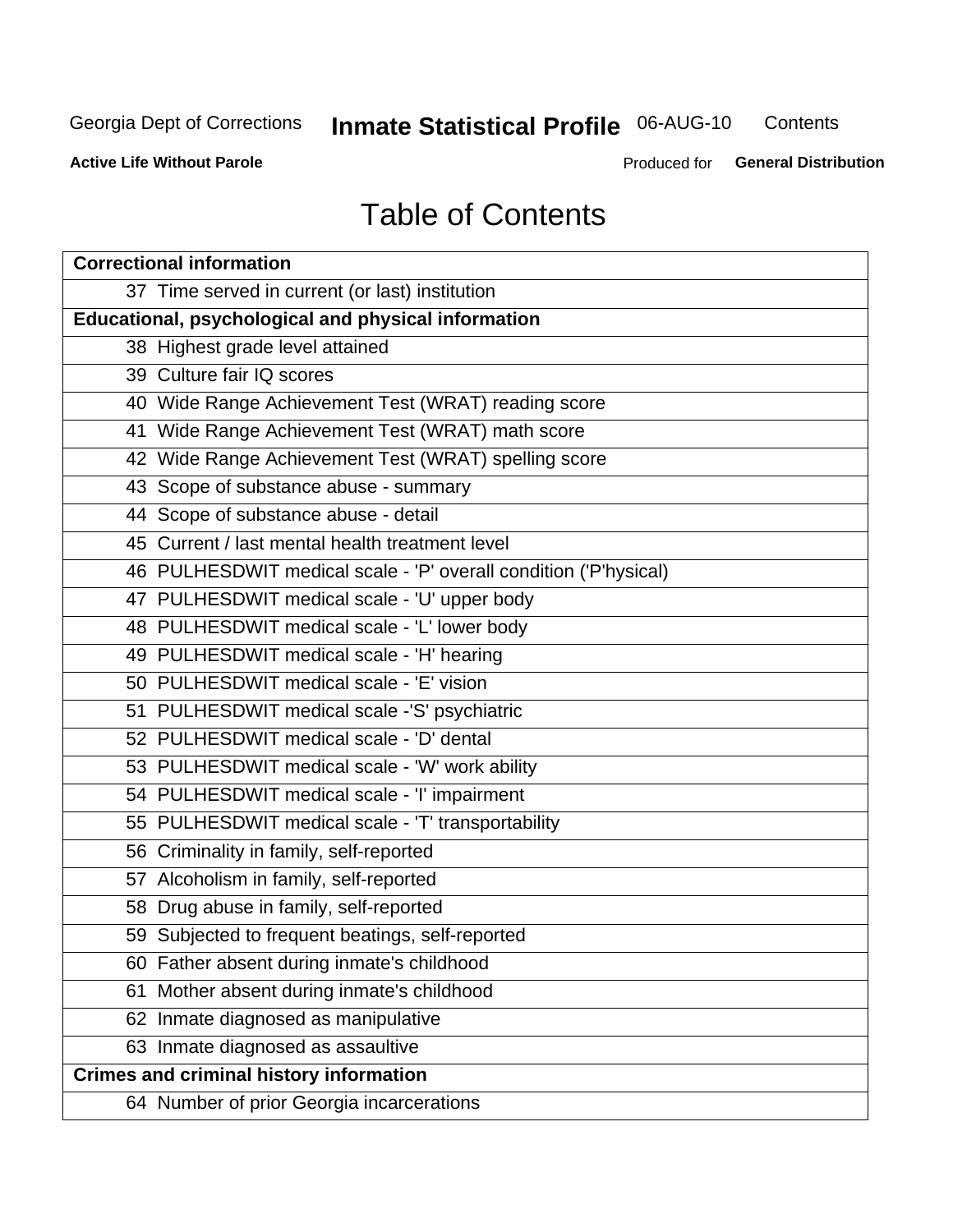#### **Inmate Statistical Profile 06-AUG-10** Contents

**Active Life Without Parole** 

Produced for General Distribution

# **Table of Contents**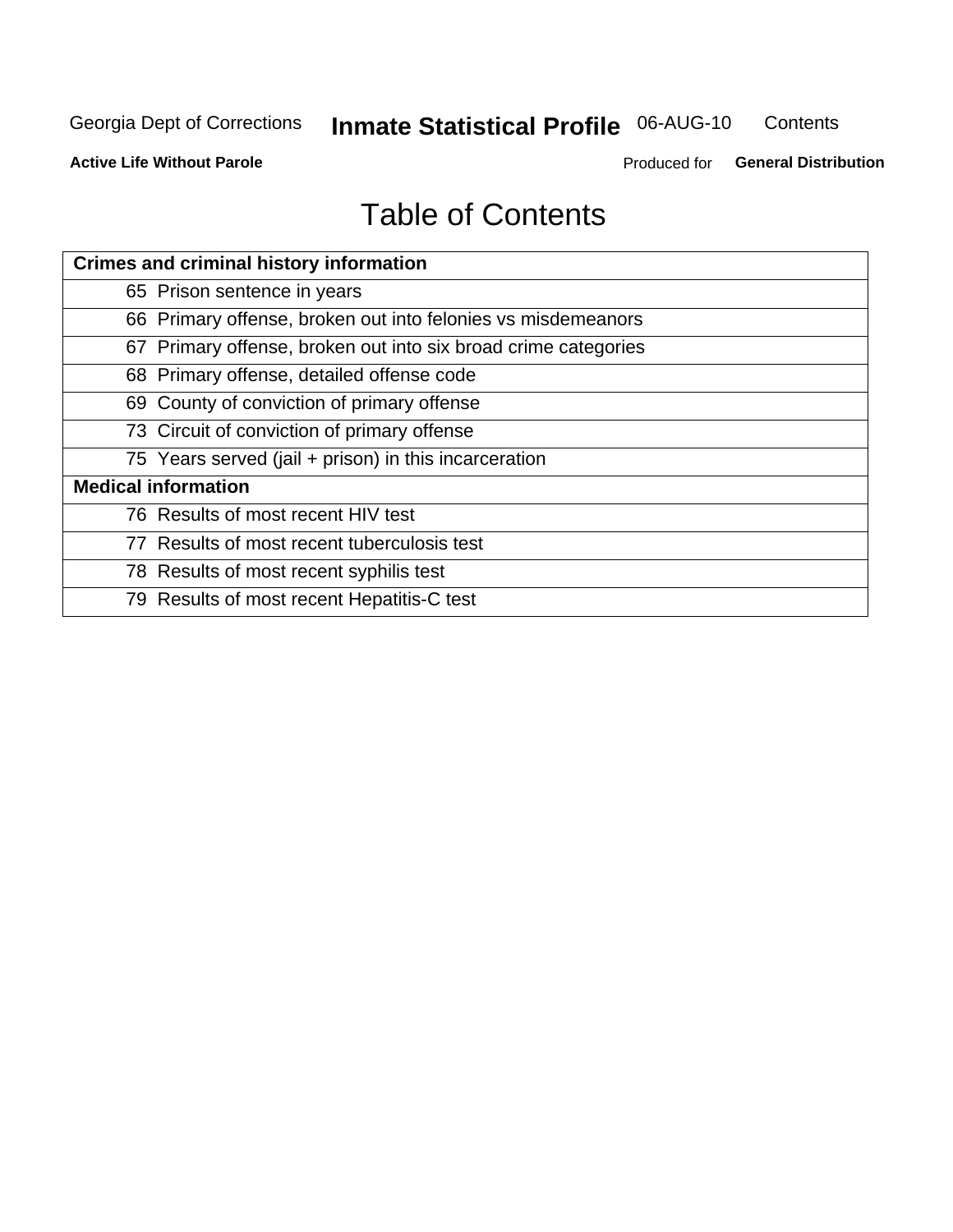### Inmate Statistical Profile 06-AUG-10 Page 5

#### **Active Life Without Parole**

#### Produced for General Distribution

### Current age, broken out in ten-year age groups

COL % - percent each COUNT is of its particular column

|                          |              | <b>Male</b> |         |                | <b>Female</b> |       | <b>Total</b>   |            |
|--------------------------|--------------|-------------|---------|----------------|---------------|-------|----------------|------------|
| <b>Current Age</b>       | <b>Count</b> | Col %       | Row %   | <b>Count</b>   | Col %         | Row % | <b>Total</b>   | Col %      |
| <b>Teens (1-19)</b>      | 2            | $0.34\%$    | 100.00% |                |               |       | $\overline{2}$ | 0.33%      |
| <b>Twenties (20-29)</b>  | 51           | 8.61%       | 94.44%  | 3 <sub>1</sub> | 25.00%        | 5.56% | 54             | 8.94%      |
| Thirties (30-39)         | 199          | $33.61\%$   | 99.50%  |                | 8.33%         | 0.50% |                | 200 33.11% |
| <b>Forties (40-49)</b>   | 188          | $31.76\%$   | 97.41%  | 5              | 41.67%        | 2.59% |                | 193 31.95% |
| <b>Fifties (50-59)</b>   | 114          | 19.26%      | 97.44%  | 3 <sub>1</sub> | 25.00%        | 2.56% | 117            | 19.37%     |
| <b>Sixties (60-69)</b>   | 27           | 4.56%       | 100.00% |                |               |       | 27             | 4.47%      |
| Seventy + (70 and above) | 11           | $1.86\%$    | 100.00% |                |               |       | 11             | 1.82%      |
| <b>Total Reported</b>    | 592          | 100%        | 98.01%  | 12             | 100%          | 1.99% | 604            | 100%       |

| _____ | <b>EOQ</b><br>JJL | $\overline{\phantom{0}}$ | co.<br>UU- |
|-------|-------------------|--------------------------|------------|

| Mean<br>(average)       | 42.74 | 42.33 | 42.73 |
|-------------------------|-------|-------|-------|
| <b>Median (middle)</b>  |       |       | 41.5  |
| Mode<br>(most frequent) | 36    |       | 36    |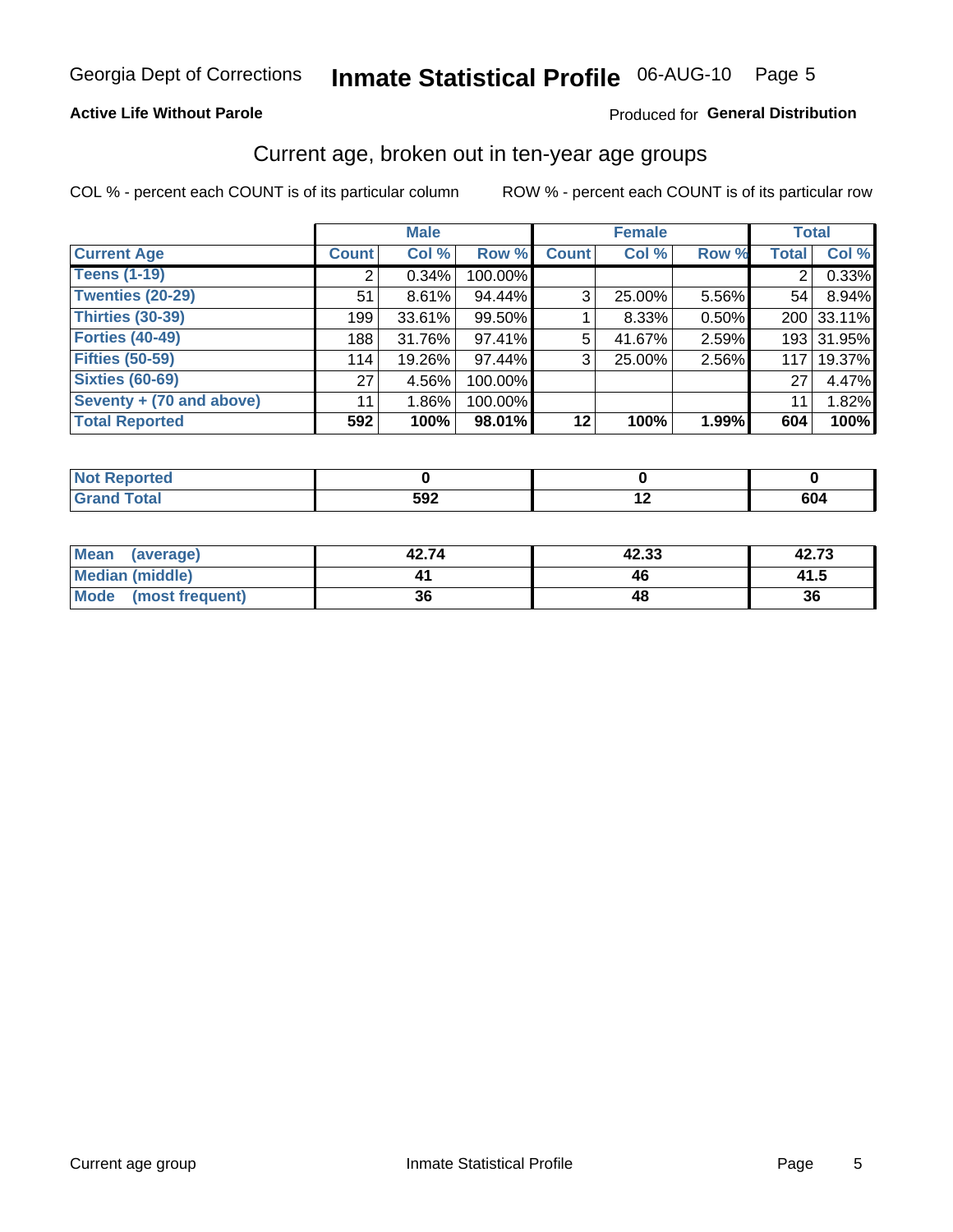# Inmate Statistical Profile 06-AUG-10 Page 6

#### **Active Life Without Parole**

Produced for General Distribution

### Race group

COL % - percent each COUNT is of its particular column

|                             | <b>Male</b>  |         |                    | <b>Female</b> |        |       | <b>Total</b> |        |
|-----------------------------|--------------|---------|--------------------|---------------|--------|-------|--------------|--------|
| <b>Race Group</b>           | <b>Count</b> | Col %   | <b>Row % Count</b> |               | Col %  | Row % | <b>Total</b> | Col %  |
| <b>White</b>                | 145          | 24.49%  | 94.77%             | 8             | 66.67% | 5.23% | 153          | 25.33% |
| <b>Black</b>                | 435          | 73.48%  | 99.09%             | 4             | 33.33% | .91%  | 439          | 72.68% |
| <b>Other</b><br>5           |              | $.17\%$ | 100.00%            |               |        |       |              | .17%   |
| <b>Hispanic</b><br>10       | 10           | 1.69%   | 100.00%            |               |        |       | 10           | 1.66%  |
| <b>Racially Mixed</b><br>11 |              | $.17\%$ | 100.00%            |               |        |       |              | .17%   |
| <b>Total Reported</b>       | 592          | 100%    | 98.01%             | $12 \,$       | 100%   | 1.99% | 604          | 100%   |

| Reported     |     |     |     |
|--------------|-----|-----|-----|
| <b>Total</b> | 592 | . . | 604 |

| M | . | <b>PIUVIV</b> |
|---|---|---------------|
|   |   |               |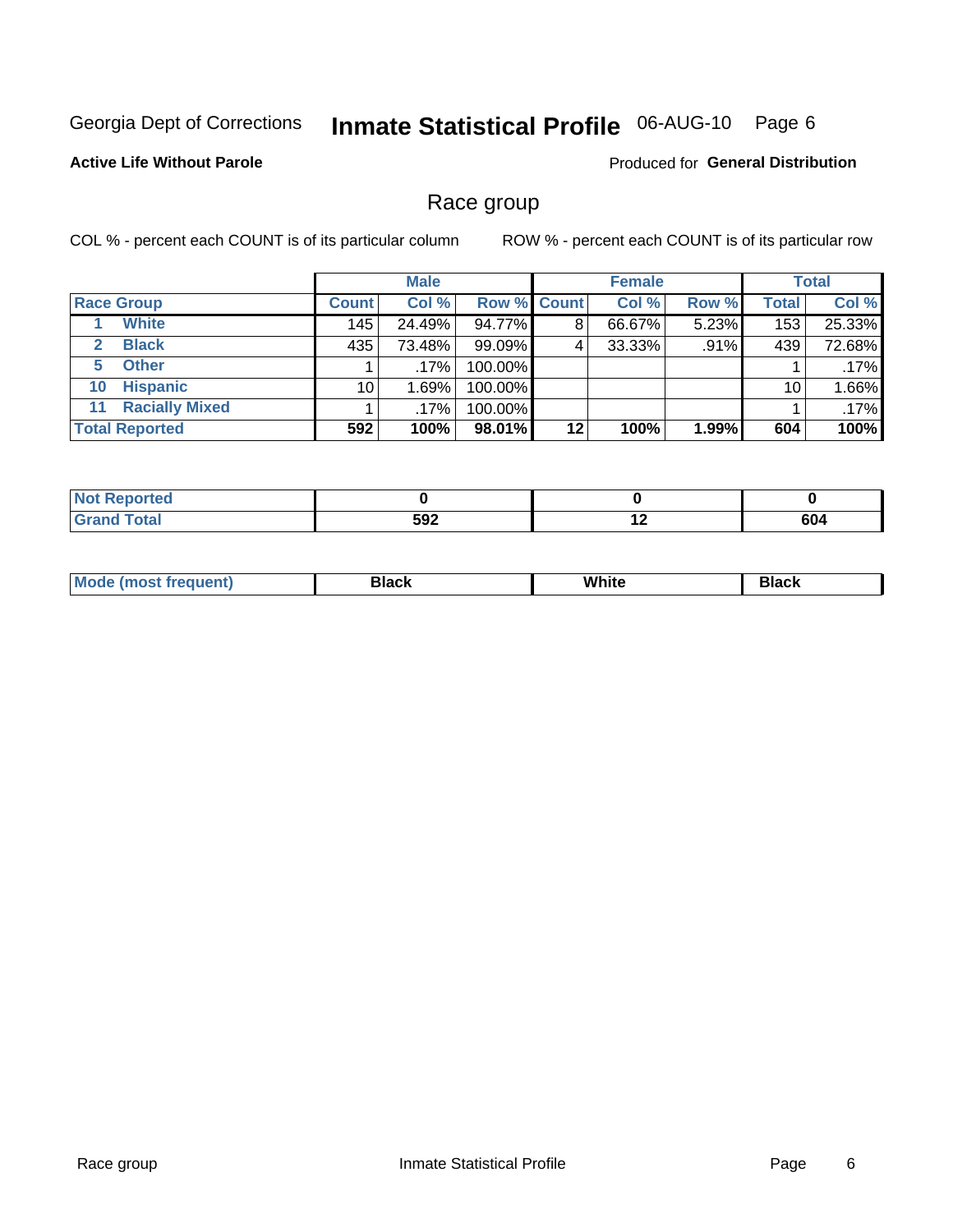#### Inmate Statistical Profile 06-AUG-10 Page 7

**Active Life Without Parole** 

Produced for General Distribution

### **Hispanic Origin**

COL % - percent each COUNT is of its particular column

ROW % - percent each COUNT is of its particular row

|                        |              | <b>Male</b> |                    |                 | <b>Female</b> |          |       | <b>Total</b> |
|------------------------|--------------|-------------|--------------------|-----------------|---------------|----------|-------|--------------|
| <b>Hispanic Origin</b> | <b>Count</b> | Col %       | <b>Row % Count</b> |                 | Col %         | Row %    | Total | Col %        |
| <b>Non Hispanic</b>    | 582          | 98.31%      | 97.98%             | 12 <sub>1</sub> | 100.00%       | $2.02\%$ | 594   | 98.34%       |
| <b>Hispanic</b>        | 10           | 1.69%       | 100.00%            |                 |               |          | 10    | .66%         |
| <b>Total Reported</b>  | 592          | 100%        | 98.01%             | 12              | 100%          | $1.99\%$ | 604   | 100%         |

An inmate is counted as Hispanic if

(a) he self-reported as Hispanic during the diagnostic process, or

(b) his primary language is Spanish, or

(c) he claimed birth or citizenship in Spain or a Latin American country, or

(d) he had a common Spanish surname such as Lopez or Garcia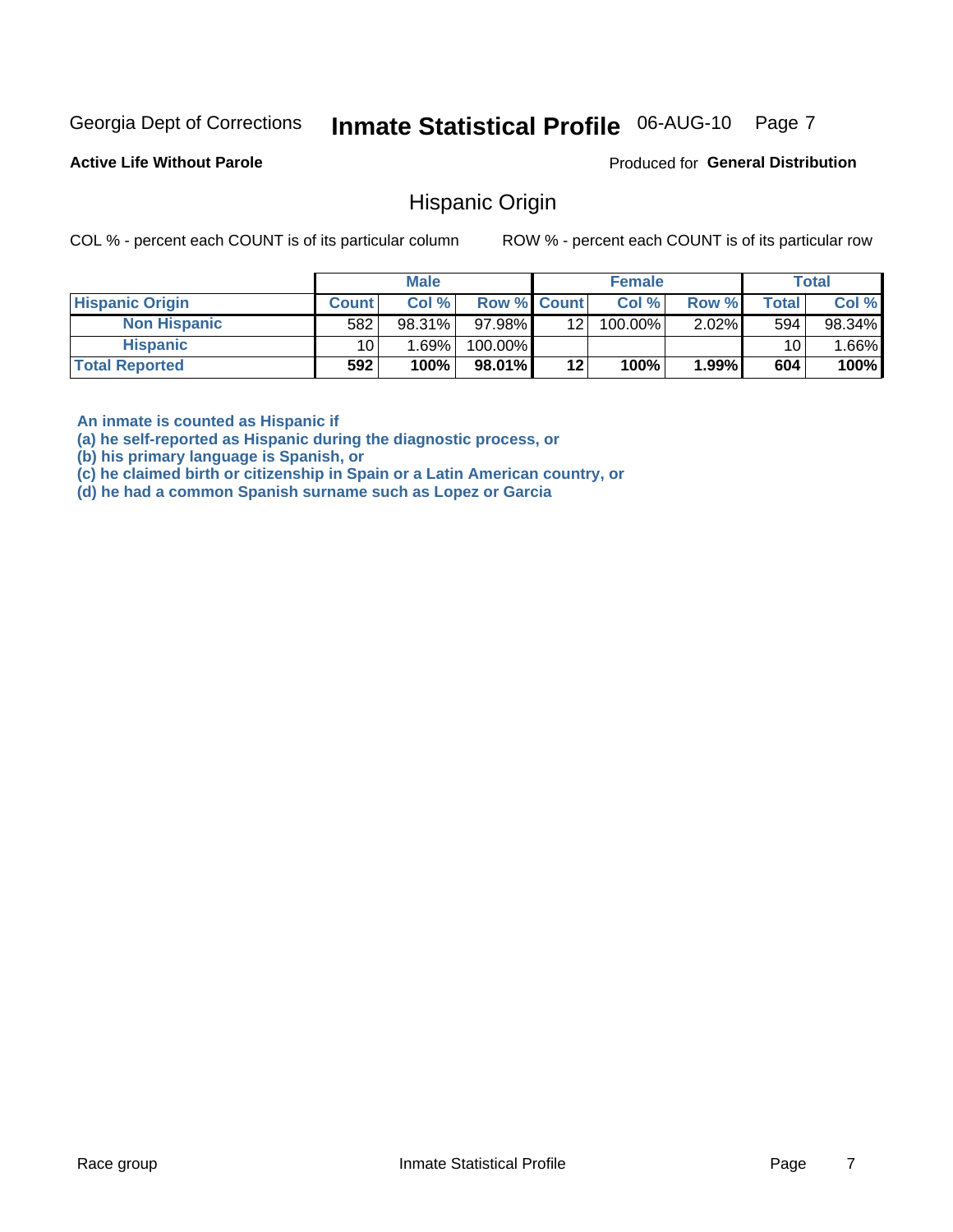# Inmate Statistical Profile 06-AUG-10 Page 8

#### **Active Life Without Parole**

#### Produced for General Distribution

### Marital status, self-reported at entry to prison

COL % - percent each COUNT is of its particular column

|                            | <b>Male</b>  |        |         | <b>Female</b> |        |        | <b>Total</b> |        |
|----------------------------|--------------|--------|---------|---------------|--------|--------|--------------|--------|
| <b>Marital Status</b>      | <b>Count</b> | Col %  | Row %   | <b>Count</b>  | Col %  | Row %  | <b>Total</b> | Col %  |
| <b>Unknown</b><br>$\bf{0}$ | 2            | .34%   | 100.00% |               |        |        | 2            | .33%   |
| <b>Divorced</b><br>D       | 41           | 6.93%  | 95.35%  | 2             | 16.67% | 4.65%  | 43           | 7.12%  |
| <b>Married</b><br>М        | 100          | 16.89% | 98.04%  | 2             | 16.67% | 1.96%  | 102          | 16.89% |
| <b>Separated</b><br>S      | 14           | 2.36%  | 100.00% |               |        |        | 14           | 2.32%  |
| <b>Unmarried</b><br>U      | 421          | 71.11% | 98.83%  | 5             | 41.67% | 1.17%  | 426          | 70.53% |
| <b>Widow</b><br>W          | 14           | 2.36%  | 82.35%  | 3             | 25.00% | 17.65% | 17           | 2.81%  |
| <b>Total Reported</b>      | 592          | 100%   | 98.01%  | 12            | 100%   | 1.99%  | 604          | 100%   |

| m.<br><b>Tea</b> |     |     |        |
|------------------|-----|-----|--------|
|                  | 592 | . . | <br>οu |

|--|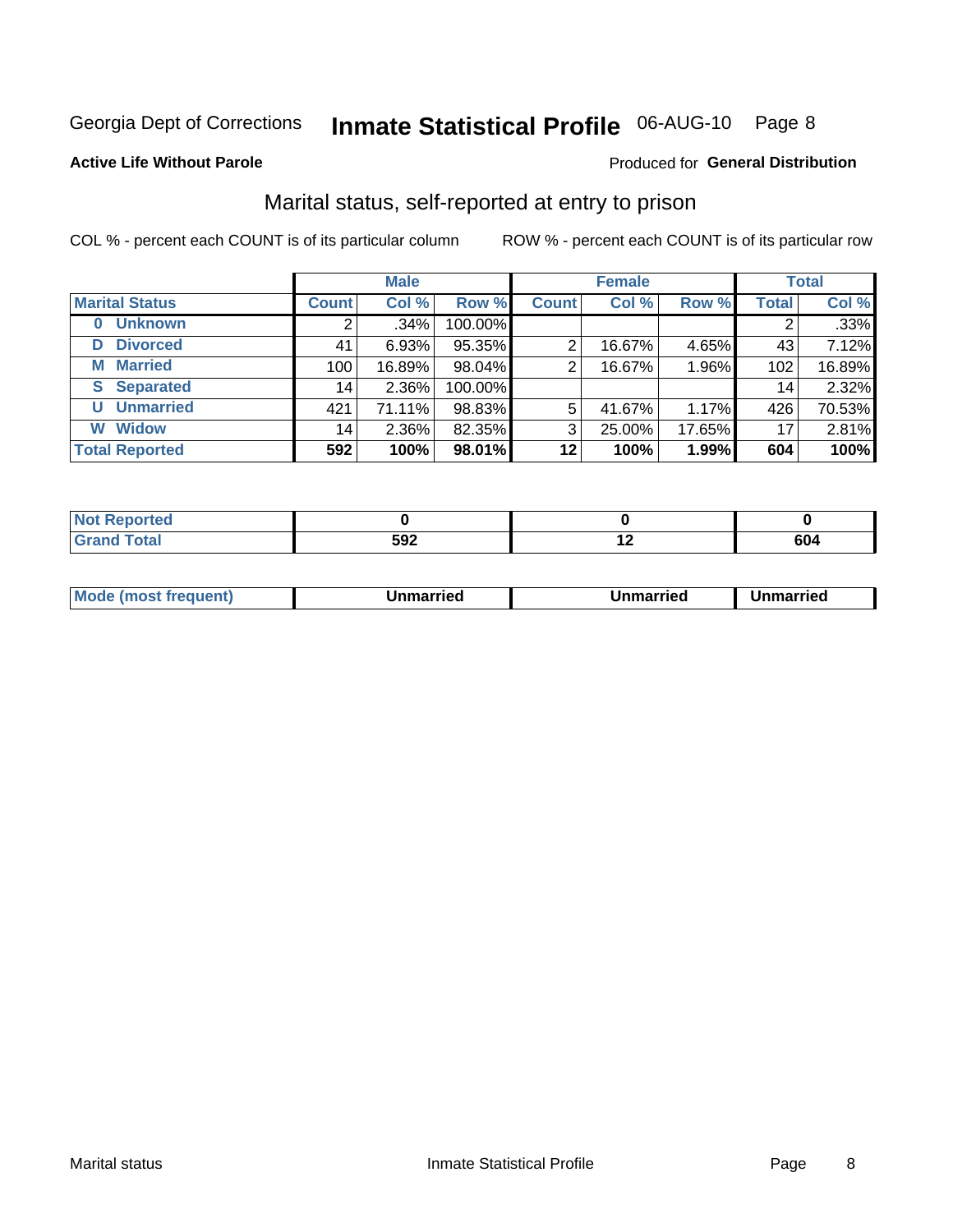# Inmate Statistical Profile 06-AUG-10 Page 9

**Produced for General Distribution** 

#### **Active Life Without Parole**

### Number of children, self reported at entry to prison

COL % - percent each COUNT is of its particular column

|                           |              | <b>Male</b> |         |              | <b>Female</b> |       | <b>Total</b> |            |
|---------------------------|--------------|-------------|---------|--------------|---------------|-------|--------------|------------|
| <b>Number of Children</b> | <b>Count</b> | Col %       | Row %   | <b>Count</b> | Col %         | Row % | <b>Total</b> | Col %      |
| $\bf{0}$                  | 216          | 36.61%      | 98.63%  | 3            | 25.00%        | 1.37% | 219          | 36.38%     |
|                           | 150          | 25.42%      | 97.40%  | 4            | 33.33%        | 2.60% |              | 154 25.58% |
| $\overline{2}$            | 101          | 17.12%      | 97.12%  | 3            | 25.00%        | 2.88% | 104          | 17.28%     |
| 3                         | 56           | 9.49%       | 98.25%  |              | 8.33%         | 1.75% | 57           | 9.47%      |
| 4                         | 35           | 5.93%       | 97.22%  |              | 8.33%         | 2.78% | 36           | 5.98%      |
| 5                         | 18           | 3.05%       | 100.00% |              |               |       | 18           | 2.99%      |
| 6                         | 6            | 1.02%       | 100.00% |              |               |       | 6            | 1.00%      |
| 7                         |              | 0.17%       | 100.00% |              |               |       |              | 0.17%      |
| 8                         |              | 0.17%       | 100.00% |              |               |       |              | 0.17%      |
| $\boldsymbol{9}$          | 2            | 0.34%       | 100.00% |              |               |       | 2            | 0.33%      |
| 10                        |              | 0.17%       | 100.00% |              |               |       |              | 0.17%      |
| Over 10                   | 3            | 0.51%       | 100.00% |              |               |       | 3            | 0.50%      |
| <b>Total Reported</b>     | 590          | 100%        | 98.01%  | 12           | 100%          | 1.99% | 602          | 100.0%     |

| meo    |     |     |
|--------|-----|-----|
| $\sim$ | 592 | 604 |

| <b>Mean</b><br>(average) | 1.46 | $\overline{.42}$ | 1.46 |
|--------------------------|------|------------------|------|
| <b>Median (middle)</b>   |      |                  |      |
| Mode (most frequent)     |      |                  |      |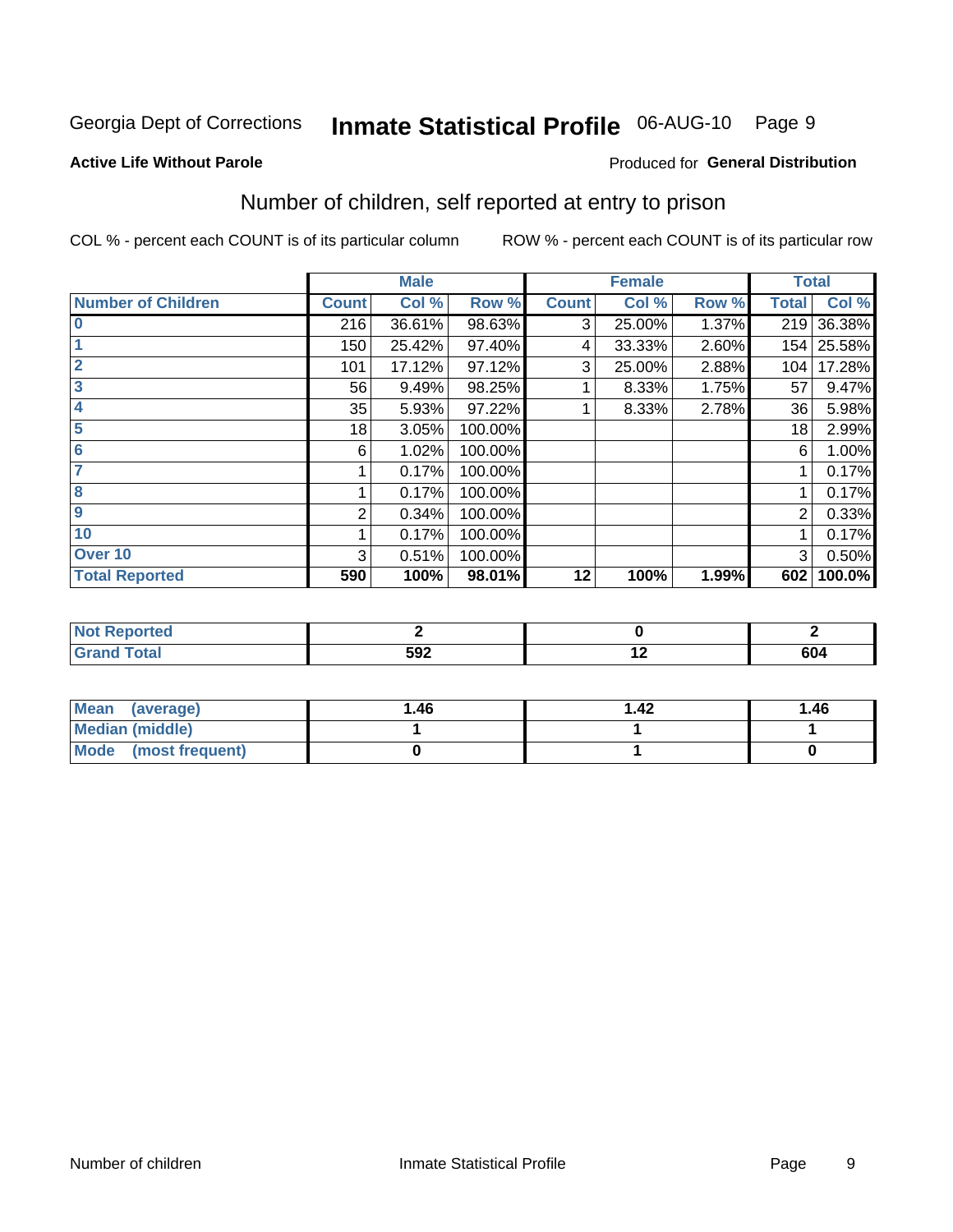# Inmate Statistical Profile 06-AUG-10 Page 10

#### **Active Life Without Parole**

#### Produced for General Distribution

### Religious affiliation, self-reported at entry to prison

COL % - percent each COUNT is of its particular column

|              |                              |              | <b>Male</b> |         |                | <b>Female</b> |        |       | <b>Total</b> |
|--------------|------------------------------|--------------|-------------|---------|----------------|---------------|--------|-------|--------------|
|              | <b>Religious Affiliation</b> | <b>Count</b> | Col %       | Row %   | <b>Count</b>   | Col %         | Row %  | Total | Col %        |
|              | Islam                        | 33           | 6.63%       | 97.06%  |                | 8.33%         | 2.94%  | 34    | 6.67%        |
| $\mathbf{2}$ | <b>Catholic</b>              | 18           | 3.61%       | 100.00% |                |               |        | 18    | 3.53%        |
| 3            | <b>Baptist</b>               | 212          | 42.57%      | 97.25%  | 6              | 50.00%        | 2.75%  | 218   | 42.75%       |
| 4            | <b>Methodist</b>             |              | 1.41%       | 100.00% |                |               |        |       | 1.37%        |
| 7            | <b>Chc Of God</b>            |              | .20%        | 50.00%  |                | 8.33%         | 50.00% | 2     | .39%         |
| 8            | <b>Holiness</b>              | 17           | 3.41%       | 89.47%  | $\overline{2}$ | 16.67%        | 10.53% | 19    | 3.73%        |
| 9            | <b>Jewish</b>                |              | .20%        | 100.00% |                |               |        |       | .20%         |
| 10           | <b>Anglican</b>              |              | .20%        | 100.00% |                |               |        |       | .20%         |
| 12           | <b>Hindu</b>                 |              | .20%        | 100.00% |                |               |        |       | .20%         |
| 16           | <b>Seven D Ad</b>            | 4            | .80%        | 100.00% |                |               |        | 4     | .78%         |
| 17           | <b>Jehovah Wt</b>            | 9            | 1.81%       | 100.00% |                |               |        | 9     | 1.76%        |
| 18           | <b>Latr Day S</b>            |              | .20%        | 100.00% |                |               |        |       | .20%         |
| 20           | <b>Other Prot</b>            | 80           | 16.06%      | 97.56%  | 2              | 16.67%        | 2.44%  | 82    | 16.08%       |
| 96           | <b>None</b>                  | 113          | 22.69%      | 100.00% |                |               |        | 113   | 22.16%       |
|              | <b>Total Reported</b>        | 498          | 100%        | 97.65%  | 12             | 100%          | 2.35%  | 510   | 100%         |

| rtea<br>.                   |     |        | 94  |
|-----------------------------|-----|--------|-----|
| $\sim$ $\sim$ $\sim$ $\sim$ | 592 | $\sim$ | 604 |

| Mode (most frequent) | Baptist | <b>Baptist</b> | aptıst |
|----------------------|---------|----------------|--------|
|                      |         |                |        |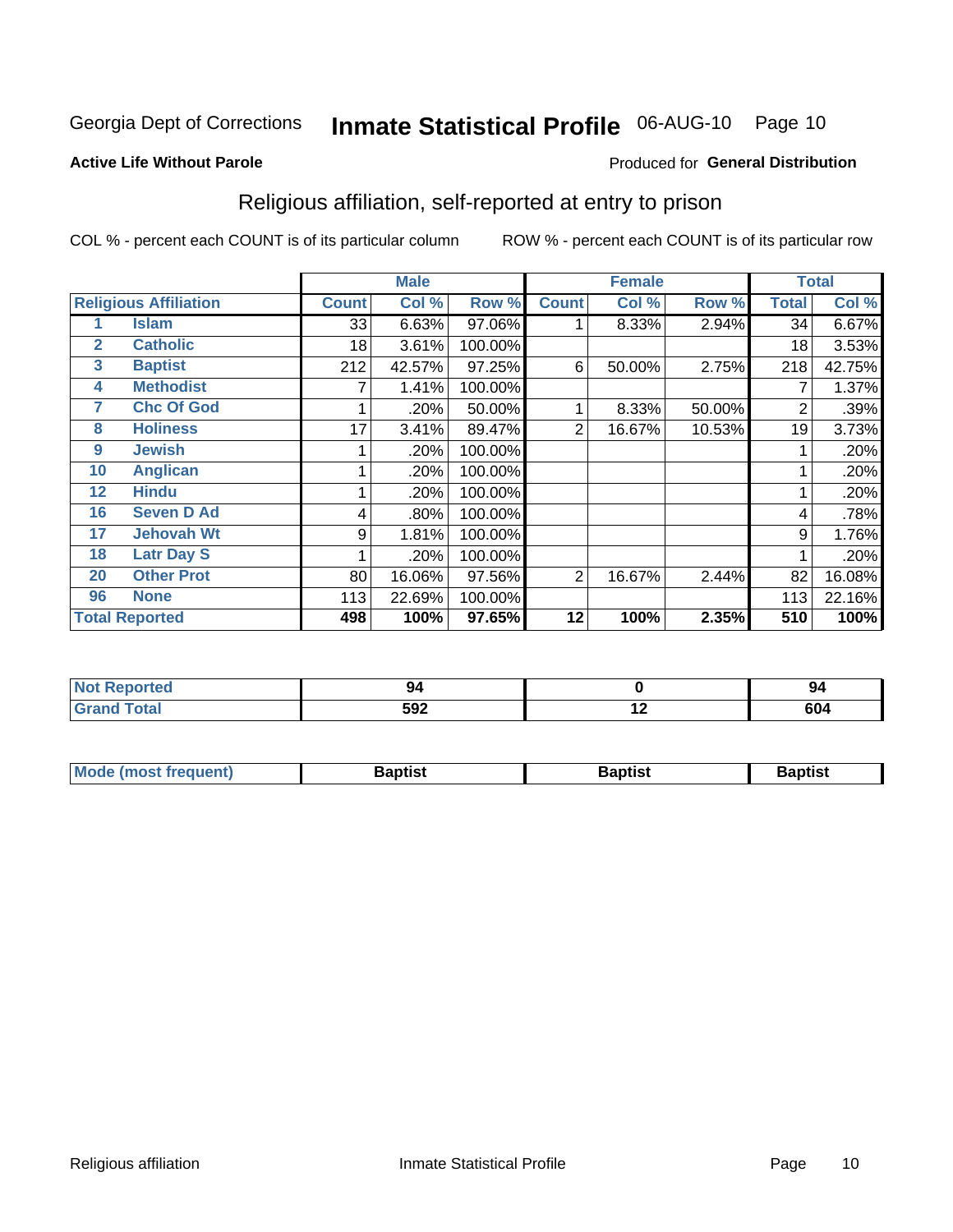# Inmate Statistical Profile 06-AUG-10 Page 11

Produced for General Distribution

#### **Active Life Without Parole**

### Home county, self-reported at entry to prison

COL % - percent each COUNT is of its particular column

|                         |                      |                | <b>Male</b> |         |              | <b>Female</b> |         | <b>Total</b>   |       |
|-------------------------|----------------------|----------------|-------------|---------|--------------|---------------|---------|----------------|-------|
|                         | <b>Home County</b>   | <b>Count</b>   | Col %       | Row %   | <b>Count</b> | Col %         | Row %   | <b>Total</b>   | Col%  |
| $\overline{1}$          | <b>Appling</b>       | 1              | .18%        | 100.00% |              |               |         | 1              | .18%  |
| $\overline{2}$          | <b>Atkinson</b>      | 1              | .18%        | 100.00% |              |               |         | 1              | .18%  |
| 5                       | <b>Baldwin</b>       | 4              | .72%        | 100.00% |              |               |         | $\overline{4}$ | .70%  |
| 7                       | <b>Barrow</b>        | 4              | .72%        | 100.00% |              |               |         | 4              | .70%  |
| $\overline{\mathbf{8}}$ | <b>Bartow</b>        | 5              | .90%        | 100.00% |              |               |         | 5              | .88%  |
| $\boldsymbol{9}$        | <b>Ben Hill</b>      | 4              | .72%        | 100.00% |              |               |         | 4              | .70%  |
| 10                      | <b>Berrien</b>       | 1              | .18%        | 100.00% |              |               |         | 1              | .18%  |
| 11                      | <b>Bibb</b>          | 10             | 1.79%       | 100.00% |              |               |         | 10             | 1.75% |
| $\overline{12}$         | <b>Bleckley</b>      | 3              | .54%        | 100.00% |              |               |         | 3              | .53%  |
| 14                      | <b>Brooks</b>        | 1              | .18%        | 100.00% |              |               |         | 1              | .18%  |
| 16                      | <b>Bulloch</b>       | 4              | .72%        | 80.00%  | 1            | 8.33%         | 20.00%  | 5              | .88%  |
| $\overline{17}$         | <b>Burke</b>         | 5              | .90%        | 100.00% |              |               |         | 5              | .88%  |
| $\overline{18}$         | <b>Butts</b>         | $\overline{c}$ | .36%        | 100.00% |              |               |         | $\overline{2}$ | .35%  |
| 20                      | <b>Camden</b>        | 5              | .90%        | 100.00% |              |               |         | 5              | .88%  |
| $\overline{22}$         | <b>Carroll</b>       | $\overline{2}$ | .36%        | 100.00% |              |               |         | $\overline{2}$ | .35%  |
| 23                      | <b>Catoosa</b>       | 1              | .18%        | 100.00% |              |               |         | 1              | .18%  |
| $\overline{24}$         | <b>Charlton</b>      | 1              | .18%        | 100.00% |              |               |         | 1              | .18%  |
| 25                      | <b>Chatham</b>       | 29             | 5.20%       | 100.00% |              |               |         | 29             | 5.09% |
| 26                      | <b>Chattahoochee</b> | 1              | .18%        | 100.00% |              |               |         | 1              | .18%  |
| 27                      | <b>Chattooga</b>     |                |             |         | 1            | 8.33%         | 100.00% | 1              | .18%  |
| 28                      | <b>Cherokee</b>      | $\overline{2}$ | .36%        | 100.00% |              |               |         | $\overline{2}$ | .35%  |
| 29                      | <b>Clarke</b>        | 13             | 2.33%       | 100.00% |              |               |         | 13             | 2.28% |
| $\overline{31}$         | <b>Clayton</b>       | 14             | 2.51%       | 100.00% |              |               |         | 14             | 2.46% |
| 33                      | <b>Cobb</b>          | 18             | 3.23%       | 100.00% |              |               |         | 18             | 3.16% |
| 34                      | <b>Coffee</b>        | 3              | .54%        | 100.00% |              |               |         | 3              | .53%  |
| 35                      | <b>Colquitt</b>      | 2              | .36%        | 100.00% |              |               |         | $\overline{2}$ | .35%  |
| 36                      | <b>Columbia</b>      | $\overline{3}$ | .54%        | 100.00% |              |               |         | $\overline{3}$ | .53%  |
| $\overline{37}$         | <b>Cook</b>          | 4              | .72%        | 100.00% |              |               |         | 4              | .70%  |
| 38                      | <b>Coweta</b>        | 4              | .72%        | 100.00% |              |               |         | 4              | .70%  |
| 40                      | <b>Crisp</b>         | 3              | .54%        | 100.00% |              |               |         | 3              | .53%  |
| 42                      | <b>Dawson</b>        | 1              | .18%        | 100.00% |              |               |         | 1              | .18%  |
| 43                      | <b>Decatur</b>       | 1              | .18%        | 100.00% |              |               |         | 1              | .18%  |
| 44                      | <b>Dekalb</b>        | 39             | 6.99%       | 100.00% |              |               |         | 39             | 6.84% |
| 46                      | <b>Dooly</b>         | 1              | .18%        | 100.00% |              |               |         | $\mathbf{1}$   | .18%  |
| 47                      | <b>Dougherty</b>     | 21             | 3.76%       | 100.00% |              |               |         | 21             | 3.68% |
| 48                      | <b>Douglas</b>       | 6              | 1.08%       | 85.71%  | 1            | 8.33%         | 14.29%  | $\overline{7}$ | 1.23% |
| 49                      | <b>Early</b>         | 1              | .18%        | 100.00% |              |               |         | 1              | .18%  |
| 51                      | <b>Effingham</b>     | $\overline{2}$ | .36%        | 100.00% |              |               |         | $\overline{2}$ | .35%  |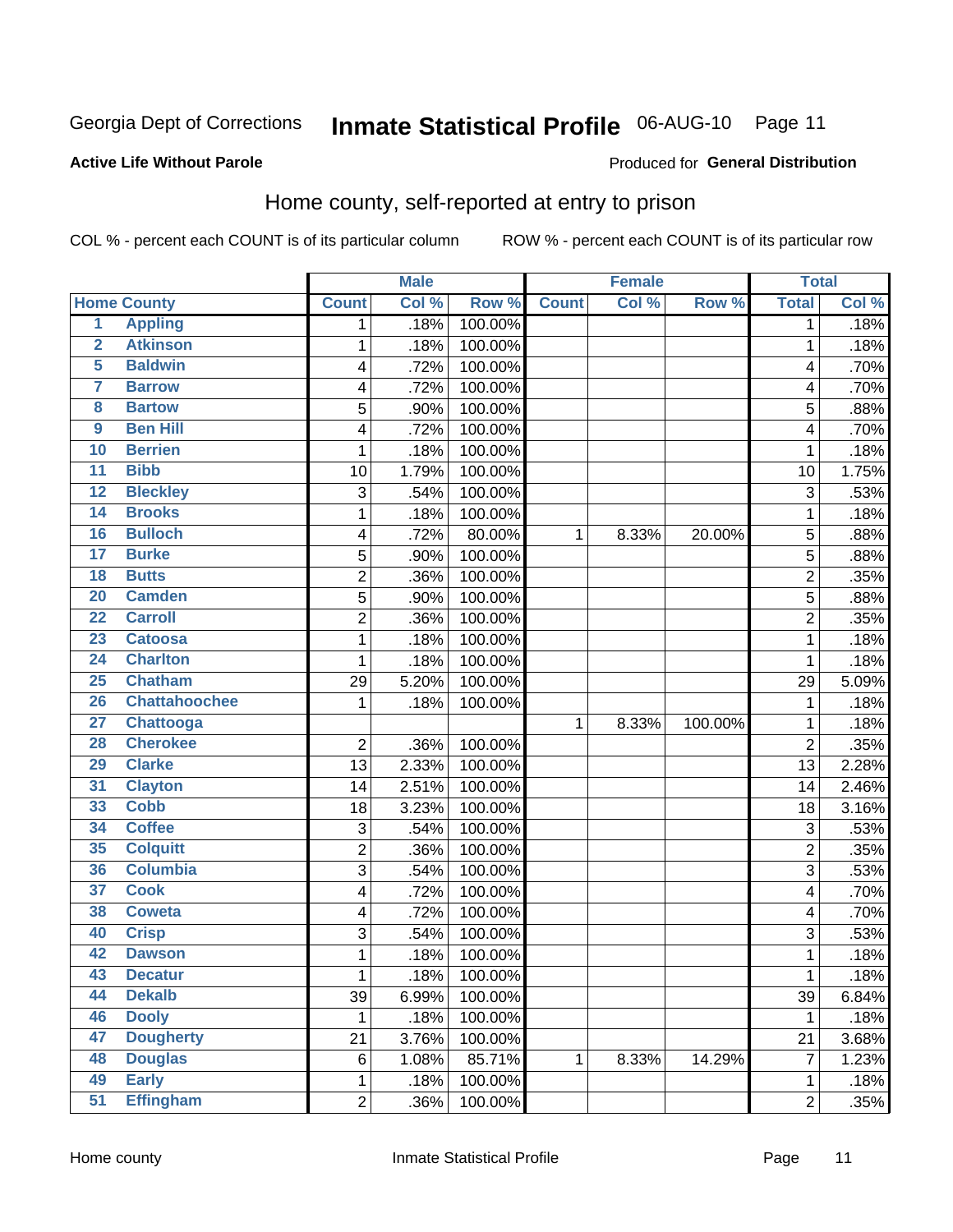# Inmate Statistical Profile 06-AUG-10 Page 12

#### **Active Life Without Parole**

#### Produced for General Distribution

### Home county, self-reported at entry to prison

COL % - percent each COUNT is of its particular column

|                 |                    |                  | <b>Male</b> |         |              | <b>Female</b> |        | <b>Total</b>            |        |
|-----------------|--------------------|------------------|-------------|---------|--------------|---------------|--------|-------------------------|--------|
|                 | <b>Home County</b> | <b>Count</b>     | Col %       | Row %   | <b>Count</b> | Col %         | Row %  | <b>Total</b>            | Col %  |
| 52              | <b>Elbert</b>      | 3                | .54%        | 100.00% |              |               |        | 3                       | .53%   |
| 53              | <b>Emanuel</b>     | 1                | .18%        | 100.00% |              |               |        | 1                       | .18%   |
| 56              | <b>Fayette</b>     | 3                | .54%        | 100.00% |              |               |        | 3                       | .53%   |
| 57              | <b>Floyd</b>       | $\overline{7}$   | 1.25%       | 100.00% |              |               |        | 7                       | 1.23%  |
| 58              | <b>Forsyth</b>     | $\mathbf 1$      | .18%        | 100.00% |              |               |        | 1                       | .18%   |
| 59              | <b>Franklin</b>    | $\overline{2}$   | .36%        | 100.00% |              |               |        | $\overline{2}$          | .35%   |
| 60              | <b>Fulton</b>      | 78               | 13.98%      | 98.73%  | 1            | 8.33%         | 1.27%  | 79                      | 13.86% |
| 61              | <b>Gilmer</b>      | 1                | .18%        | 100.00% |              |               |        | 1                       | .18%   |
| 63              | <b>Glynn</b>       | 12               | 2.15%       | 100.00% |              |               |        | 12                      | 2.11%  |
| 66              | <b>Greene</b>      | $\mathbf 1$      | .18%        | 100.00% |              |               |        | 1                       | .18%   |
| 67              | <b>Gwinnett</b>    | $\boldsymbol{9}$ | 1.61%       | 100.00% |              |               |        | 9                       | 1.58%  |
| 68              | <b>Habersham</b>   | $\mathbf 1$      | .18%        | 100.00% |              |               |        | 1                       | .18%   |
| 69              | <b>Hall</b>        | 8                | 1.43%       | 88.89%  | 1            | 8.33%         | 11.11% | 9                       | 1.58%  |
| 70              | <b>Hancock</b>     | $\overline{c}$   | .36%        | 100.00% |              |               |        | $\overline{c}$          | .35%   |
| $\overline{71}$ | <b>Haralson</b>    | $\overline{2}$   | .36%        | 100.00% |              |               |        | $\overline{2}$          | .35%   |
| $\overline{72}$ | <b>Harris</b>      | $\mathbf{1}$     | .18%        | 50.00%  | 1            | 8.33%         | 50.00% | $\overline{2}$          | .35%   |
| 73              | <b>Hart</b>        | $\overline{2}$   | .36%        | 100.00% |              |               |        | $\overline{2}$          | .35%   |
| 75              | <b>Henry</b>       | 3                | .54%        | 100.00% |              |               |        | 3                       | .53%   |
| 76              | <b>Houston</b>     | $\overline{7}$   | 1.25%       | 100.00% |              |               |        | 7                       | 1.23%  |
| 78              | <b>Jackson</b>     | 5                | .90%        | 100.00% |              |               |        | 5                       | .88%   |
| 80              | <b>Jeff Davis</b>  | $\mathbf 1$      | .18%        | 100.00% |              |               |        | 1                       | .18%   |
| $\overline{81}$ | <b>Jefferson</b>   | $\mathbf 1$      | .18%        | 100.00% |              |               |        | 1                       | .18%   |
| 82              | <b>Jenkins</b>     | $\mathbf 1$      | .18%        | 100.00% |              |               |        | 1                       | .18%   |
| 87              | <b>Laurens</b>     | 4                | .72%        | 100.00% |              |               |        | 4                       | .70%   |
| 88              | Lee                | $\mathbf 1$      | .18%        | 100.00% |              |               |        | 1                       | .18%   |
| 89              | <b>Liberty</b>     | 6                | 1.08%       | 100.00% |              |               |        | 6                       | 1.05%  |
| 90              | <b>Lincoln</b>     | $\mathbf 1$      | .18%        | 100.00% |              |               |        | 1                       | .18%   |
| 91              | Long               | $\mathbf{1}$     | .18%        | 100.00% |              |               |        | 1                       | .18%   |
| 92              | <b>Lowndes</b>     | 4                | .72%        | 100.00% |              |               |        | 4                       | .70%   |
| 96              | <b>Marion</b>      | $\mathbf 1$      | .18%        | 100.00% |              |               |        | 1                       | .18%   |
| 97              | <b>Mcduffie</b>    | $\overline{c}$   | .36%        | 100.00% |              |               |        | 2                       | .35%   |
| 98              | <b>Mcintosh</b>    | 2                | .36%        | 100.00% |              |               |        | $\overline{\mathbf{c}}$ | .35%   |
| 100             | <b>Miller</b>      | $\mathbf{1}$     | .18%        | 100.00% |              |               |        | 1                       | .18%   |
| 101             | <b>Mitchell</b>    | $\mathbf 1$      | .18%        | 100.00% |              |               |        | 1                       | .18%   |
| 102             | <b>Monroe</b>      | $\overline{c}$   | .36%        | 100.00% |              |               |        | 2                       | .35%   |
| 104             | <b>Morgan</b>      | 1                | .18%        | 100.00% |              |               |        | 1                       | .18%   |
| 106             | <b>Muscogee</b>    | 15               | 2.69%       | 100.00% |              |               |        | 15                      | 2.63%  |
| 107             | <b>Newton</b>      | $\overline{2}$   | .36%        | 66.67%  | $\mathbf 1$  | 8.33%         | 33.33% | 3                       | .53%   |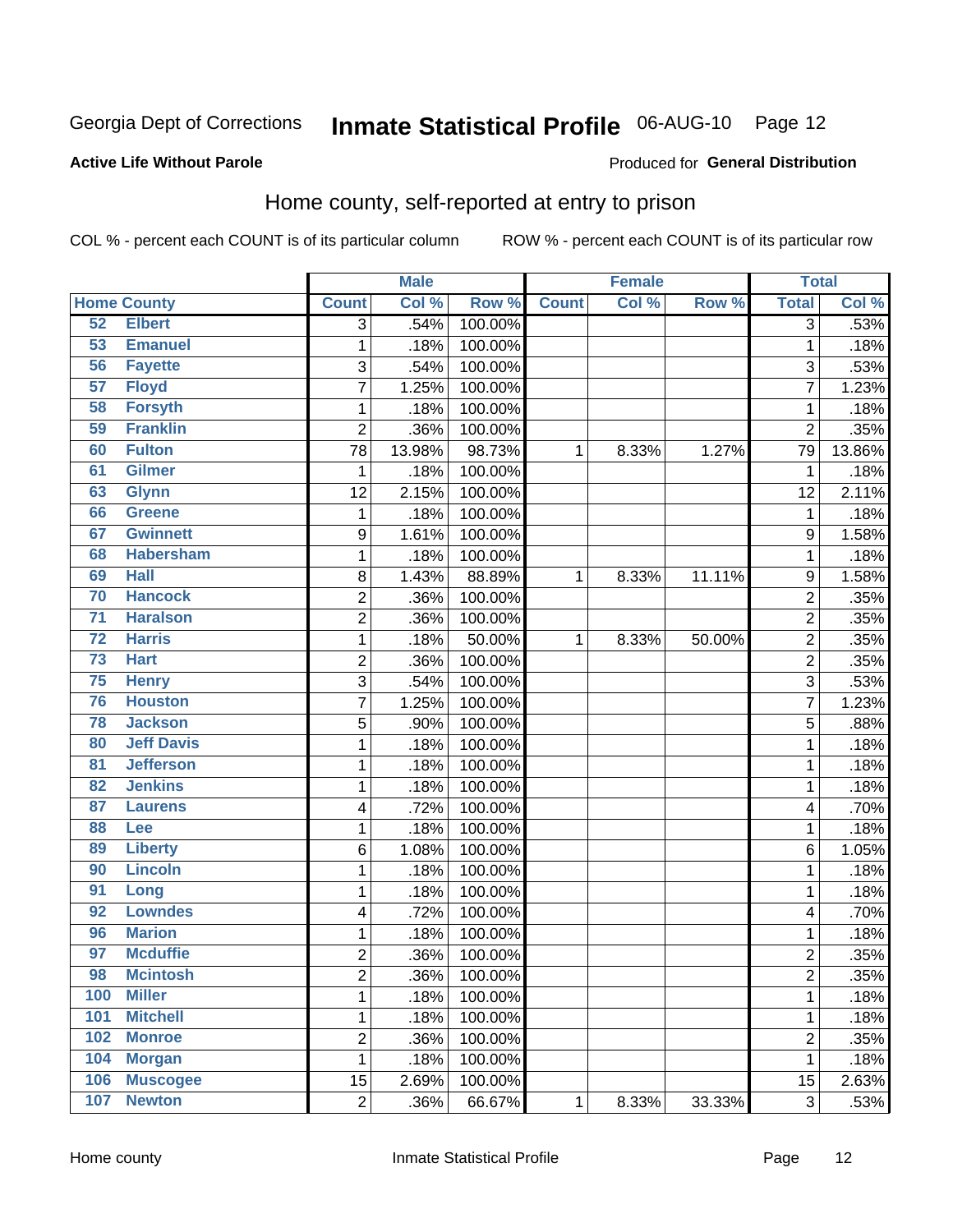# Inmate Statistical Profile 06-AUG-10 Page 13

#### **Active Life Without Parole**

#### **Produced for General Distribution**

### Home county, self-reported at entry to prison

COL % - percent each COUNT is of its particular column

|     |                      | <b>Male</b>    |       | <b>Female</b> |                 |       | <b>Total</b> |                |       |
|-----|----------------------|----------------|-------|---------------|-----------------|-------|--------------|----------------|-------|
|     | <b>Home County</b>   | <b>Count</b>   | Col % | Row %         | <b>Count</b>    | Col % | Row %        | <b>Total</b>   | Col % |
| 109 | <b>Oglethorpe</b>    | $\overline{2}$ | .36%  | 100.00%       |                 |       |              | $\overline{2}$ | .35%  |
| 110 | <b>Paulding</b>      | $\overline{2}$ | .36%  | 66.67%        | $\mathbf{1}$    | 8.33% | 33.33%       | 3              | .53%  |
| 113 | <b>Pierce</b>        | $\overline{2}$ | .36%  | 100.00%       |                 |       |              | $\overline{2}$ | .35%  |
| 114 | <b>Pike</b>          | 3              | .54%  | 75.00%        | $\mathbf{1}$    | 8.33% | 25.00%       | 4              | .70%  |
| 115 | <b>Polk</b>          | $\overline{2}$ | .36%  | 100.00%       |                 |       |              | $\overline{2}$ | .35%  |
| 117 | <b>Putnam</b>        | 3              | .54%  | 100.00%       |                 |       |              | 3              | .53%  |
| 119 | <b>Rabun</b>         | 1              | .18%  | 100.00%       |                 |       |              | 1              | .18%  |
| 120 | <b>Randolph</b>      | $\overline{2}$ | .36%  | 100.00%       |                 |       |              | $\overline{2}$ | .35%  |
| 121 | <b>Richmond</b>      | 20             | 3.58% | 95.24%        | $\mathbf{1}$    | 8.33% | 4.76%        | 21             | 3.68% |
| 122 | <b>Rockdale</b>      | $\overline{c}$ | .36%  | 100.00%       |                 |       |              | $\overline{2}$ | .35%  |
| 125 | <b>Seminole</b>      | 1              | .18%  | 100.00%       |                 |       |              | 1              | .18%  |
| 126 | <b>Spalding</b>      | 7              | 1.25% | 100.00%       |                 |       |              | 7              | 1.23% |
| 127 | <b>Stephens</b>      | $\overline{2}$ | .36%  | 100.00%       |                 |       |              | $\overline{2}$ | .35%  |
| 129 | <b>Sumter</b>        | 1              | .18%  | 100.00%       |                 |       |              | 1              | .18%  |
| 132 | <b>Tattnall</b>      | 1              | .18%  | 100.00%       |                 |       |              | 1              | .18%  |
| 134 | <b>Telfair</b>       | 1              | .18%  | 100.00%       |                 |       |              | 1              | .18%  |
| 136 | <b>Thomas</b>        | 4              | .72%  | 100.00%       |                 |       |              | $\overline{4}$ | .70%  |
| 137 | <b>Tift</b>          | 4              | .72%  | 100.00%       |                 |       |              | 4              | .70%  |
| 138 | <b>Toombs</b>        | 10             | 1.79% | 100.00%       |                 |       |              | 10             | 1.75% |
| 142 | <b>Turner</b>        | $\mathbf{1}$   | .18%  | 100.00%       |                 |       |              | 1              | .18%  |
| 144 | <b>Union</b>         | 1              | .18%  | 100.00%       |                 |       |              | 1              | .18%  |
| 145 | <b>Upson</b>         | $\overline{c}$ | .36%  | 100.00%       |                 |       |              | $\overline{2}$ | .35%  |
| 146 | <b>Walker</b>        | 3              | .54%  | 75.00%        | 1               | 8.33% | 25.00%       | $\overline{4}$ | .70%  |
| 147 | <b>Walton</b>        | 3              | .54%  | 100.00%       |                 |       |              | 3              | .53%  |
| 148 | <b>Ware</b>          | 6              | 1.08% | 100.00%       |                 |       |              | 6              | 1.05% |
| 150 | <b>Washington</b>    | 3              | .54%  | 100.00%       |                 |       |              | 3              | .53%  |
| 151 | <b>Wayne</b>         | $\overline{c}$ | .36%  | 100.00%       |                 |       |              | $\overline{2}$ | .35%  |
| 155 | <b>Whitfield</b>     | 3              | .54%  | 100.00%       |                 |       |              | 3              | .53%  |
| 158 | <b>Wilkinson</b>     | 1              | .18%  | 100.00%       |                 |       |              | 1              | .18%  |
| 160 | <b>Unknown</b>       | 45             | 8.06% | 97.83%        | 1               | 8.33% | 2.17%        | 46             | 8.07% |
|     | <b>Total Rported</b> | 558            | 100%  | 97.89%        | $\overline{12}$ | 100%  | 2.11%        | 570            | 100%  |

| Reported<br>NO<br>$\cdots$ |                  | -94     |
|----------------------------|------------------|---------|
|                            | ran<br>יי<br>◡◡▴ | <br>604 |

| <b>Mode</b> | ∙ultor | <b>Walker</b> | ultor |  |
|-------------|--------|---------------|-------|--|
| $\cdots$    |        |               |       |  |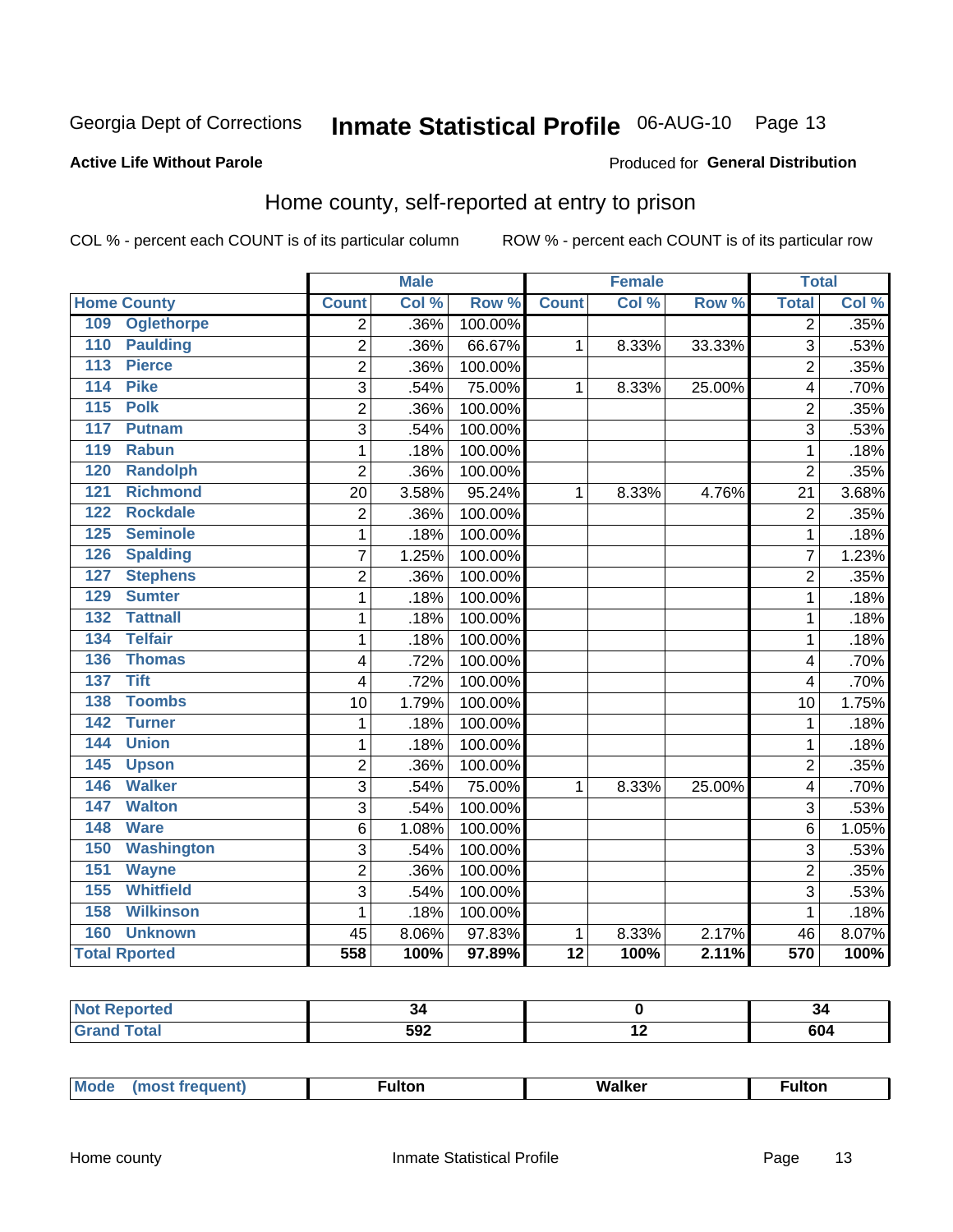## Inmate Statistical Profile 06-AUG-10 Page 14

#### **Active Life Without Parole**

#### Produced for General Distribution

### Socioeconomic class, self-reported at entry to prison

COL % - percent each COUNT is of its particular column

|                       |              | <b>Male</b> |            |              | <b>Female</b> |       |       | <b>Total</b> |
|-----------------------|--------------|-------------|------------|--------------|---------------|-------|-------|--------------|
| Socioeconomic Class   | <b>Count</b> | Col %       | Row %      | <b>Count</b> | Col %         | Row % | Total | Col %        |
| <b>Welfare</b>        | 33           | 6.35%       | 100.00%    |              |               |       | 33    | 6.24%        |
| <b>Occ Employ</b>     | 22           | 4.23%       | $100.00\%$ |              |               |       | 22    | 4.16%        |
| <b>Minimum Std</b>    | 265          | 50.96%      | $99.62\%$  |              | $11.11\%$     | .38%  | 266   | 50.28%       |
| <b>Middle</b>         | 200          | 38.46%      | 96.15%     | 8            | 88.89%        | 3.85% | 208   | 39.32%       |
| <b>Total Reported</b> | 520          | 100%        | 98.3%      |              | 100%          | 1.7%  | 529   | 100%         |

|       | $\sim$ | --                 |
|-------|--------|--------------------|
| _____ | 592    | cn 1<br><b>OU4</b> |

|  | Mo | Minin<br>Std<br>$- - - -$ | <b>Middle</b> | Min<br>Std<br>. |
|--|----|---------------------------|---------------|-----------------|
|--|----|---------------------------|---------------|-----------------|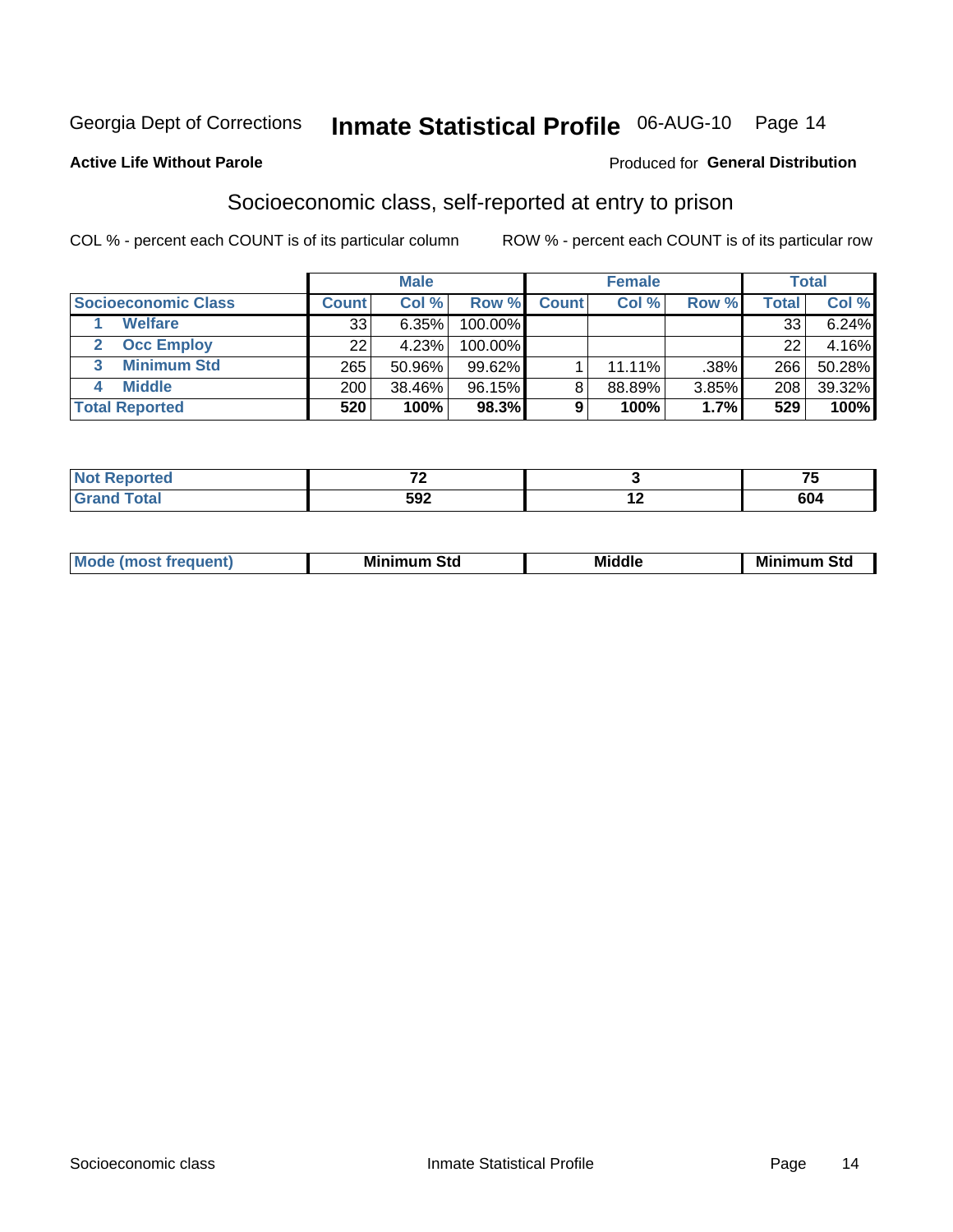# Inmate Statistical Profile 06-AUG-10 Page 15

#### **Active Life Without Parole**

#### Produced for General Distribution

### Environment to age 16, self-reported at entry to prison

COL % - percent each COUNT is of its particular column

|                                      |                  | <b>Male</b> |           |                | <b>Female</b> |        |                 | <b>Total</b> |
|--------------------------------------|------------------|-------------|-----------|----------------|---------------|--------|-----------------|--------------|
| <b>Environment to age 16</b>         | <b>Count</b>     | Col %       | Row %     | <b>Count</b>   | Col %         | Row %  | <b>Total</b>    | Col %        |
| <b>Rural/Farm</b>                    | 10               | 1.89%       | 100.00%   |                |               |        | 10 <sub>1</sub> | 1.85%        |
| <b>Rural/Nfarm</b><br>$\overline{2}$ | 24 <sub>1</sub>  | 4.53%       | 85.71%    |                | 40.00%        | 14.29% | 28              | 5.19%        |
| 3 S.M.S.A                            | 218              | 41.13%      | $99.54\%$ |                | 10.00%        | .46%   | 219             | 40.56%       |
| <b>Urban</b><br>4                    | 112              | 21.13%      | 97.39%    | 3 <sub>1</sub> | 30.00%        | 2.61%  | 115             | 21.30%       |
| <b>Small Town</b><br>5               | 166 <sub>1</sub> | 31.32%      | 98.81%    | 2              | 20.00%        | 1.19%  | 168             | 31.11%       |
| <b>Total Reported</b>                | 530              | 100%        | 98.15%    | 10             | 100%          | 1.85%  | 540             | 100%         |

| <b>Reported</b><br><b>NOT</b><br>$\sim$ | VZ  |     | œ          |
|-----------------------------------------|-----|-----|------------|
| <b>Total</b>                            | 592 | . . | Cn.<br>0U4 |

| Mo | м<br>______ | <b>17516</b><br><b>Ifarm</b><br>. | -<br>M<br>_____ |
|----|-------------|-----------------------------------|-----------------|
|    |             |                                   |                 |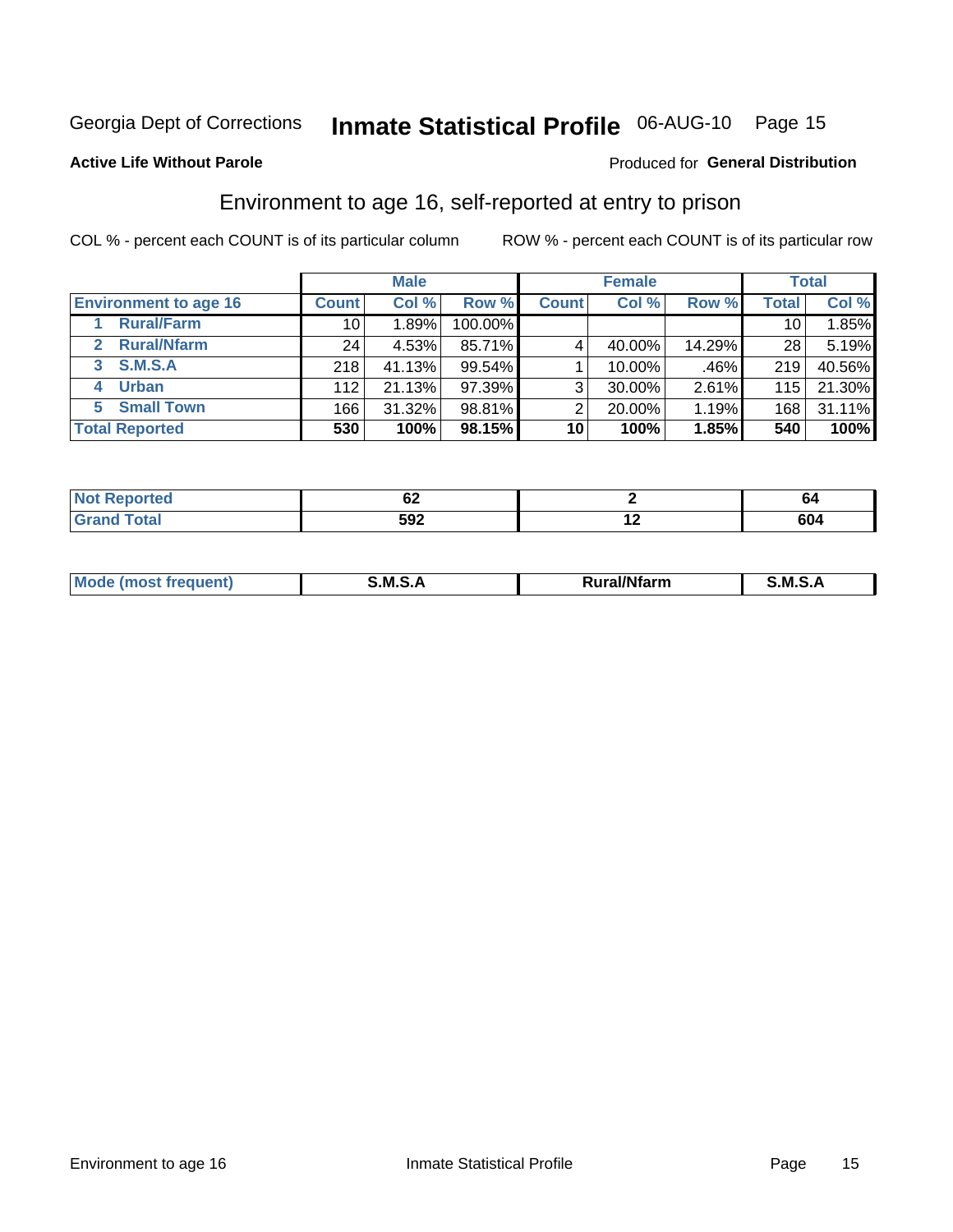# Inmate Statistical Profile 06-AUG-10 Page 16

#### **Active Life Without Parole**

#### **Produced for General Distribution**

### Guardian status to age 16, self-reported at entry to prison

COL % - percent each COUNT is of its particular column

|                                  |                 | <b>Male</b> |         |              | <b>Female</b> |       |       | <b>Total</b> |
|----------------------------------|-----------------|-------------|---------|--------------|---------------|-------|-------|--------------|
| <b>Guardian Status To Age 16</b> | <b>Count</b>    | Col %       | Row %   | <b>Count</b> | Col %         | Row % | Total | Col %        |
| 2 Father Only                    | 10              | 2.31%       | 100.00% |              |               |       | 10    | 2.28%        |
| <b>3 Both Parents</b>            | 184             | 42.59%      | 97.35%  | 5            | 71.43%        | 2.65% | 189   | 43.05%       |
| <b>4 Mother Only</b>             | 170             | 39.35%      | 99.42%  |              | 14.29%        | .58%  | 171   | 38.95%       |
| <b>6 Oth Female</b>              | 14              | 3.24%       | 100.00% |              |               |       | 14    | 3.19%        |
| <b>7 Oth Male</b>                | 4               | .93%        | 100.00% |              |               |       | 4     | .91%         |
| 8 Step-Parents                   | 12              | 2.78%       | 100.00% |              |               |       | 12    | 2.73%        |
| <b>9 Foster Home</b>             | 10 <sup>1</sup> | 2.31%       | 100.00% |              |               |       | 10    | 2.28%        |
| <b>10 Grand Parents</b>          | 28              | 6.48%       | 96.55%  |              | 14.29%        | 3.45% | 29    | 6.61%        |
| <b>Total Reported</b>            | 432             | 100%        | 98.41%  |              | 100%          | 1.59% | 439   | 100%         |

| Reported | 160 |     | 165 |
|----------|-----|-----|-----|
| Total    | 592 | . . | 604 |

| <b>Mode (most frequent)</b> | <b>Both Parents</b> | <b>Both Parents</b> | <b>Both Parents</b> |
|-----------------------------|---------------------|---------------------|---------------------|
|                             |                     |                     |                     |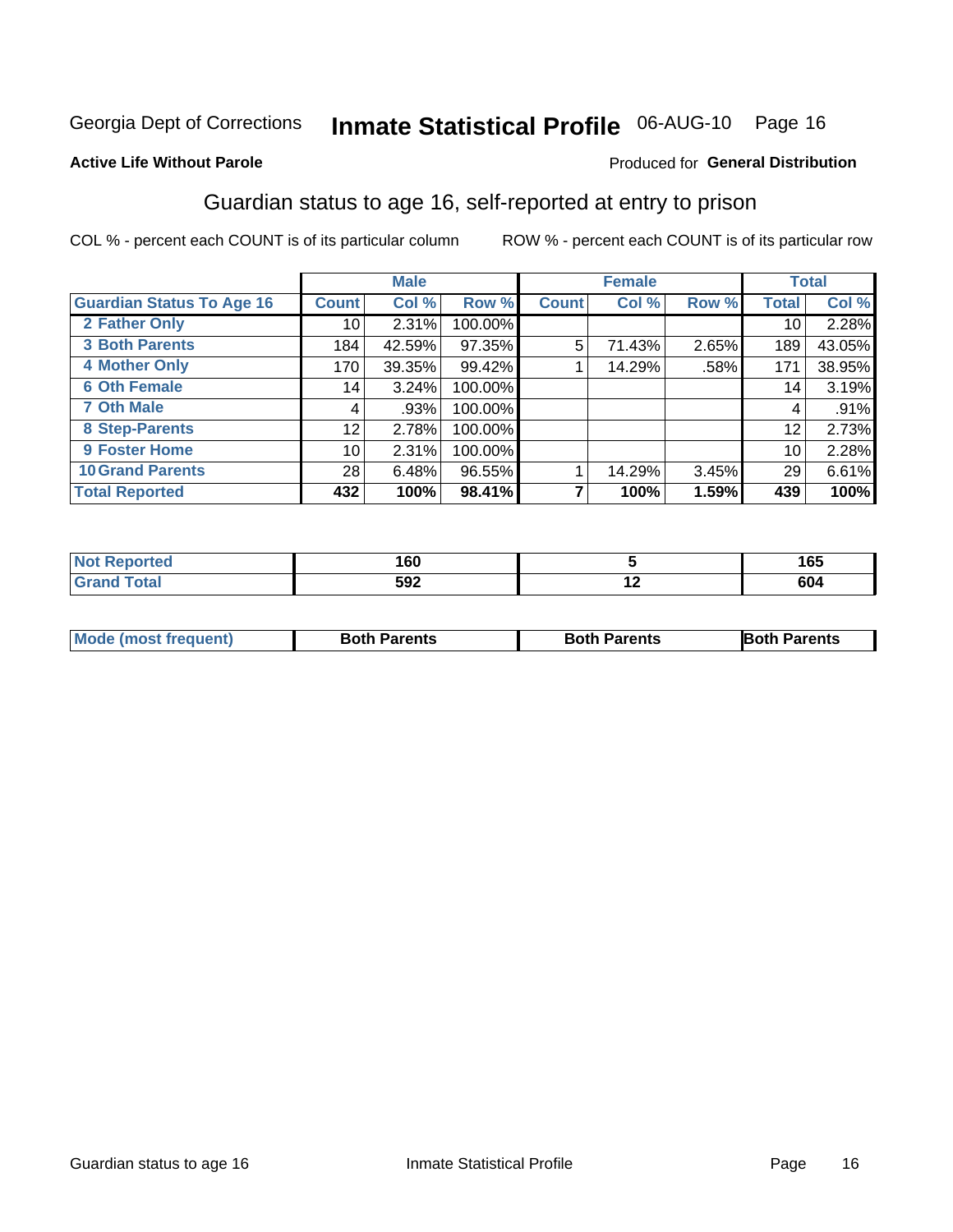# Inmate Statistical Profile 06-AUG-10 Page 17

#### **Active Life Without Parole**

#### Produced for General Distribution

### Employment status before prison, self-reported at entry to prison

COL % - percent each COUNT is of its particular column

|                                  |              | <b>Male</b> |         |              | <b>Female</b> |       |              | <b>Total</b> |
|----------------------------------|--------------|-------------|---------|--------------|---------------|-------|--------------|--------------|
| <b>Employment Status</b>         | <b>Count</b> | Col %       | Row %   | <b>Count</b> | Col %         | Row % | <b>Total</b> | Col %        |
| <b>Full Time</b>                 | 281          | 55.31%      | 98.25%  | 5            | 71.43%        | 1.75% | 286          | 55.53%       |
| <b>Part Time</b><br>$\mathbf{2}$ | 31           | 6.10%       | 100.00% |              |               |       | 31           | 6.02%        |
| Unempl $<$ 6m<br>3               | 51           | 10.04%      | 98.08%  |              | 14.29%        | 1.92% | 52           | 10.10%       |
| $U$ nempl > 6m<br>4              | 85           | 16.73%      | 98.84%  |              | 14.29%        | 1.16% | 86           | 16.70%       |
| <b>Never Workd</b><br>5          | 35           | 6.89%       | 100.00% |              |               |       | 35           | 6.80%        |
| <b>Student</b><br>6              | 4            | .79%        | 100.00% |              |               |       | 4            | .78%         |
| <b>Incapable</b>                 | 21           | 4.13%       | 100.00% |              |               |       | 21           | 4.08%        |
| <b>Total Reported</b>            | 508          | 100%        | 98.64%  |              | 100%          | 1.36% | 515          | 100%         |

| тес. | אס<br>$\sim$ $\sim$ |     | - -<br>89 |
|------|---------------------|-----|-----------|
|      | 592                 | . . | 604       |

| Mc | ∴ull | ----<br>ıme<br>w |
|----|------|------------------|
|    |      |                  |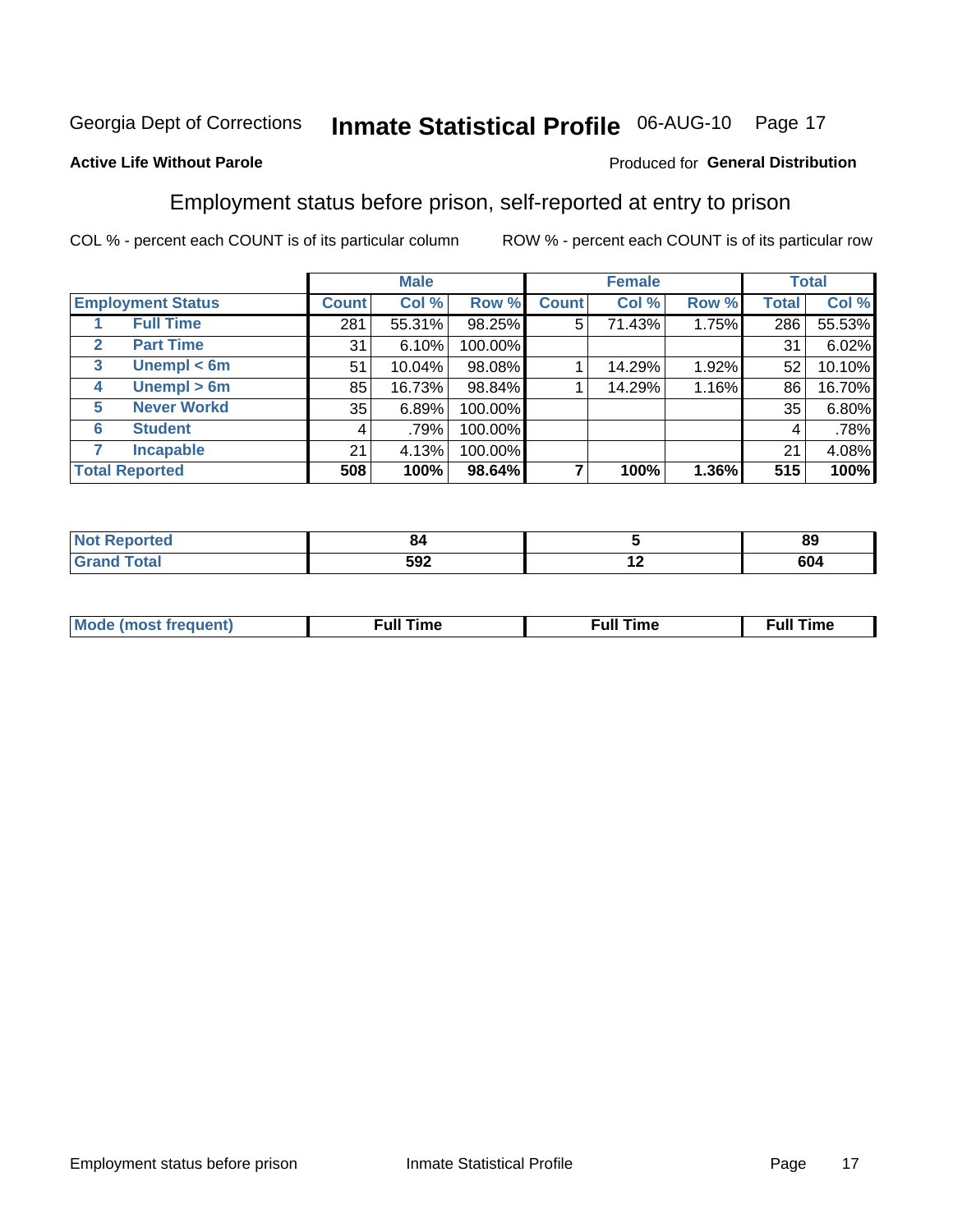# Inmate Statistical Profile 06-AUG-10 Page 18

#### **Active Life Without Parole**

Produced for General Distribution

### Age at admission

COL % - percent each COUNT is of its particular column

|                         |                         | <b>Male</b> |         |                | <b>Female</b> |         |                | <b>Total</b> |
|-------------------------|-------------------------|-------------|---------|----------------|---------------|---------|----------------|--------------|
| <b>Age At Admission</b> | <b>Count</b>            | Col %       | Row %   | <b>Count</b>   | Col %         | Row %   | <b>Total</b>   | Col %        |
| 15                      | 1                       | 0.17%       | 100.00% |                |               |         | 1              | 0.17%        |
| 16                      | 1                       | 0.17%       | 100.00% |                |               |         | 1              | 0.17%        |
| $\overline{17}$         | $\overline{\mathbf{c}}$ | 0.34%       | 100.00% |                |               |         | $\overline{2}$ | 0.33%        |
| 18                      | 4                       | 0.68%       | 100.00% |                |               |         | 4              | 0.66%        |
| 19                      | 12                      | 2.03%       | 100.00% |                |               |         | 12             | 1.99%        |
| $\overline{20}$         | $\overline{7}$          | 1.18%       | 87.50%  | 1              | 8.33%         | 12.50%  | 8              | 1.32%        |
| $\overline{21}$         | 18                      | 3.04%       | 100.00% |                |               |         | 18             | 2.98%        |
| 22                      | 27                      | 4.56%       | 100.00% |                |               |         | 27             | 4.47%        |
| 23                      | 18                      | 3.04%       | 94.74%  | 1              | 8.33%         | 5.26%   | 19             | 3.15%        |
| 24                      | 19                      | 3.21%       | 100.00% |                |               |         | 19             | 3.15%        |
| $\overline{25}$         | 19                      | 3.21%       | 95.00%  | 1              | 8.33%         | 5.00%   | 20             | 3.31%        |
| 26                      | 23                      | 3.89%       | 100.00% |                |               |         | 23             | 3.81%        |
| $\overline{27}$         | 21                      | 3.55%       | 95.45%  | 1              | 8.33%         | 4.55%   | 22             | 3.64%        |
| 28                      | 21                      | 3.55%       | 100.00% |                |               |         | 21             | 3.48%        |
| 29                      | 25                      | 4.22%       | 100.00% |                |               |         | 25             | 4.14%        |
| 30                      | 17                      | 2.87%       | 100.00% |                |               |         | 17             | 2.81%        |
| 31                      | 22                      | 3.72%       | 100.00% |                |               |         | 22             | 3.64%        |
| 32                      | 23                      | 3.89%       | 95.83%  | 1              | 8.33%         | 4.17%   | 24             | 3.97%        |
| 33                      | 16                      | 2.70%       | 100.00% |                |               |         | 16             | 2.65%        |
| 34                      | 13                      | 2.20%       | 100.00% |                |               |         | 13             | 2.15%        |
| 35                      | 19                      | 3.21%       | 95.00%  | 1              | 8.33%         | 5.00%   | 20             | 3.31%        |
| 36                      | 32                      | 5.41%       | 100.00% |                |               |         | 32             | 5.30%        |
| $\overline{37}$         | 21                      | 3.55%       | 100.00% |                |               |         | 21             | 3.48%        |
| 38                      | 18                      | 3.04%       | 100.00% |                |               |         | 18             | 2.98%        |
| 39                      | 17                      | 2.87%       | 100.00% |                |               |         | 17             | 2.81%        |
| 40                      | 13                      | 2.20%       | 100.00% |                |               |         | 13             | 2.15%        |
| 41                      | 22                      | 3.72%       | 100.00% |                |               |         | 22             | 3.64%        |
| 42                      | 18                      | 3.04%       | 100.00% |                |               |         | 18             | 2.98%        |
| 43                      | 14                      | 2.36%       | 100.00% |                |               |         | 14             | 2.32%        |
| 44                      | 9                       | 1.52%       | 90.00%  | 1              | 8.33%         | 10.00%  | 10             | 1.66%        |
| 45                      | 13                      | 2.20%       | 100.00% |                |               |         | 13             | 2.15%        |
| 46                      | 13                      | 2.20%       | 86.67%  | $\overline{c}$ | 16.67%        | 13.33%  | 15             | 2.48%        |
| 47                      | 11                      | 1.86%       | 91.67%  | 1              | 8.33%         | 8.33%   | 12             | 1.99%        |
| 48                      | 10                      | 1.69%       | 90.91%  | 1              | 8.33%         | 9.09%   | 11             | 1.82%        |
| 49                      | 10                      | 1.69%       | 100.00% |                |               |         | 10             | 1.66%        |
| 50                      | 4                       | 0.68%       | 100.00% |                |               |         | 4              | 0.66%        |
| $\overline{51}$         | 4                       | 0.68%       | 100.00% |                |               |         | 4              | 0.66%        |
| 52                      | 7                       | 1.18%       | 100.00% |                |               |         | 7              | 1.16%        |
| 53                      |                         |             |         | 1              | 8.33%         | 100.00% | 1              | 0.17%        |
| 54                      | $\boldsymbol{2}$        | 0.34%       | 100.00% |                |               |         | 2              | 0.33%        |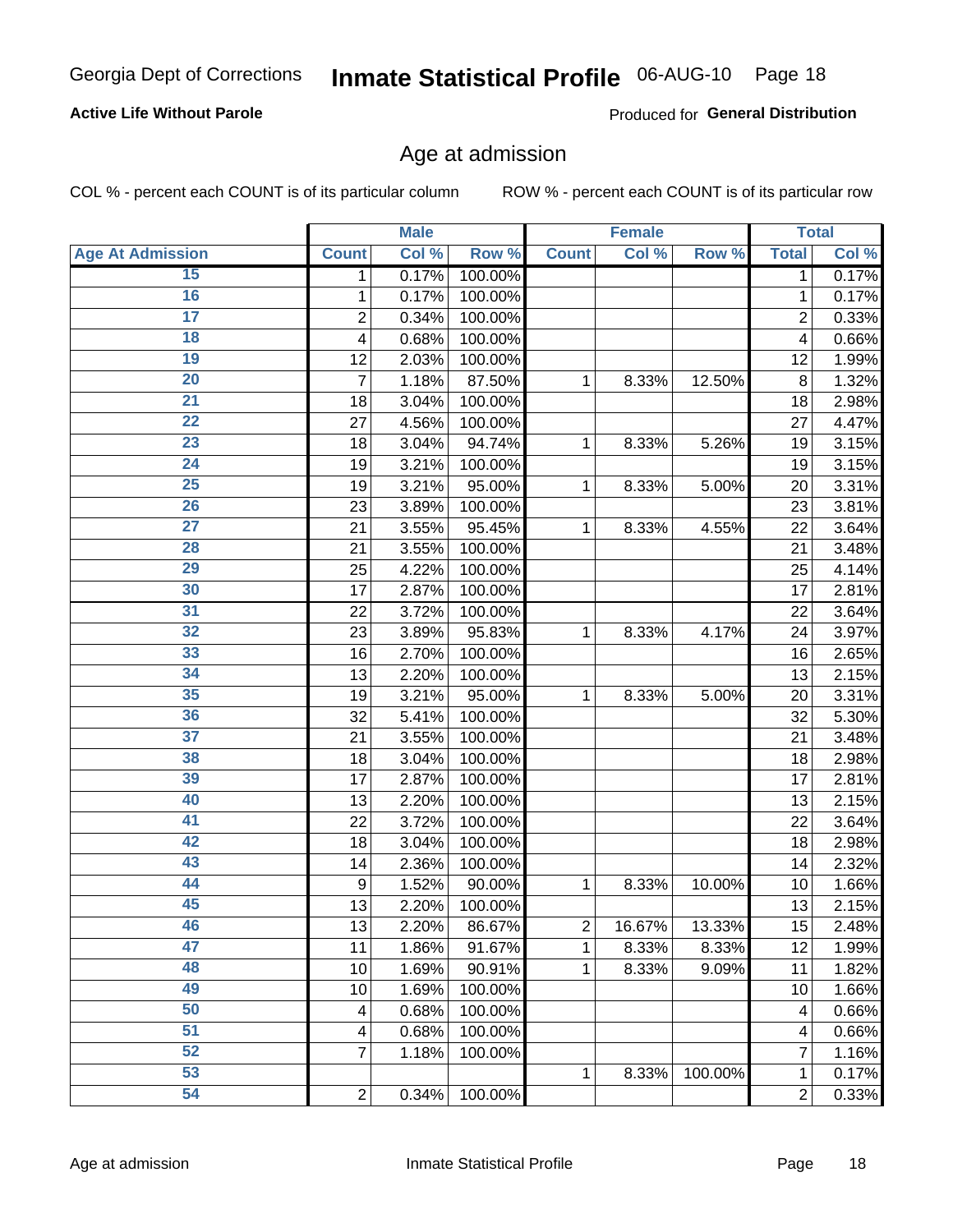# Inmate Statistical Profile 06-AUG-10 Page 19

#### **Active Life Without Parole**

Produced for General Distribution

### Age at admission

COL % - percent each COUNT is of its particular column

|                         |              | <b>Male</b> |         |              | <b>Female</b> |       |              | <b>Total</b> |
|-------------------------|--------------|-------------|---------|--------------|---------------|-------|--------------|--------------|
| <b>Age At Admission</b> | <b>Count</b> | Col %       | Row %   | <b>Count</b> | Col %         | Row % | <b>Total</b> | Col %        |
| 55                      | 2            | 0.34%       | 100.00% |              |               |       | 2            | 0.33%        |
| 56                      | 4            | 0.68%       | 100.00% |              |               |       | 4            | 0.66%        |
| 57                      | 6            | 1.01%       | 100.00% |              |               |       | 6            | 0.99%        |
| 58                      | 2            | 0.34%       | 100.00% |              |               |       | 2            | 0.33%        |
| 60                      |              | 0.17%       | 100.00% |              |               |       |              | 0.17%        |
| 62                      | 2            | 0.34%       | 100.00% |              |               |       | 2            | 0.33%        |
| 63                      |              | 0.17%       | 100.00% |              |               |       |              | 0.17%        |
| 64                      | 3            | 0.51%       | 100.00% |              |               |       | 3            | 0.50%        |
| 65                      |              | 0.17%       | 100.00% |              |               |       |              | 0.17%        |
| 66                      |              | 0.17%       | 100.00% |              |               |       |              | 0.17%        |
| 67                      |              | 0.17%       | 100.00% |              |               |       |              | 0.17%        |
| 69                      |              | 0.17%       | 100.00% |              |               |       |              | 0.17%        |
| 71                      |              | 0.17%       | 100.00% |              |               |       |              | 0.17%        |
| <b>Total Reported</b>   | 592          | 100%        | 98.01%  | 12           | 100%          | 1.99% | 604          | 100%         |

| <b>Not Reported</b> |     |     |     |
|---------------------|-----|-----|-----|
| <b>Total</b>        | 592 | . . | 604 |

| Mean<br>(average)       | 34.51 | 37.17 | 34.56 |
|-------------------------|-------|-------|-------|
| <b>Median (middle)</b>  | 33.5  | 39.5  | 34    |
| Mode<br>(most frequent) | 36    | 46    | 36    |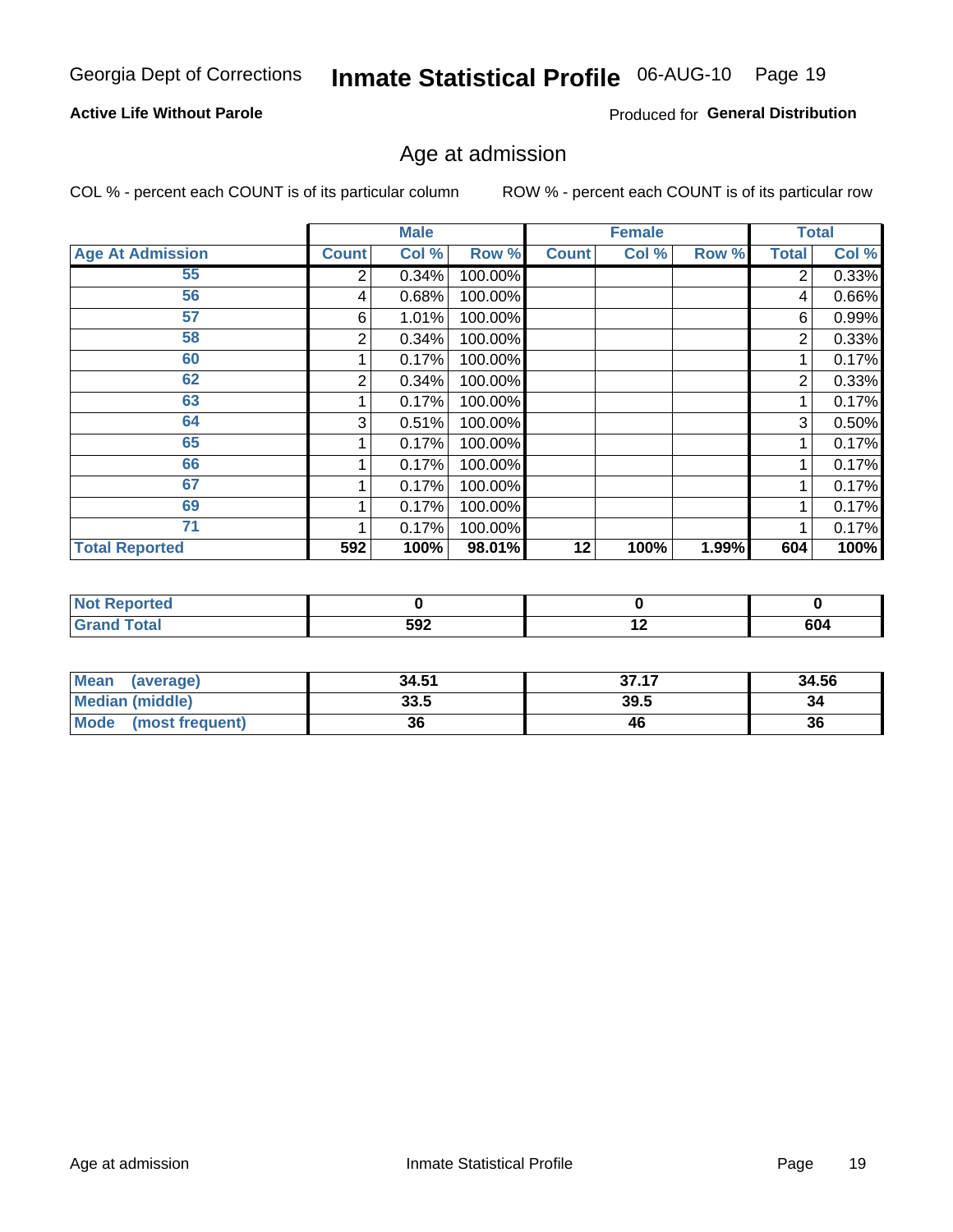### Inmate Statistical Profile 06-AUG-10 Page 20

#### **Active Life Without Parole**

Produced for General Distribution

### Height, measured at entry to prison

COL % - percent each COUNT is of its particular column

|                       |              | <b>Male</b> |         |             | <b>Female</b> |       |                | Total     |
|-----------------------|--------------|-------------|---------|-------------|---------------|-------|----------------|-----------|
| <b>Height</b>         | <b>Count</b> | Col%        |         | Row % Count | Col %         | Row % | <b>Total</b> I | Col %     |
| 5'10''                | 85           | 51.20%      | 100.00% |             |               |       |                | 85 51.20% |
| 5'11''                | 81           | 48.80%      | 100.00% |             |               |       |                | 81 48.80% |
| <b>Total Reported</b> | 166          | 100%        | 100.00% |             |               | 0.00% | 166            | 100%      |

| пео | ,,,<br>14 V<br>$\sim$ |   | <br>סטו |
|-----|-----------------------|---|---------|
|     | cnn<br>⊾טע            | . | 604     |

| <b>Mean</b><br>(average)       | 5'10'' | ,,,         | 5'10" |
|--------------------------------|--------|-------------|-------|
| <b>Median (middle)</b>         | 5'10"  |             | 5'10" |
| <b>Mode</b><br>(most frequent) | 5'10"  | <b>Null</b> | 5'10" |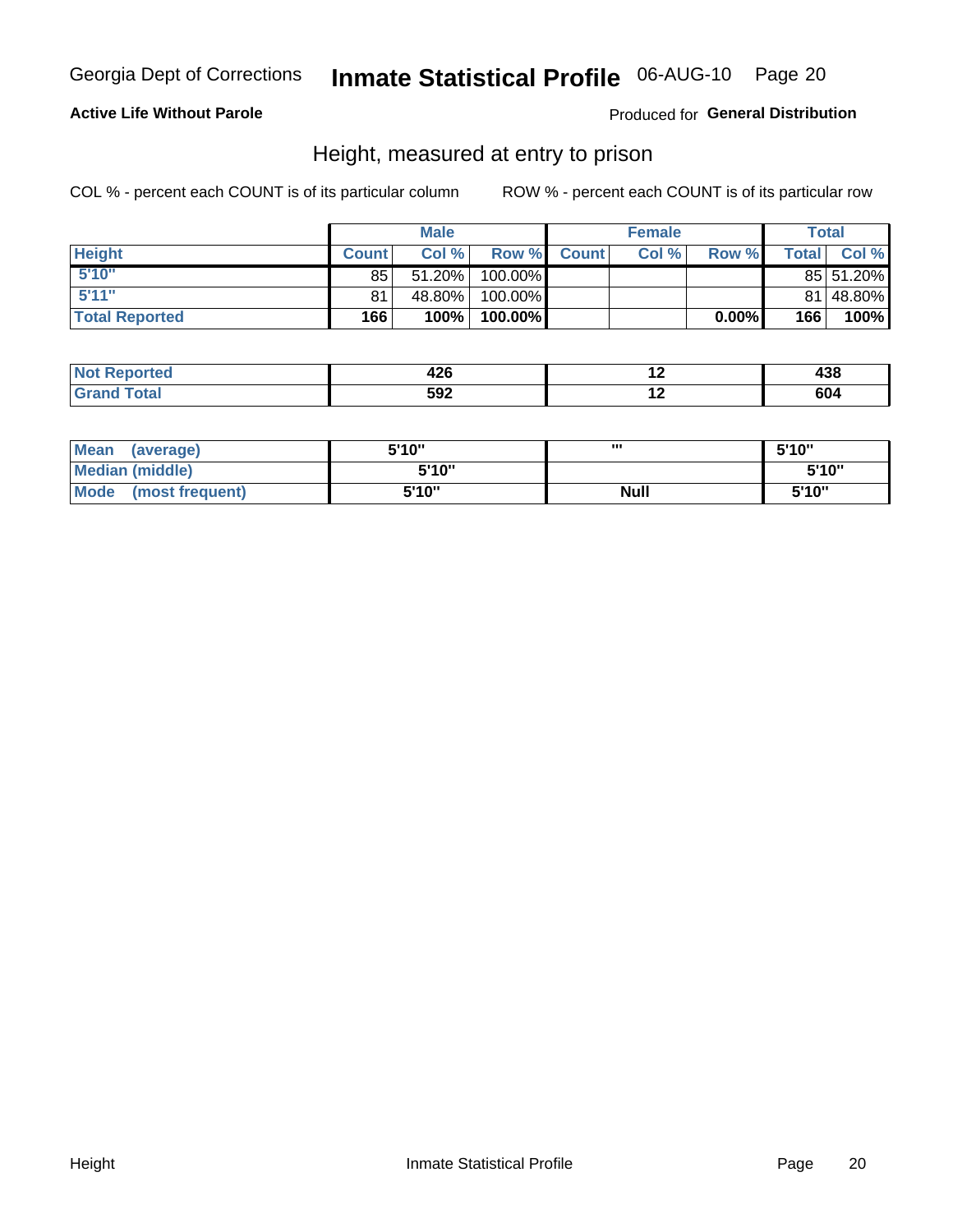### Inmate Statistical Profile 06-AUG-10 Page 21

#### **Active Life Without Parole**

#### Produced for General Distribution

### Weight, measured at entry to prison

COL % - percent each COUNT is of its particular column

|                       |                | <b>Male</b> |         |                | <b>Female</b> |         | <b>Total</b>   |                    |
|-----------------------|----------------|-------------|---------|----------------|---------------|---------|----------------|--------------------|
| <b>Weight</b>         | <b>Count</b>   | Col %       | Row %   | <b>Count</b>   | Col %         | Row %   | <b>Total</b>   | Col %              |
| 110 - 119 pounds      |                |             |         | 2              | 16.67%        | 100.00% | $\overline{2}$ | 0.33%              |
| 120 - 129 pounds      | 1              | 0.17%       | 33.33%  | $\overline{2}$ | 16.67%        | 66.67%  | 3              | 0.50%              |
| 130 - 139 pounds      | 13             | 2.20%       | 92.86%  | 1              | 8.33%         | 7.14%   | 14             | 2.32%              |
| 140 - 149 pounds      | 35             | 5.91%       | 100.00% |                |               |         | 35             | 5.79%              |
| 150 - 159 pounds      | 52             | 8.78%       | 98.11%  | 1              | 8.33%         | 1.89%   | 53             | 8.77%              |
| 160 - 169 pounds      | 78             | 13.18%      | 98.73%  | 1              | 8.33%         | 1.27%   | 79             | 13.08%             |
| 170 - 179 pounds      | 93             | 15.71%      | 100.00% |                |               |         | 93             | 15.40%             |
| 180 - 189 pounds      | 76             | 12.84%      | 97.44%  | $\overline{2}$ | 16.67%        | 2.56%   | 78             | 12.91%             |
| 190 - 199 pounds      | 46             | 7.77%       | 100.00% |                |               |         | 46             | 7.62%              |
| 200 - 209 pounds      | 49             | 8.28%       | 98.00%  | 1              | 8.33%         | 2.00%   | 50             | 8.28%              |
| 210 - 219 pounds      | 37             | 6.25%       | 97.37%  | 1              | 8.33%         | 2.63%   | 38             | 6.29%              |
| 220 - 229 pounds      | 40             | 6.76%       | 100.00% |                |               |         | 40             | 6.62%              |
| 230 - 239 pounds      | 20             | 3.38%       | 100.00% |                |               |         | 20             | 3.31%              |
| 240 - 249 pounds      | 20             | 3.38%       | 100.00% |                |               |         | 20             | 3.31%              |
| 250 - 259 pounds      | 8              | 1.35%       | 100.00% |                |               |         | 8              | 1.32%              |
| 260 - 269 pounds      | $\overline{7}$ | 1.18%       | 87.50%  | 1              | 8.33%         | 12.50%  | 8              | 1.32%              |
| 270 - 279 pounds      | 5              | 0.84%       | 100.00% |                |               |         | 5              | 0.83%              |
| 280 - 289 pounds      | 4              | 0.68%       | 100.00% |                |               |         | 4              | 0.66%              |
| 290 - 299 pounds      | $\overline{2}$ | 0.34%       | 100.00% |                |               |         | $\overline{2}$ | 0.33%              |
| 320 - 329 pounds      | 4              | 0.68%       | 100.00% |                |               |         | 4              | 0.66%              |
| 330 - 339 pounds      | 1              | 0.17%       | 100.00% |                |               |         | 1              | 0.17%              |
| 400 pounds and over   | 1              | 0.17%       | 100.00% |                |               |         | 1              | 0.17%              |
| <b>Total Reported</b> | 592            | 100%        | 98.01%  | 12             | 100%          | 1.99%   | 604            | $\overline{100\%}$ |

| orted                  |            |     |     |
|------------------------|------------|-----|-----|
| <b>cotal</b><br>$\sim$ | にへっ<br>אפט | . . | 604 |

| <b>Mean</b><br>(average)       | 189 | 162   | 188 |
|--------------------------------|-----|-------|-----|
| <b>Median (middle)</b>         | 180 | 158.5 | 180 |
| <b>Mode</b><br>(most frequent) | 170 | 120   | 170 |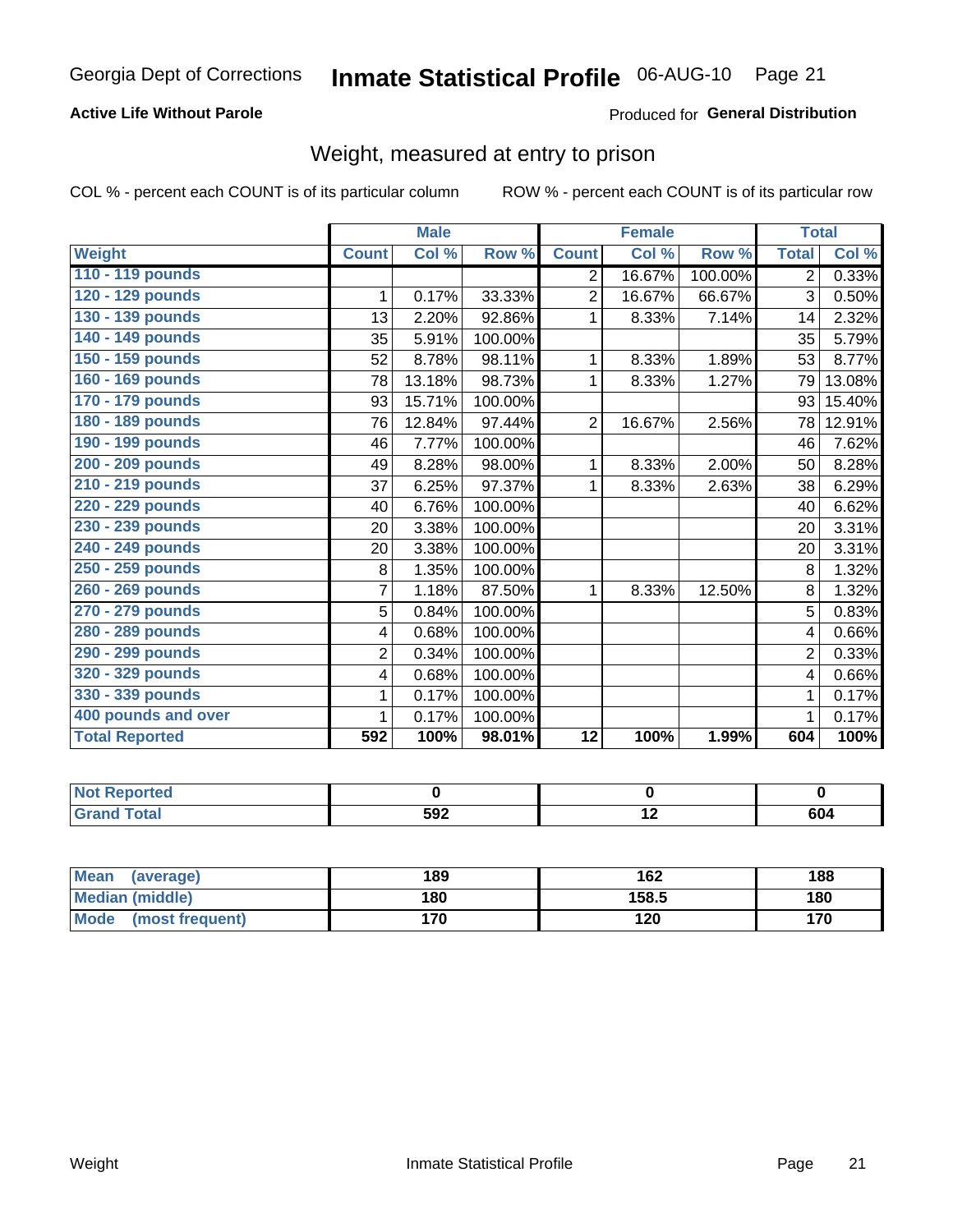# Inmate Statistical Profile 06-AUG-10 Page 22

**Active Life Without Parole** 

Produced for General Distribution

### Military service

COL % - percent each COUNT is of its particular column

|                             |                 | <b>Male</b> |                    |    | <b>Female</b> |       |              | <b>Total</b> |
|-----------------------------|-----------------|-------------|--------------------|----|---------------|-------|--------------|--------------|
| <b>Military service</b>     | <b>Count</b>    | Col %       | <b>Row % Count</b> |    | Col %         | Row % | <b>Total</b> | Col %        |
| <b>Air Force</b>            | 39 <sub>1</sub> | 9.49%       | 100.00%            |    |               |       | 39           | 9.22%        |
| $\mathbf{2}$<br><b>Army</b> | 6               | $1.46\%$    | 100.00%            |    |               |       | 6            | 1.42%        |
| <b>Navy</b><br>3            | 3               | .73%        | 100.00%            |    |               |       | 3            | .71%         |
| <b>Marines</b><br>4         |                 | .24%        | 100.00%            |    |               |       |              | .24%         |
| <b>Coast Guard</b><br>5     | 5               | 1.22%       | 100.00%            |    |               |       | 5            | 1.18%        |
| <b>None</b><br>96           | 357             | 86.86%      | 96.75%             | 12 | 100.00%       | 3.25% | 369          | 87.23%       |
| <b>Total Reported</b>       | 411             | 100%        | 97.16%             | 12 | 100%          | 2.84% | 423          | 100%         |

| orted        | 104<br>۰о<br>__ |     | 404<br>שו |
|--------------|-----------------|-----|-----------|
| <b>Total</b> | 592             | . . | 604       |

|  |  | <b>Mode</b><br>uent)<br>most tren | Force<br>Aır | <b>Null</b> | orce |
|--|--|-----------------------------------|--------------|-------------|------|
|--|--|-----------------------------------|--------------|-------------|------|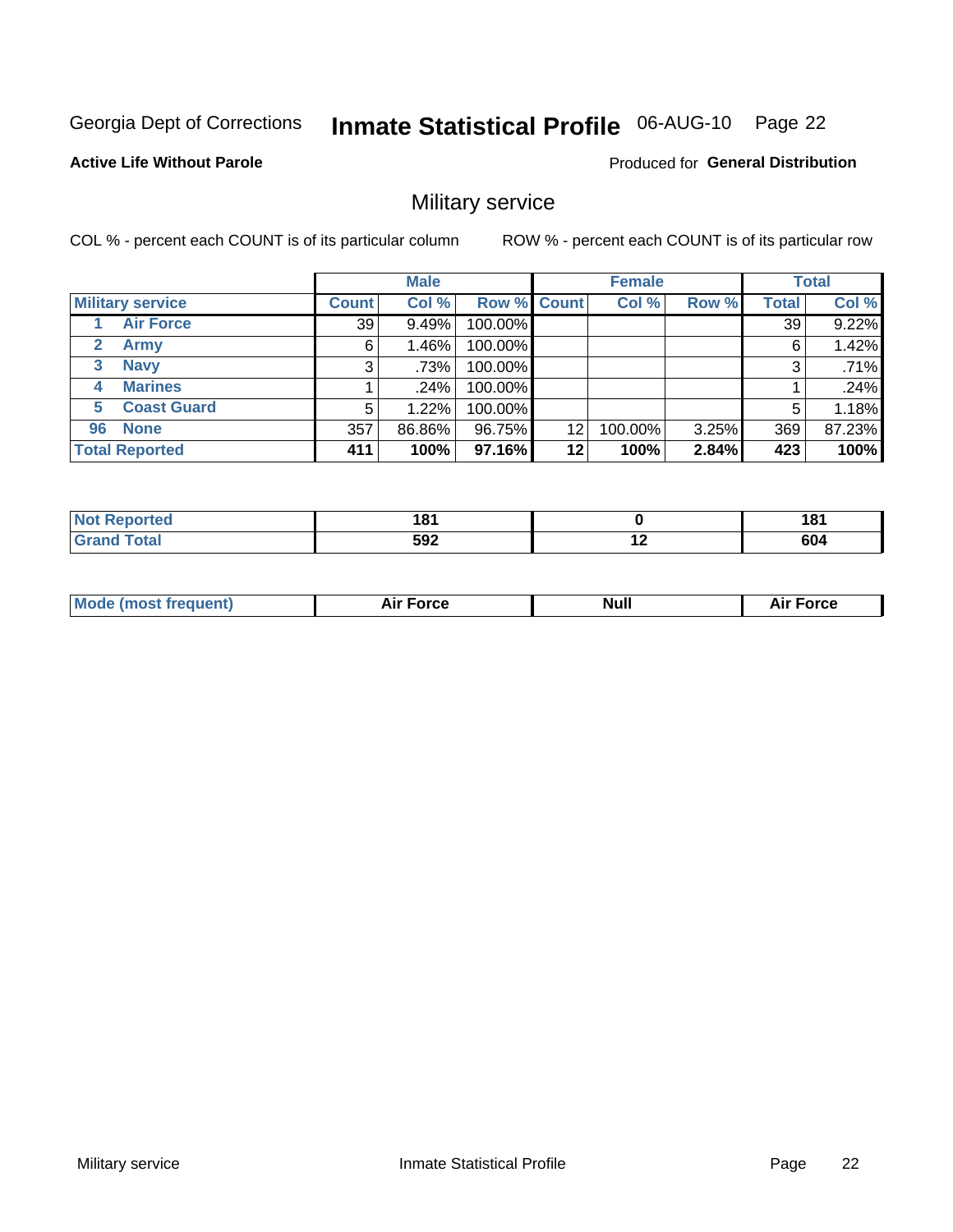# Inmate Statistical Profile 06-AUG-10 Page 23

**Active Life Without Parole** 

Produced for General Distribution

### Type of admission to prison

COL % - percent each COUNT is of its particular column

|                             |              | <b>Male</b> |                    |    | <b>Female</b> |          |       | Total  |
|-----------------------------|--------------|-------------|--------------------|----|---------------|----------|-------|--------|
| <b>Type of Admission</b>    | <b>Count</b> | Col%        | <b>Row % Count</b> |    | Col %         | Row %    | Total | Col %  |
| <b>Committed From Court</b> | 581          | $98.14\%$   | 97.98%             | 12 | 100.00%       | $2.02\%$ | 593   | 98.18% |
| Life W/O Parole             |              | 1.86%       | 100.00%            |    |               |          | 11    | 1.82%  |
| <b>Total Reported</b>       | 592          | 100%        | 98.01%             | 12 | 100%          | $1.99\%$ | 604   | 100%   |

| <b>Not Reported</b> |     |     |
|---------------------|-----|-----|
| <b>Total</b>        | 592 | 604 |

| <b>Mode (most frequent)</b> | Court Cmmt | <b>Court Cmmt</b> | Court Cmml |
|-----------------------------|------------|-------------------|------------|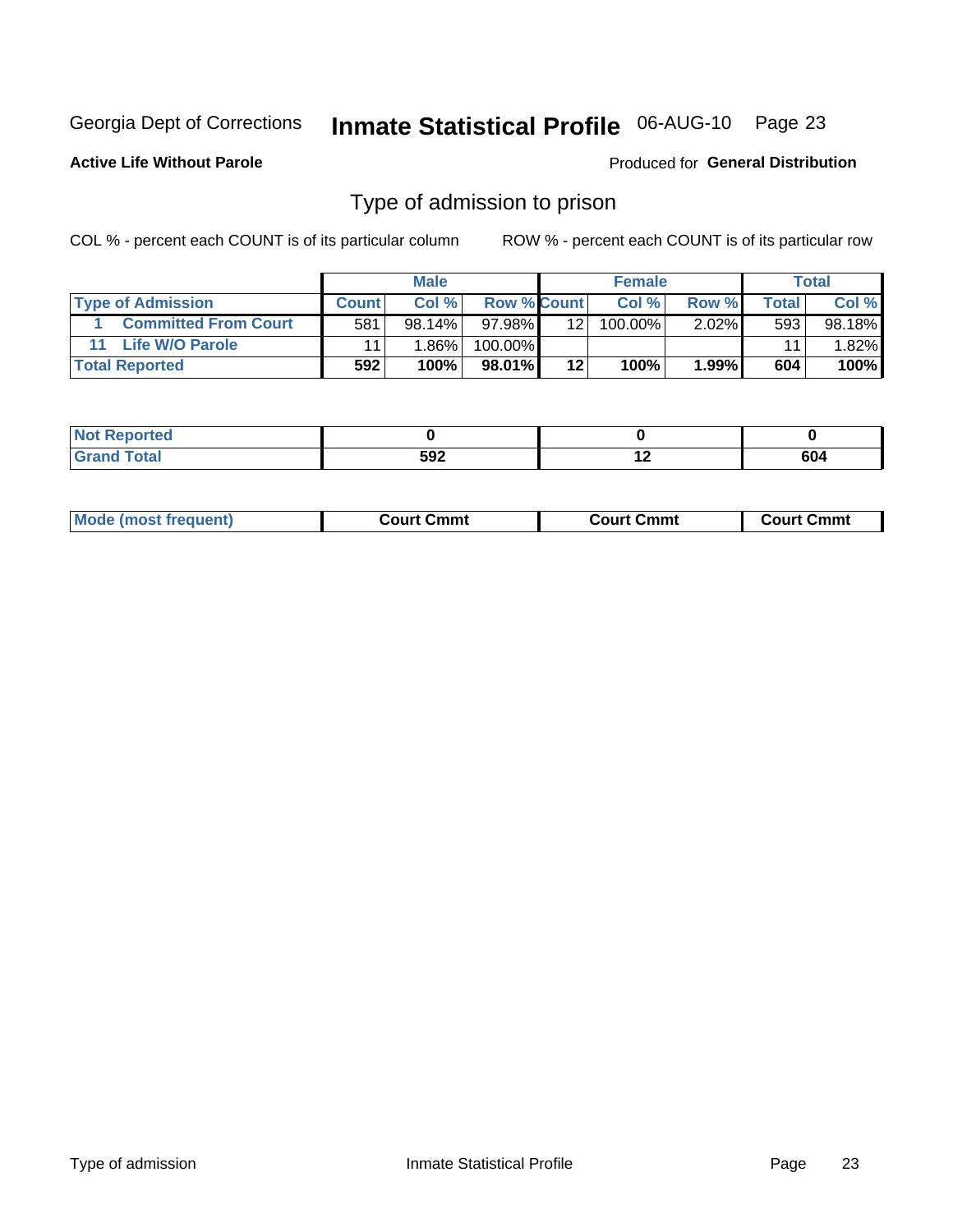# Inmate Statistical Profile 06-AUG-10 Page 24

**Active Life Without Parole** 

#### Produced for General Distribution

### Current / last security status

COL % - percent each COUNT is of its particular column

|                        |              | <b>Male</b> |                    |    | <b>Female</b> |          |              | <b>Total</b> |
|------------------------|--------------|-------------|--------------------|----|---------------|----------|--------------|--------------|
| <b>Security Status</b> | <b>Count</b> | Col %       | <b>Row % Count</b> |    | Col %         | Row %    | <b>Total</b> | Col %        |
| 3 Minimum              |              | $.17\%$     | $100.00\%$         |    | $.00\%$       |          |              | $.17\%$      |
| 4 Medium               | 10           | 1.71%       | $100.00\%$         |    | .00%          |          | 10           | 1.68%        |
| 5 Close                | 572          | 97.95%      | 97.95%             | 12 | 100.00%       | $2.05\%$ | 584          | 97.99%       |
| 6 Maximum              |              | $.17\%$     | 100.00%            |    | $.00\%$       |          |              | $.17\%$      |
| <b>Total Reported</b>  | 584          | 100%        | 97.99%             | 12 | 100%          | 2.01%    | 596          | 100%         |

| <b>Still being diagnosed</b> |     |     |
|------------------------------|-----|-----|
| <b>Not Reported</b>          |     |     |
| <b>Grand Total</b>           | 592 | 604 |

| <b>Mode</b><br>Close<br>: (most frequent)<br>oseت<br>Close<br>- - - -<br>- - - -<br>- - - - |
|---------------------------------------------------------------------------------------------|
|---------------------------------------------------------------------------------------------|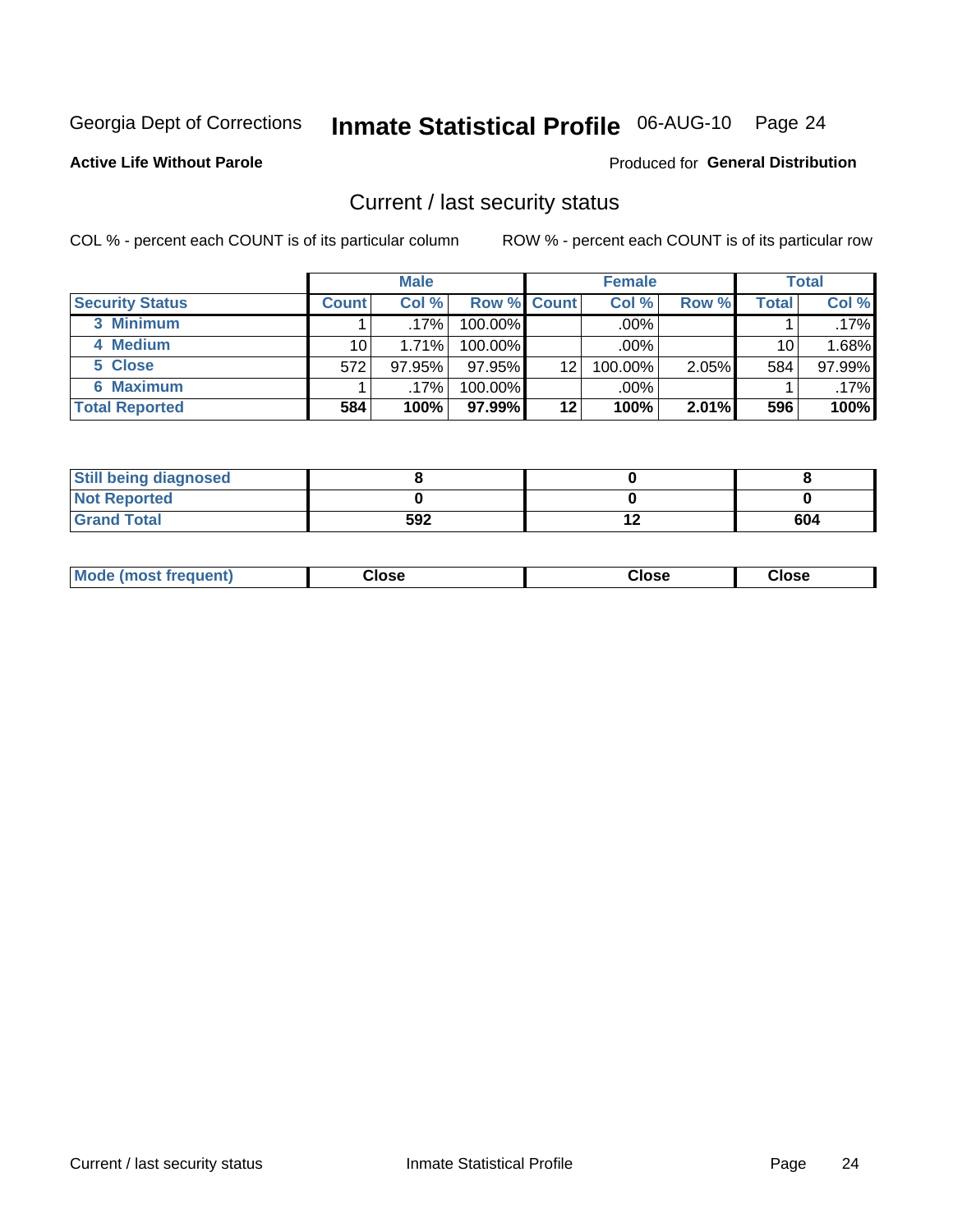# Inmate Statistical Profile 06-AUG-10 Page 25

**Active Life Without Parole** 

Produced for General Distribution

### Current / last type of institution

COL % - percent each COUNT is of its particular column

|                            |              | <b>Male</b> |                    |    | <b>Female</b> |       |       | <b>Total</b> |
|----------------------------|--------------|-------------|--------------------|----|---------------|-------|-------|--------------|
| <b>Type of Institution</b> | <b>Count</b> | Col %       | <b>Row % Count</b> |    | Col %         | Row % | Total | Col %        |
| <b>State Prison</b>        | 590          | 99.83%      | 98.01%             | 12 | 100.00%       | 1.99% | 602   | 99.83%       |
| <b>Private Prison</b>      |              | 17%         | 100.00%            |    |               |       |       | .17%         |
| <b>Total Reported</b>      | 591          | 100%        | $98.01\%$          | 12 | 100%          | 1.99% | 603   | 100%         |

| rtea               |     |                          |               |
|--------------------|-----|--------------------------|---------------|
| التراسيف والمستندر | 592 | $\overline{\phantom{a}}$ | $\sim$<br>our |

| <b>Mode (most frequent)</b> | <b>State Prison</b> | <b>State Prison</b> | <b>State Prison</b> |
|-----------------------------|---------------------|---------------------|---------------------|
|                             |                     |                     |                     |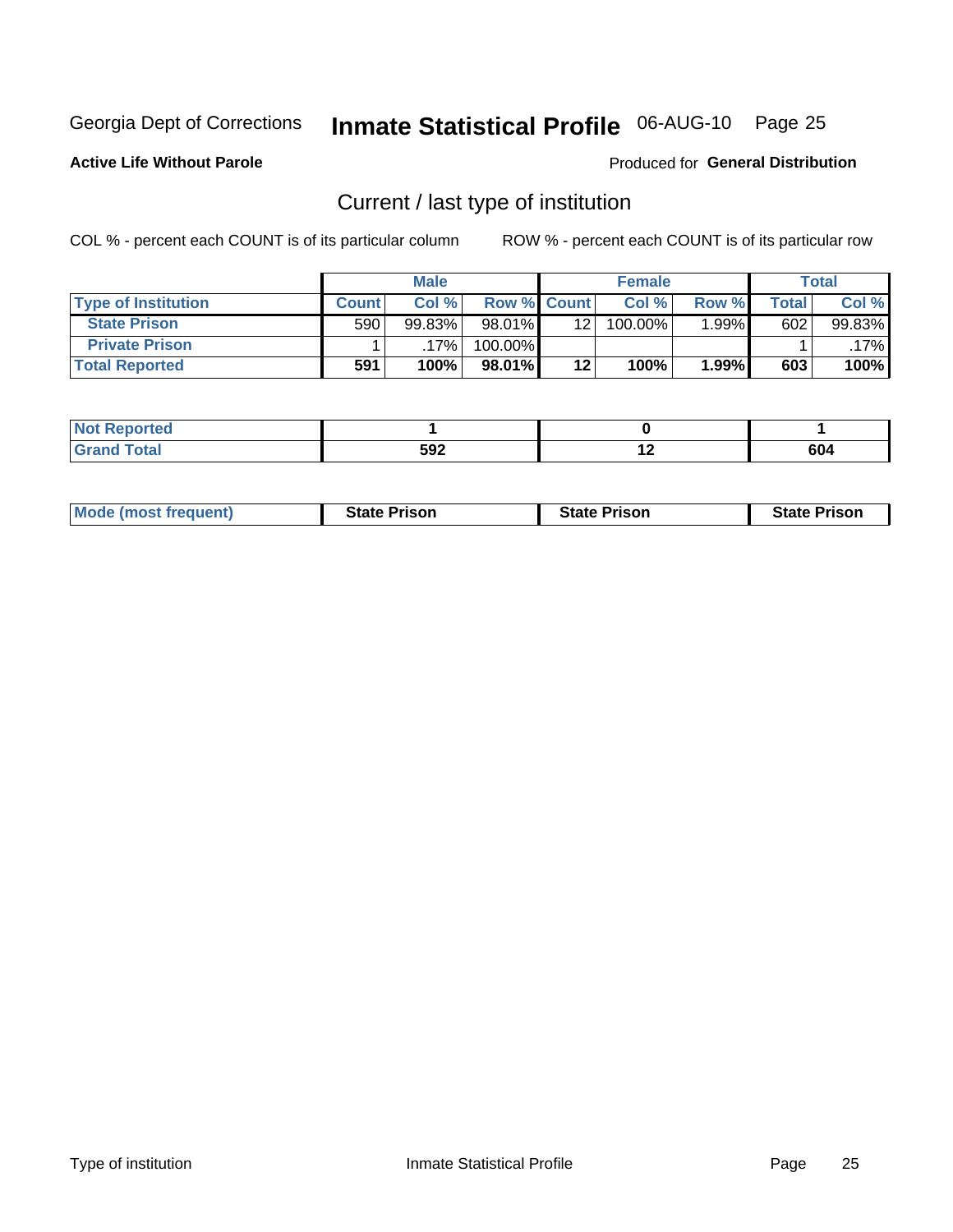# Inmate Statistical Profile 06-AUG-10 Page 26

#### **Active Life Without Parole**

#### Produced for General Distribution

### Institution type - transitional centers

COL % - percent each COUNT is of its particular column

|                                          |              | <b>Male</b> |                    | <b>Female</b> |             | <b>Total</b> |
|------------------------------------------|--------------|-------------|--------------------|---------------|-------------|--------------|
| <b>Institution Type - Trans. Centers</b> | <b>Count</b> | CoI%        | <b>Row % Count</b> | Col %         | Row % Total | Col %        |
| <b>Total Reported</b>                    |              |             |                    |               |             |              |

| <b>Reported</b><br><b>NOT</b>   |  |  |
|---------------------------------|--|--|
| $\sim$<br>C <sub>r</sub><br>--- |  |  |

| Mode (most frequent) | <b>Null</b> | <b>Null</b> | <b>Null</b> |
|----------------------|-------------|-------------|-------------|
|                      |             |             |             |
|                      |             |             |             |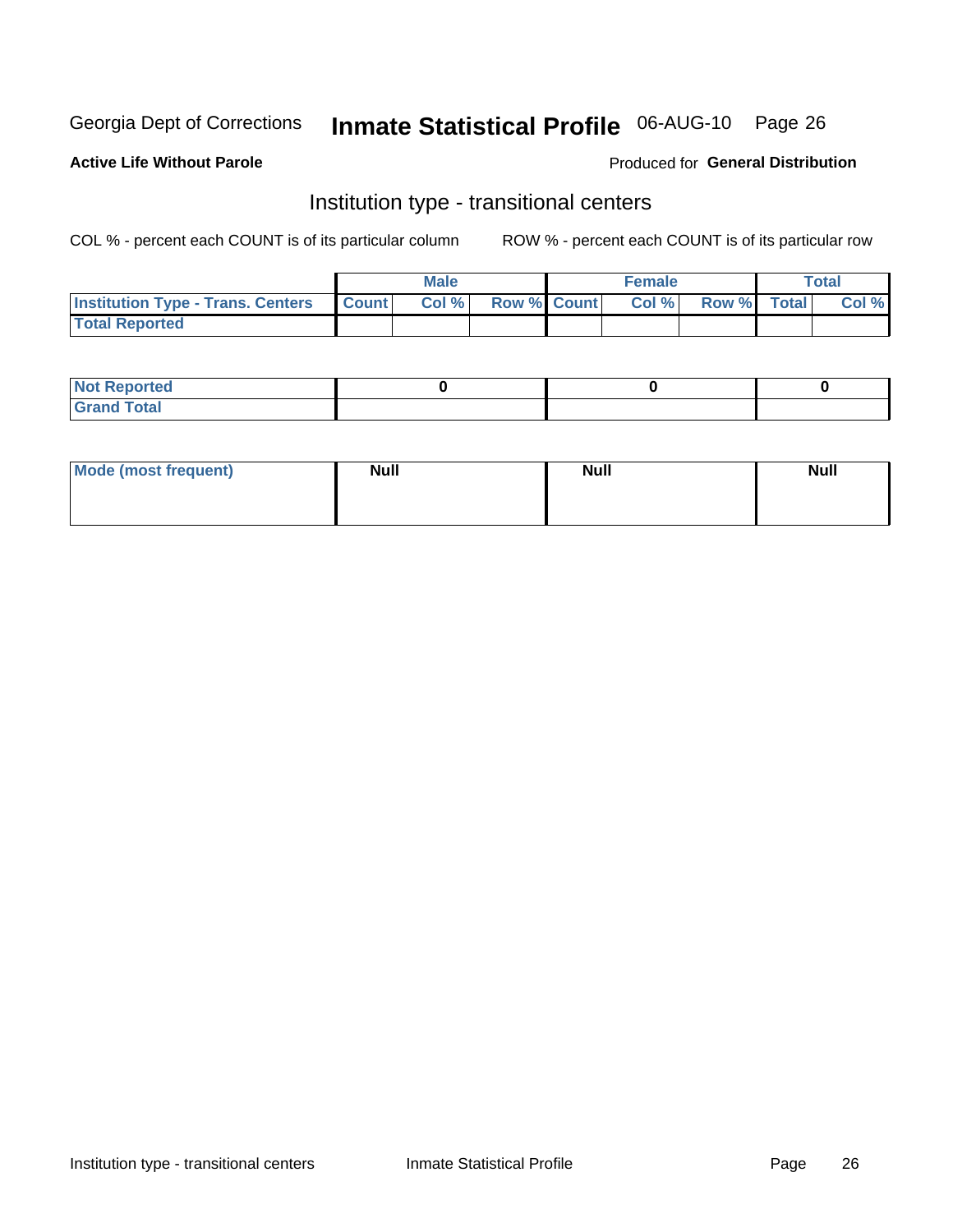# Inmate Statistical Profile 06-AUG-10 Page 27

#### **Active Life Without Parole**

#### Produced for General Distribution

### Institution type - mental hospitals

COL % - percent each COUNT is of its particular column

|                                                  | <b>Male</b> |                    | <b>Female</b> |                   | Total |
|--------------------------------------------------|-------------|--------------------|---------------|-------------------|-------|
| <b>Institution Type - Mental Hospitals Count</b> | Col %       | <b>Row % Count</b> |               | Col % Row % Total | Col % |
| <b>Total Reported</b>                            |             |                    |               |                   |       |

| <b>Not Reported</b>                     |  |  |
|-----------------------------------------|--|--|
| <b>otal</b><br>C <sub>r</sub><br>______ |  |  |

| Mode.<br>frequent) | <b>Nul</b><br>_____ | <b>Null</b> | <b>Null</b> |
|--------------------|---------------------|-------------|-------------|
|                    |                     |             |             |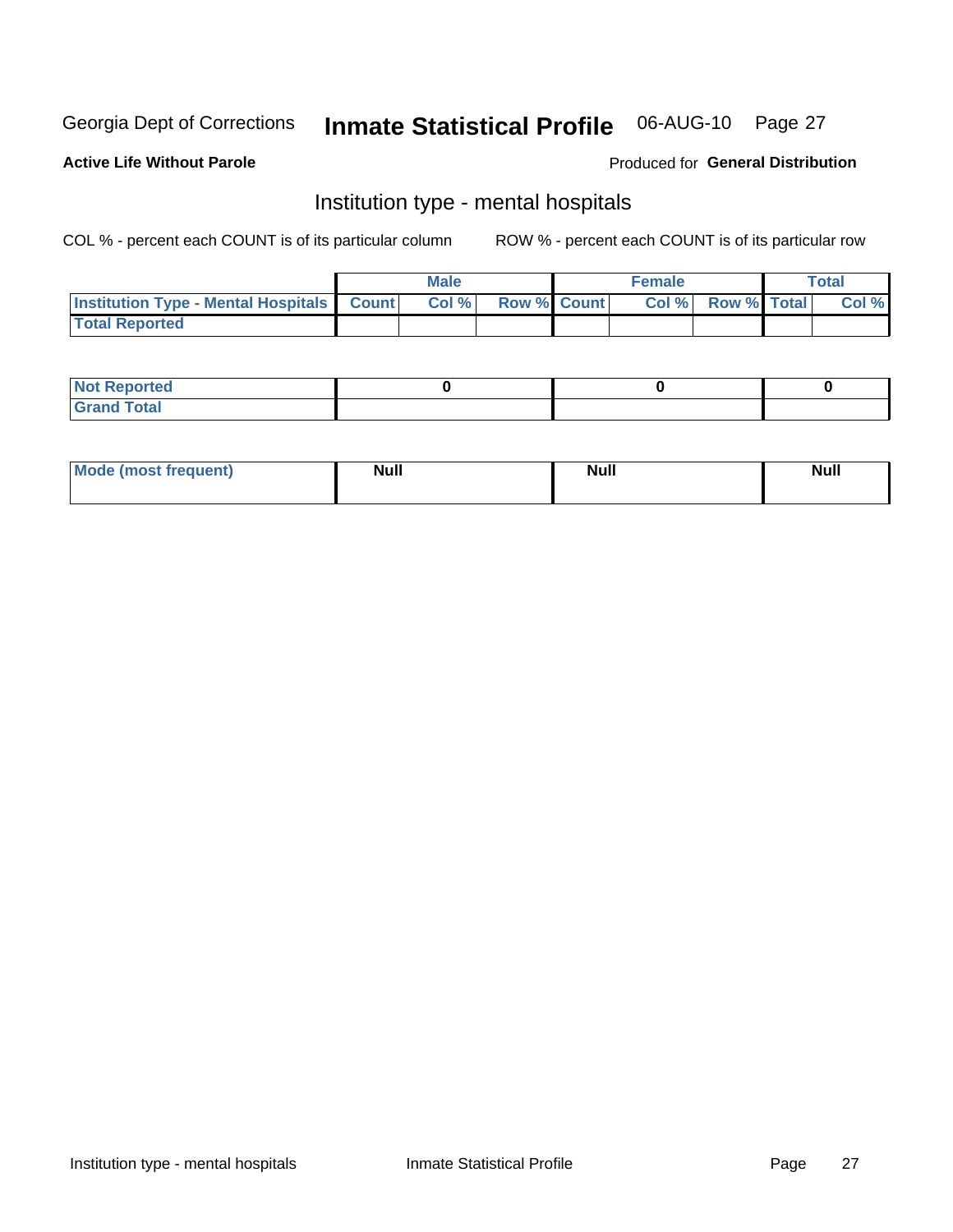# Inmate Statistical Profile 06-AUG-10 Page 28

**Active Life Without Parole** 

Produced for General Distribution

### Institution type - county prisons

COL % - percent each COUNT is of its particular column

|                                                  | <b>Male</b> |  | <b>Female</b>            |             | <b>Total</b> |
|--------------------------------------------------|-------------|--|--------------------------|-------------|--------------|
| <b>Institution Type - County Prisons   Count</b> | Col %       |  | <b>Row % Count Col %</b> | Row % Total | Col %        |
| <b>Total Reported</b>                            |             |  |                          |             |              |

| <b>Not Reported</b>   |  |  |
|-----------------------|--|--|
| <b>Total</b><br>Granc |  |  |

| <b>Mode</b>      | <b>Null</b> | <b>Null</b> | <b>Null</b> |  |
|------------------|-------------|-------------|-------------|--|
| (most freauent). |             |             |             |  |
|                  |             |             |             |  |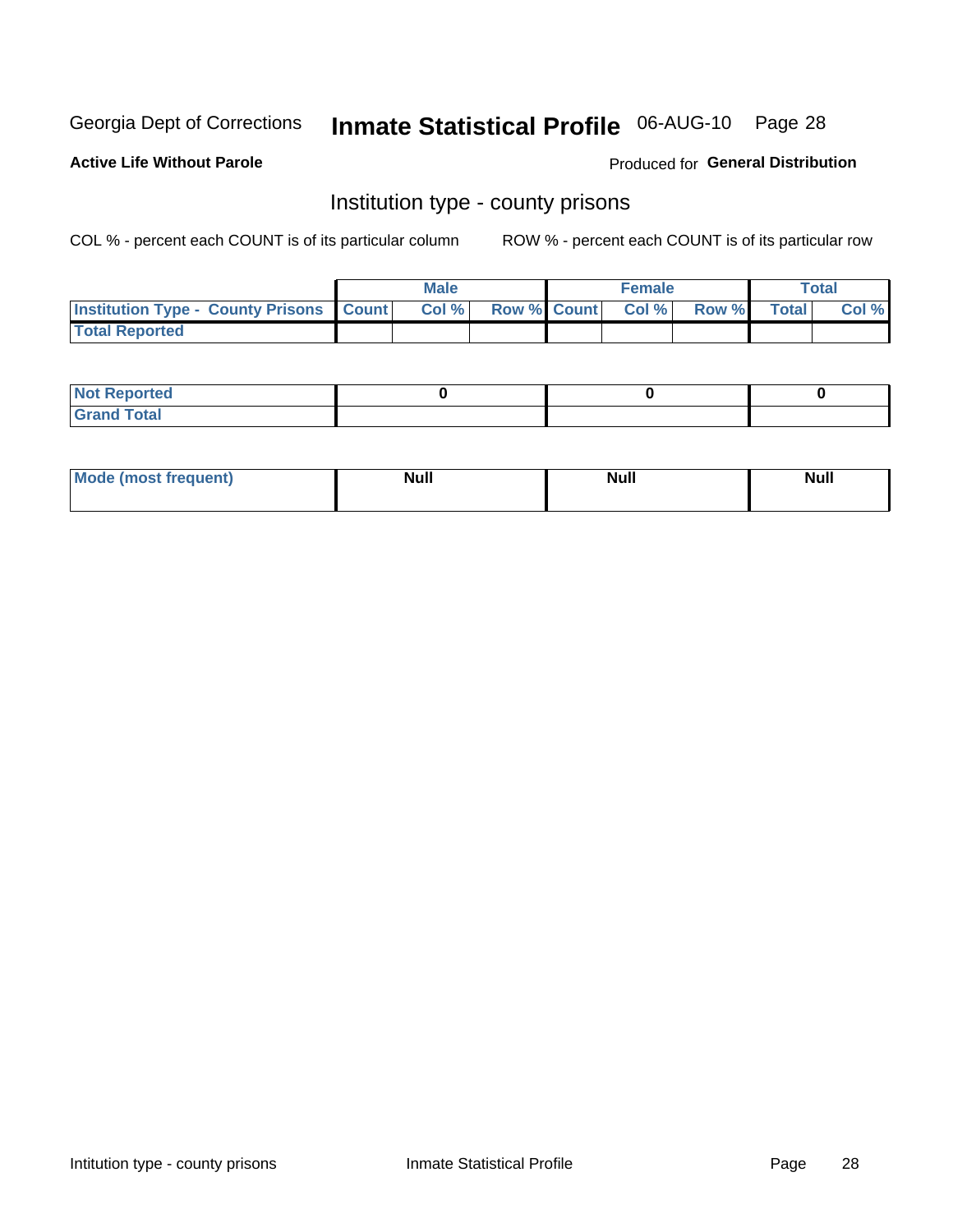# Inmate Statistical Profile 06-AUG-10 Page 29

#### **Active Life Without Parole**

#### Produced for General Distribution

### Institution type - state prisons

COL % - percent each COUNT is of its particular column

|                                         |              | <b>Male</b> |         |                | <b>Female</b> |         | <b>Total</b> |        |
|-----------------------------------------|--------------|-------------|---------|----------------|---------------|---------|--------------|--------|
| <b>Institution Type - State Prisons</b> | <b>Count</b> | Col %       | Row %   | <b>Count</b>   | Col %         | Row %   | Total        | Col %  |
| 532 Augusta State Med.<br><b>Prison</b> | 31           | 5.25%       | 100.00% |                |               |         | 31           | 5.15%  |
| <b>Baldwin State Prison</b><br>553      | 27           | 4.58%       | 100.00% |                |               |         | 27           | 4.49%  |
| <b>Ga Diag &amp; Class Pris</b><br>521  | 29           | 4.92%       | 100.00% |                |               |         | 29           | 4.82%  |
| <b>Ga State Prison</b><br>517           | 11           | 1.86%       | 100.00% |                |               |         | 11           | 1.83%  |
| <b>Hancock State Prison</b><br>541      | 60           | 10.17%      | 100.00% |                |               |         | 60           | 9.97%  |
| <b>Hays State Prison</b><br>540         | 77           | 13.05%      | 100.00% |                |               |         | 77           | 12.79% |
| <b>Macon State Prison</b><br>549        | 83           | 14.07%      | 100.00% |                |               |         | 83           | 13.79% |
| <b>Men'S State Prison</b><br>519        | 3            | .51%        | 100.00% |                |               |         | 3            | .50%   |
| <b>Metro State Prison (W)</b><br>554    |              |             |         | 10             | 83.33%        | 100.00% | 10           | 1.66%  |
| <b>Phillips State Prison</b><br>505     | 15           | 2.54%       | 100.00% |                |               |         | 15           | 2.49%  |
| <b>Pulaski State Prison (W)</b><br>557  |              |             |         | $\overline{2}$ | 16.67%        | 100.00% | 2            | .33%   |
| <b>Smith State Prison</b><br>550        | 67           | 11.36%      | 100.00% |                |               |         | 67           | 11.13% |
| <b>Telfair State Prison</b><br>542      | 80           | 13.56%      | 100.00% |                |               |         | 80           | 13.29% |
| <b>Valdosta State Prison</b><br>537     | 50           | 8.47%       | 100.00% |                |               |         | 50           | 8.31%  |
| <b>Ware State Prison</b><br>501         | 57           | 9.66%       | 100.00% |                |               |         | 57           | 9.47%  |
| <b>Total Reported</b>                   | 590          | 100%        | 98.01%  | 12             | 100%          | 1.99%   | 602          | 100%   |

| Reported<br>.         |     |     |     |
|-----------------------|-----|-----|-----|
| <b>Total</b><br>_____ | 590 | . . | 602 |

| Mode (most frequent) | <b>1549 Macon State Prison</b> | 554 Metro State Prison (W) | 549 Macon State<br>Prison |
|----------------------|--------------------------------|----------------------------|---------------------------|
|----------------------|--------------------------------|----------------------------|---------------------------|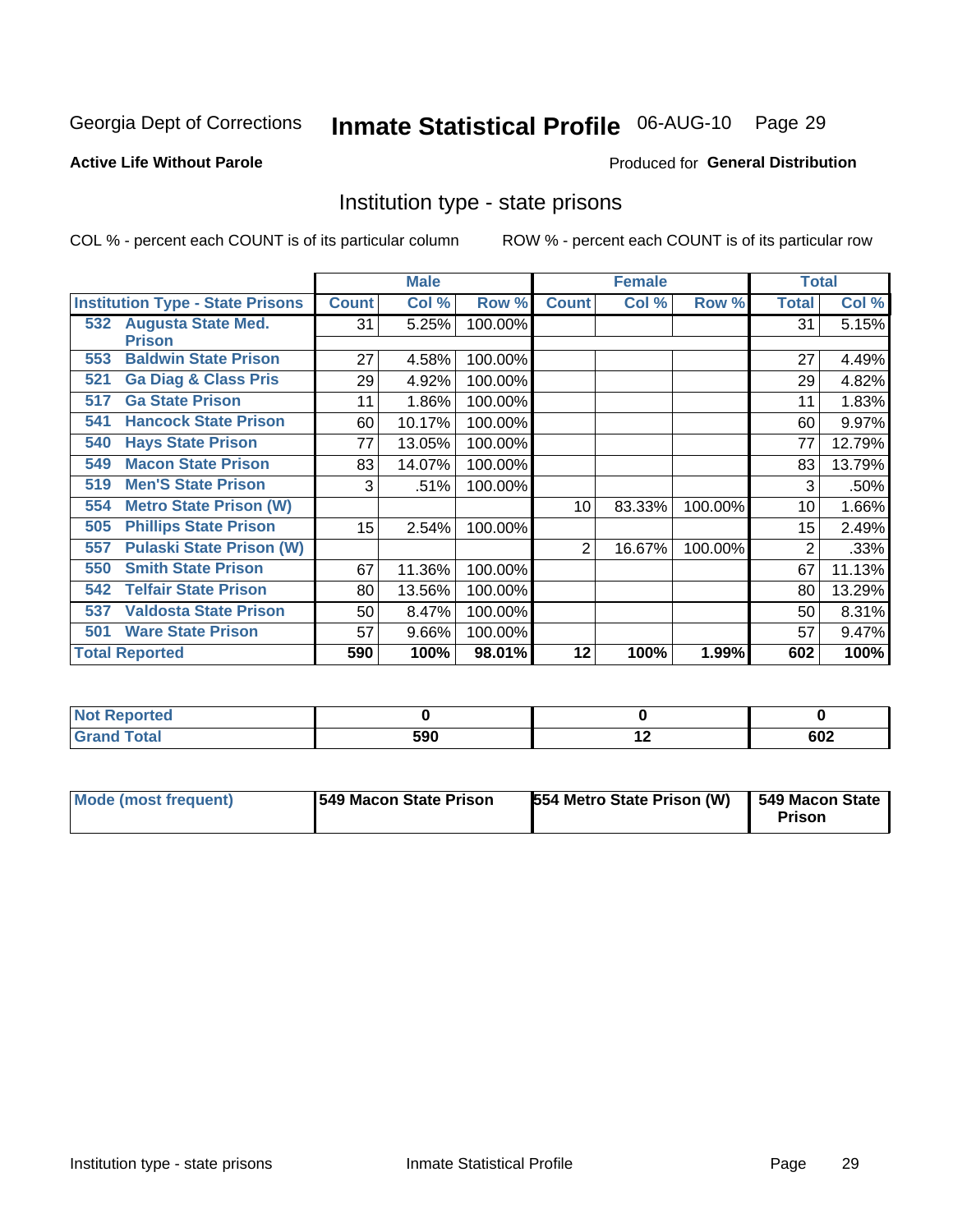# Inmate Statistical Profile 06-AUG-10 Page 30

**Active Life Without Parole** 

Produced for General Distribution

### Institution type - private prisons

COL % - percent each COUNT is of its particular column

|                                           |              | Male       |                    | <b>Female</b> |       |              | Total   |
|-------------------------------------------|--------------|------------|--------------------|---------------|-------|--------------|---------|
| <b>Institution Type - Private Prisons</b> | <b>Count</b> | Col%       | <b>Row % Count</b> | Col%          | Row % | <b>Total</b> | Col %   |
| 569<br><b>Coffee Corr Facility</b>        |              | $100.00\%$ | 100.00%            |               |       |              | 100.00% |
| <b>Total Reported</b>                     |              | $100\%$ .  | 100%               |               | %     |              | 100%    |

| Not Reported |  |  |
|--------------|--|--|
|              |  |  |

| Mode (most frequent) | 569 Coffee Corr Facility | <b>Null</b> | 569 Coffee Corr<br><b>Facility</b> |
|----------------------|--------------------------|-------------|------------------------------------|
|----------------------|--------------------------|-------------|------------------------------------|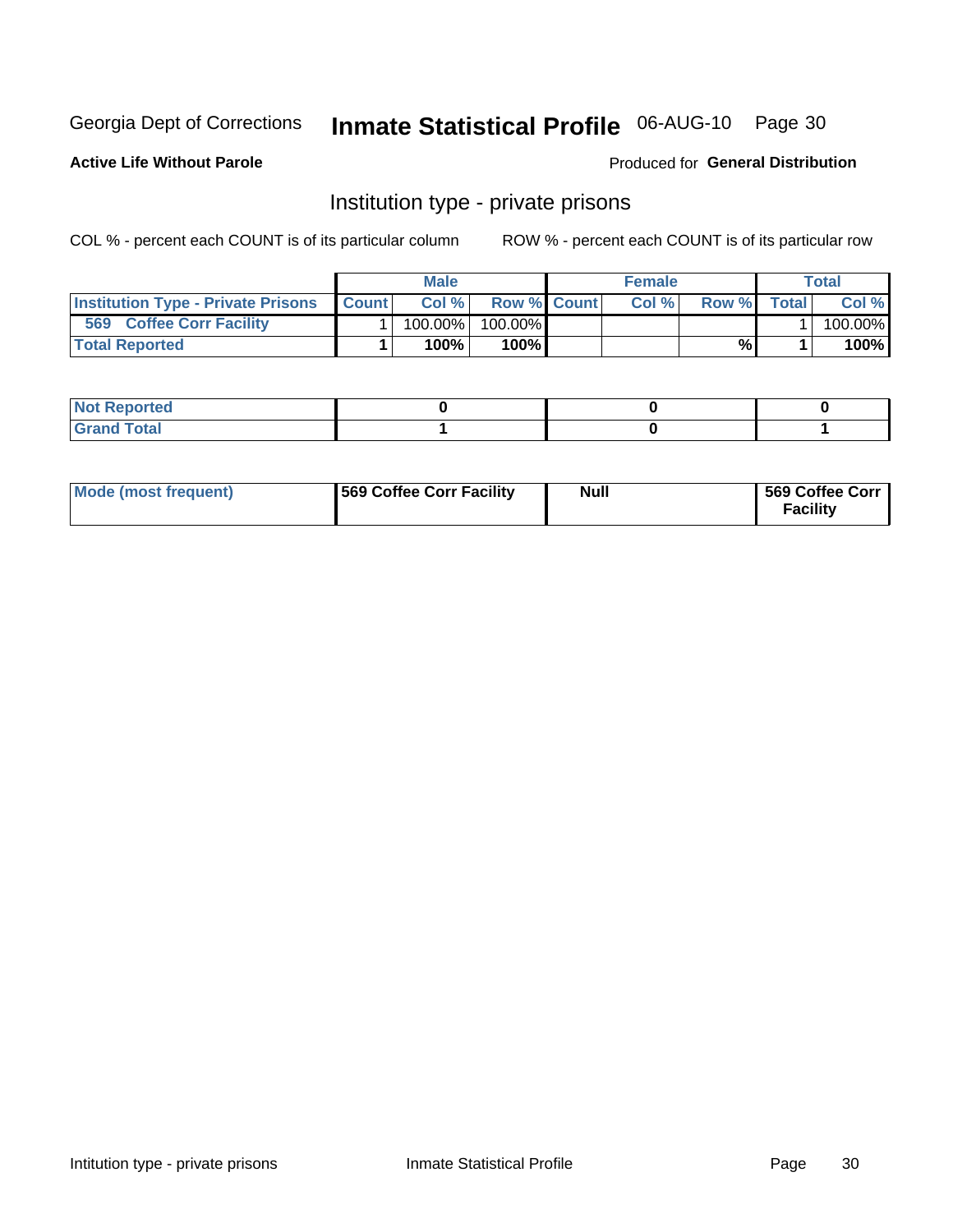# Inmate Statistical Profile 06-AUG-10 Page 31

**Active Life Without Parole** 

Produced for General Distribution

### Institution type - prison annexes

COL % - percent each COUNT is of its particular column

|                                                   | <b>Male</b> |              |       | <b>Female</b> |                    | <b>Total</b> |
|---------------------------------------------------|-------------|--------------|-------|---------------|--------------------|--------------|
| <b>Institution Type - Prison Annexe   Count  </b> | Col %       | <b>Row %</b> | Count | Col %         | <b>Row %</b> Total | Col %        |
| <b>Total Reported</b>                             |             |              |       |               |                    |              |

| <b>Reported</b><br>I NOT                      |  |  |
|-----------------------------------------------|--|--|
| <b>Total</b><br>Carar<br>$\sim$ . When $\sim$ |  |  |

| <b>Mode</b>     | <b>Null</b> | <b>Null</b> | <b>Null</b> |
|-----------------|-------------|-------------|-------------|
| most frequent). |             |             |             |
|                 |             |             |             |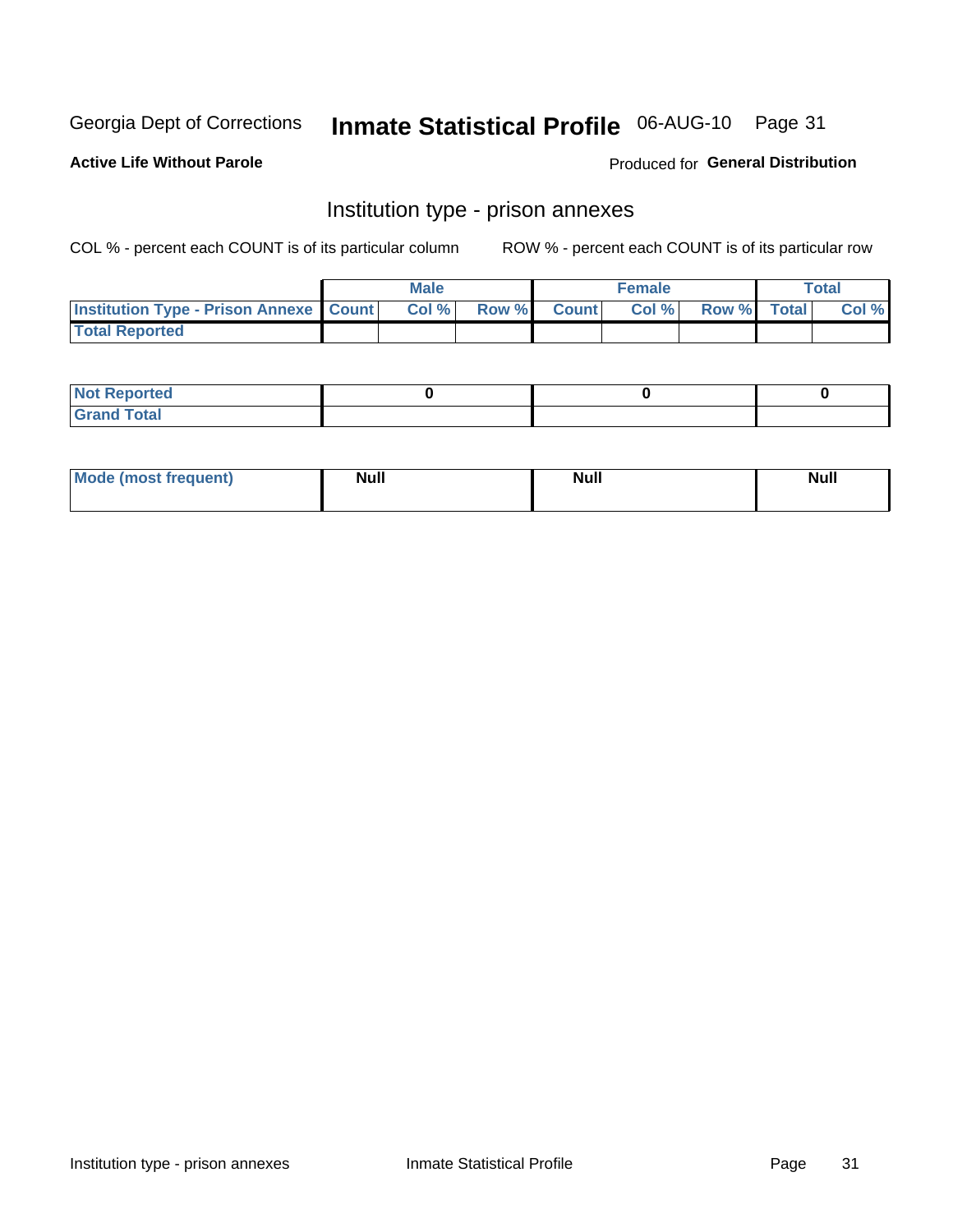# Inmate Statistical Profile 06-AUG-10 Page 32

**Active Life Without Parole** 

Produced for General Distribution

# Institution type - pre-release centers

COL % - percent each COUNT is of its particular column

|                                                   | <b>Male</b> |              |       | <b>Female</b> |                    | <b>Total</b> |
|---------------------------------------------------|-------------|--------------|-------|---------------|--------------------|--------------|
| <b>Institution Type - Prison Annexe   Count  </b> | Col %       | <b>Row %</b> | Count | Col %         | <b>Row %</b> Total | Col %        |
| <b>Total Reported</b>                             |             |              |       |               |                    |              |

| <b>Reported</b><br>I NOT |  |  |
|--------------------------|--|--|
| <b>Total</b><br>$C$ ren  |  |  |

| $^{\prime}$ Mo <sub>t</sub><br>frequent)<br>⊥(most | <b>Null</b> | Noll<br><b>vull</b> | <b>Null</b> |
|----------------------------------------------------|-------------|---------------------|-------------|
|                                                    |             |                     |             |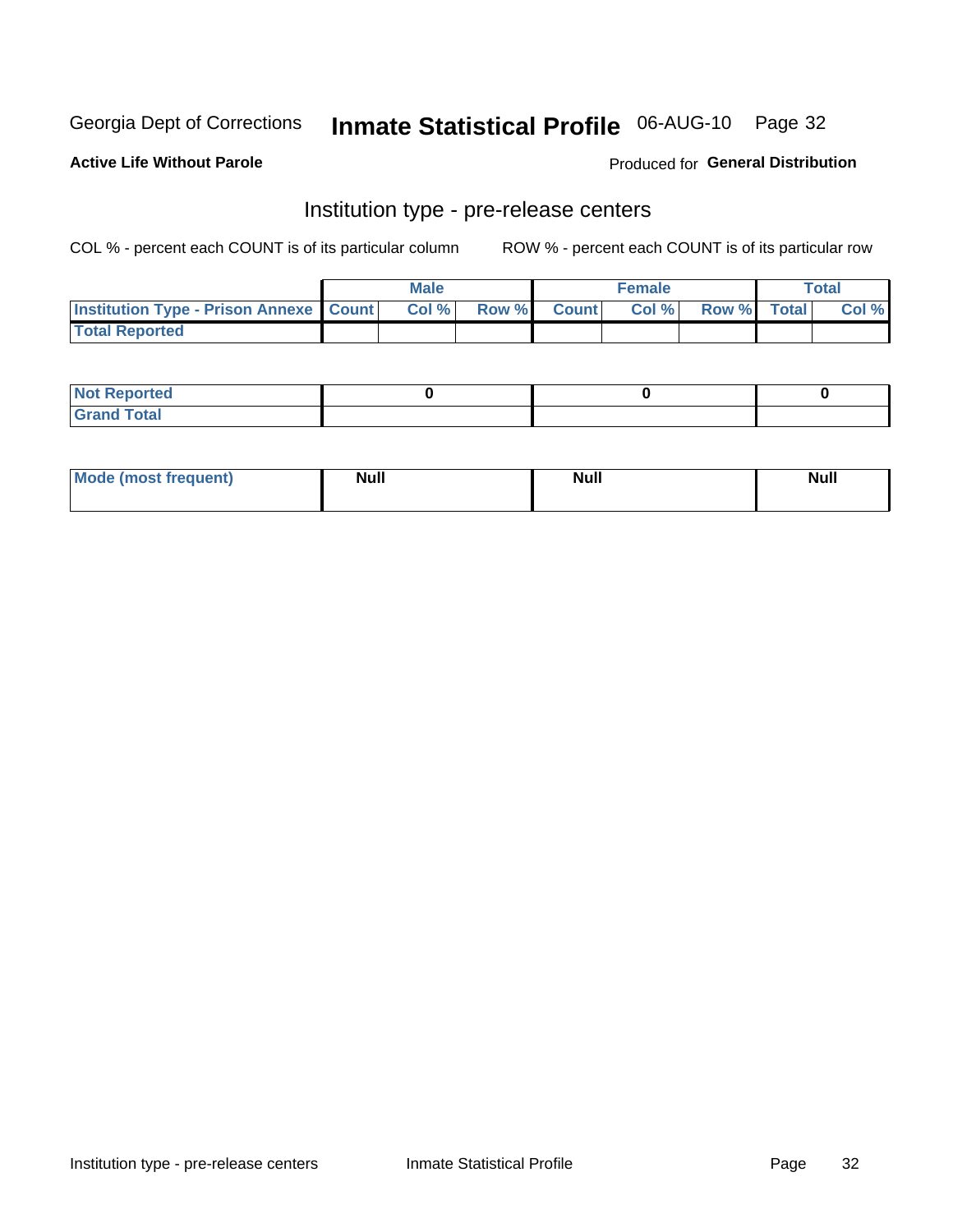# Inmate Statistical Profile 06-AUG-10 Page 33

#### **Active Life Without Parole**

#### Produced for General Distribution

### Institution type - inmate boot camp

COL % - percent each COUNT is of its particular column

|                                      |              | <b>Male</b> |               |              | <b>Female</b> |             | <b>Total</b> |
|--------------------------------------|--------------|-------------|---------------|--------------|---------------|-------------|--------------|
| <b>Institution Type - Boot Camps</b> | <b>Count</b> | Col %       | <b>Row %I</b> | <b>Count</b> | Col %         | Row % Total | Col %        |
| <b>Total Rported</b>                 |              |             |               |              |               |             |              |

| <b>Not Reported</b>            |  |  |
|--------------------------------|--|--|
| <b>Total</b><br>C <sub>r</sub> |  |  |

| <b>Mode (most frequent)</b> | <b>Null</b> | <b>Null</b> | <b>Null</b> |
|-----------------------------|-------------|-------------|-------------|
|                             |             |             |             |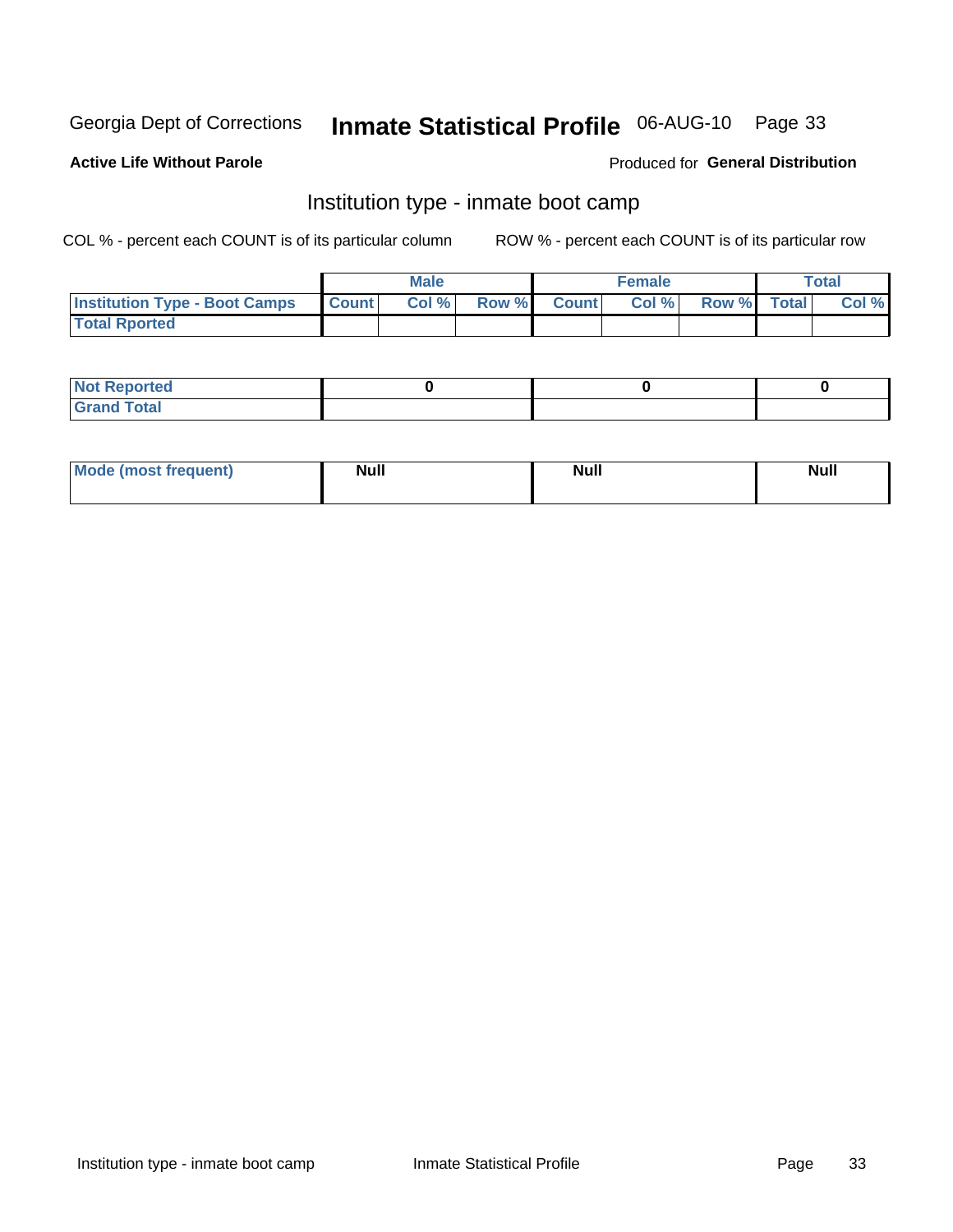# Inmate Statistical Profile 06-AUG-10 Page 34

**Active Life Without Parole** 

Produced for General Distribution

### Number of disciplinary reports

COL % - percent each COUNT is of its particular column

|                                       |                 | <b>Male</b> |                    |    | <b>Female</b> |       |              | <b>Total</b> |
|---------------------------------------|-----------------|-------------|--------------------|----|---------------|-------|--------------|--------------|
| <b>Number of Disciplinary Reports</b> | <b>Count</b>    | Col %       | <b>Row % Count</b> |    | Col %         | Row % | <b>Total</b> | Col %        |
|                                       | 160             | 27.03%      | 96.39%             | 6  | 50.00%        | 3.61% | 166          | 27.48%       |
|                                       | 53              | 8.95%       | 100.00%            |    |               |       | 53           | 8.77%        |
| 2                                     | 52              | 8.78%       | 96.30%             | 2  | 16.67%        | 3.70% | 54           | 8.94%        |
| 3                                     | 34              | 5.74%       | 97.14%             |    | 8.33%         | 2.86% | 35           | 5.79%        |
|                                       | 32              | 5.41%       | 100.00%            |    |               |       | 32           | 5.30%        |
| 5                                     | 30 <sup>1</sup> | 5.07%       | 100.00%            |    |               |       | 30           | 4.97%        |
| <b>More Than 5</b>                    | 231             | 39.02%      | 98.72%             | 3  | 25.00%        | 1.28% | 234          | 38.74%       |
| <b>Total Reported</b>                 | 592             | 100%        | 98.01%             | 12 | 100%          | 1.99% | 604          | 100%         |

| NO<br>тео |     |             |     |
|-----------|-----|-------------|-----|
| Total     | 592 | $\cdot$ $-$ | 604 |

| Mean (average)       | 8.43 | 5.92 | 8.38 |
|----------------------|------|------|------|
| Median (middle)      |      |      |      |
| Mode (most frequent) |      |      |      |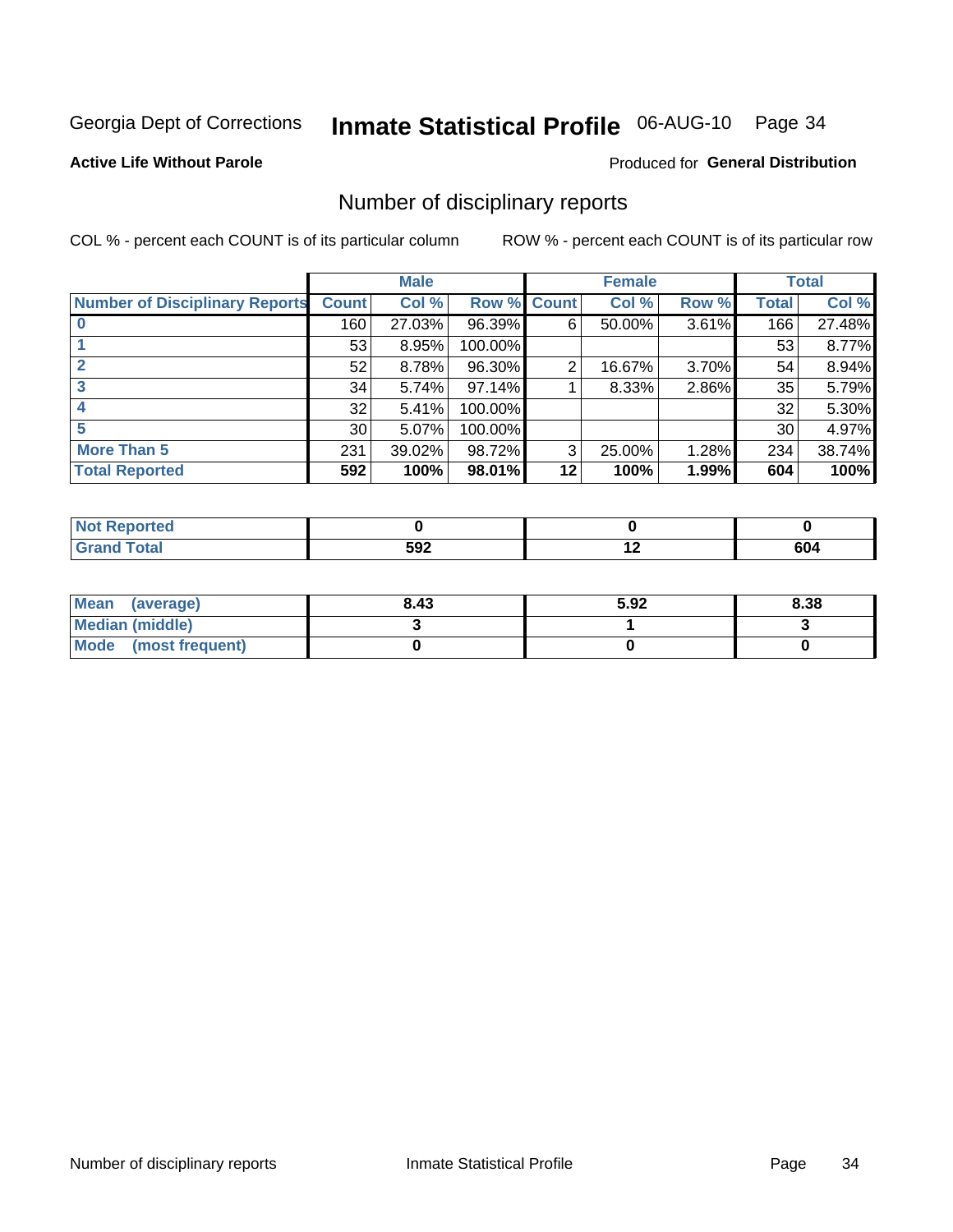# Inmate Statistical Profile 06-AUG-10 Page 35

#### **Active Life Without Parole**

#### **Produced for General Distribution**

### Number of transfers

COL % - percent each COUNT is of its particular column

|                            |              | <b>Male</b> |             |    | <b>Female</b> |        |              | <b>Total</b> |
|----------------------------|--------------|-------------|-------------|----|---------------|--------|--------------|--------------|
| <b>Number of Transfers</b> | <b>Count</b> | Col %       | Row % Count |    | Col %         | Row %  | <b>Total</b> | Col %        |
|                            | 12           | 2.03%       | 75.00%      | 4  | 33.33%        | 25.00% | 16           | 2.65%        |
|                            | 90           | 15.20%      | 97.83%      | 2  | 16.67%        | 2.17%  | 92           | 15.23%       |
| $\mathbf{2}$               | 120          | 20.27%      | 98.36%      | 2  | 16.67%        | 1.64%  | 122          | 20.20%       |
| 3                          | 120          | 20.27%      | 96.77%      | 4  | 33.33%        | 3.23%  | 124          | 20.53%       |
|                            | 67           | 11.32%      | 100.00%     |    |               |        | 67           | 11.09%       |
| 5                          | 41           | 6.93%       | 100.00%     |    |               |        | 41           | 6.79%        |
| <b>More Than 5</b>         | 142          | 23.99%      | 100.00%     |    |               |        | 142          | 23.51%       |
| <b>Total Reported</b>      | 592          | 100%        | 98.01%      | 12 | 100%          | 1.99%  | 604          | 100%         |

| <b>prted</b><br>NOT |     |    |     |
|---------------------|-----|----|-----|
| 'otal               | 592 | -- | 6U4 |

| Mean (average)       | 4.01 | . . | 3.96 |
|----------------------|------|-----|------|
| Median (middle)      |      |     |      |
| Mode (most frequent) |      |     |      |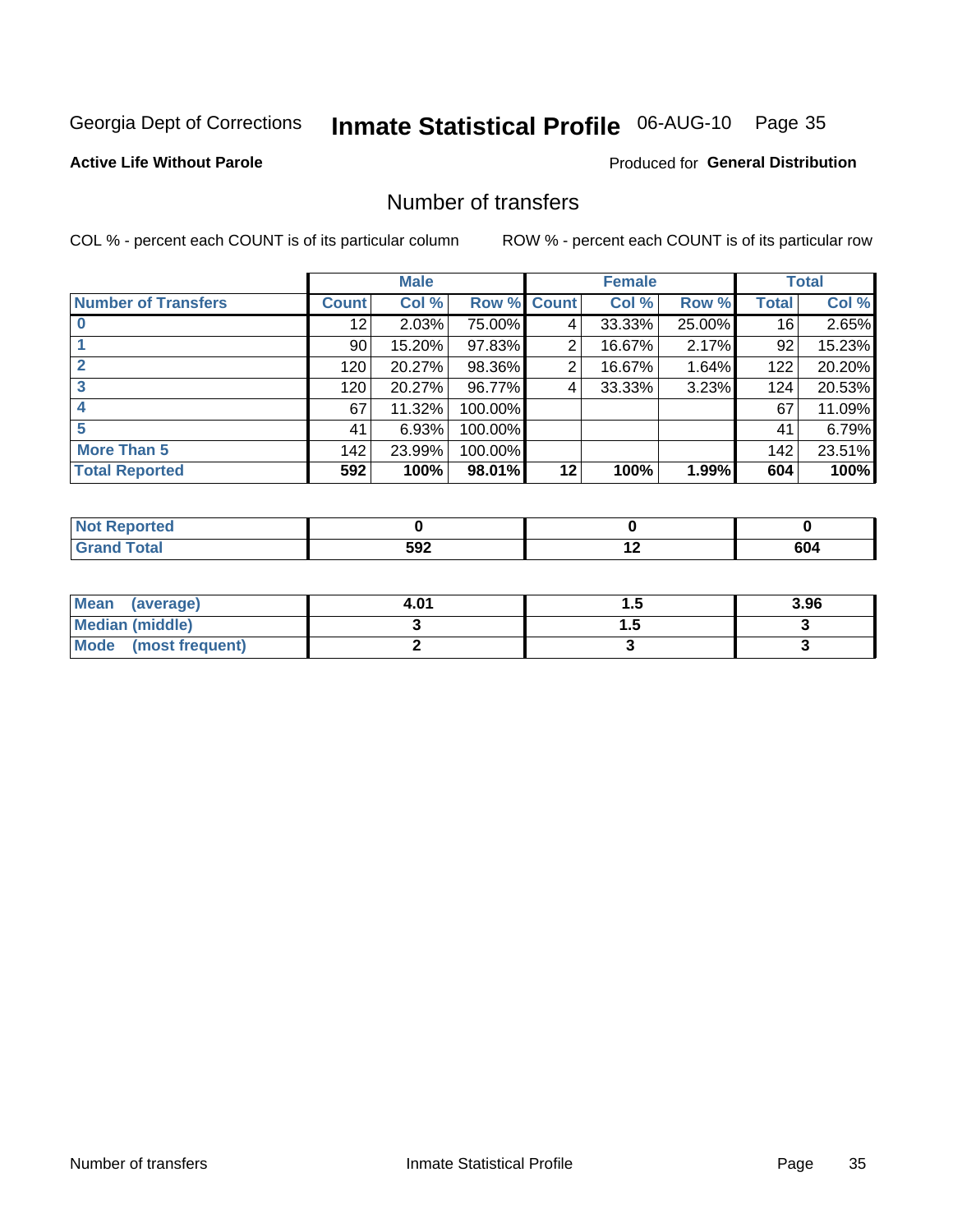# Inmate Statistical Profile 06-AUG-10 Page 36

#### **Active Life Without Parole**

Produced for General Distribution

### Number of escapes

COL % - percent each COUNT is of its particular column

|                          |         | <b>Male</b> |                    |    | <b>Female</b> |       |       | <b>Total</b> |
|--------------------------|---------|-------------|--------------------|----|---------------|-------|-------|--------------|
| <b>Number of Escapes</b> | Count l | Col %       | <b>Row % Count</b> |    | Col %         | Row % | Total | Col %        |
|                          | 590     | $99.66\%$   | $98.01\%$          | 12 | 100.00%       | 1.99% | 602   | 99.67%       |
|                          |         | 0.17%       | 100.00%            |    |               |       |       | $0.17\%$     |
|                          |         | 0.17%       | 100.00%            |    |               |       |       | $0.17\%$     |
| <b>Total Reported</b>    | 592     | 100%        | 98.01%             | 12 | 100%          | 1.99% | 604   | $100.0\%$    |

| <b>Not Reported</b>         |     |     |     |
|-----------------------------|-----|-----|-----|
| <b>Total</b><br><b>Grar</b> | 592 | . . | 604 |

| Mean (average)       |  |  |
|----------------------|--|--|
| Median (middle)      |  |  |
| Mode (most frequent) |  |  |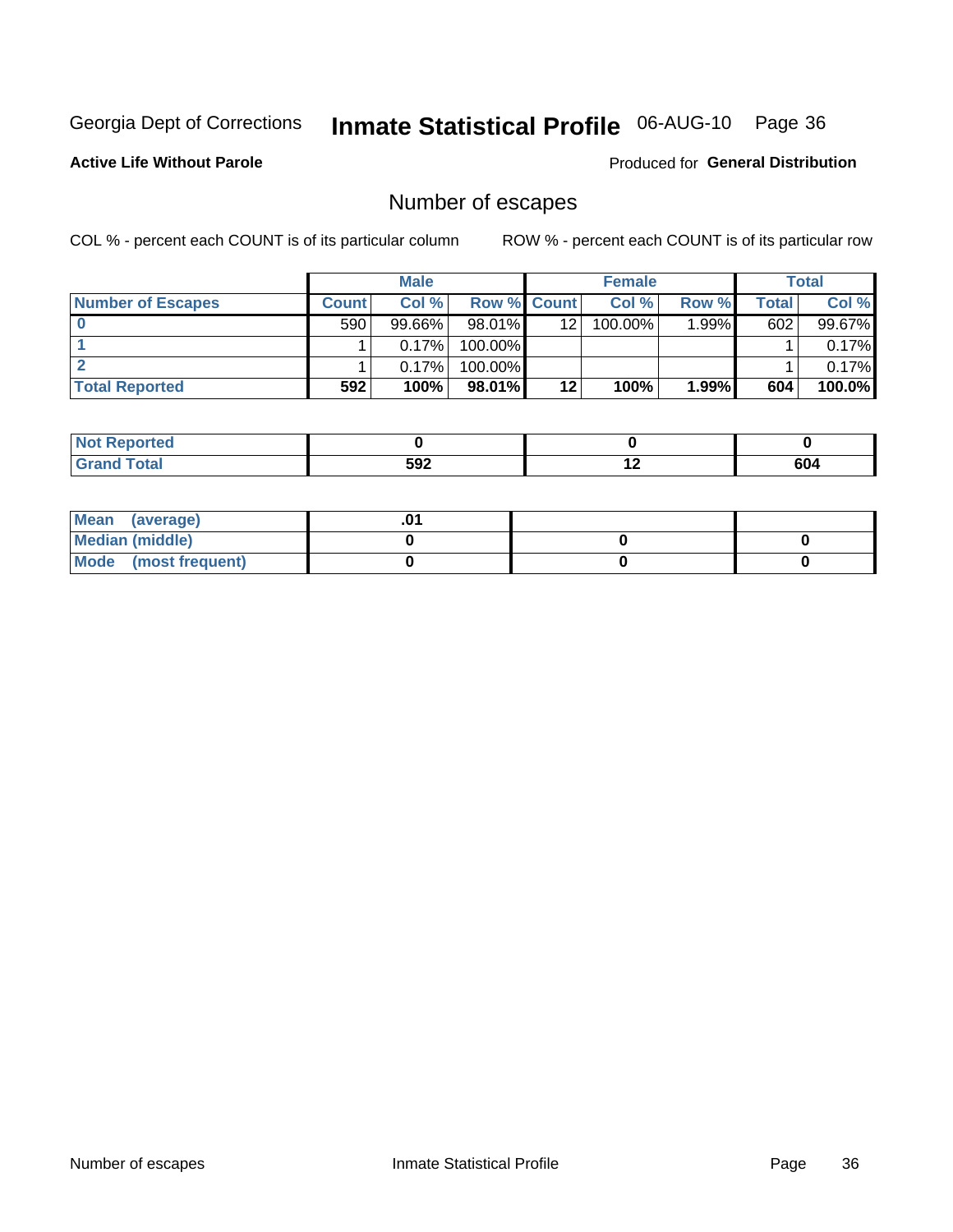#### **Active Life Without Parole**

### **Produced for General Distribution**

### Time served in current (or last) institution

COL % - percent each COUNT is of its particular column

|                            |              | <b>Male</b> |         |                | <b>Female</b> |       |              | <b>Total</b> |
|----------------------------|--------------|-------------|---------|----------------|---------------|-------|--------------|--------------|
| <b>Time In Institution</b> | <b>Count</b> | Col %       | Row %   | <b>Count</b>   | Col %         | Row % | <b>Total</b> | Col %        |
| 0 to 3 months              | 69           | 11.66%      | 97.18%  | $\overline{2}$ | 16.67%        | 2.82% | 71           | 11.75%       |
| <b>3.01 to 6 months</b>    | 44           | 7.43%       | 100.00% |                |               |       | 44           | 7.28%        |
| 6.01 to 9 months           | 30           | 5.07%       | 96.77%  | 1              | 8.33%         | 3.23% | 31           | 5.13%        |
| 9.01 to 12 months          | 34           | 5.74%       | 100.00% |                |               |       | 34           | 5.63%        |
| 12.01 to 18 months         | 88           | 14.86%      | 100.00% |                |               |       | 88           | 14.57%       |
| <b>18.01 to 24 months</b>  | 49           | 8.28%       | 98.00%  | 1              | 8.33%         | 2.00% | 50           | 8.28%        |
| $2.01$ to 3 years          | 77           | 13.01%      | 92.77%  | 6              | 50.00%        | 7.23% | 83           | 13.74%       |
| 3.01 to 4 years            | 44           | 7.43%       | 100.00% |                |               |       | 44           | 7.28%        |
| 4.01 to 5 years            | 43           | 7.26%       | 100.00% |                |               |       | 43           | 7.12%        |
| $5.01$ to 6 years          | 28           | 4.73%       | 93.33%  | $\overline{2}$ | 16.67%        | 6.67% | 30           | 4.97%        |
| 6.01 to 7 years            | 18           | 3.04%       | 100.00% |                |               |       | 18           | 2.98%        |
| 7.01 to 8 years            | 22           | 3.72%       | 100.00% |                |               |       | 22           | 3.64%        |
| $8.01$ to 9 years          | 21           | 3.55%       | 100.00% |                |               |       | 21           | 3.48%        |
| 9.01 to 10 years           | 9            | 1.52%       | 100.00% |                |               |       | 9            | 1.49%        |
| Over 10 years              | 16           | 2.70%       | 100.00% |                |               |       | 16           | 2.65%        |
| <b>Total Reported</b>      | 592          | 100%        | 98.01%  | 12             | 100%          | 1.99% | 604          | 100%         |

| Reported<br><b>NOT</b> |     |     |     |
|------------------------|-----|-----|-----|
| <i>i</i> otal          | 592 | . . | 604 |

| <b>Mean</b><br>(average) | 34 months | 27 months | 34 months |
|--------------------------|-----------|-----------|-----------|
| Median (middle)          | 22 months | 25 months | 22 months |
| Mode (most frequent)     | 0 months  | 1 months  | l months  |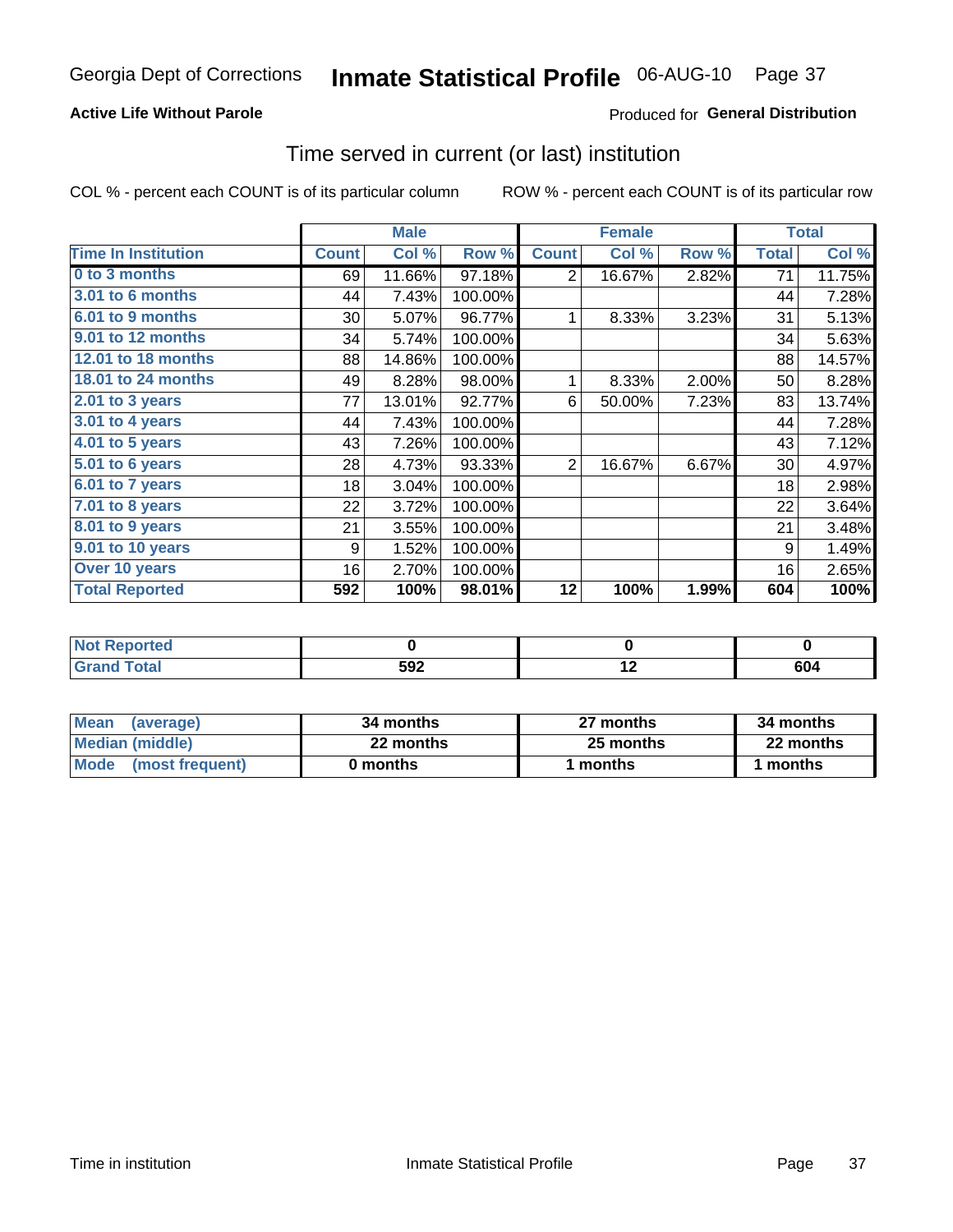# Inmate Statistical Profile 06-AUG-10 Page 38

#### **Active Life Without Parole**

#### Produced for General Distribution

### Highest grade level attained

COL % - percent each COUNT is of its particular column

|                              |                | <b>Male</b> |         |                 | <b>Female</b> |        |                | <b>Total</b> |
|------------------------------|----------------|-------------|---------|-----------------|---------------|--------|----------------|--------------|
| <b>Grade Level</b>           | <b>Count</b>   | Col %       | Row %   | <b>Count</b>    | Col %         | Row %  | <b>Total</b>   | Col %        |
| No school at all             | 1              | 0.17%       | 100.00% |                 |               |        | 1              | 0.17%        |
| <b>Grade 1</b>               | 1              | 0.17%       | 100.00% |                 |               |        | 1              | 0.17%        |
| <b>Grade 2</b>               | 1              | 0.17%       | 100.00% |                 |               |        | 1              | 0.17%        |
| Grade 4                      | 4              | 0.69%       | 100.00% |                 |               |        | 4              | 0.68%        |
| Grade 5                      | 4              | 0.69%       | 100.00% |                 |               |        | 4              | 0.68%        |
| Grade 6                      | 9              | 1.56%       | 100.00% |                 |               |        | 9              | 1.53%        |
| <b>Grade 7</b>               | 22             | 3.81%       | 100.00% |                 |               |        | 22             | 3.73%        |
| <b>Grade 8</b>               | 50             | 8.65%       | 98.04%  | 1               | 8.33%         | 1.96%  | 51             | 8.64%        |
| <b>Grade 9</b>               | 75             | 12.98%      | 98.68%  | 1               | 8.33%         | 1.32%  | 76             | 12.88%       |
| Grade 10                     | 110            | 19.03%      | 98.21%  | $\overline{2}$  | 16.67%        | 1.79%  | 112            | 18.98%       |
| Grade 11                     | 81             | 14.01%      | 97.59%  | $\overline{2}$  | 16.67%        | 2.41%  | 83             | 14.07%       |
| <b>Grade 12 or GED</b>       | 120            | 20.76%      | 97.56%  | 3               | 25.00%        | 2.44%  | 123            | 20.85%       |
| <b>Some tech school</b>      | 6              | 1.04%       | 85.71%  | 1               | 8.33%         | 14.29% | 7              | 1.19%        |
| <b>Completed tech school</b> | 10             | 1.73%       | 100.00% |                 |               |        | 10             | 1.69%        |
| College, 1 year              | 22             | 3.81%       | 100.00% |                 |               |        | 22             | 3.73%        |
| College, 2 year              | 31             | 5.36%       | 93.94%  | 2               | 16.67%        | 6.06%  | 33             | 5.59%        |
| College, 3 year              | 13             | 2.25%       | 100.00% |                 |               |        | 13             | 2.20%        |
| <b>Bachelor's degree</b>     | 11             | 1.90%       | 100.00% |                 |               |        | 11             | 1.86%        |
| <b>Master's degree</b>       | 4              | 0.69%       | 100.00% |                 |               |        | 4              | 0.68%        |
| Ph.D. degree                 | 1              | 0.17%       | 100.00% |                 |               |        | 1              | 0.17%        |
| Law degree                   | $\overline{2}$ | 0.35%       | 100.00% |                 |               |        | $\overline{2}$ | 0.34%        |
| <b>Total Reported</b>        | 578            | 100%        | 97.97%  | $\overline{12}$ | 100%          | 2.03%  | 590            | 100%         |

| <b>REDORTED</b> | 14  | L<br>. |
|-----------------|-----|--------|
| <b>ota</b>      | 592 | 604    |

| <b>Mean</b><br>(average) | 10.72           | 11.33           | 10.73             |
|--------------------------|-----------------|-----------------|-------------------|
| Median (middle)          | Grade 11        | Other           | Grade 11          |
| Mode (most frequent)     | Grade 12 or GED | Grade 12 or GED | I Grade 12 or GED |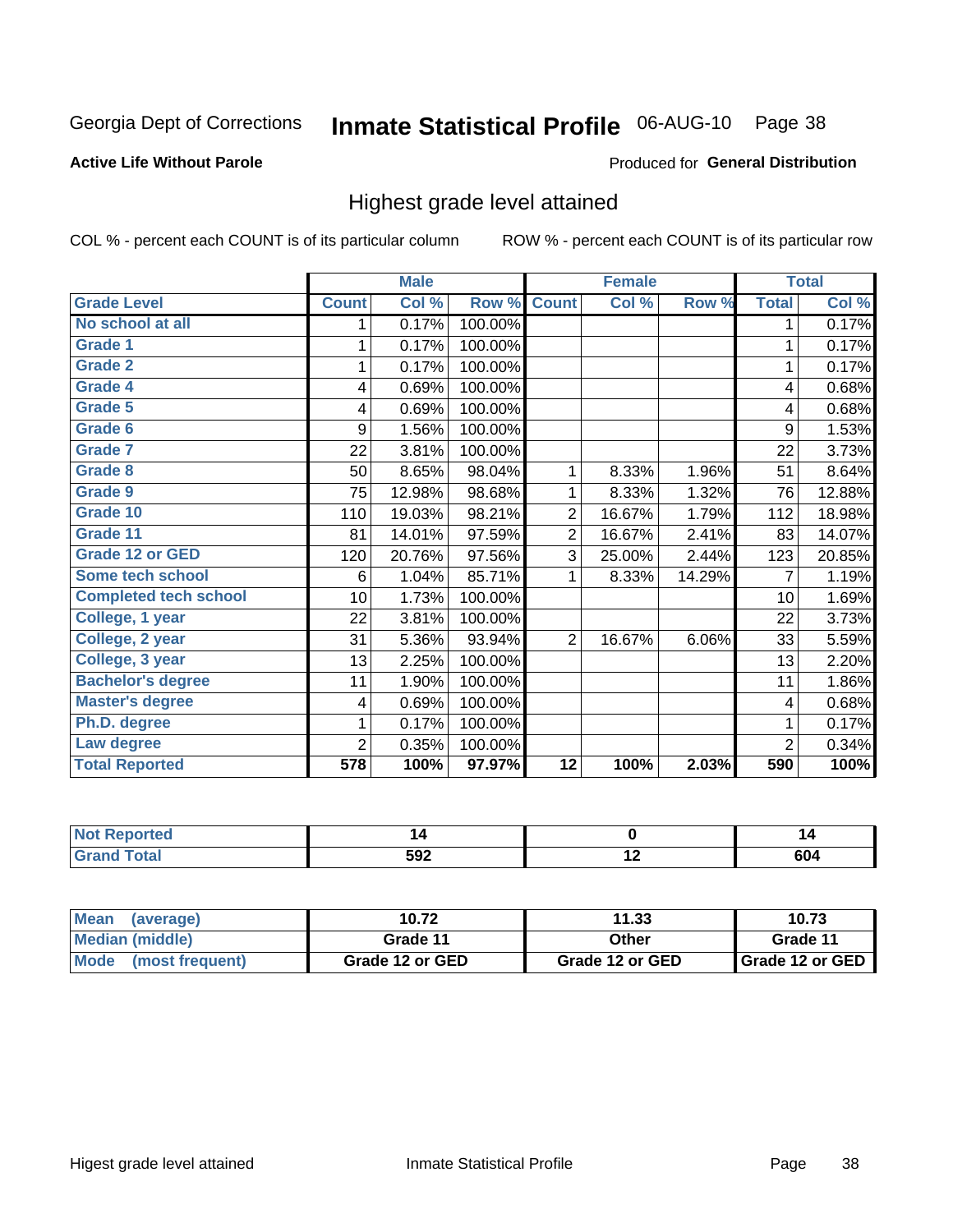# Inmate Statistical Profile 06-AUG-10 Page 39

#### **Active Life Without Parole**

#### Produced for General Distribution

### Culture fair IQ scores

COL % - percent each COUNT is of its particular column

|                       |              | <b>Male</b> |             |                | <b>Female</b> |         |              | <b>Total</b> |
|-----------------------|--------------|-------------|-------------|----------------|---------------|---------|--------------|--------------|
| <b>IQ Scores</b>      | <b>Count</b> | Col %       | Row % Count |                | Col %         | Row %   | <b>Total</b> | Col %        |
| $60 - 69$             | 25           | 4.71%       | 100.00%     |                |               |         | 25           | 4.61%        |
| $70 - 79$             | 40           | 7.53%       | 100.00%     |                |               |         | 40           | 7.38%        |
| $80 - 89$             | 86           | 16.20%      | 96.63%      | 3              | 27.27%        | 3.37%   | 89           | 16.42%       |
| $90 - 99$             | 99           | 18.64%      | 98.02%      | 2              | 18.18%        | 1.98%   | 101          | 18.63%       |
| $100 - 109$           | 143          | 26.93%      | 98.62%      | 2              | 18.18%        | 1.38%   | 145          | 26.75%       |
| $110 - 119$           | 115          | 21.66%      | 98.29%      | $\overline{2}$ | 18.18%        | 1.71%   | 117          | 21.59%       |
| $120 - 129$           | 23           | 4.33%       | 95.83%      | 4              | 9.09%         | 4.17%   | 24           | 4.43%        |
| $130 - 139$           |              |             |             | 4              | 9.09%         | 100.00% |              | 0.18%        |
| <b>Total Reported</b> | 531          | 100%        | 97.97%      | 11             | 100%          | 2.03%   | 542          | 100%         |

| <b>Not Reported</b>  | --  | ез<br>וט |
|----------------------|-----|----------|
| Not Valid (under 60) |     |          |
| <b>Grand Total</b>   | 592 | 604      |

| Mean<br>(average)    | 98  | 105 | 98  |
|----------------------|-----|-----|-----|
| Median (middle)      | 101 | 102 | 101 |
| Mode (most frequent) | 110 | 96  | 110 |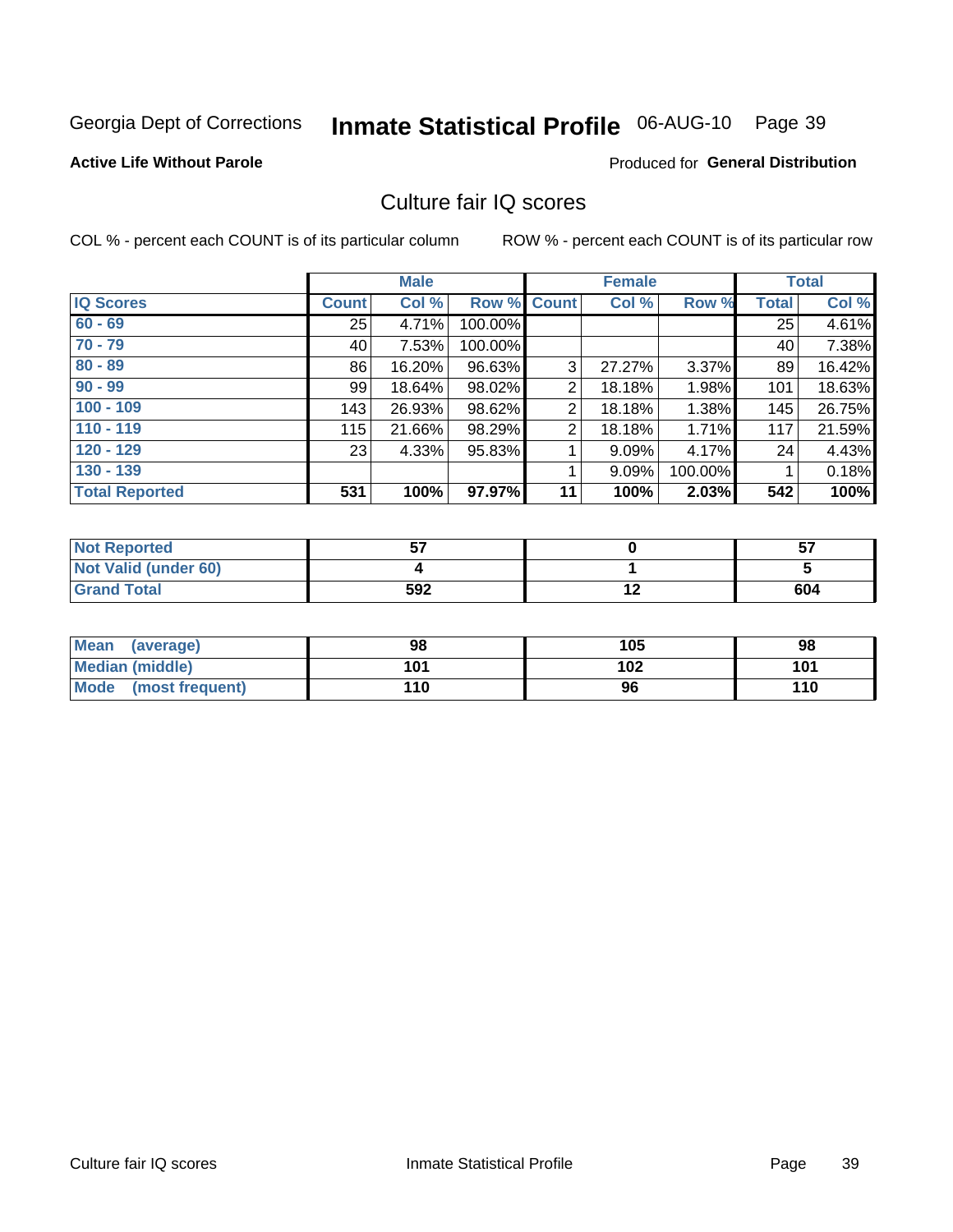#### **Inmate Statistical Profile 06-AUG-10** Page 40

#### **Active Life Without Parole**

### Produced for General Distribution

### Wide Range Achievement Test (WRAT) reading score

COL % - percent each COUNT is of its particular column

ROW % - percent each COUNT is of its particular row

 $\overline{12}$ 

|                           |              | <b>Male</b> |         |                | <b>Female</b> |       |              | <b>Total</b> |
|---------------------------|--------------|-------------|---------|----------------|---------------|-------|--------------|--------------|
| <b>WRAT Reading Score</b> | <b>Count</b> | Col %       | Row %   | <b>Count</b>   | Col %         | Row % | <b>Total</b> | Col %        |
| 0.1 to 0.9                | 16           | 2.96%       | 100.00% |                |               |       | 16           | 2.90%        |
| 1.0 to 1.9                | 17           | 3.15%       | 100.00% |                |               |       | 17           | 3.08%        |
| 2.0 to 2.9                | 28           | 5.19%       | 96.55%  | 1              | 8.33%         | 3.45% | 29           | 5.25%        |
| 3.0 to 3.9                | 32           | 5.93%       | 100.00% |                |               |       | 32           | 5.80%        |
| 4.0 to 4.9                | 43           | 7.96%       | 97.73%  | 1              | 8.33%         | 2.27% | 44           | 7.97%        |
| 5.0 to 5.9                | 48           | 8.89%       | 97.96%  | 1              | 8.33%         | 2.04% | 49           | 8.88%        |
| 6.0 to 6.9                | 48           | 8.89%       | 100.00% |                |               |       | 48           | 8.70%        |
| 7.0 to 7.9                | 18           | 3.33%       | 100.00% |                |               |       | 18           | 3.26%        |
| 8.0 to 8.9                | 37           | 6.85%       | 100.00% |                |               |       | 37           | 6.70%        |
| 9.0 to 9.9                | 43           | 7.96%       | 97.73%  | 1              | 8.33%         | 2.27% | 44           | 7.97%        |
| 10.0 to 10.9              | 14           | 2.59%       | 93.33%  | 1              | 8.33%         | 6.67% | 15           | 2.72%        |
| 11.0 to 11.9              | 33           | 6.11%       | 97.06%  | 1              | 8.33%         | 2.94% | 34           | 6.16%        |
| 12.0 to 12.9              | 108          | 20.00%      | 98.18%  | $\overline{2}$ | 16.67%        | 1.82% | 110          | 19.93%       |
| 13                        | 55           | 10.19%      | 93.22%  | 4              | 33.33%        | 6.78% | 59           | 10.69%       |
| <b>Total Reported</b>     | 540          | 100%        | 97.83%  | 12             | 100%          | 2.17% | 552          | 100.0%       |
|                           |              |             |         |                |               |       |              |              |
| <b>Not Reported</b>       |              | 52          |         |                | $\bf{0}$      |       |              | 52           |

| Mean (average)         | 8.24 | 10.11 | 8.28 |
|------------------------|------|-------|------|
| <b>Median (middle)</b> | 8.5  | 11.85 | 6.J  |
| Mode (most frequent)   |      |       | w    |

 $592$ 

**Grand Total** 

 $604$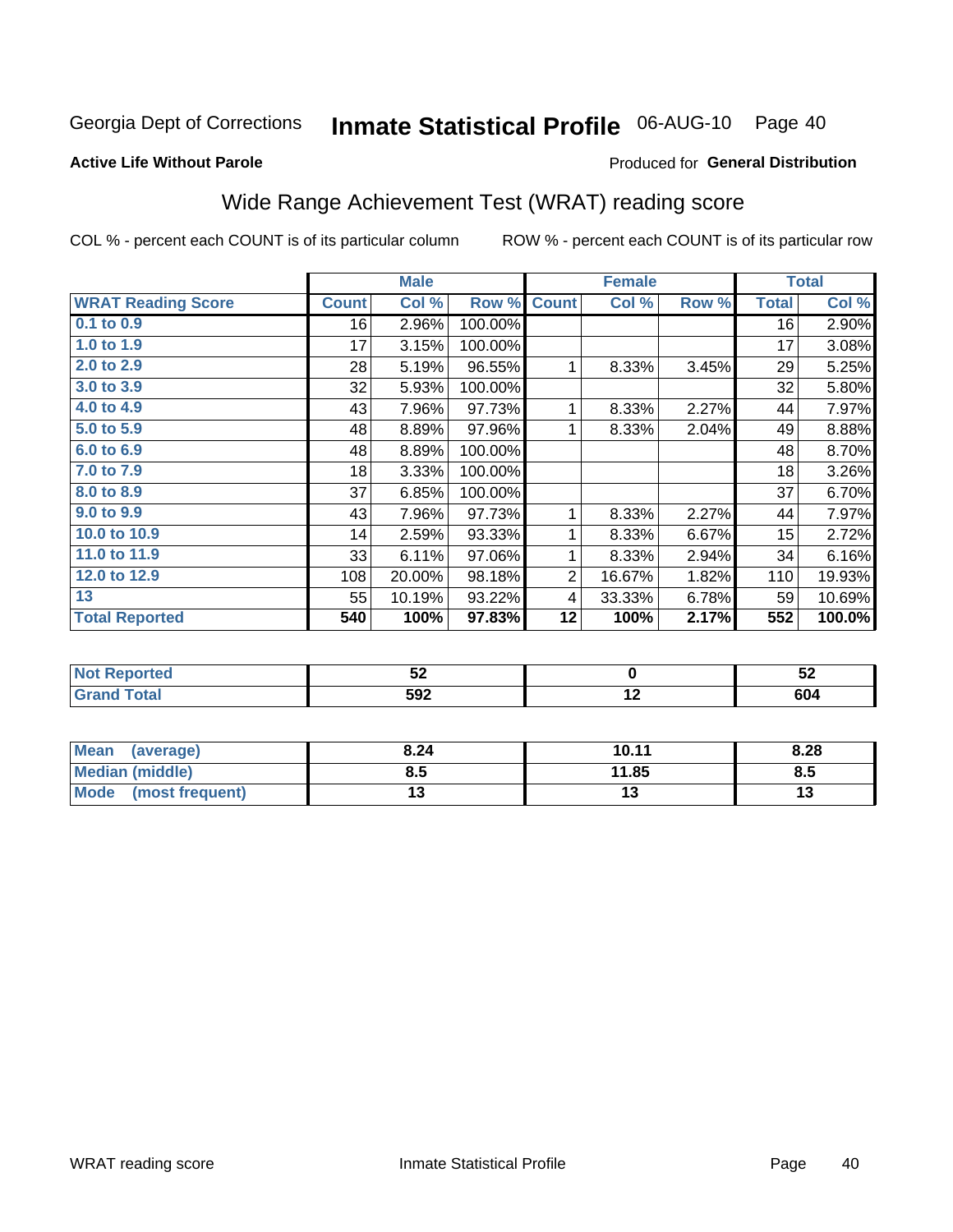#### Inmate Statistical Profile 06-AUG-10 Page 41

**Active Life Without Parole** 

#### Produced for General Distribution

### Wide Range Achievement Test (WRAT) math score

COL % - percent each COUNT is of its particular column

ROW % - percent each COUNT is of its particular row

 $\overline{12}$ 

|                              |              | <b>Male</b> |         |                | <b>Female</b> |        |                | <b>Total</b> |
|------------------------------|--------------|-------------|---------|----------------|---------------|--------|----------------|--------------|
| <b>WRAT Mathematic Score</b> | <b>Count</b> | Col %       | Row %   | <b>Count</b>   | Col %         | Row %  | <b>Total</b>   | Col %        |
| 0.1 to 0.9                   | 2            | 0.37%       | 100.00% |                |               |        | $\overline{2}$ | 0.36%        |
| 1.0 to 1.9                   | 4            | 0.74%       | 100.00% |                |               |        | 4              | 0.72%        |
| 2.0 to 2.9                   | 19           | 3.52%       | 100.00% |                |               |        | 19             | 3.44%        |
| 3.0 to 3.9                   | 37           | 6.85%       | 100.00% |                |               |        | 37             | 6.70%        |
| 4.0 to 4.9                   | 58           | 10.74%      | 95.08%  | 3              | 25.00%        | 4.92%  | 61             | 11.05%       |
| 5.0 to 5.9                   | 70           | 12.96%      | 100.00% |                |               |        | 70             | 12.68%       |
| 6.0 to 6.9                   | 108          | 20.00%      | 99.08%  | 1              | 8.33%         | 0.92%  | 109            | 19.75%       |
| 7.0 to 7.9                   | 70           | 12.96%      | 98.59%  | 1              | 8.33%         | 1.41%  | 71             | 12.86%       |
| 8.0 to 8.9                   | 37           | 6.85%       | 94.87%  | $\overline{2}$ | 16.67%        | 5.13%  | 39             | 7.07%        |
| 9.0 to 9.9                   | 52           | 9.63%       | 96.30%  | $\overline{2}$ | 16.67%        | 3.70%  | 54             | 9.78%        |
| 10.0 to 10.9                 | 26           | 4.81%       | 96.30%  | 1              | 8.33%         | 3.70%  | 27             | 4.89%        |
| 11.0 to 11.9                 | 15           | 2.78%       | 100.00% |                |               |        | 15             | 2.72%        |
| 12.0 to 12.9                 | 33           | 6.11%       | 97.06%  | 1              | 8.33%         | 2.94%  | 34             | 6.16%        |
| 13                           | 9            | 1.67%       | 90.00%  | 1              | 8.33%         | 10.00% | 10             | 1.81%        |
| <b>Total Reported</b>        | 540          | 100%        | 97.83%  | 12             | 100%          | 2.17%  | 552            | 100%         |
|                              |              |             |         |                |               |        |                |              |
| <b>Not Reported</b>          |              | 52          |         |                | $\mathbf 0$   |        |                | 52           |

| Mean<br>(average)       | 7.14 | 8.37 | 7.17 |
|-------------------------|------|------|------|
| Median (middle)         | 6.9  | 8.45 | 6.9  |
| Mode<br>(most frequent) | 6.9  | 7.8  | 6.9  |

 $592$ 

**Grand Total** 

 $604$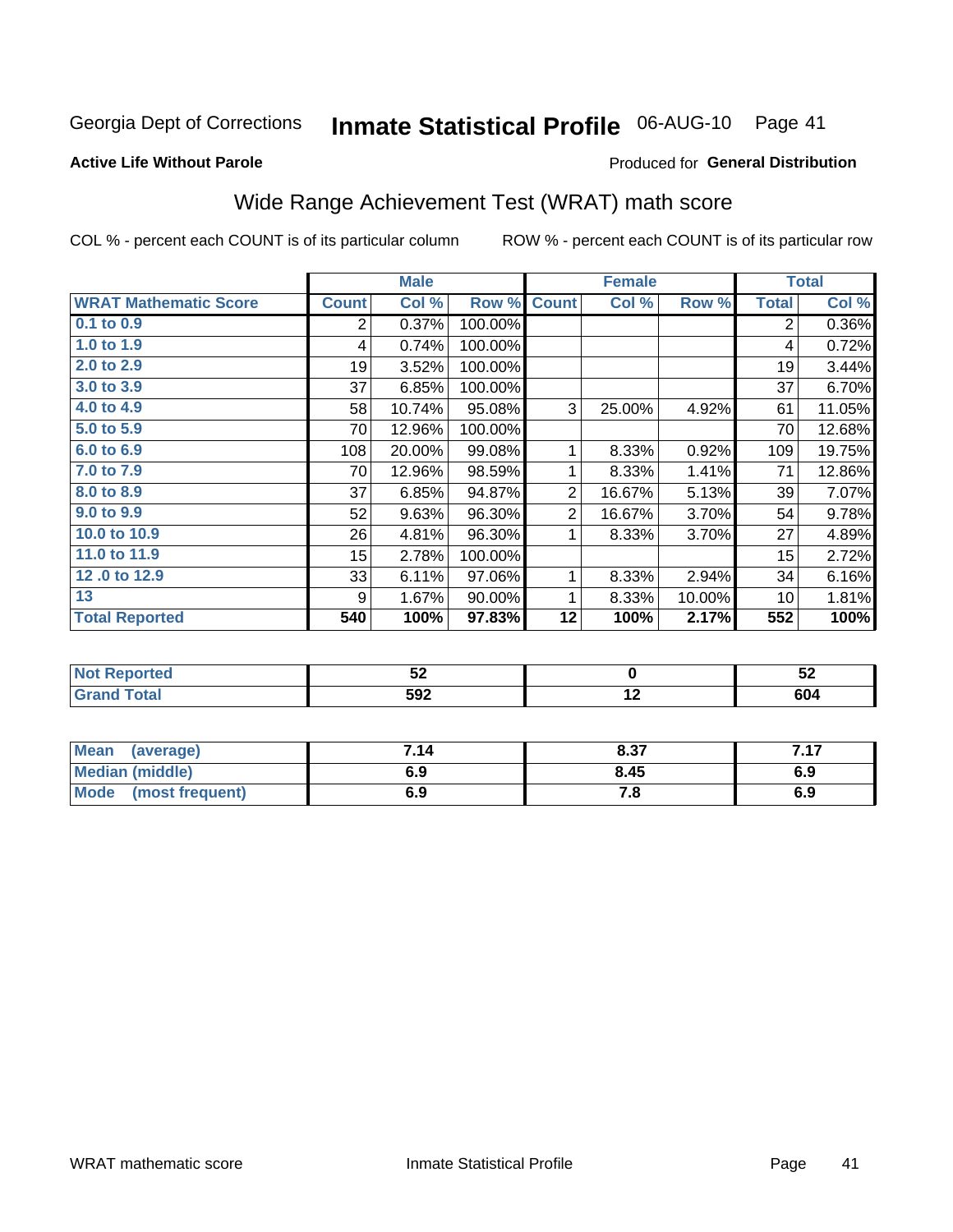#### Inmate Statistical Profile 06-AUG-10 Page 42

#### **Active Life Without Parole**

#### Produced for General Distribution

## Wide Range Achievement Test (WRAT) spelling score

COL % - percent each COUNT is of its particular column

|                            |              | <b>Male</b> |         |                | <b>Female</b>   |       |              | <b>Total</b> |
|----------------------------|--------------|-------------|---------|----------------|-----------------|-------|--------------|--------------|
| <b>WRAT Spelling Score</b> | <b>Count</b> | Col %       | Row %   | <b>Count</b>   | Col %           | Row % | <b>Total</b> | Col %        |
| $0.1$ to $0.9$             | 9            | 1.67%       | 100.00% |                |                 |       | 9            | 1.63%        |
| 1.0 to $1.9$               | 26           | 4.82%       | 100.00% |                |                 |       | 26           | 4.72%        |
| 2.0 to 2.9                 | 40           | 7.42%       | 100.00% |                |                 |       | 40           | 7.26%        |
| 3.0 to 3.9                 | 31           | 5.75%       | 96.88%  | 1              | 8.33%           | 3.13% | 32           | 5.81%        |
| 4.0 to 4.9                 | 47           | 8.72%       | 97.92%  | 1              | 8.33%           | 2.08% | 48           | 8.71%        |
| 5.0 to 5.9                 | 53           | 9.83%       | 100.00% |                |                 |       | 53           | 9.62%        |
| 6.0 to 6.9                 | 58           | 10.76%      | 98.31%  | 1              | 8.33%           | 1.69% | 59           | 10.71%       |
| 7.0 to 7.9                 | 41           | 7.61%       | 100.00% |                |                 |       | 41           | 7.44%        |
| 8.0 to 8.9                 | 40           | 7.42%       | 95.24%  | $\overline{2}$ | 16.67%          | 4.76% | 42           | 7.62%        |
| 9.0 to 9.9                 | 38           | 7.05%       | 100.00% |                |                 |       | 38           | 6.90%        |
| 10.0 to 10.9               | 35           | 6.49%       | 97.22%  | 1              | 8.33%           | 2.78% | 36           | 6.53%        |
| 11.0 to 11.9               | 35           | 6.49%       | 94.59%  | $\mathbf 2$    | 16.67%          | 5.41% | 37           | 6.72%        |
| 12.0 to 12.9               | 59           | 10.95%      | 95.16%  | 3              | 25.00%          | 4.84% | 62           | 11.25%       |
| 13                         | 27           | 5.01%       | 96.43%  | 1              | 8.33%           | 3.57% | 28           | 5.08%        |
| <b>Total Reported</b>      | 539          | 100%        | 97.82%  | 12             | 100%            | 2.18% | 551          | 100%         |
|                            |              |             |         |                |                 |       |              |              |
| <b>Not Reported</b>        |              | 53          |         |                | $\mathbf 0$     |       |              | 53           |
| <b>Grand Total</b>         |              | 592         |         |                | $\overline{12}$ |       |              | 604          |
|                            |              |             |         |                |                 |       |              |              |

| <b>Mean</b><br>(average)       | 7.41 | 9.63  | 7.46 |
|--------------------------------|------|-------|------|
| <b>Median (middle)</b>         | ن. ا | 10.75 | 7.J  |
| <b>Mode</b><br>(most frequent) | ช.อ  | 12.3  | ช.ว  |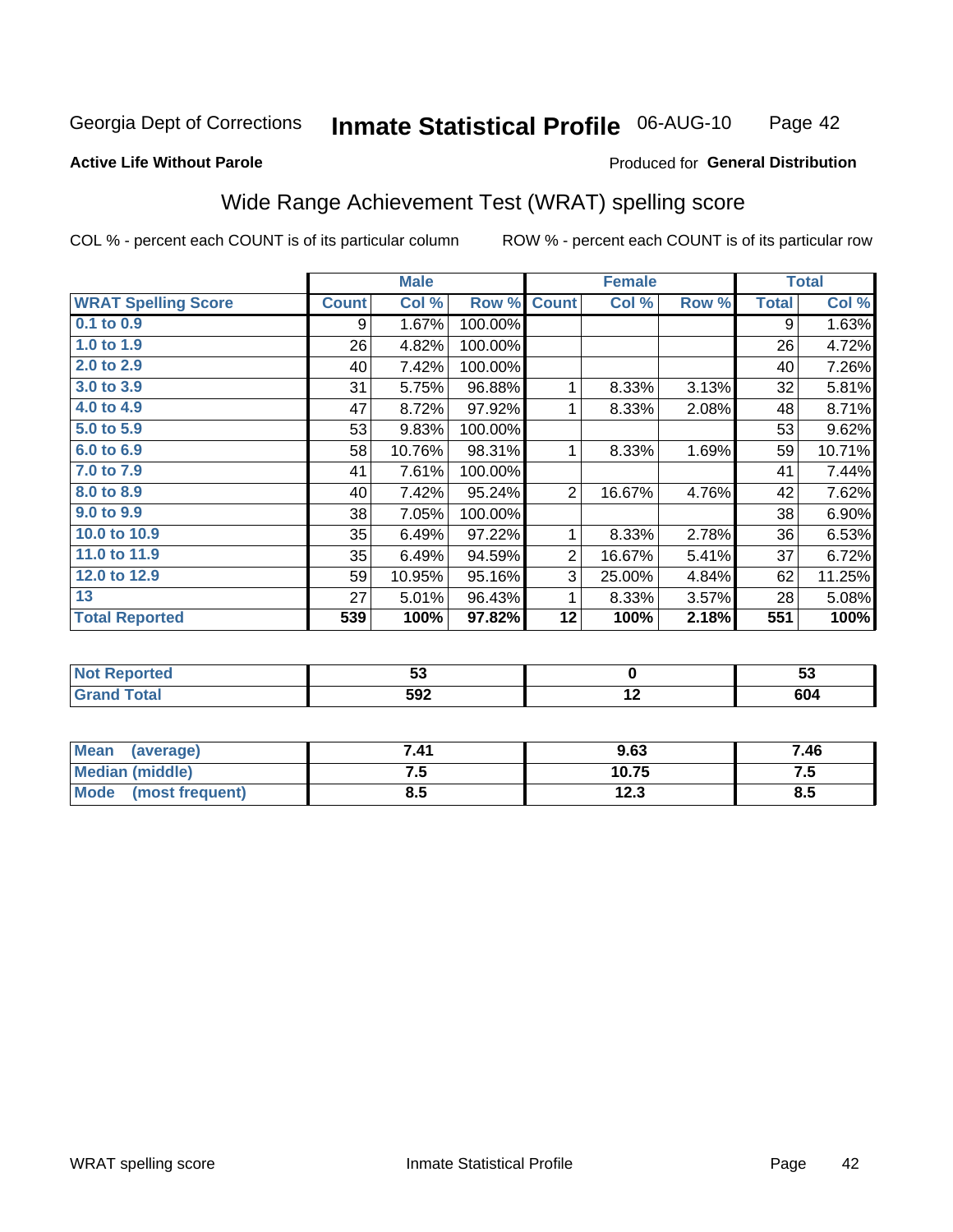#### **Active Life Without Parole**

### **Produced for General Distribution**

### Scope of substance abuse - summary

COL % - percent each COUNT is of its particular column

|                        |              | <b>Male</b> |           |              | <b>Female</b> |          |              | <b>Total</b> |
|------------------------|--------------|-------------|-----------|--------------|---------------|----------|--------------|--------------|
| <b>Substance Abuse</b> | <b>Count</b> | Col %       | Row %     | <b>Count</b> | Col %         | Row %    | <b>Total</b> | Col %        |
| <b>None</b>            | 233          | 39.36%      | 97.49%    |              | $50.00\%$     | $2.51\%$ | 239          | 39.57%       |
| <b>Drugs only</b>      | 207          | 34.97%      | 98.57%    |              | 25.00%        | 1.43%    | 210          | 34.77%       |
| <b>Alcohol only</b>    | 33           | 5.57%       | 100.00%   |              |               |          | 33           | 5.46%        |
| Drugs and alcohol      | 119          | $20.10\%$   | $97.54\%$ |              | $25.00\%$     | $2.46\%$ | 122          | 20.20%       |
| <b>Total Reported</b>  | 592          | 100%        | 98.01%    | 12           | 100%          | 1.99%    | 604          | 100%         |

| <b>Not Reported</b> |     |     |
|---------------------|-----|-----|
| <b>Grand Total</b>  | 592 | 604 |

| <b>Mod</b><br>'one<br>None<br><b>None</b> |
|-------------------------------------------|
|-------------------------------------------|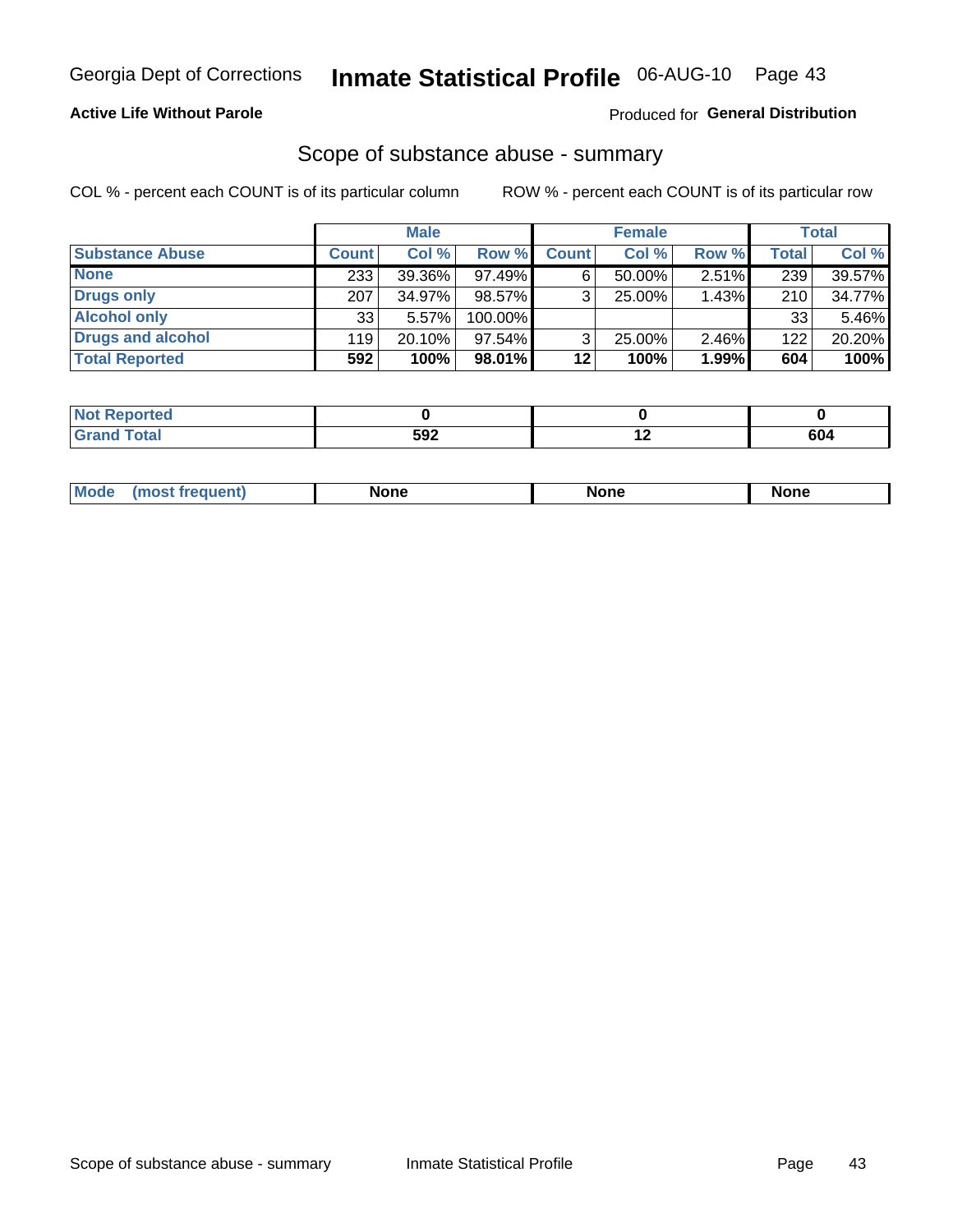#### **Active Life Without Parole**

#### Produced for General Distribution

### Scope of substance abuse - detail

COL % - percent each COUNT is of its particular column

|                                         |              | <b>Male</b> |         |              | <b>Female</b> |        |                | <b>Total</b> |
|-----------------------------------------|--------------|-------------|---------|--------------|---------------|--------|----------------|--------------|
| <b>Substance Abuse</b>                  | <b>Count</b> | Col %       | Row %   | <b>Count</b> | Col %         | Row %  | <b>Total</b>   | Col %        |
| No drug or alcohol problems             | 233          | 39.36%      | 97.49%  | 6            | 50.00%        | 2.51%  | 239            | 39.57%       |
| Drug addiction but no alcohol           | 3            | 0.51%       | 100.00% |              |               |        | 3              | 0.50%        |
| <b>Drug addiction and alcohol</b>       | 3            | 0.51%       | 100.00% |              |               |        | 3              | 0.50%        |
| abuse                                   |              |             |         |              |               |        |                |              |
| <b>Drug addiction and alcoholism</b>    | 2            | 0.34%       | 100.00% |              |               |        | $\overline{2}$ | 0.33%        |
| No drug problem but alcohol             | 27           | 4.56%       | 100.00% |              |               |        | 27             | 4.47%        |
| abuse                                   |              |             |         |              |               |        |                |              |
| No drug problem but alcoholism          | 6            | 1.01%       | 100.00% |              |               |        | 6              | 0.99%        |
| Drug experiment but no alcohol          | 119          | 20.10%      | 99.17%  |              | 8.33%         | 0.83%  | 120            | 19.87%       |
| <b>Drug experiment &amp; alcohol</b>    | 13           | 2.20%       | 100.00% |              |               |        | 13             | 2.15%        |
| abuse                                   |              |             |         |              |               |        |                |              |
| <b>Drug experiment &amp; alcoholism</b> | 10           | 1.69%       | 100.00% |              |               |        | 10             | 1.66%        |
| Drug abuse but no alcohol               | 85           | 14.36%      | 97.70%  | 2            | 16.67%        | 2.30%  | 87             | 14.40%       |
| Drug abuse and alcohol abuse            | 76           | 12.84%      | 98.70%  |              | 8.33%         | 1.30%  | 77             | 12.75%       |
| <b>Drug abuse and alcoholism</b>        | 15           | 2.53%       | 88.24%  | 2            | 16.67%        | 11.76% | 17             | 2.81%        |
| <b>Total Reported</b>                   | 592          | 100%        | 98.01%  | 12           | 100%          | 1.99%  | 604            | 100%         |

| ported<br><b>NOT</b> |     |                          |     |
|----------------------|-----|--------------------------|-----|
| $\sim$<br>_____      | 592 | $\overline{\phantom{0}}$ | 604 |

| Mode (most frequent) | No drug or alcohol problems No drug or alcohol problems No drug or alcohol |          |
|----------------------|----------------------------------------------------------------------------|----------|
|                      |                                                                            | problems |
|                      |                                                                            |          |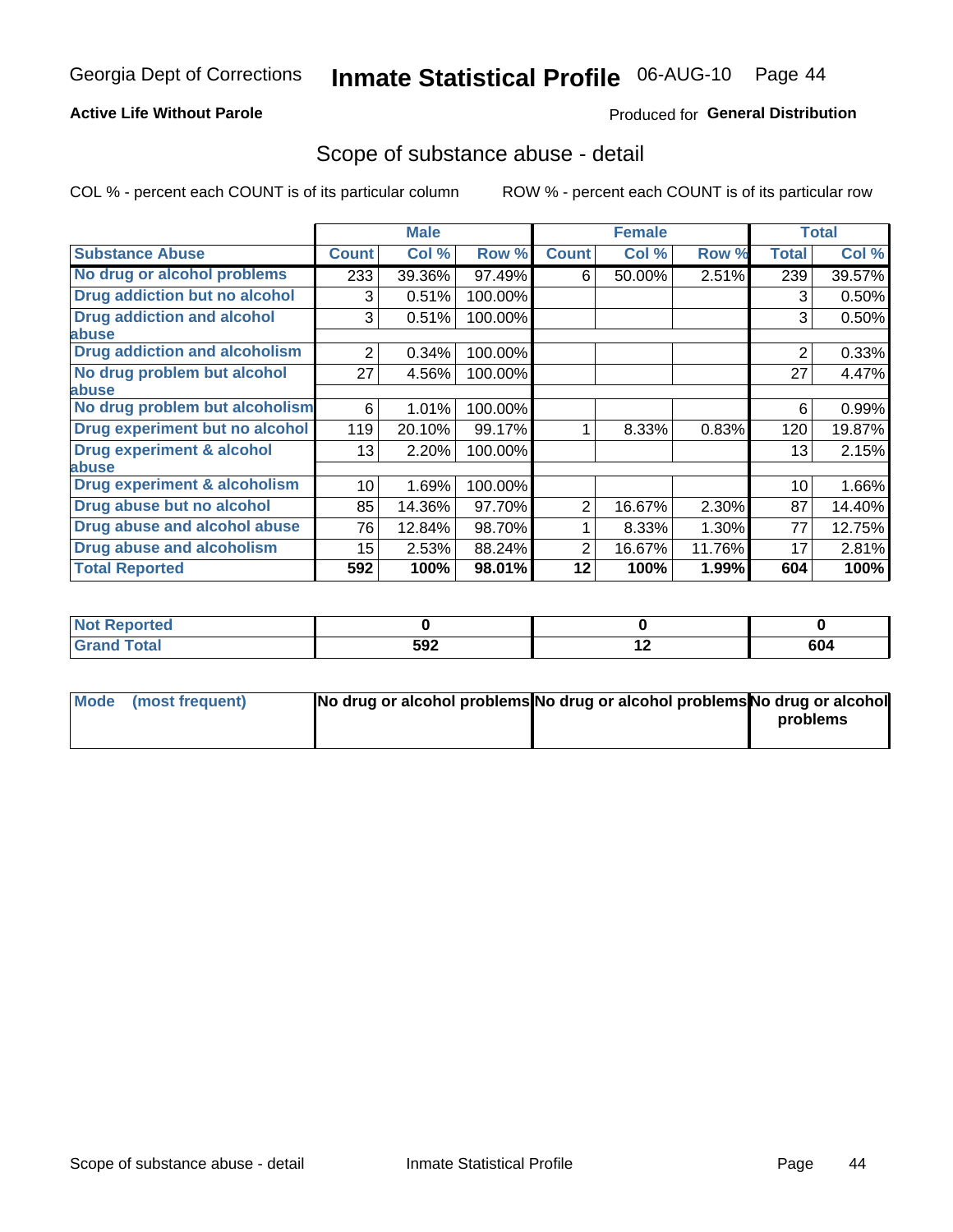# Inmate Statistical Profile 06-AUG-10 Page 45

#### **Active Life Without Parole**

#### Produced for General Distribution

## Current / last mental health treatment level

COL % - percent each COUNT is of its particular column

|                                    |              | <b>Male</b> |         |              | <b>Female</b> |       |              | <b>Total</b> |
|------------------------------------|--------------|-------------|---------|--------------|---------------|-------|--------------|--------------|
| <b>Mental Health Treatment Lev</b> | <b>Count</b> | Col %       | Row %   | <b>Count</b> | Col %         | Row % | <b>Total</b> | Col %        |
| 1 No problem at current time       | 63           | 28.00%      | 98.44%  |              | 11.11%        | 1.56% | 64           | 27.35%       |
| 2 Receiving outpatient             | 126          | 56.00%      | 94.03%  | 8            | 88.89%        | 5.97% | 134          | 57.26%       |
| <b>Treatment</b>                   |              |             |         |              |               |       |              |              |
| 3 Inpatient, moderate              | 31           | 13.78%      | 100.00% |              |               |       | 31           | 13.25%       |
| <b>Treatment</b>                   |              |             |         |              |               |       |              |              |
| 4 Inpatient, intensive             | 5            | 2.22%       | 100.00% |              |               |       | 5            | 2.14%        |
| <b>Treatment</b>                   |              |             |         |              |               |       |              |              |
| <b>Total Evaluated</b>             | 225          | 100%        | 96.15%  | 9            | 100%          | 3.85% | 234          | 100%         |

| Never had MH evaluation | 367 | 270<br><b>JIL</b> |
|-------------------------|-----|-------------------|
| Total                   | 592 | 604               |

| <b>Median (middle)</b>         | <b>Receiving outpatient</b><br>treatment | <b>Receiving outpatient</b><br>treatment | <b>Receiving</b><br>outpatient<br>treatment |  |
|--------------------------------|------------------------------------------|------------------------------------------|---------------------------------------------|--|
| <b>Mode</b><br>(most frequent) | <b>Receiving outpatient</b><br>treatment | <b>Receiving outpatient</b><br>treatment | <b>Receiving</b><br>outpatient<br>treatment |  |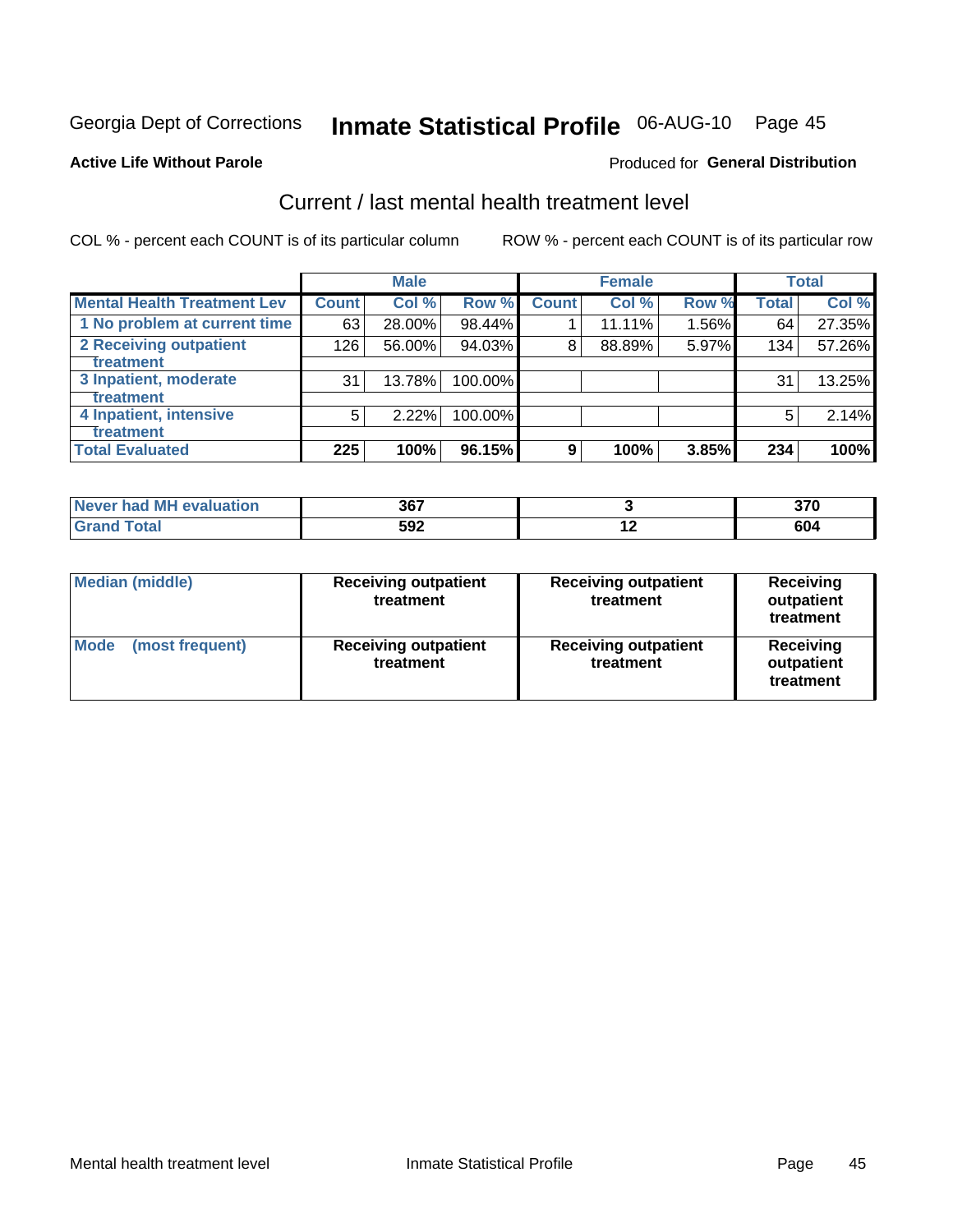#### Inmate Statistical Profile 06-AUG-10 Page 46

#### **Active Life Without Parole**

#### Produced for General Distribution

## PULHESDWIT medical scale - 'P' overall condition ('P'hysical)

COL % - percent each COUNT is of its particular column

|                                  |                 | <b>Male</b> |         |             | <b>Female</b> |       |              | <b>Total</b> |
|----------------------------------|-----------------|-------------|---------|-------------|---------------|-------|--------------|--------------|
| 'P' Overall Condition            | Count l         | Col %       |         | Row % Count | Col %         | Row % | <b>Total</b> | Col %        |
| 1 No medical illness             | 399             | 70.25%      | 98.76%  | 5           | 41.67%        | 1.24% | 404          | 69.66%       |
| 2 Well-controlled chronic        | 137             | 24.12%      | 95.14%  |             | 58.33%        | 4.86% | 144          | 24.83%       |
| <b>illness</b>                   |                 |             |         |             |               |       |              |              |
| 3 Poorly-controlled chronic      | 30 <sub>1</sub> | 5.28%       | 100.00% |             |               |       | 30           | 5.17%        |
| <b>illness</b>                   |                 |             |         |             |               |       |              |              |
| 4 Significant problems requiring | 2               | 0.35%       | 100.00% |             |               |       | 2            | 0.34%        |
| special housing                  |                 |             |         |             |               |       |              |              |
| <b>Total Reported</b>            | 568             | 100%        | 97.93%  | $12 \,$     | 100%          | 2.07% | 580          | 100%         |

|                          |     | -        |
|--------------------------|-----|----------|
| <b>END</b><br>∸י<br>$ -$ | . . | .<br>604 |

| <b>Mode</b> | (most frequent) | 1 No medical illness | 2 Well-controlled chronic<br>illness | 1 No medical<br>illness |
|-------------|-----------------|----------------------|--------------------------------------|-------------------------|
|-------------|-----------------|----------------------|--------------------------------------|-------------------------|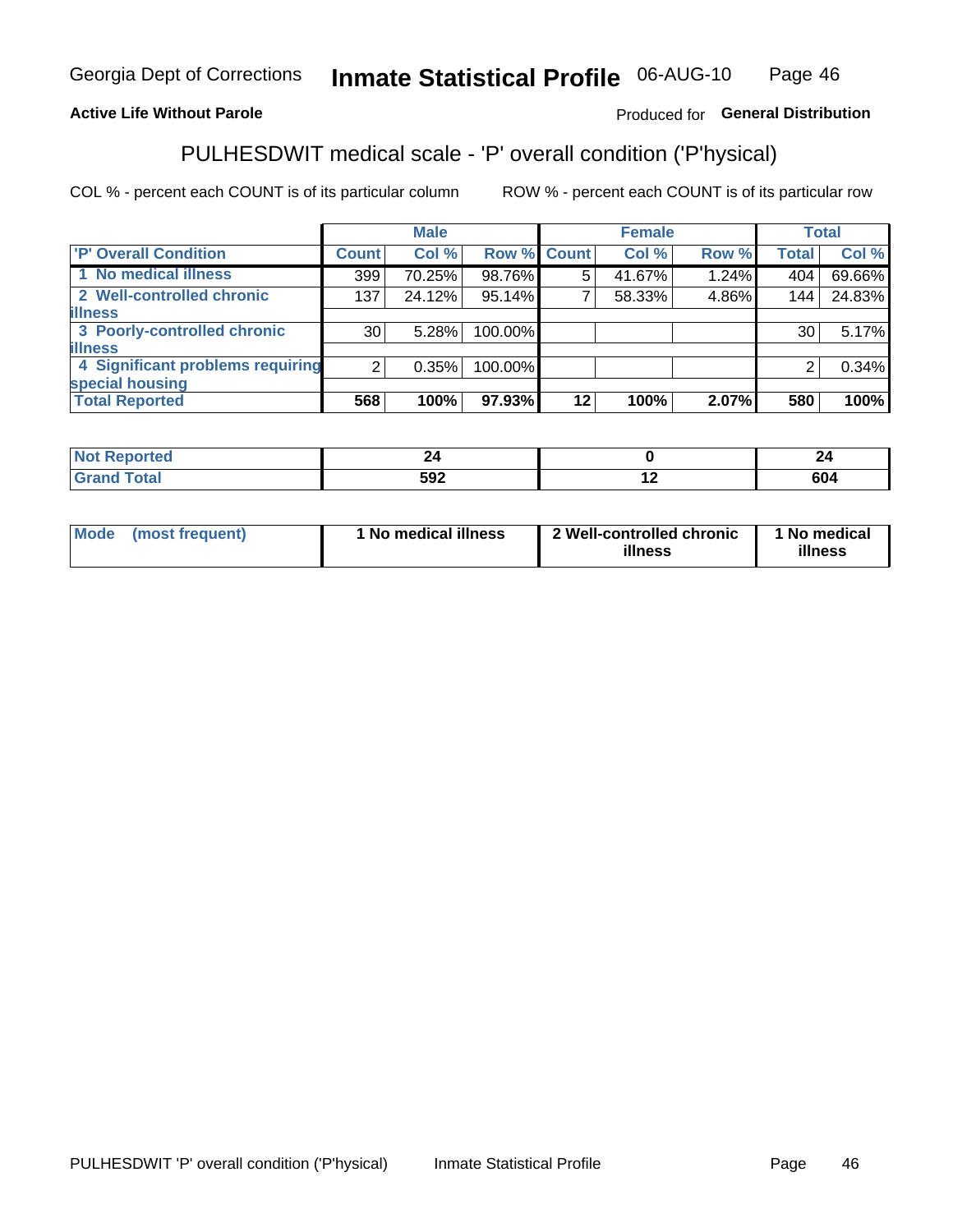#### **Active Life Without Parole**

#### Produced for General Distribution

# PULHESDWIT medical scale - 'U' upper body

COL % - percent each COUNT is of its particular column

|                              |                | <b>Male</b> |         |              | <b>Female</b> |       |              | <b>Total</b> |
|------------------------------|----------------|-------------|---------|--------------|---------------|-------|--------------|--------------|
| <b>'U' Upper Body</b>        | <b>Count</b>   | Col %       | Row %   | <b>Count</b> | Col %         | Row % | <b>Total</b> | Col %        |
| 1 Upper bones, joints,       | 539            | 94.89%      | 98.00%  | 11           | 91.67%        | 2.00% | 550          | 94.83%       |
| muscles all OK               |                |             |         |              |               |       |              |              |
| 2 One or both arms minimally | 24             | 4.23%       | 96.00%  |              | 8.33%         | 4.00% | 25           | 4.31%        |
| <b>limited</b>               |                |             |         |              |               |       |              |              |
| 3 One or both arms           | 3              | 0.53%       | 100.00% |              |               |       | 3            | 0.52%        |
| <b>moderately limited</b>    |                |             |         |              |               |       |              |              |
| 4 One arm disabled,          | $\overline{2}$ | 0.35%       | 100.00% |              |               |       | 2            | 0.34%        |
| paralyzed, or amputated      |                |             |         |              |               |       |              |              |
| <b>Total Reported</b>        | 568            | 100%        | 97.93%  | $12 \,$      | 100%          | 2.07% | 580          | 100%         |

| <b>Not Reported</b>      |     | --  |
|--------------------------|-----|-----|
| <b>Total</b><br>ا الله ا | 592 | 604 |

| Mode | (most frequent) | 1 Upper bones, joints,<br>muscles all OK | 1 Upper bones, joints,<br>muscles all OK | 1 Upper bones,<br>ljoints, muscles all<br>ΟK |
|------|-----------------|------------------------------------------|------------------------------------------|----------------------------------------------|
|------|-----------------|------------------------------------------|------------------------------------------|----------------------------------------------|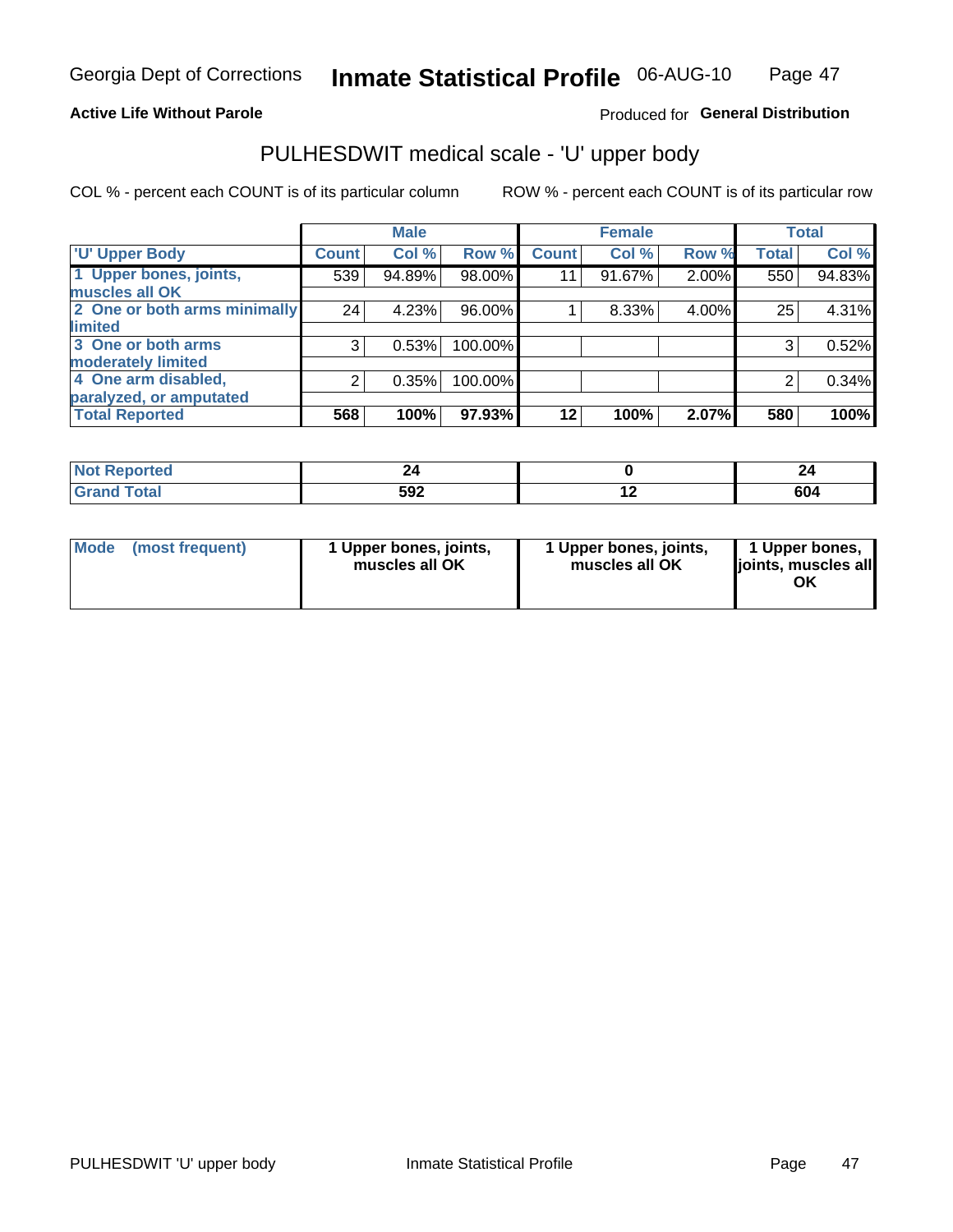#### **Active Life Without Parole**

### Produced for General Distribution

### PULHESDWIT medical scale - 'L' lower body

COL % - percent each COUNT is of its particular column

|                                |                | <b>Male</b> |         |              | <b>Female</b> |       |              | <b>Total</b> |
|--------------------------------|----------------|-------------|---------|--------------|---------------|-------|--------------|--------------|
| 'L' Lower Body                 | <b>Count</b>   | Col %       | Row %   | <b>Count</b> | Col %         | Row % | <b>Total</b> | Col %        |
| 1 Lower bones, joints,         | 481            | 84.68%      | 97.76%  | 11           | 91.67%        | 2.24% | 492          | 84.83%       |
| muscles all OK                 |                |             |         |              |               |       |              |              |
| 2 One or both legs minimally   | 74             | 13.03%      | 98.67%  |              | 8.33%         | 1.33% | 75           | 12.93%       |
| limited                        |                |             |         |              |               |       |              |              |
| 3 One or both legs             | 11             | 1.94%       | 100.00% |              |               |       | 11           | 1.90%        |
| moderately limited             |                |             |         |              |               |       |              |              |
| 4 One leg disabled, paralyzed, | $\overline{2}$ | 0.35%       | 100.00% |              |               |       | 2            | 0.34%        |
| or amputated                   |                |             |         |              |               |       |              |              |
| <b>Total Reported</b>          | 568            | 100%        | 97.93%  | $12 \,$      | 100%          | 2.07% | 580          | 100%         |

| prtea<br>NOT F<br>$\cdots$ |            |     |     |
|----------------------------|------------|-----|-----|
| <b>Total</b><br>------     | ちロク<br>◡◡▴ | . . | 604 |

| Mode | (most frequent) | 1 Lower bones, joints,<br>muscles all OK | 1 Lower bones, joints,<br>muscles all OK | 1 Lower bones,<br>ljoints, muscles all<br>OK |
|------|-----------------|------------------------------------------|------------------------------------------|----------------------------------------------|
|------|-----------------|------------------------------------------|------------------------------------------|----------------------------------------------|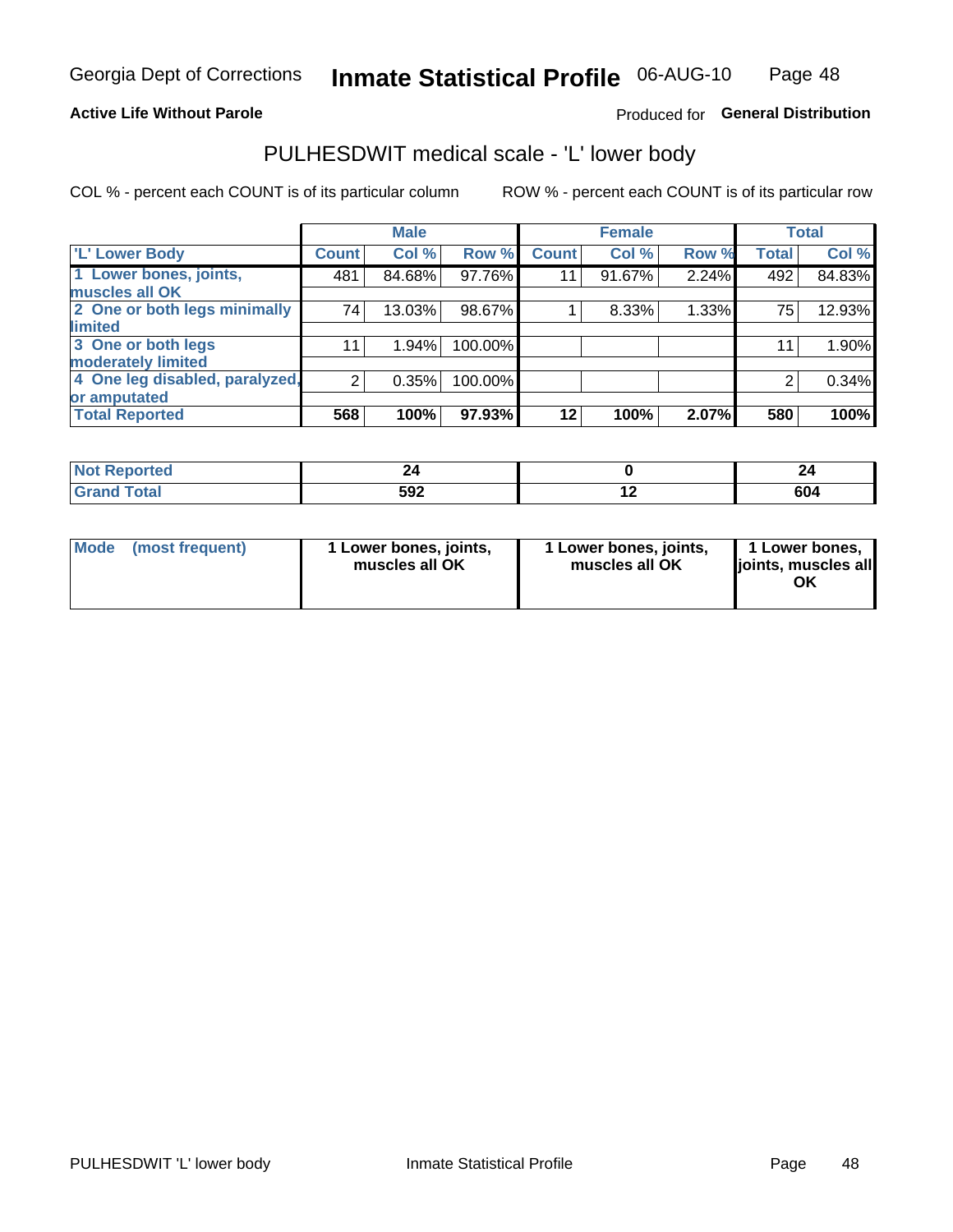**Active Life Without Parole** 

Produced for General Distribution

### PULHESDWIT medical scale - 'H' hearing

COL % - percent each COUNT is of its particular column

|                                |              | <b>Male</b> |                    |         | <b>Female</b> |          | <b>Total</b> |        |
|--------------------------------|--------------|-------------|--------------------|---------|---------------|----------|--------------|--------|
| <b>H' Hearing</b>              | <b>Count</b> | Col %       | <b>Row % Count</b> |         | Col %         | Row %    | Total        | Col %  |
| 1 Normal hearing both ears     | 555          | $97.88\%$   | 97.88%             | 12      | 100.00%       | $2.12\%$ | 567          | 97.93% |
| 2 Some loss in one ear with    | 11           | 1.94%       | 100.00%            |         |               |          | 11           | 1.90%  |
| other OK, or mild loss in both |              |             |                    |         |               |          |              |        |
| 4 Severe loss in both ears     |              | 0.18%       | 100.00%            |         |               |          |              | 0.17%  |
| <b>Total Reported</b>          | 567          | 100%        | $97.93\%$          | $12 \,$ | 100%          | $2.07\%$ | 579          | 100%   |

| æ | --<br>Δv   | --<br>ΔJ |
|---|------------|----------|
|   | ちロク<br>JJŁ | 604      |

| Mode (most frequent) | 1 Normal hearing both ears 11 Normal hearing both ears 1 Normal hearing |           |
|----------------------|-------------------------------------------------------------------------|-----------|
|                      |                                                                         | both ears |
|                      |                                                                         |           |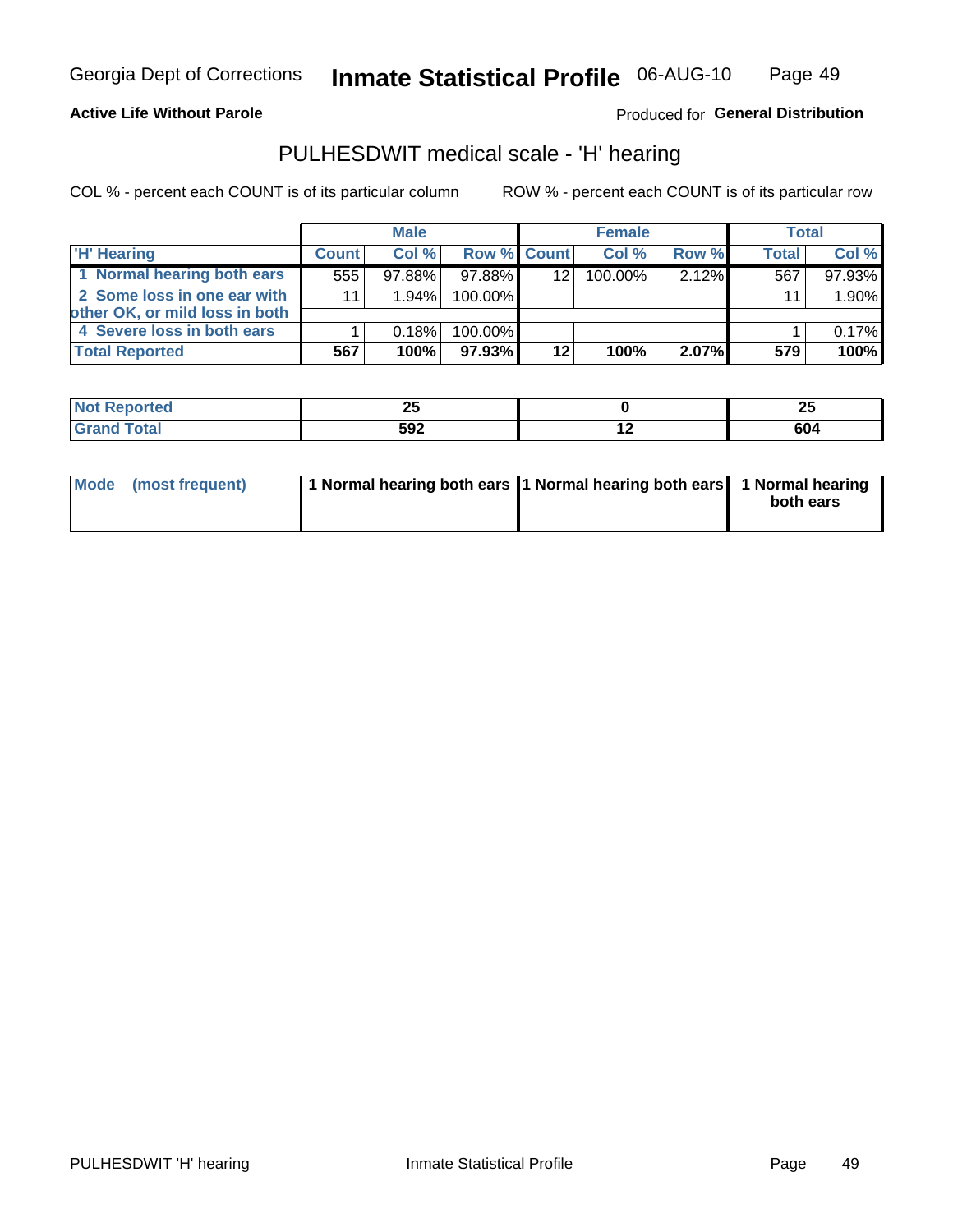#### **Active Life Without Parole**

#### Produced for General Distribution

### PULHESDWIT medical scale - 'E' vision

COL % - percent each COUNT is of its particular column

|                                |              | <b>Male</b> |           |             | <b>Female</b> |       |              | <b>Total</b> |
|--------------------------------|--------------|-------------|-----------|-------------|---------------|-------|--------------|--------------|
| <b>E' Vision</b>               | <b>Count</b> | Col %       |           | Row % Count | Col %         | Row % | <b>Total</b> | Col %        |
| 1 Correctable to 20/40 in both | 435          | 82.08%      | 98.42%    |             | 58.33%        | 1.58% | 442          | 81.55%       |
| eyes                           |              |             |           |             |               |       |              |              |
| 2 Correctable to 20/70 in one  | 84           | 15.85%      | 94.38%    | 5           | 41.67%        | 5.62% | 89           | 16.42%       |
| eye, may be blind in other     |              |             |           |             |               |       |              |              |
| 3 Correctable to 20/200 in one | 10           | 1.89%       | 100.00%   |             |               |       | 10           | 1.85%        |
| eye, may be blind in other     |              |             |           |             |               |       |              |              |
| 4 One eye not correctable to   |              | 0.19%       | 100.00%   |             |               |       |              | 0.18%        |
| 20/200, other may be blind     |              |             |           |             |               |       |              |              |
| <b>Total Reported</b>          | 530          | 100%        | $97.79\%$ | 12          | 100%          | 2.21% | 542          | 100%         |

| orted<br><b>NOT REDO</b><br>$\sim$ | ν∠  |     | <br>V4 |
|------------------------------------|-----|-----|--------|
| <b>Total</b>                       | 592 | . . | 604    |

| Mode (most frequent) | <sup>1</sup> Correctable to 20/40 in both 1 Correctable to 20/40 in 1 Correctable to<br>eves | both eyes | 20/40 in both eyes |
|----------------------|----------------------------------------------------------------------------------------------|-----------|--------------------|
|                      |                                                                                              |           |                    |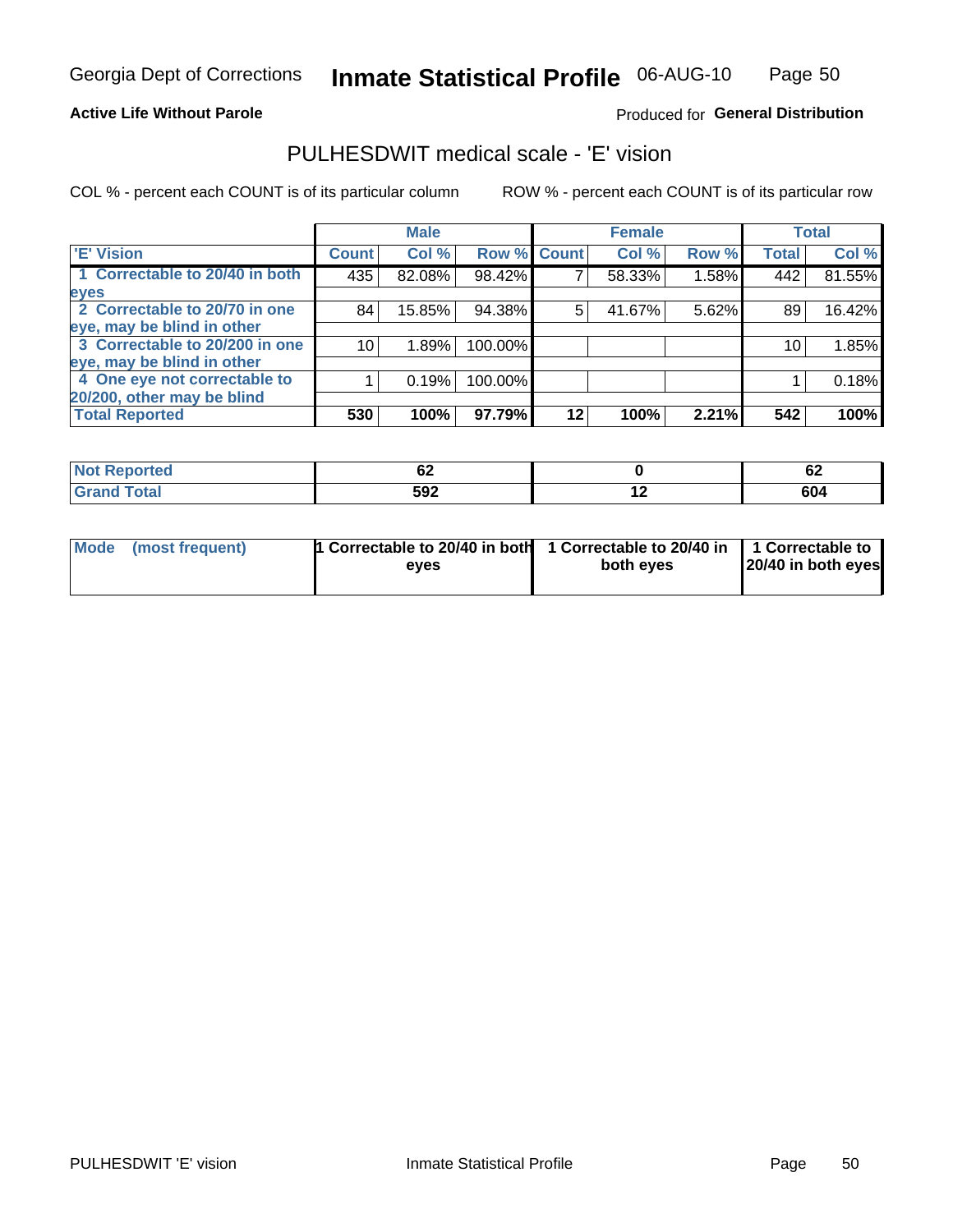#### **Active Life Without Parole**

### Produced for General Distribution

## PULHESDWIT medical scale - 'S' pSychiatric

COL % - percent each COUNT is of its particular column

|                                        |              | <b>Male</b> |         |             | <b>Female</b> |       |              | <b>Total</b> |
|----------------------------------------|--------------|-------------|---------|-------------|---------------|-------|--------------|--------------|
| 'S' pSychiatric                        | <b>Count</b> | Col %       |         | Row % Count | Col %         | Row % | <b>Total</b> | Col %        |
| 1 No impairment or disorders           | 452          | 83.70%      | 99.12%  | 4           | 44.44%        | 0.88% | 456          | 83.06%       |
| 2 Stable, or in remission, or          | 59           | 10.93%      | 92.19%  | 5           | 55.56%        | 7.81% | 64           | 11.66%       |
| mild impairment or retardation         |              |             |         |             |               |       |              |              |
| 3 Requires moderate inpatient          | 26           | 4.81%       | 100.00% |             |               |       | 26           | 4.74%        |
| <b>treatment</b>                       |              |             |         |             |               |       |              |              |
| 4 Requires intensive inpatient         | 2            | 0.37%       | 100.00% |             |               |       | 2            | 0.36%        |
| treatment                              |              |             |         |             |               |       |              |              |
| <b>5 Requires Crisis Stabilization</b> |              | 0.19%       | 100.00% |             |               |       |              | 0.18%        |
| Unit (CSU) inpatient care              |              |             |         |             |               |       |              |              |
| <b>Total Reported</b>                  | 540          | 100%        | 98.36%  | 9           | 100%          | 1.64% | 549          | 100%         |

| <b>Not Reported</b> | ◡▵  |     | ◡   |
|---------------------|-----|-----|-----|
| <b>Total</b>        | 592 | . . | 604 |

| Mode | (most frequent) | <b>1 No impairment or disorders</b> 2 Stable, or in remission, 1 No impairment or |                       |           |
|------|-----------------|-----------------------------------------------------------------------------------|-----------------------|-----------|
|      |                 |                                                                                   | or mild impairment or | disorders |
|      |                 |                                                                                   | retardation           |           |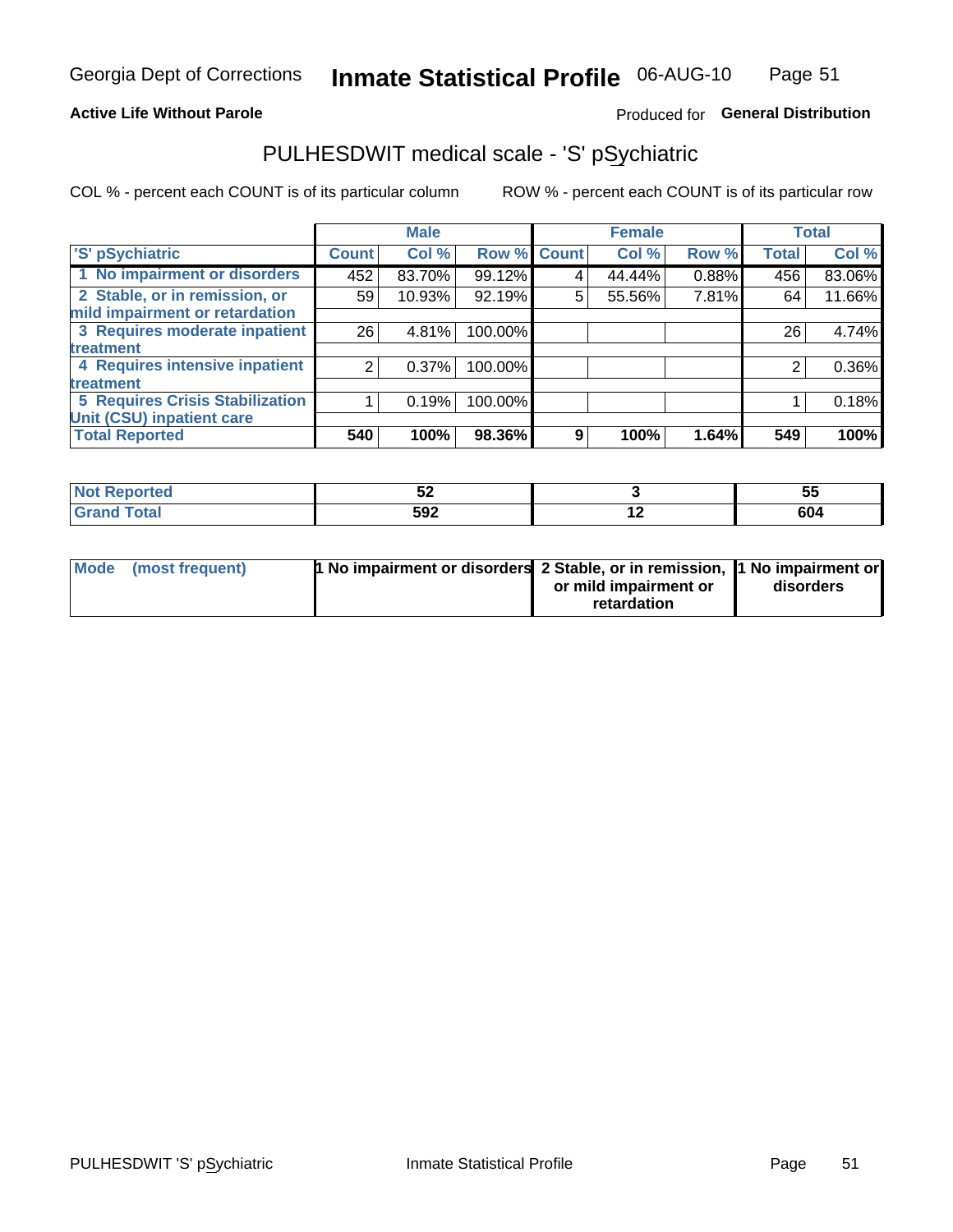#### **Active Life Without Parole**

#### Produced for General Distribution

### PULHESDWIT medical scale - 'D' dental

COL % - percent each COUNT is of its particular column

|                                 |                    | <b>Male</b> |         |             | <b>Female</b> |       |              | <b>Total</b> |
|---------------------------------|--------------------|-------------|---------|-------------|---------------|-------|--------------|--------------|
| <b>D'</b> Dental                | Count <sup>1</sup> | Col %       |         | Row % Count | Col %         | Row % | <b>Total</b> | Col %        |
| 1 Minimal routine dental health | 371                | 70.13%      | 98.15%  |             | 77.78%        | 1.85% | 378          | 70.26%       |
| <b>needs</b>                    |                    |             |         |             |               |       |              |              |
| 2 Moderate cavities and/or gum  | 126                | 23.82%      | 98.44%  | 2           | 22.22%        | 1.56% | 128          | 23.79%       |
| disease                         |                    |             |         |             |               |       |              |              |
| 3 Extensive gum disease         | 31                 | $5.86\%$    | 100.00% |             |               |       | 31           | 5.76%        |
| and/or widespread decay         |                    |             |         |             |               |       |              |              |
| 4 Urgent need for dental        |                    | 0.19%       | 100.00% |             |               |       |              | 0.19%        |
| <b>services</b>                 |                    |             |         |             |               |       |              |              |
| <b>Total Reported</b>           | 529                | 100%        | 98.33%  | 9           | 100%          | 1.67% | 538          | 100%         |

| orted<br><b>NOT REPO</b><br>$\sim$ | $\overline{ }$<br>o. |     | 66  |
|------------------------------------|----------------------|-----|-----|
| Total                              | 592                  | . . | 604 |

| <b>Mode</b> | (most frequent) | <b>Minimal routine dental</b><br>health needs | 1 Minimal routine dental<br>health needs | <b>11 Minimal routine I</b><br>dental health<br>needs |
|-------------|-----------------|-----------------------------------------------|------------------------------------------|-------------------------------------------------------|
|-------------|-----------------|-----------------------------------------------|------------------------------------------|-------------------------------------------------------|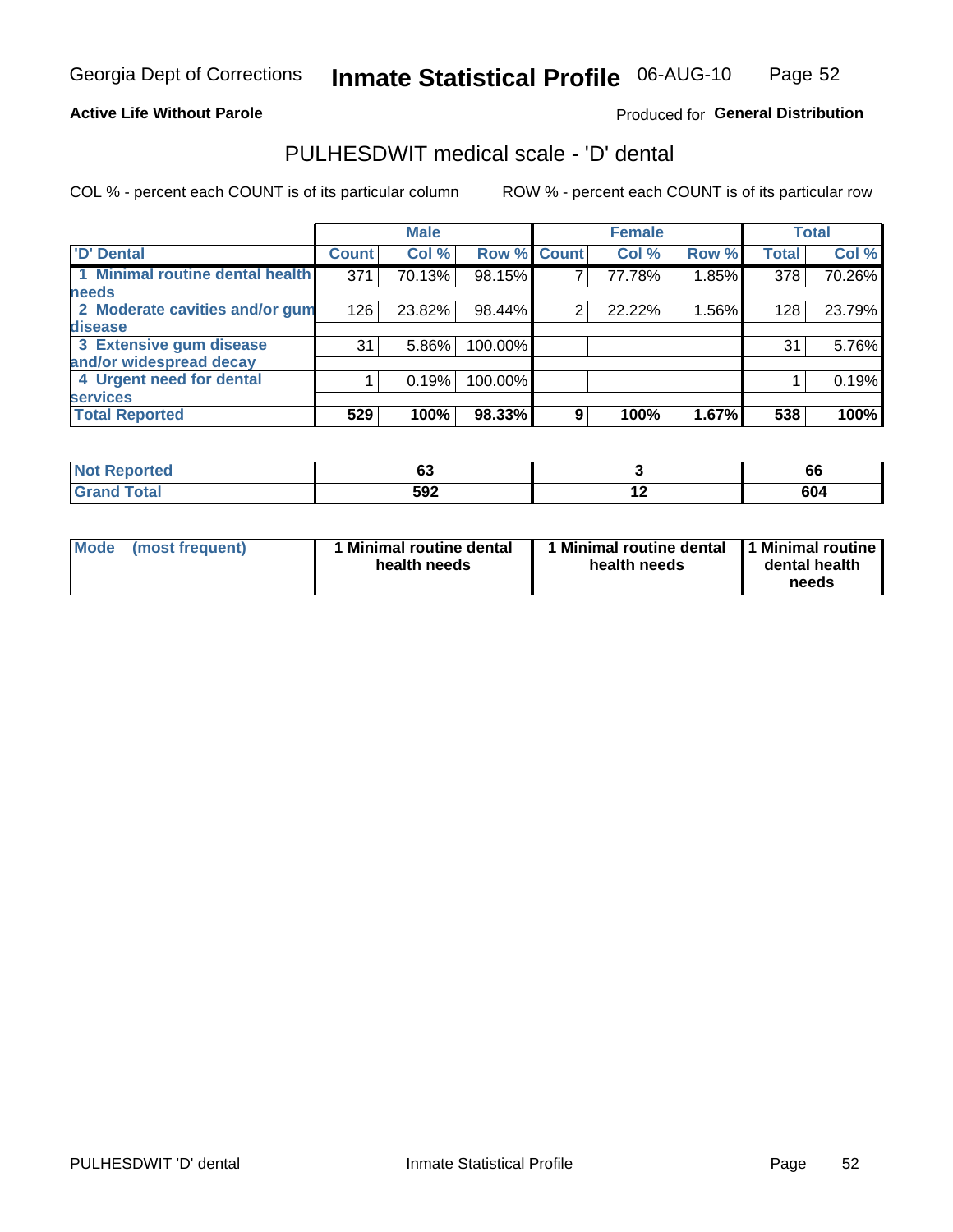#### **Active Life Without Parole**

### Produced for General Distribution

### PULHESDWIT medical scale - 'W' work ability

COL % - percent each COUNT is of its particular column

|                                 |              | <b>Male</b> |         |             | <b>Female</b> |       |              | <b>Total</b> |
|---------------------------------|--------------|-------------|---------|-------------|---------------|-------|--------------|--------------|
| <b>W' work ability</b>          | <b>Count</b> | Col %       |         | Row % Count | Col %         | Row % | <b>Total</b> | Col %        |
| 1 Unrestricted work or activity | 431          | 76.01%      | 97.73%  | 10          | 83.33%        | 2.27% | 441          | 76.17%       |
| 2 Minor restrictions on type of | 113          | 19.93%      | 98.26%  | 2           | 16.67%        | 1.74% | 115          | 19.86%       |
| <b>work</b>                     |              |             |         |             |               |       |              |              |
| 3 Moderate restrictions on type | 13           | 2.29%       | 100.00% |             |               |       | 13           | 2.25%        |
| lof work                        |              |             |         |             |               |       |              |              |
| 4 Major restrictions on type of | 9            | 1.59%       | 100.00% |             |               |       | 9            | 1.55%        |
| <b>work</b>                     |              |             |         |             |               |       |              |              |
| 5 Cannot work under any         |              | 0.18%       | 100.00% |             |               |       |              | 0.17%        |
| <b>circumstances</b>            |              |             |         |             |               |       |              |              |
| <b>Total Reported</b>           | 567          | 100%        | 97.93%  | 12          | 100%          | 2.07% | 579          | 100%         |

| <b>Not Reported</b> | - -<br>-- |     | OF.<br>-- |
|---------------------|-----------|-----|-----------|
| <b>Grand Total</b>  | 592       | . . | 604       |

| <b>Mode</b> | (most frequent) | 1 Unrestricted work or<br>activity | 1 Unrestricted work or<br>activity | 1 Unrestricted<br>work or activity |
|-------------|-----------------|------------------------------------|------------------------------------|------------------------------------|
|-------------|-----------------|------------------------------------|------------------------------------|------------------------------------|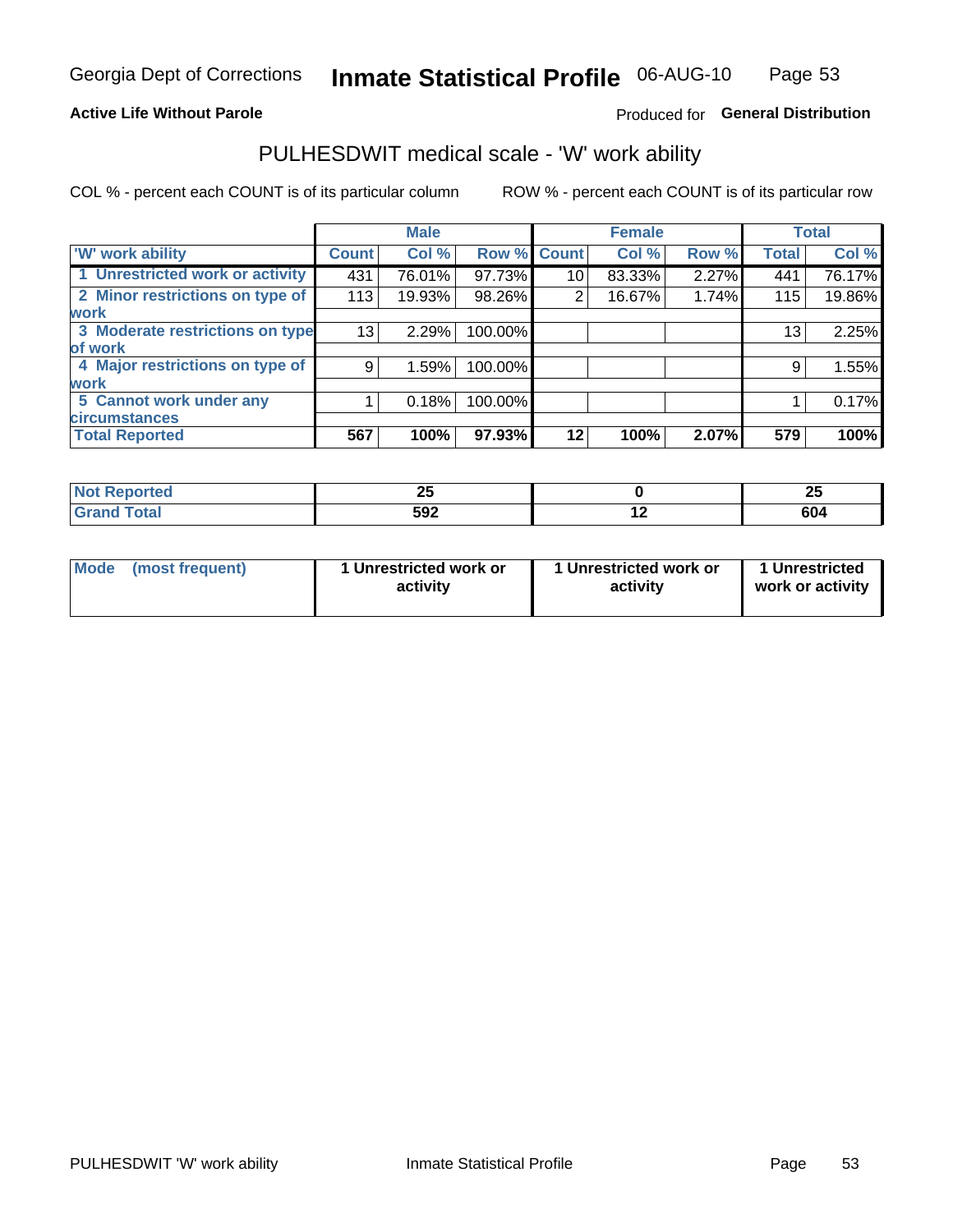#### **Active Life Without Parole**

#### Produced for General Distribution

## PULHESDWIT medical scale - 'I' impairment

COL % - percent each COUNT is of its particular column ROW % - percent each COUNT is of its particular row

|                           |              | <b>Male</b> |             |         | <b>Female</b> |       |              | <b>Total</b> |
|---------------------------|--------------|-------------|-------------|---------|---------------|-------|--------------|--------------|
| <b>T' Impairment</b>      | <b>Count</b> | Col %       | Row % Count |         | Col %         | Row % | <b>Total</b> | Col %        |
| 1 No impairments or       | 557          | 98.06%      | 97.89%      | 12      | 100.00%       | 2.11% | 569          | 98.10%       |
| disabilities              |              |             |             |         |               |       |              |              |
| 2 Wheelchair-bound but    | 9            | 1.58%       | 100.00%     |         |               |       | 9            | 1.55%        |
| otherwise OK              |              |             |             |         |               |       |              |              |
| 4 Needs moderate Assisted |              | 0.18%       | 100.00%     |         |               |       |              | 0.17%        |
| Living (level II)         |              |             |             |         |               |       |              |              |
| 5 Needs maximal Assisted  |              | 0.18%       | 100.00%     |         |               |       |              | 0.17%        |
| <b>Living (level III)</b> |              |             |             |         |               |       |              |              |
| <b>Total Reported</b>     | 568          | 100%        | 97.93%      | $12 \,$ | 100%          | 2.07% | 580          | 100%         |

| orted.       |     |     |            |
|--------------|-----|-----|------------|
| <b>Total</b> | 592 | . . | cΛ.<br>טטי |

| Mode | (most frequent) | 1 No impairments or<br>disabilities | 1 No impairments or<br>disabilities | 1 No impairments  <br>or disabilities |
|------|-----------------|-------------------------------------|-------------------------------------|---------------------------------------|
|------|-----------------|-------------------------------------|-------------------------------------|---------------------------------------|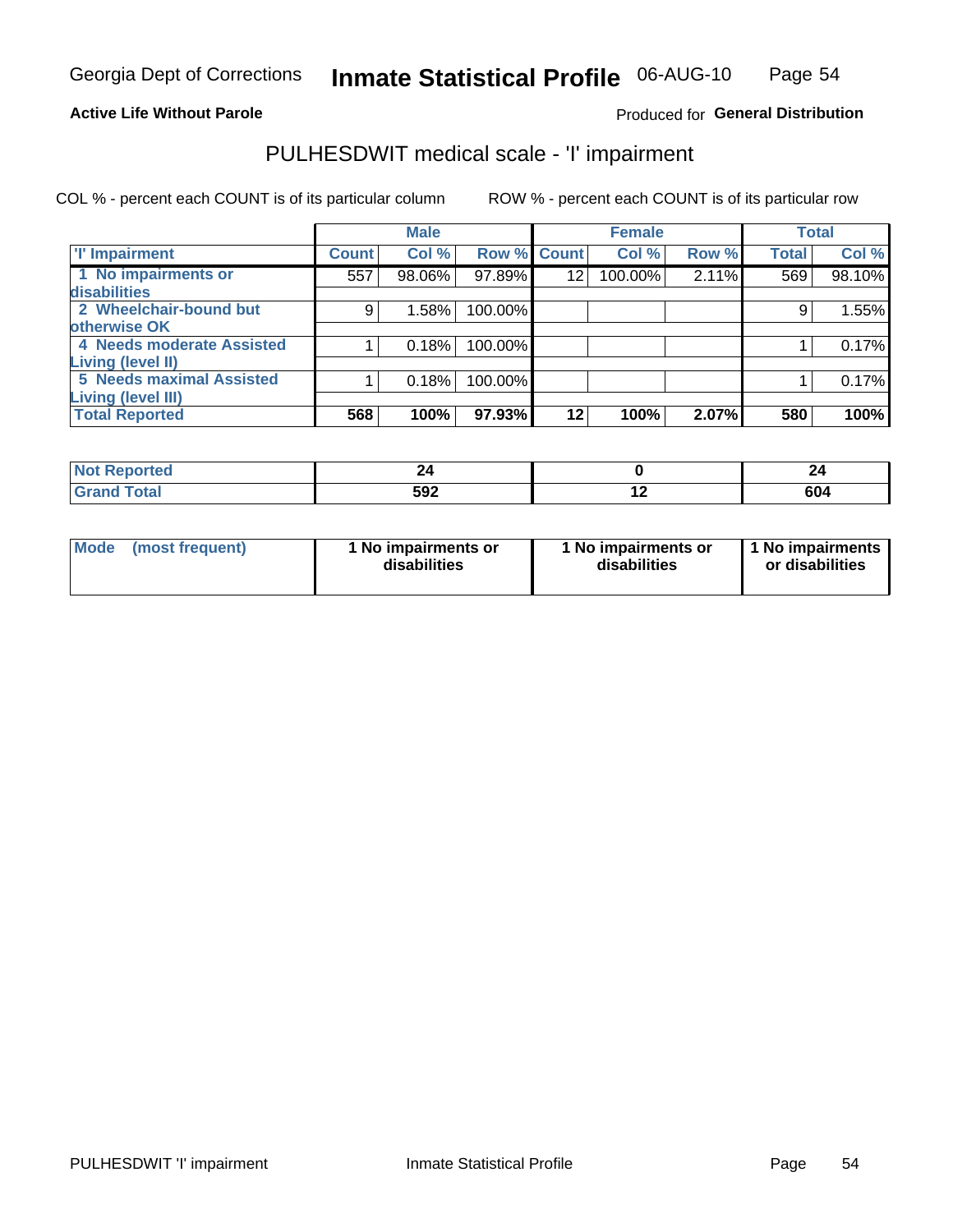#### **Active Life Without Parole**

### Produced fo General Distribution

## PULHESDWIT medical scale - 'T' transportability

COL % - percent each COUNT is of its particular column

|                              |              | <b>Male</b> |             |                 | <b>Female</b> |       |              | <b>Total</b> |
|------------------------------|--------------|-------------|-------------|-----------------|---------------|-------|--------------|--------------|
| <b>T' Transportability</b>   | <b>Count</b> | Col %       | Row % Count |                 | Col %         | Row % | <b>Total</b> | Col %        |
| 1 Can be transported in any  | 567          | 99.13%      | 97.93%      | 12              | 100.00%       | 2.07% | 579          | 99.14%       |
| ordinary approved vehicle    |              |             |             |                 |               |       |              |              |
| 2 Wheelchair-bound, not      | 3            | 0.52%       | 100.00%     |                 |               |       |              | 0.51%        |
| needing special vehicle      |              |             |             |                 |               |       |              |              |
| 3 Wheelchair-bound, requires |              | 0.17%       | 100.00%     |                 |               |       |              | 0.17%        |
| special vehicle              |              |             |             |                 |               |       |              |              |
| 5 Requires ambulance         |              | 0.17%       | 100.00%     |                 |               |       |              | 0.17%        |
| transport                    |              |             |             |                 |               |       |              |              |
| <b>Total Reported</b>        | 572          | 100%        | 97.95%      | 12 <sub>1</sub> | 100%          | 2.05% | 584          | 100%         |

| N   | ົ   |     | ה ה              |
|-----|-----|-----|------------------|
| тео | ZU  |     | ZU               |
|     | 592 | . . | c0<br><b>004</b> |

| <b>Mode</b> | (most frequent) | 1 Can be transported in any 1 Can be transported in any | ordinary approved vehicle   ordinary approved vehicle   transported in any | 1 Can be<br>  ordinary approved  <br>vehicle |
|-------------|-----------------|---------------------------------------------------------|----------------------------------------------------------------------------|----------------------------------------------|
|-------------|-----------------|---------------------------------------------------------|----------------------------------------------------------------------------|----------------------------------------------|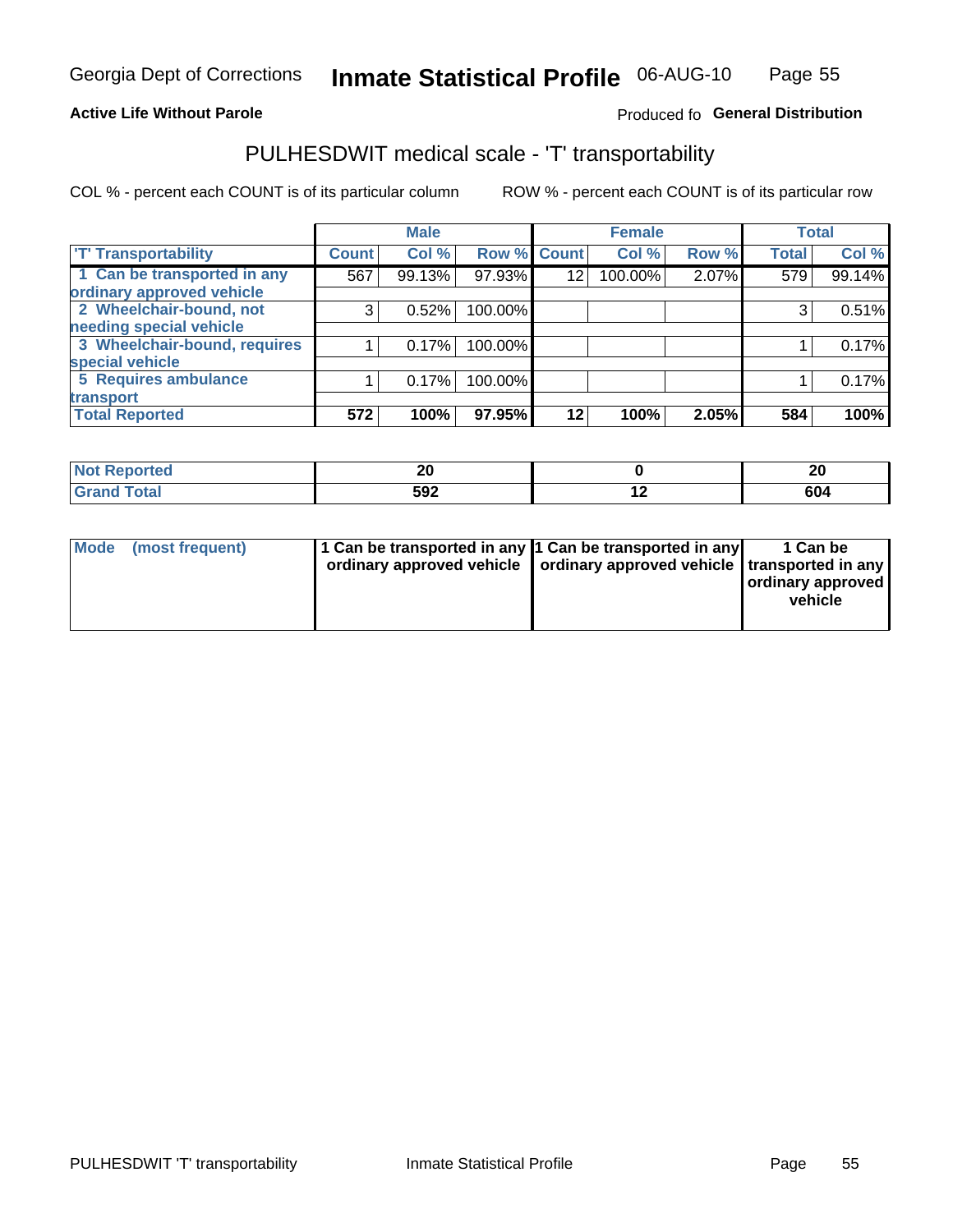#### **Active Life Without Parole**

#### Produced for General Distribution

### Criminality in family, self-reported

COL % - percent each COUNT is of its particular column

|                              |              | <b>Male</b> |           |                 | <b>Female</b> |          |       | Total  |
|------------------------------|--------------|-------------|-----------|-----------------|---------------|----------|-------|--------|
| <b>Criminality In Family</b> | <b>Count</b> | Col %       | Row %     | <b>Count</b>    | Col %         | Row %    | Total | Col %  |
| Yes, criminality in family   | 157          | 28.70%      | 96.91%    | 5               | 50.00%        | $3.09\%$ | 162   | 29.08% |
| No criminality in family     | 390          | 71.30%      | 98.73%    | 5               | $50.00\%$     | 1.27%    | 395   | 70.92% |
| <b>Total Reported</b>        | 547          | 100%        | $98.20\%$ | 10 <sup>1</sup> | 100%          | $1.80\%$ | 557   | 100%   |

| اد د الس<br>≺eported<br><b>NOT</b> | т.  |     | $\overline{\phantom{0}}$<br>- 1 |
|------------------------------------|-----|-----|---------------------------------|
| <b>otal</b>                        | 592 | . . | 604                             |

|  | Mode (most frequent) | No criminality in family | Yes, criminality in family | No criminality in<br>family |
|--|----------------------|--------------------------|----------------------------|-----------------------------|
|--|----------------------|--------------------------|----------------------------|-----------------------------|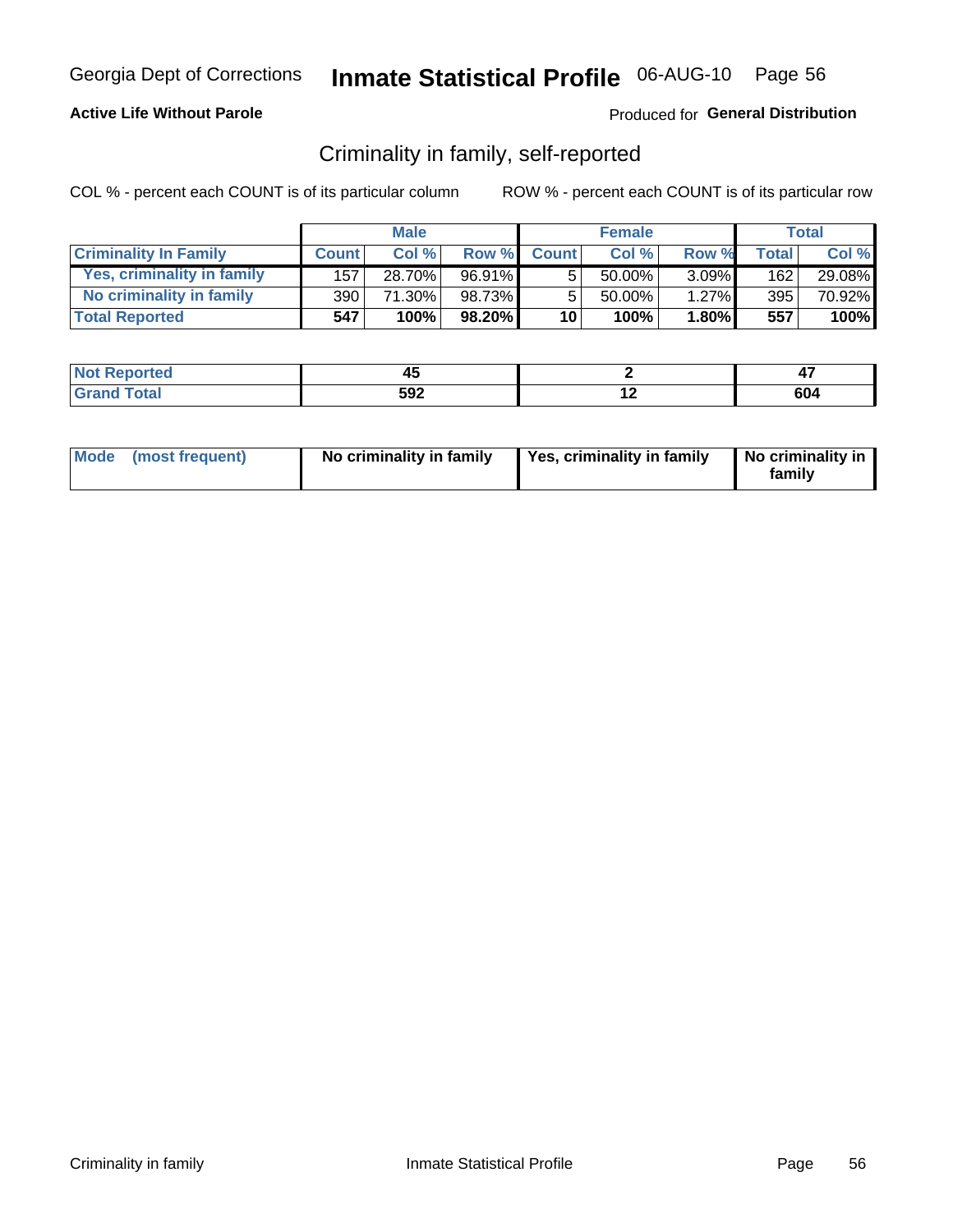#### **Active Life Without Parole**

#### Produced for General Distribution

### Alcoholism in family, self-reported

COL % - percent each COUNT is of its particular column

|                             |              | <b>Male</b> |           |                 | <b>Female</b> |          |       | Total   |
|-----------------------------|--------------|-------------|-----------|-----------------|---------------|----------|-------|---------|
| <b>Alcoholism In Family</b> | <b>Count</b> | Col%        | Row %     | <b>Count</b>    | Col%          | Row %    | Total | Col %   |
| Yes, alcoholism in family   | 107          | $19.56\%$   | $97.27\%$ | 3 <sub>1</sub>  | $30.00\%$     | 2.73%    | 110   | 19.75%  |
| No alcoholism in family     | 440          | $80.44\%$   | 98.43%    |                 | 70.00%        | 1.57%    | 447   | 80.25%  |
| <b>Total Reported</b>       | 547          | 100%        | $98.20\%$ | 10 <sup>1</sup> | 100%          | $1.80\%$ | 557   | $100\%$ |

| المنتقب بالتعبين<br>NOT<br>keporteg | т.  |     | --<br>., |
|-------------------------------------|-----|-----|----------|
| <b>otal</b>                         | 592 | . . | <br>ישס  |

|  | Mode (most frequent) | No alcoholism in family | No alcoholism in family | No alcoholism in<br>family |
|--|----------------------|-------------------------|-------------------------|----------------------------|
|--|----------------------|-------------------------|-------------------------|----------------------------|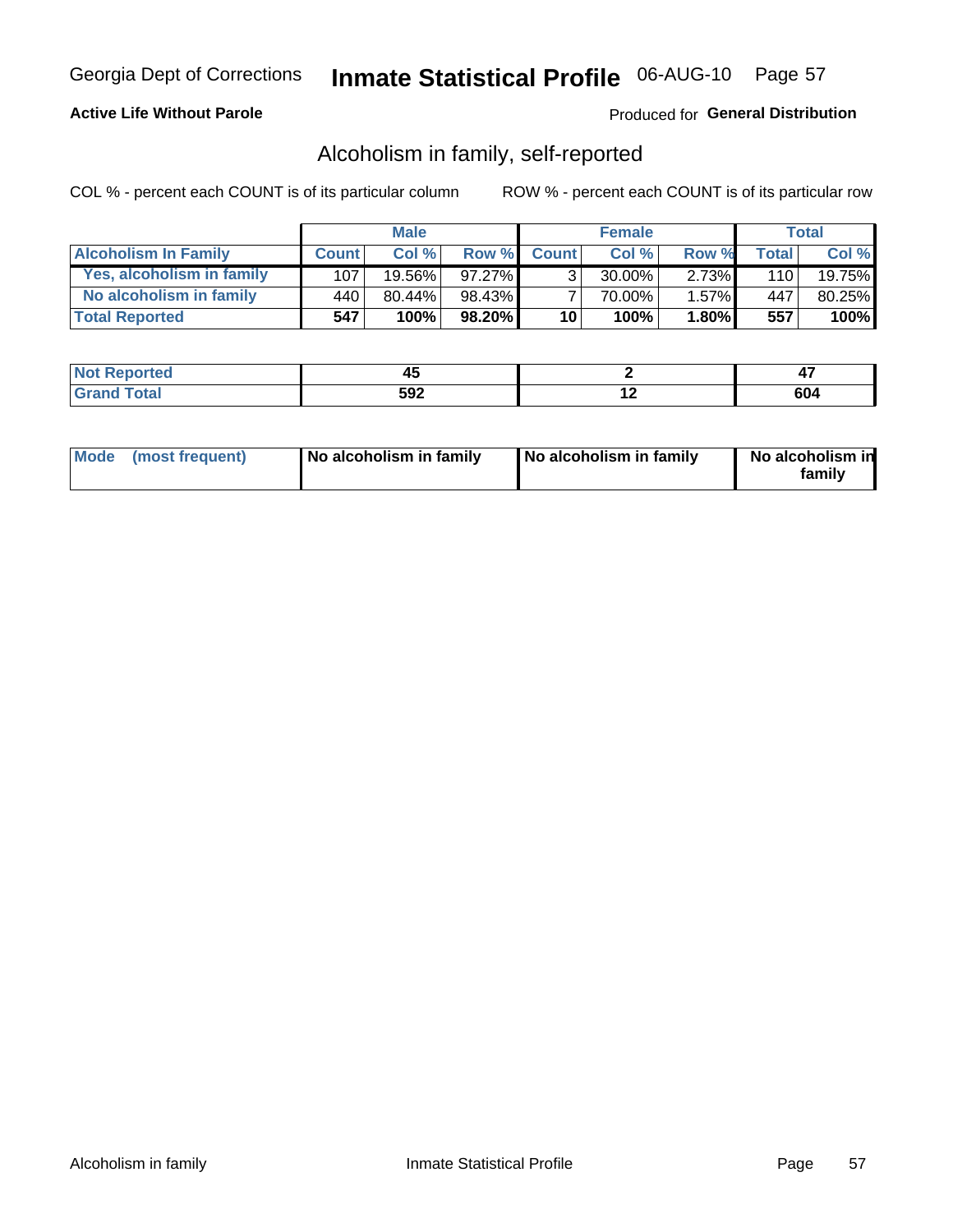#### **Active Life Without Parole**

### Produced for General Distribution

### Drug abuse in family, self-reported

COL % - percent each COUNT is of its particular column

|                           |              | <b>Male</b> |           |                 | <b>Female</b> |          |       | Total  |
|---------------------------|--------------|-------------|-----------|-----------------|---------------|----------|-------|--------|
| Drug Abuse In Family      | <b>Count</b> | Col%        | Row %     | <b>Count</b>    | Col%          | Row %    | Total | Col %  |
| Yes, drug abuse in family | 64           | 11.70%      | 95.52%    | 3 <sub>1</sub>  | $30.00\%$     | $4.48\%$ | 67    | 12.03% |
| No drug abuse in family   | 483          | 88.30%      | 98.57%    |                 | 70.00%        | $1.43\%$ | 490   | 87.97% |
| <b>Total Reported</b>     | 547          | 100%        | $98.20\%$ | 10 <sub>1</sub> | 100%          | $1.80\%$ | 557   | 100%   |

| <b>Not Reported</b> | שיד |     | <b>TI</b>  |
|---------------------|-----|-----|------------|
| "otal               | 592 | . . | ~~         |
| l Gran              |     |     | <b>0U4</b> |

|  | Mode (most frequent) | No drug abuse in family | No drug abuse in family | No drug abuse in<br>family |
|--|----------------------|-------------------------|-------------------------|----------------------------|
|--|----------------------|-------------------------|-------------------------|----------------------------|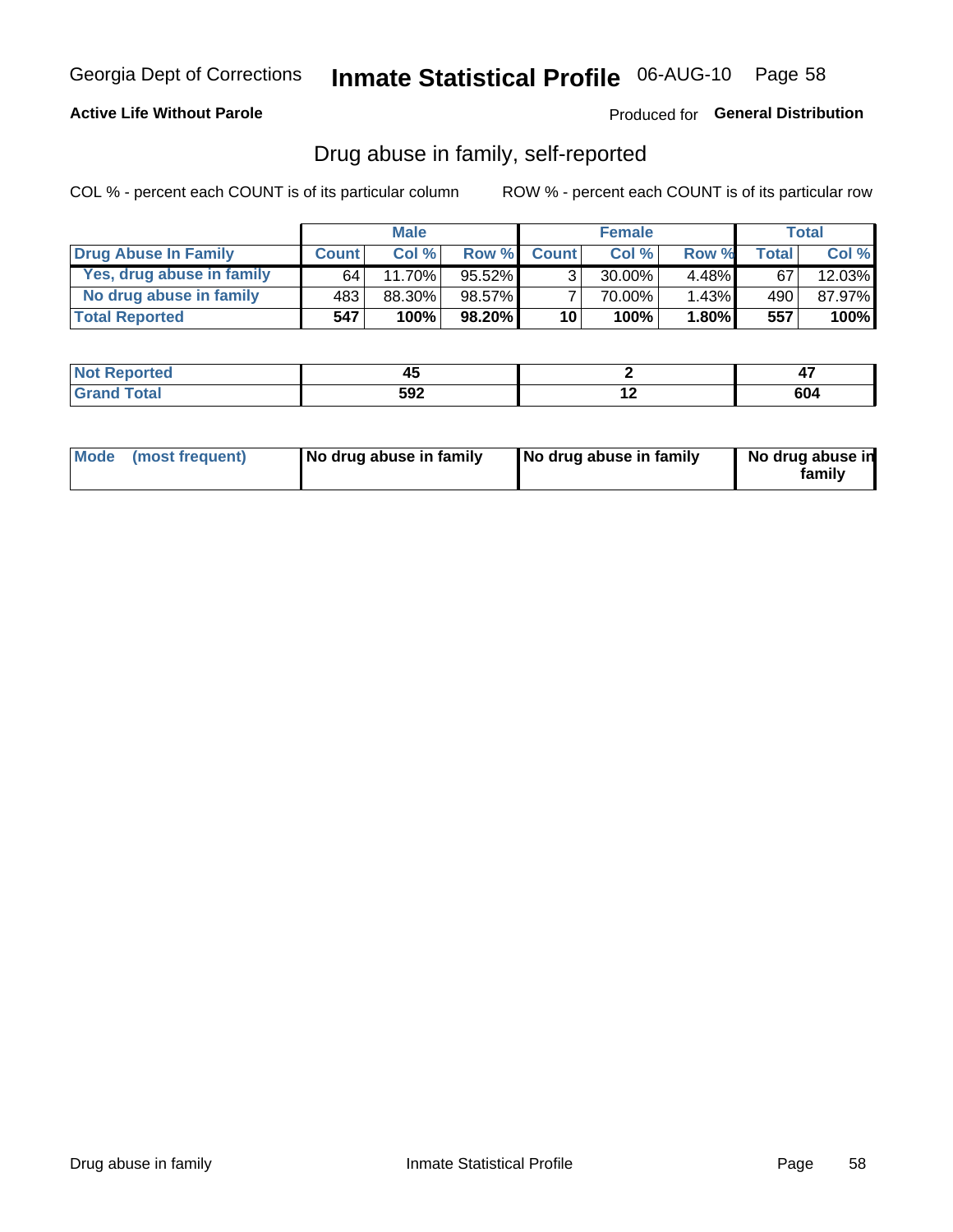#### **Active Life Without Parole**

#### Produced for General Distribution

### Subjected to frequent beatings, self-reported

COL % - percent each COUNT is of its particular column

|                                   |              | <b>Male</b> |           |              | <b>Female</b> |       |       | Total  |
|-----------------------------------|--------------|-------------|-----------|--------------|---------------|-------|-------|--------|
| <b>Frequent beatings</b>          | <b>Count</b> | Col %       | Row %     | <b>Count</b> | Col %         | Row % | Total | Col %  |
| <b>Yes, subjected to frequent</b> | 34           | 6.22%       | 97.14%    |              | 10.00%        | 2.86% | 35    | 6.28%  |
| <b>beatings</b>                   |              |             |           |              |               |       |       |        |
| Not subjected to frequent         | 513          | 93.78%      | 98.28%    | 9            | 90.00%        | 1.72% | 522   | 93.72% |
| <b>beatings</b>                   |              |             |           |              |               |       |       |        |
| <b>Total Reported</b>             | 547          | 100%        | $98.20\%$ | 10           | 100%          | 1.80% | 557   | 100%   |

| <b>Not Reported</b> |     |     |     |
|---------------------|-----|-----|-----|
| <b>Grand Total</b>  | 592 | . . | 604 |

| (most frequent)<br>Not subjected to frequent<br>Mode<br>beatings | Not subjected to frequent   Not subjected to<br>beatings | <b>frequent beatings</b> |
|------------------------------------------------------------------|----------------------------------------------------------|--------------------------|
|------------------------------------------------------------------|----------------------------------------------------------|--------------------------|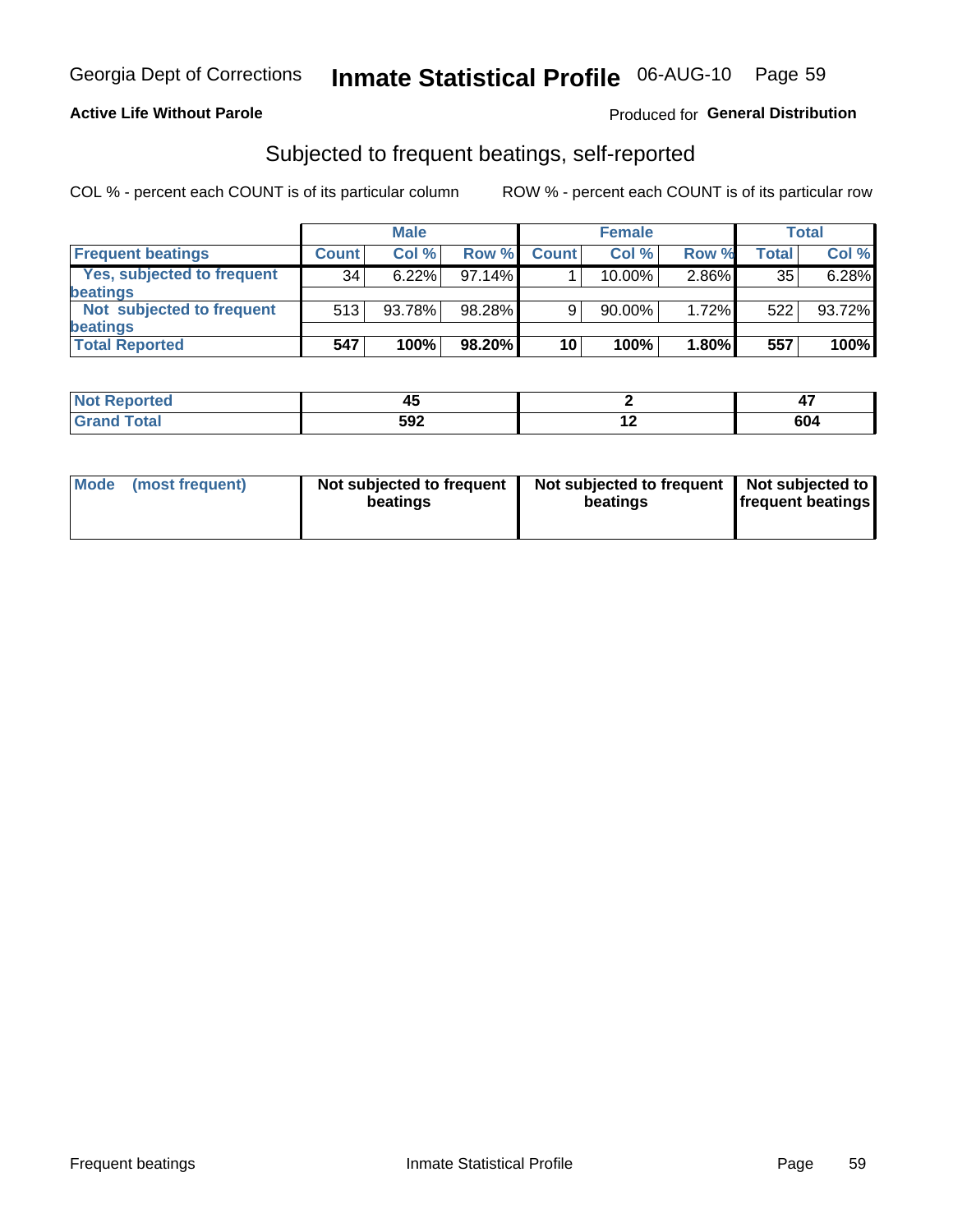#### **Active Life Without Parole**

### **Produced for General Distribution**

### Father absent during inmate's childhood

COL % - percent each COUNT is of its particular column

|                           |              | <b>Male</b> |           |              | <b>Female</b> |          |              | <b>Total</b> |
|---------------------------|--------------|-------------|-----------|--------------|---------------|----------|--------------|--------------|
| <b>Father Absent</b>      | <b>Count</b> | Col%        | Row %     | <b>Count</b> | Col%          | Row %    | <b>Total</b> | Col %        |
| Yes, father was absent    | 270          | 49.36%      | 98.54%    | 4            | 40.00%        | $1.46\%$ | 274          | 49.19%       |
| No, father was not absent | 277          | $50.64\%$   | 97.88%    | 6            | $60.00\%$     | $2.12\%$ | 283          | 50.81%       |
| <b>Total Reported</b>     | 547          | $100\%$     | $98.20\%$ | 10           | 100%          | $1.80\%$ | 557          | 100%         |

| اد د الس<br>≺eported<br><b>NOT</b> | т.  |     | $\overline{\phantom{0}}$<br>- 1 |
|------------------------------------|-----|-----|---------------------------------|
| <b>otal</b>                        | 592 | . . | 604                             |

|  | Mode (most frequent) | No, father was not absent No, father was not absent |  | No, father was not<br>absent |
|--|----------------------|-----------------------------------------------------|--|------------------------------|
|--|----------------------|-----------------------------------------------------|--|------------------------------|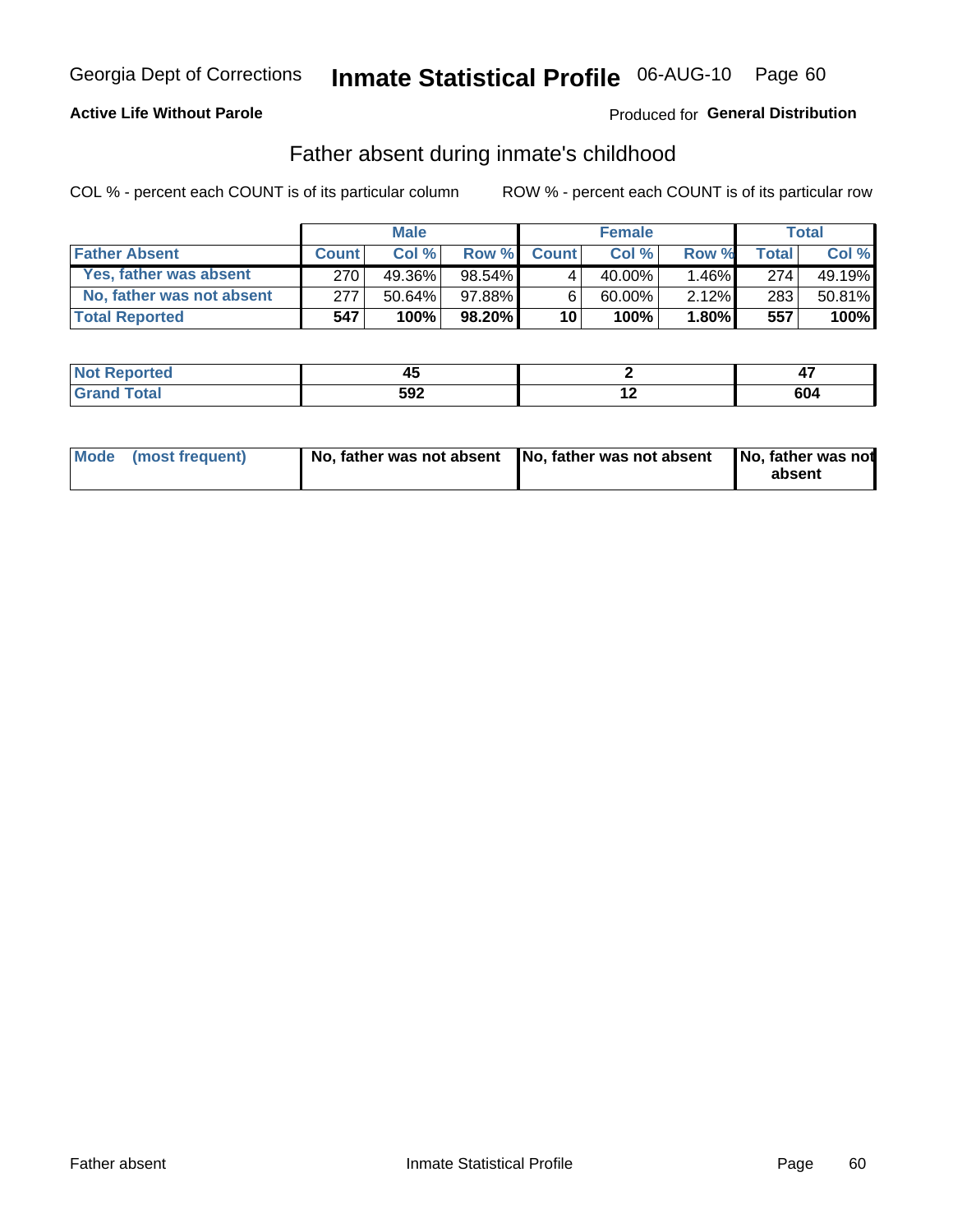#### **Active Life Without Parole**

### Produced for General Distribution

### Mother absent during inmate's childhood

COL % - percent each COUNT is of its particular column

|                           |              | <b>Male</b> |           |                 | <b>Female</b> |          |       | Total  |
|---------------------------|--------------|-------------|-----------|-----------------|---------------|----------|-------|--------|
| <b>Mother Absent</b>      | <b>Count</b> | Col%        | Row %     | <b>Count</b>    | Col %         | Row %    | Total | Col %  |
| Yes, mother was absent    | 781          | 14.26%      | $97.50\%$ | 2               | $20.00\%$     | $2.50\%$ | 80    | 14.36% |
| No, mother was not absent | 469          | 85.74%      | 98.32%    | 8               | 80.00%        | 1.68%    | 477   | 85.64% |
| <b>Total Reported</b>     | 547          | 100%        | $98.20\%$ | 10 <sup>1</sup> | 100%          | $1.80\%$ | 557   | 100%   |

| <b>Reported</b><br><b>NO</b> t<br>$\sim$ | т.  |     | - 1                            |
|------------------------------------------|-----|-----|--------------------------------|
| <b>cotal</b>                             | 592 | . . | $\overline{\phantom{a}}$<br>ου |

| Mode (most frequent) | No, mother was not absent   No, mother was not absent   No, mother was | not absent |
|----------------------|------------------------------------------------------------------------|------------|
|                      |                                                                        |            |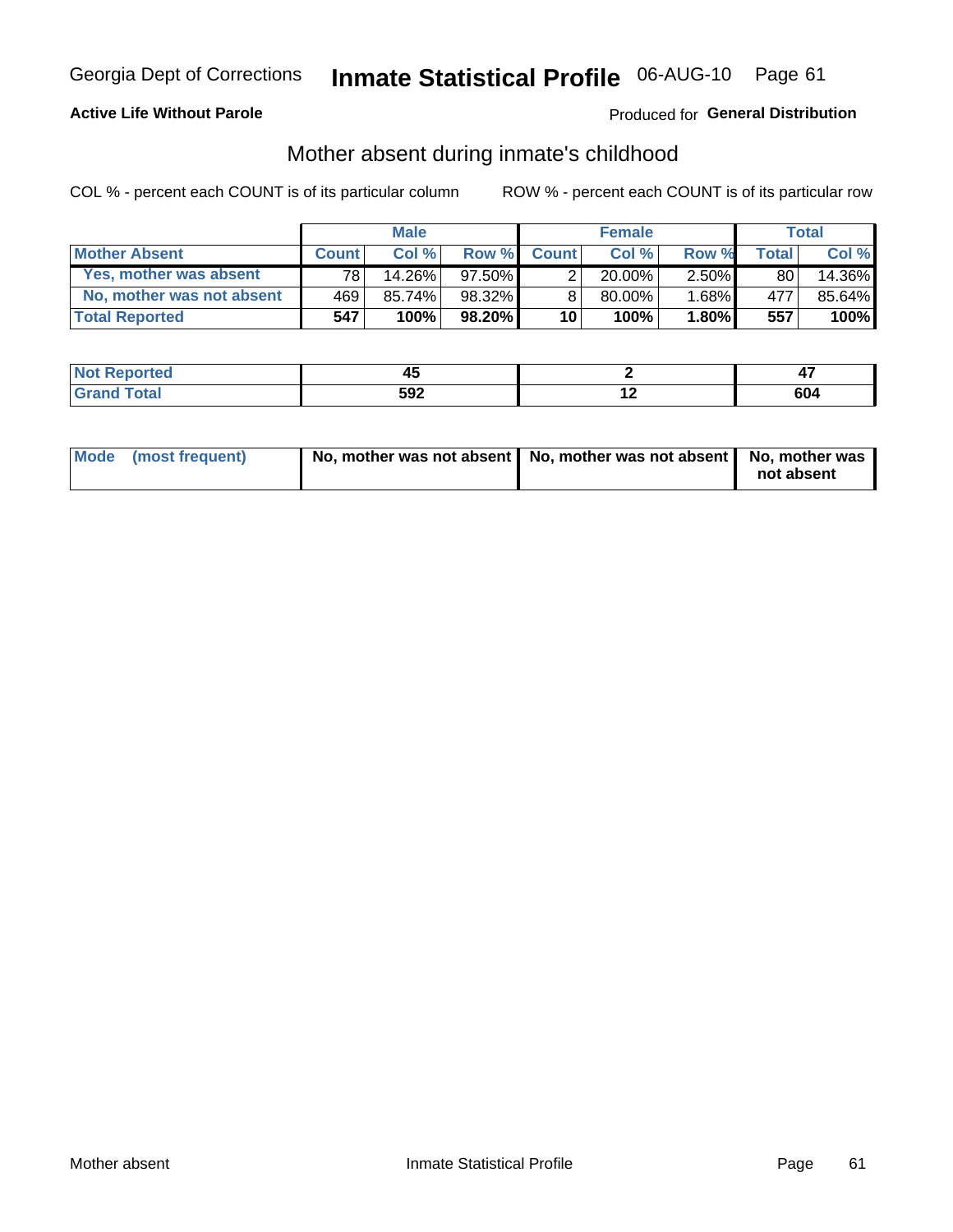#### **Active Life Without Parole**

#### Produced for General Distribution

### Inmate diagnosed as manipulative

COL % - percent each COUNT is of its particular column

|                          |              | <b>Male</b> |           |                       | <b>Female</b> |       |              | Total  |
|--------------------------|--------------|-------------|-----------|-----------------------|---------------|-------|--------------|--------|
| <b>Manipulative</b>      | <b>Count</b> | Col %       | Row %     | <b>Count</b>          | Col %         | Row % | <b>Total</b> | Col %  |
| <b>Yes, manipulative</b> | 130 l        | 23.94%      | 98.48%    | $\mathbf{2}^{\prime}$ | $20.00\%$     | 1.52% | 132          | 23.87% |
| No, not manipulative     | 413          | 76.06%      | 98.10%    | 8                     | 80.00%        | 1.90% | 421          | 76.13% |
| <b>Total Reported</b>    | 543          | 100%        | $98.19\%$ | 10                    | 100%          | 1.81% | 553          | 100%   |

| erreo |           |     |     |
|-------|-----------|-----|-----|
|       | cnn<br>-- | . . | 604 |

|  | Mode (most frequent) | No, not manipulative | No, not manipulative | No. not<br><b>I</b> manipulative |
|--|----------------------|----------------------|----------------------|----------------------------------|
|--|----------------------|----------------------|----------------------|----------------------------------|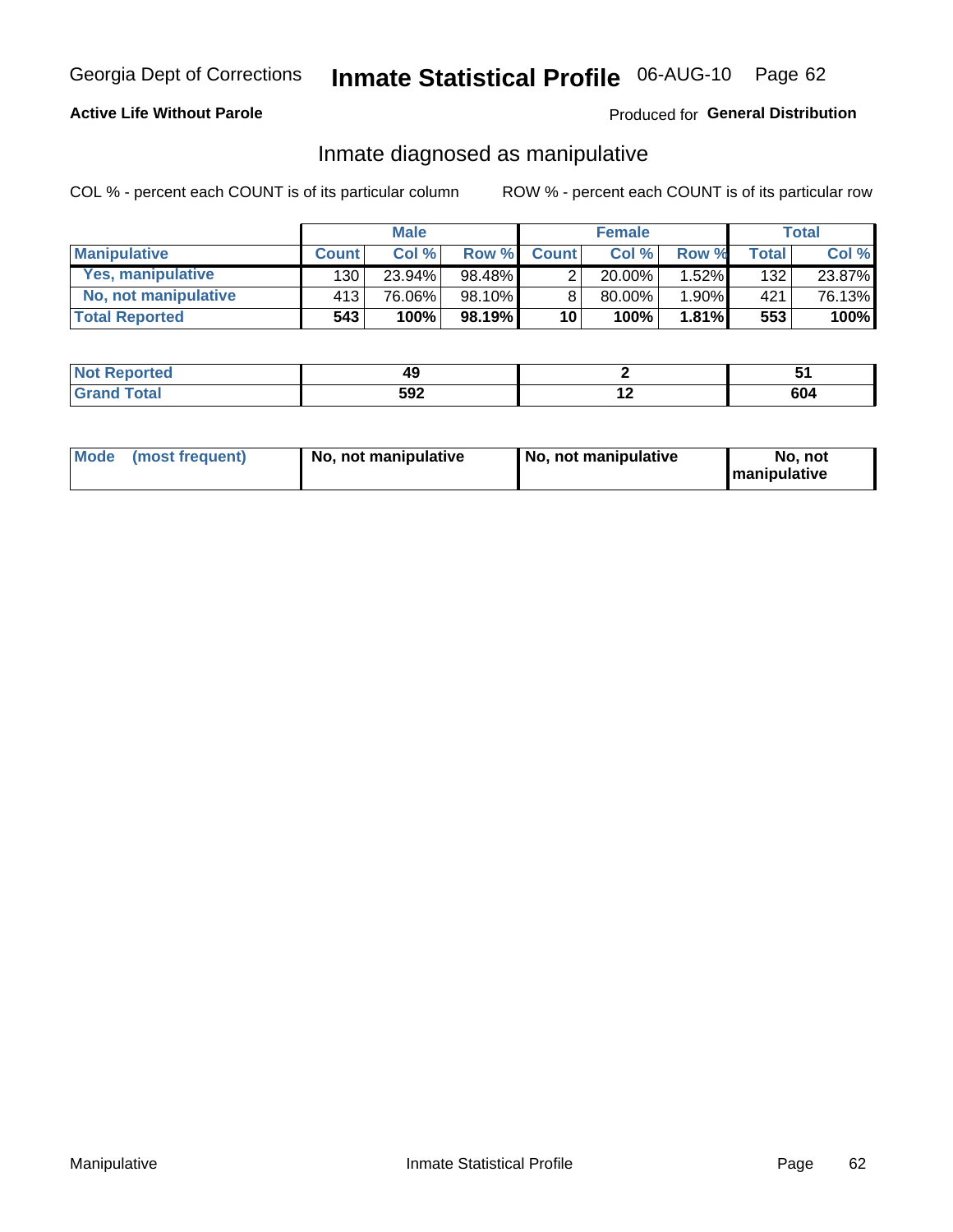## Inmate Statistical Profile 06-AUG-10 Page 63

#### **Active Life Without Parole**

#### Produced for General Distribution

### Inmate diagnosed as assaultive

COL % - percent each COUNT is of its particular column

|                           |              | <b>Male</b> |          |              | <b>Female</b> |          |              | Total  |
|---------------------------|--------------|-------------|----------|--------------|---------------|----------|--------------|--------|
| <b>Assaultive</b>         | <b>Count</b> | Col%        | Row %    | <b>Count</b> | Col %         | Row %    | <b>Total</b> | Col %  |
| Yes, assaultive           | 429          | 79.01%      | 97.72% I | 10           | 100.00%       | $2.28\%$ | 439          | 79.39% |
| <b>No, not assaultive</b> | 114          | 20.99%      | 100.00%  |              |               |          | 114          | 20.61% |
| <b>Total Reported</b>     | 543          | 100%        | 98.19%   | 10           | 100%          | 1.81%    | 553          | 100%   |

| <b>Reported</b><br><b>NO</b> t<br>. | --  |     | ັບເ                            |
|-------------------------------------|-----|-----|--------------------------------|
| <b>otal</b>                         | 592 | . . | $\overline{\phantom{a}}$<br>υu |

| <b>Mode</b><br>(most frequent) | <b>Yes, assaultive</b> | Yes, assaultive | <b>Yes, assaultive</b> |
|--------------------------------|------------------------|-----------------|------------------------|
|--------------------------------|------------------------|-----------------|------------------------|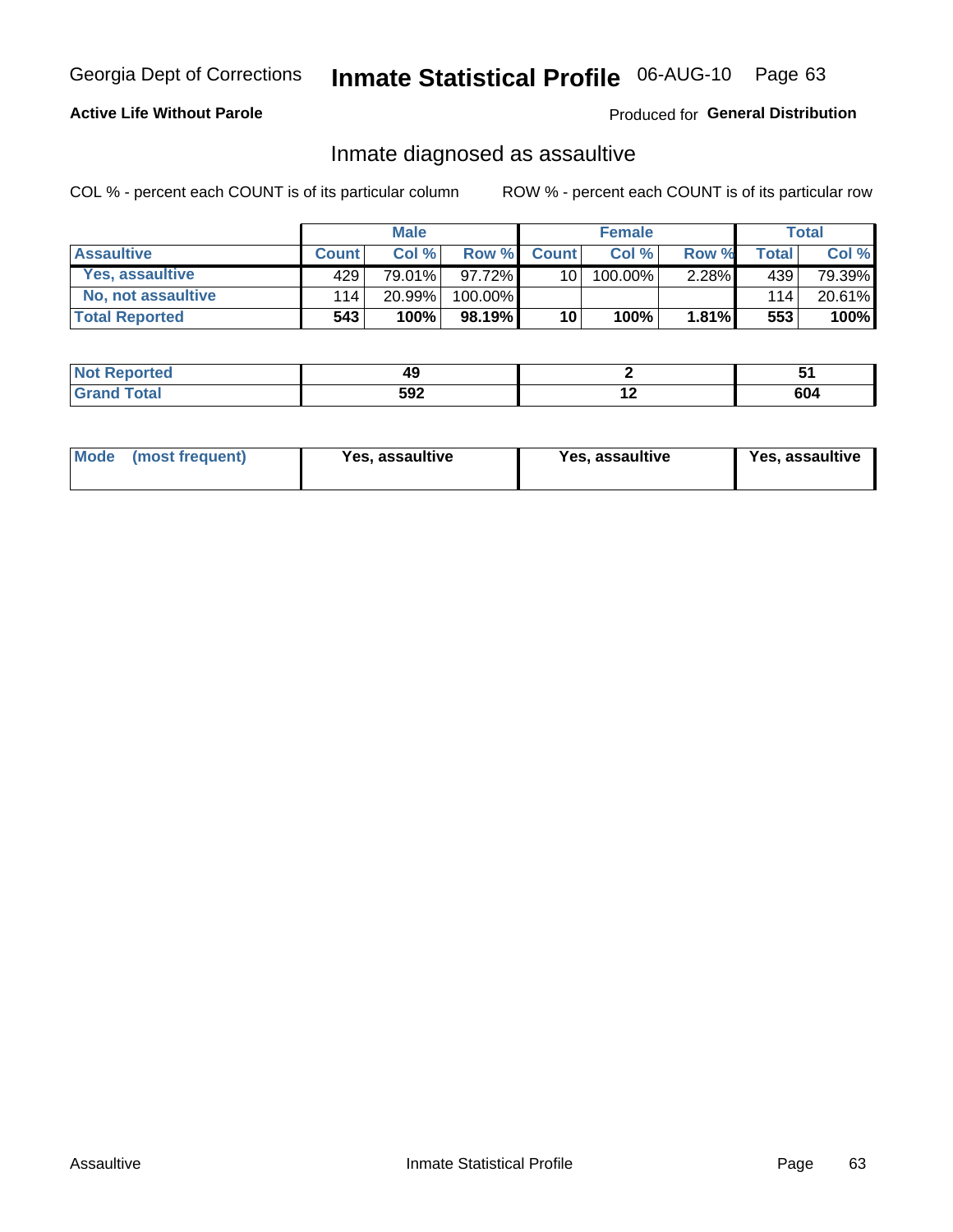## Inmate Statistical Profile 06-AUG-10 Page 64

#### **Active Life Without Parole**

#### **Produced for General Distribution**

### Number of prior Georgia incarcerations

COL % - percent each COUNT is of its particular column

|                                       |                 | <b>Male</b> |                    |    | <b>Female</b> |       |       | <b>Total</b> |
|---------------------------------------|-----------------|-------------|--------------------|----|---------------|-------|-------|--------------|
| <b>Num of Prior GA Incarcerations</b> | <b>Count</b>    | Col %       | <b>Row % Count</b> |    | Col %         | Row % | Total | Col %        |
|                                       | 280             | 47.30%      | 96.22%             |    | 91.67%        | 3.78% | 291   | 48.18%       |
|                                       | 121             | 20.44%      | 100.00%            |    |               |       | 121   | 20.03%       |
|                                       | 73              | 12.33%      | 100.00%            |    |               |       | 73    | 12.09%       |
| 3                                     | 56              | $9.46\%$    | 98.25%             |    | 8.33%         | 1.75% | 57    | 9.44%        |
|                                       | 29              | 4.90%       | 100.00%            |    |               |       | 29    | 4.80%        |
| 5                                     | 17              | 2.87%       | 100.00%            |    |               |       | 17    | 2.81%        |
| <b>More Than 5</b>                    | 16 <sub>1</sub> | 2.70%       | 100.00%            |    |               |       | 16    | 2.65%        |
| <b>Total Reported</b>                 | 592             | 100%        | 98.01%             | 12 | 100%          | 1.99% | 604   | 100%         |

| Reported<br>' NOI |            |     |
|-------------------|------------|-----|
| <b>Fotal</b>      | 5Q2<br>JJL | 604 |

| Mean (average)       | 26.، | ن 2. | 1.24 |
|----------------------|------|------|------|
| Median (middle)      |      |      |      |
| Mode (most frequent) |      |      |      |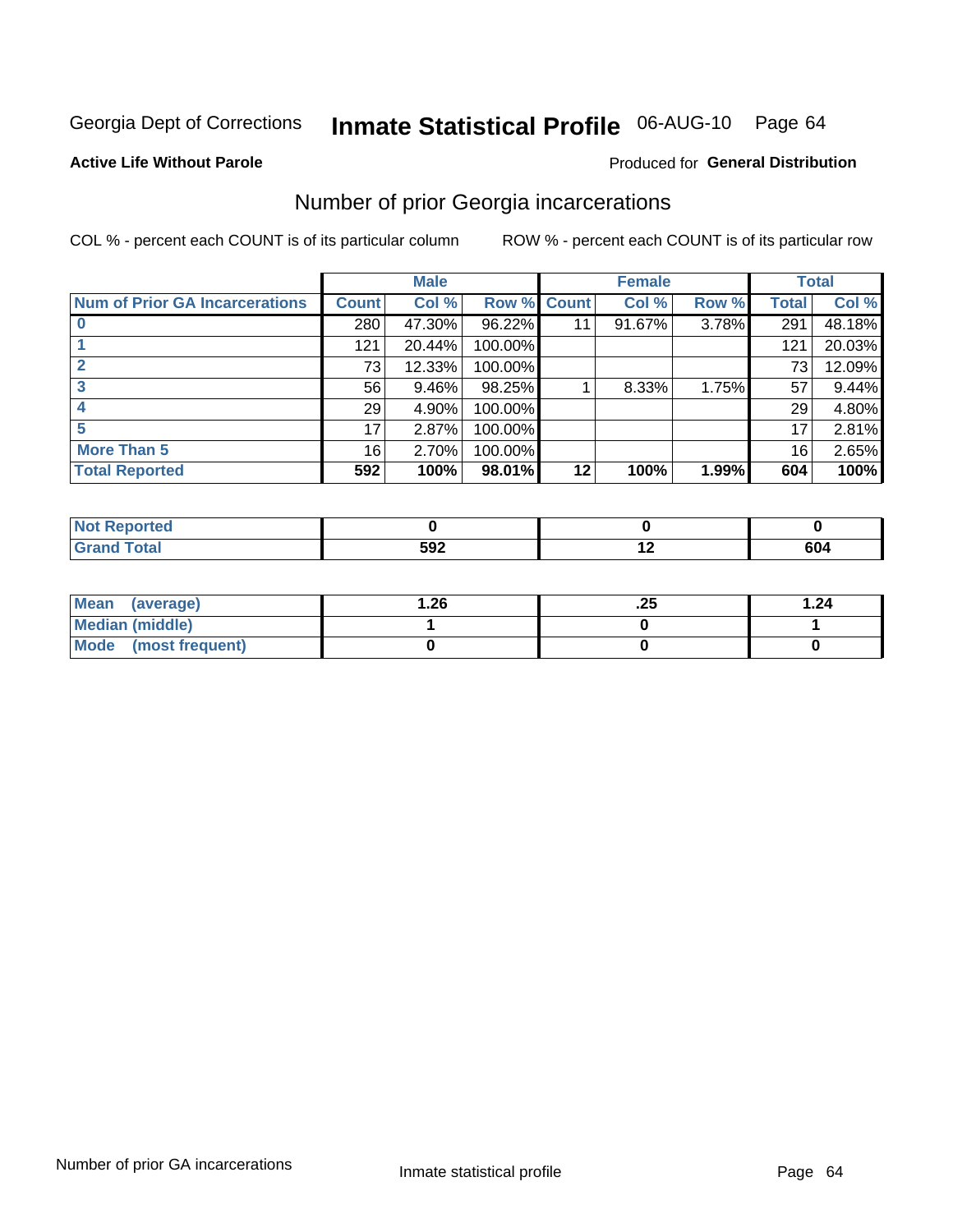# Inmate Statistical Profile 06-AUG-10 Page 65

**Active Life Without Parole** 

Produced for General Distribution

### Prison sentence in years

COL % - percent each COUNT is of its particular column

ROW % - percent each COUNT is of its particular row

|                                 |       | <b>Male</b> |                    |         | <b>Female</b> |       |       | $\tau$ otal |
|---------------------------------|-------|-------------|--------------------|---------|---------------|-------|-------|-------------|
| <b>Prison Sentence In Years</b> | Count | Col %       | <b>Row % Count</b> |         | Col%          | Row % | Total | Col %       |
| <b>Life Without Parole</b>      | 592   | $100.00\%$  | 98.01%             |         | $100.00\%$    | 1.99% | 604   | 100.00%     |
| <b>Total Reported</b>           | 592   | 100%        | 98.01%             | $12 \,$ | 100%          | 1.99% | 604   | 100%        |

| <b>Not Reported</b> |     |     |
|---------------------|-----|-----|
| <b>Total</b>        | 592 | 604 |

#### **Determinate (numeric) sentences only**

| <b>Mean</b><br><i>(average)</i> |  |
|---------------------------------|--|
|---------------------------------|--|

All sentences (including determinate), with life, life without parole, and death sentences figured at 45 years

| l Mea<br>апе<br>. | -⊷ |  |
|-------------------|----|--|
|                   |    |  |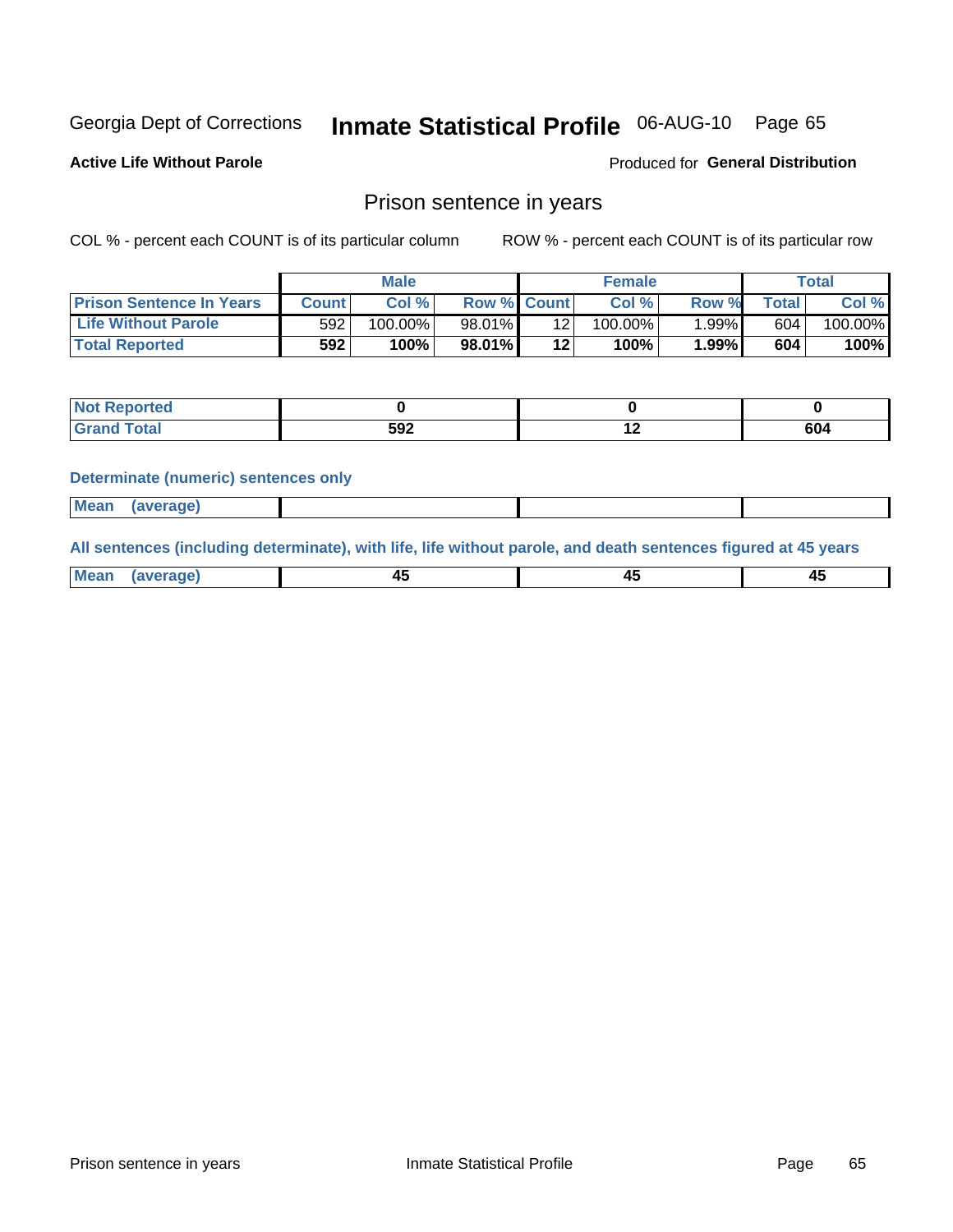#### Georgia Dept of Corrections Inmate Statistical Profile 06-AUG-10 Page 66

#### **Active Life Without Parole**

#### Produced for General Distribution

### Primary offense, broken out into felonies vs misdemeanors

COL % - percent each COUNT is of its particular column

|                                  |                  | <b>Male</b> |                    |                 | <b>Female</b> |          |              | Total   |
|----------------------------------|------------------|-------------|--------------------|-----------------|---------------|----------|--------------|---------|
| <b>Felonies and Misdemeanors</b> | <b>Count</b>     | Col%        | <b>Row % Count</b> |                 | Col%          | Row %    | <b>Total</b> | Col %   |
| <b>Felonies</b>                  | 592 <sub>1</sub> | 100.00%     | $98.01\%$          | 12 <sub>1</sub> | $100.00\%$    | $1.99\%$ | 604          | 100.00% |
| <b>Total Reported</b>            | 592              | 100%        | 98.01%             | 12'             | 100%          | $.99\%$  | 604          | 100%    |

| <b>Not Reported</b>         |            |     |     |
|-----------------------------|------------|-----|-----|
| <b>Total</b><br>Gran<br>uuu | cn-<br>JJL | 592 | 604 |

| $Mc$<br>equent)<br>нез<br>$\sim$<br>. | onies<br>. | <b>onies</b><br>. |
|---------------------------------------|------------|-------------------|
|---------------------------------------|------------|-------------------|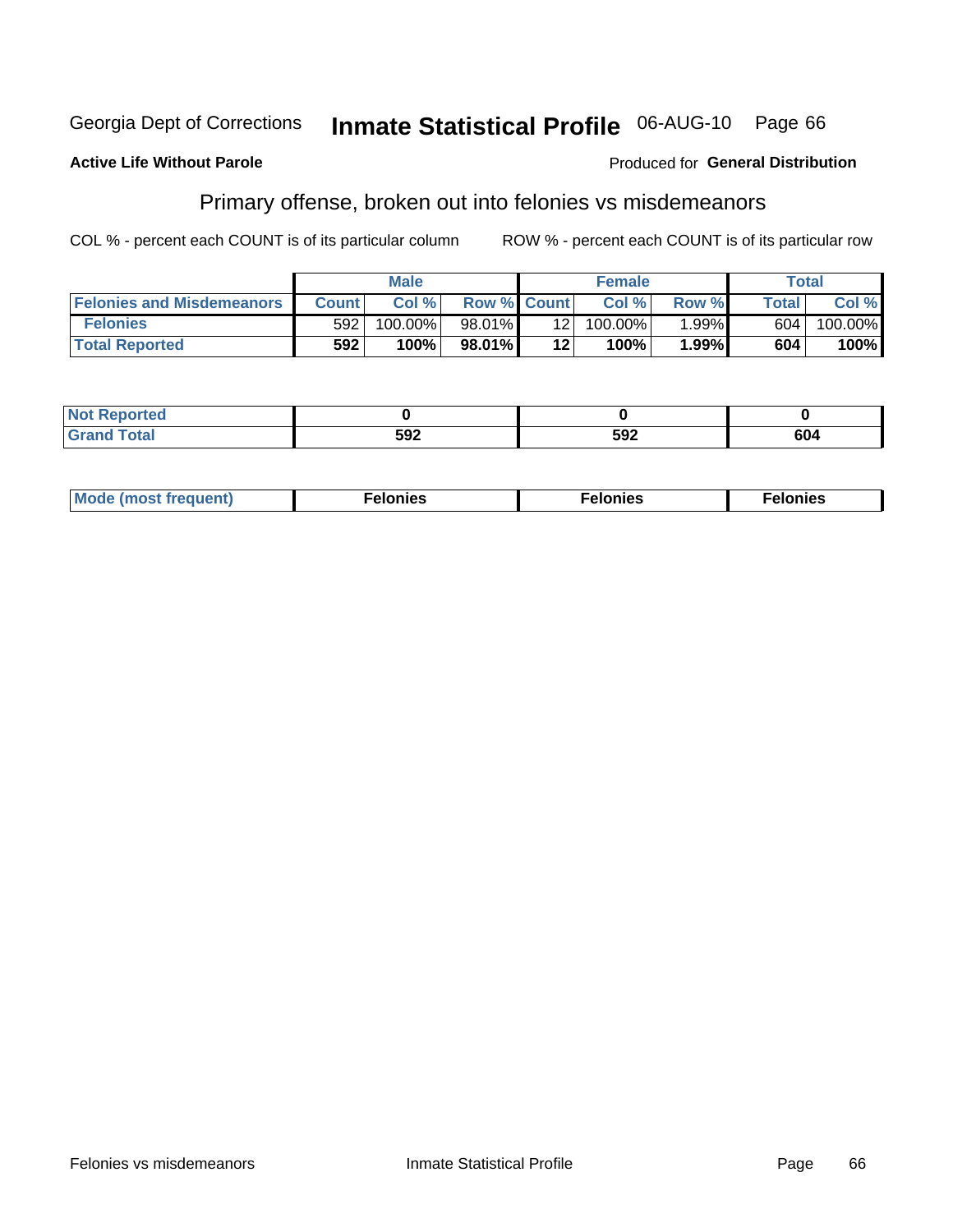# Inmate Statistical Profile 06-AUG-10 Page 67

#### **Active Life Without Parole**

#### Produced for General Distribution

### Primary offense, broken out into six broad crime categories

COL % - percent each COUNT is of its particular column

|                                  | <b>Male</b>  |         |             | <b>Female</b>   |         |       | <b>Total</b> |        |
|----------------------------------|--------------|---------|-------------|-----------------|---------|-------|--------------|--------|
| <b>Crime Categories</b>          | <b>Count</b> | Col %   | Row % Count |                 | Col %   | Row % | <b>Total</b> | Col %  |
| <b>Violent</b>                   | 486'         | 82.09%  | 97.59%      | 12 <sub>2</sub> | 100.00% | 2.41% | 498          | 82.45% |
| <b>Sex Crime</b><br>$\mathbf{2}$ | 88           | 14.86%  | 100.00%     |                 | .00%    |       | 88           | 14.57% |
| 3<br><b>Property</b>             | 2            | .34%    | 100.00%     |                 | .00%    |       |              | .33%   |
| <b>Drug</b><br>4                 | 15           | 2.53%   | 100.00%     |                 | .00%    |       | 15           | 2.48%  |
| <b>Other</b><br>6                |              | $.17\%$ | 100.00%     |                 | .00%    |       |              | .17%   |
| <b>Total Reported</b>            | 592          | 100%    | 98.01%      | 12              | 100%    | 1.99% | 604          | 100%   |

| <b>Not Reported</b> |     |     |     |
|---------------------|-----|-----|-----|
| Total               | 592 | . . | 604 |

| М | ,,, | - -- -<br>וחו | m |
|---|-----|---------------|---|
|   |     |               |   |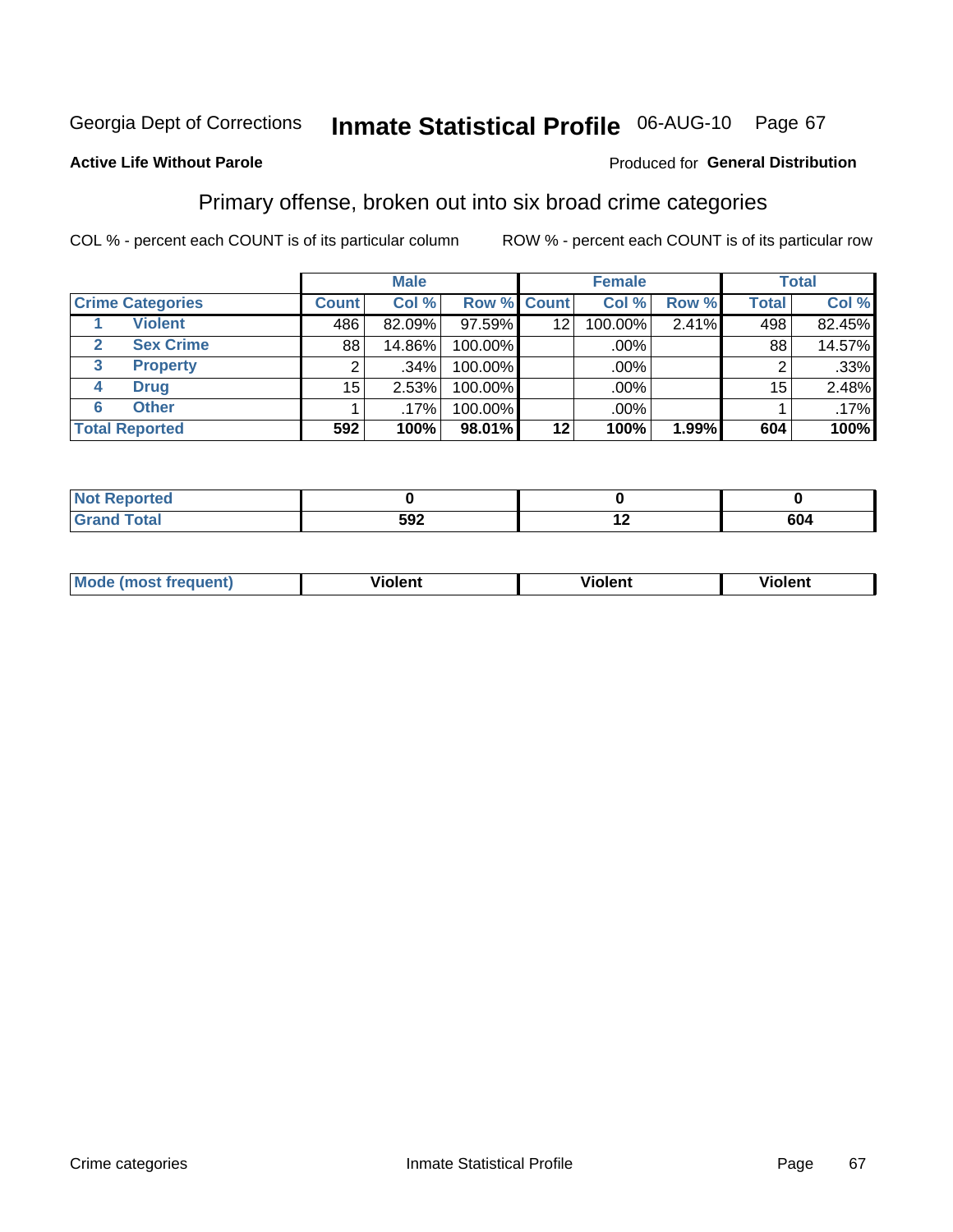# Inmate Statistical Profile 06-AUG-10 Page 68

#### **Active Life Without Parole**

#### Produced for General Distribution

## Primary offense, detailed offense code

COL % - percent each COUNT is of its particular column

|                      |                                                 |                | <b>Male</b> |         |                 | <b>Female</b> |       |                  | <b>Total</b> |
|----------------------|-------------------------------------------------|----------------|-------------|---------|-----------------|---------------|-------|------------------|--------------|
|                      | <b>Primary Offense</b>                          | <b>Count</b>   | Col %       | Row %   | <b>Count</b>    | Col %         | Row % | <b>Total</b>     | Col %        |
| 1101                 | <b>Murder</b>                                   | 330            | 55.74%      | 96.77%  | $\overline{11}$ | 91.67%        | 3.23% | $\overline{341}$ | 56.46%       |
| 1311                 | <b>Kidnapping</b>                               | 64             | 10.81%      | 100.00% |                 |               |       | 64               | 10.60%       |
| 1601                 | <b>Burglary</b>                                 | $\overline{2}$ | .34%        | 100.00% |                 |               |       | $\overline{2}$   | .33%         |
| 1902                 | <b>Armed Robbery</b>                            | 89             | 15.03%      | 98.89%  | $\mathbf{1}$    | 8.33%         | 1.11% | 90               | 14.90%       |
| 1911                 | <b>Hijacking Motor Vehicle</b>                  |                | .17%        | 100.00% |                 |               |       | 1                | .17%         |
| 2001                 | <b>Rape</b>                                     | 62             | 10.47%      | 100.00% |                 |               |       | 62               | 10.26%       |
| 2003                 | <b>Aggrav Sodomy</b>                            | 6              | 1.01%       | 100.00% |                 |               |       | 6                | .99%         |
| 2009                 | <b>Aggrav Sexual Battery</b>                    | 5              | .84%        | 100.00% |                 |               |       | 5                | .83%         |
| 2019                 | <b>Child Molestation</b>                        | 3              | .51%        | 100.00% |                 |               |       | 3                | .50%         |
| 2021                 | <b>Aggrav Child Molestation</b>                 | 12             | 2.03%       | 100.00% |                 |               |       | 12               | 1.99%        |
| 2910                 | <b>Poss Of Firearm Dur</b>                      | $\overline{2}$ | .34%        | 100.00% |                 |               |       | $\overline{2}$   | .33%         |
|                      | <b>Crime</b>                                    |                |             |         |                 |               |       |                  |              |
| 2912                 | <b>Poss Of Certain</b>                          | 1              | .17%        | 100.00% |                 |               |       | 1                | .17%         |
| 4012                 | <b>Weapons</b><br><b>Viol Ga Cntrl Sbst Act</b> |                |             |         |                 |               |       |                  |              |
|                      |                                                 | 1              | .17%        | 100.00% |                 |               |       | 1                | .17%         |
| 4018                 | <b>S/D Cont Sub School</b>                      | 1              | .17%        | 100.00% |                 |               |       | 1                | .17%         |
| 4021                 | <b>S/D Cocaine</b>                              | 4              | .68%        | 100.00% |                 |               |       | 4                | .66%         |
| 4022                 | <b>Poss Of Cocaine</b>                          | 3              | .51%        | 100.00% |                 |               |       | 3                | .50%         |
| 4050                 | <b>Poss W Int Dist Cocaine</b>                  |                | .17%        | 100.00% |                 |               |       | 1                | .17%         |
| 4101                 | <b>Traf Cocaine Less 200</b>                    | 1              | .17%        | 100.00% |                 |               |       | 1                | .17%         |
|                      | Gm                                              |                |             |         |                 |               |       |                  |              |
| 4103                 | <b>Traf Cocaine 401+ Gm</b>                     | 2              | .34%        | 100.00% |                 |               |       | $\overline{2}$   | .33%         |
| 4134                 | <b>Att/Consprcy Commt</b>                       | 1              | .17%        | 100.00% |                 |               |       | $\mathbf{1}$     | .17%         |
|                      | C/S/Of                                          |                |             |         |                 |               |       |                  |              |
| 4140                 | <b>Traf Methamph 28-199</b>                     | 1              | .17%        | 100.00% |                 |               |       | 1                | .17%         |
|                      | Gm                                              |                |             |         |                 |               |       |                  |              |
| <b>Total Rported</b> |                                                 | 592            | 100%        | 98.01%  | $\overline{12}$ | 100%          | 1.99% | 604              | 100%         |

| oorted<br><b>NOT</b> |     |        |     |
|----------------------|-----|--------|-----|
| <b>otal</b>          | 592 | $\sim$ | 604 |

| <b>Mode (most frequent)</b> | 1101 Murder | 1101 Murder | 1101 Murder |
|-----------------------------|-------------|-------------|-------------|
|                             |             |             |             |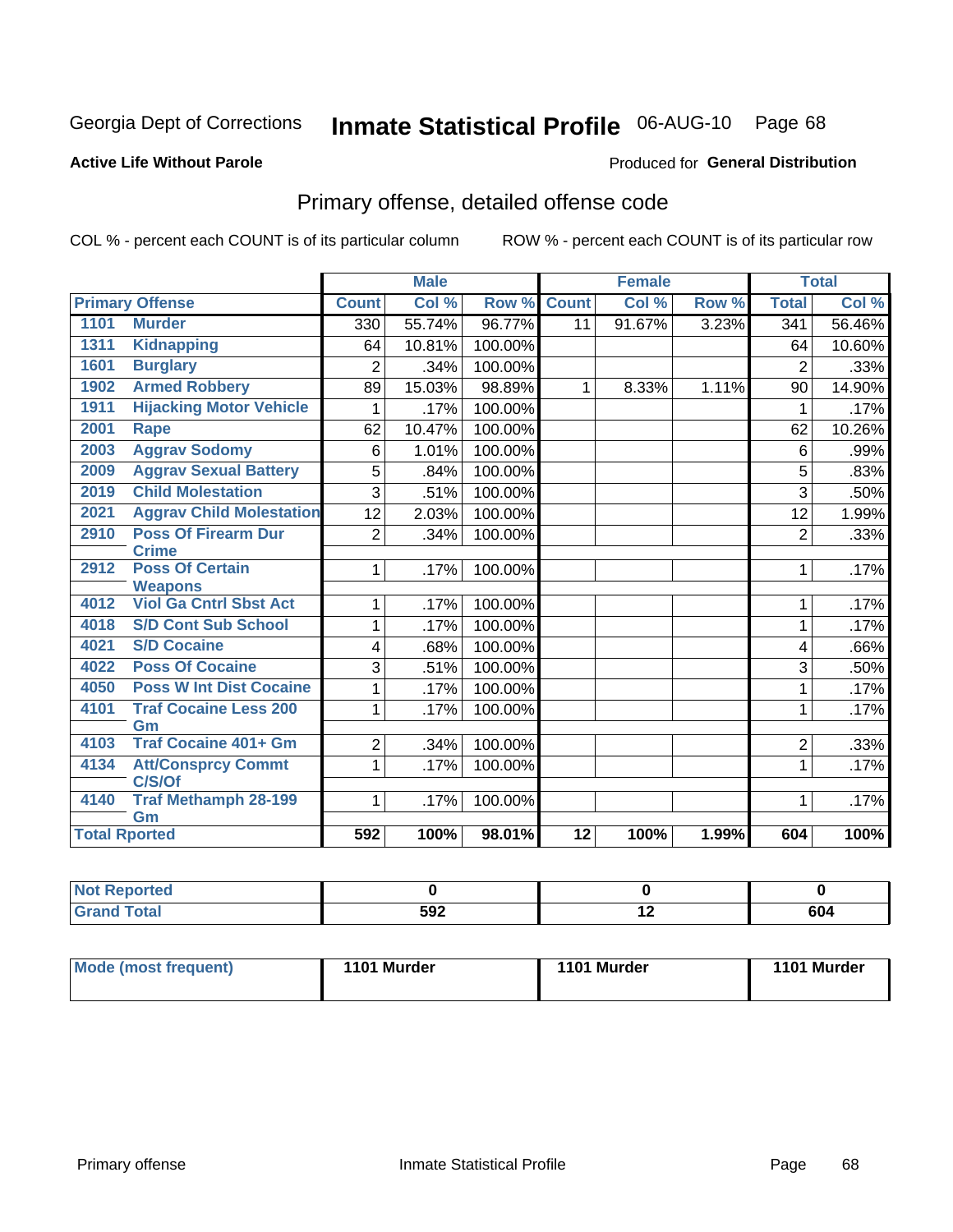# Inmate Statistical Profile 06-AUG-10 Page 69

#### **Active Life Without Parole**

#### Produced for General Distribution

## County of conviction of primary offense

COL % - percent each COUNT is of its particular column

|                         |                             |                | <b>Male</b> |         |                | <b>Female</b> |        |                | <b>Total</b> |
|-------------------------|-----------------------------|----------------|-------------|---------|----------------|---------------|--------|----------------|--------------|
|                         | <b>County of Conviction</b> | <b>Count</b>   | Col %       | Row %   | <b>Count</b>   | Col %         | Row %  | <b>Total</b>   | Col %        |
| 1                       | <b>Appling</b>              | 1              | .17%        | 100.00% |                |               |        | 1              | .17%         |
| $\overline{2}$          | <b>Atkinson</b>             | $\overline{2}$ | .34%        | 100.00% |                |               |        | $\overline{2}$ | .33%         |
| $\overline{\mathbf{3}}$ | <b>Bacon</b>                | 1              | .17%        | 100.00% |                |               |        | $\mathbf 1$    | .17%         |
| 5                       | <b>Baldwin</b>              | 5              | .84%        | 100.00% |                |               |        | 5              | .83%         |
| $6\phantom{a}$          | <b>Banks</b>                | 1              | .17%        | 100.00% |                |               |        | $\mathbf 1$    | .17%         |
| 7                       | <b>Barrow</b>               | 3              | .51%        | 100.00% |                |               |        | $\overline{3}$ | .50%         |
| 8                       | <b>Bartow</b>               | 3              | .51%        | 100.00% |                |               |        | 3              | .50%         |
| 9                       | <b>Ben Hill</b>             | 4              | .68%        | 100.00% |                |               |        | 4              | .66%         |
| 10                      | <b>Berrien</b>              | 1              | .17%        | 100.00% |                |               |        | 1              | .17%         |
| $\overline{11}$         | <b>Bibb</b>                 | 17             | 2.87%       | 100.00% |                |               |        | 17             | 2.81%        |
| $\overline{12}$         | <b>Bleckley</b>             | 1              | .17%        | 100.00% |                |               |        | 1              | .17%         |
| $\overline{13}$         | <b>Brantley</b>             | $\overline{2}$ | .34%        | 100.00% |                |               |        | $\overline{2}$ | .33%         |
| $\overline{14}$         | <b>Brooks</b>               | 1              | .17%        | 100.00% |                |               |        | $\mathbf 1$    | .17%         |
| 16                      | <b>Bulloch</b>              | 4              | .68%        | 80.00%  | 1              | 8.33%         | 20.00% | 5              | .83%         |
| $\overline{17}$         | <b>Burke</b>                | 6              | 1.01%       | 100.00% |                |               |        | 6              | .99%         |
| $\overline{18}$         | <b>Butts</b>                | 4              | .68%        | 100.00% |                |               |        | 4              | .66%         |
| $\overline{20}$         | <b>Camden</b>               | 3              | .51%        | 100.00% |                |               |        | 3              | .50%         |
| $\overline{22}$         | <b>Carroll</b>              | $\overline{c}$ | .34%        | 100.00% |                |               |        | $\overline{c}$ | .33%         |
| 23                      | <b>Catoosa</b>              | 3              | .51%        | 100.00% |                |               |        | 3              | .50%         |
| 24                      | <b>Charlton</b>             | 1              | .17%        | 100.00% |                |               |        | 1              | .17%         |
| $\overline{25}$         | <b>Chatham</b>              | 25             | 4.22%       | 100.00% |                |               |        | 25             | 4.14%        |
| $\overline{27}$         | <b>Chattooga</b>            | 1              | .17%        | 50.00%  | $\mathbf 1$    | 8.33%         | 50.00% | $\overline{2}$ | .33%         |
| 28                      | <b>Cherokee</b>             | $\overline{c}$ | .34%        | 100.00% |                |               |        | $\overline{2}$ | .33%         |
| 29                      | <b>Clarke</b>               | 12             | 2.03%       | 100.00% |                |               |        | 12             | 1.99%        |
| 31                      | <b>Clayton</b>              | 20             | 3.38%       | 100.00% |                |               |        | 20             | 3.31%        |
| 33                      | <b>Cobb</b>                 | 19             | 3.21%       | 90.48%  | $\overline{2}$ | 16.67%        | 9.52%  | 21             | 3.48%        |
| 34                      | <b>Coffee</b>               | 4              | .68%        | 100.00% |                |               |        | 4              | .66%         |
| 35                      | <b>Colquitt</b>             | 4              | .68%        | 100.00% |                |               |        | 4              | .66%         |
| 36                      | <b>Columbia</b>             | 5              | .84%        | 100.00% |                |               |        | 5              | .83%         |
| $\overline{37}$         | <b>Cook</b>                 | 3              | .51%        | 100.00% |                |               |        | 3              | .50%         |
| 38                      | <b>Coweta</b>               | 4              | .68%        | 100.00% |                |               |        | 4              | .66%         |
| 40                      | <b>Crisp</b>                | $\overline{c}$ | .34%        | 100.00% |                |               |        | 2              | .33%         |
| 41                      | <b>Dade</b>                 | $\mathbf{1}$   | .17%        | 100.00% |                |               |        | $\mathbf{1}$   | .17%         |
| 42                      | <b>Dawson</b>               | 1              | .17%        | 100.00% |                |               |        | $\mathbf{1}$   | .17%         |
| 43                      | <b>Decatur</b>              | $\overline{c}$ | .34%        | 100.00% |                |               |        | $\overline{2}$ | .33%         |
| 44                      | <b>Dekalb</b>               | 44             | 7.43%       | 97.78%  | 1              | 8.33%         | 2.22%  | 45             | 7.45%        |
| 45                      | <b>Dodge</b>                | $\mathbf{1}$   | .17%        | 100.00% |                |               |        | $\mathbf{1}$   | .17%         |
| 46                      | <b>Dooly</b>                | $\overline{2}$ | .34%        | 100.00% |                |               |        | $\overline{2}$ | .33%         |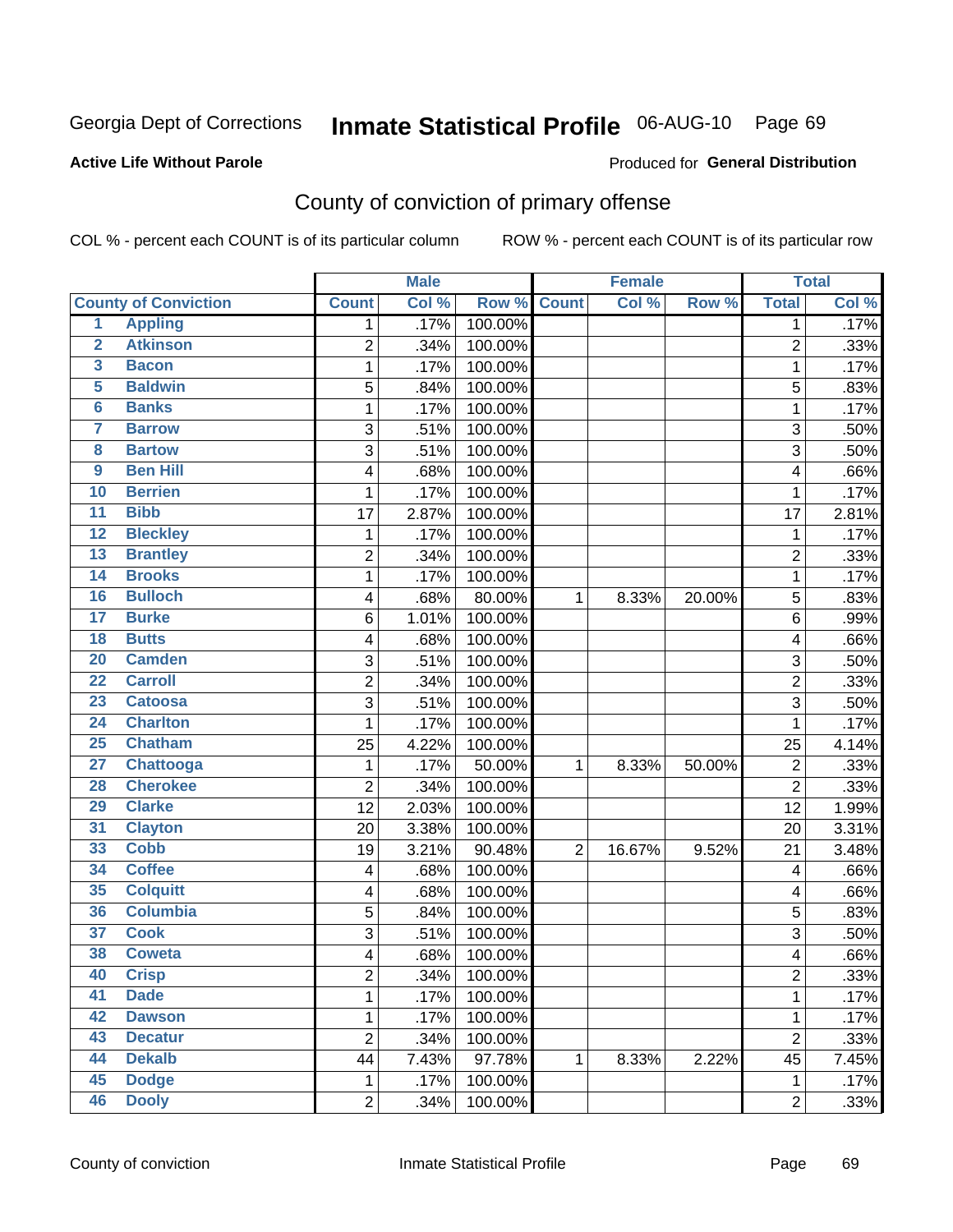# Inmate Statistical Profile 06-AUG-10 Page 70

#### **Active Life Without Parole**

#### Produced for General Distribution

## County of conviction of primary offense

COL % - percent each COUNT is of its particular column

|                 |                             |                  | <b>Male</b> |         |              | <b>Female</b> |        |                         | <b>Total</b> |
|-----------------|-----------------------------|------------------|-------------|---------|--------------|---------------|--------|-------------------------|--------------|
|                 | <b>County of Conviction</b> | <b>Count</b>     | Col %       | Row %   | <b>Count</b> | Col %         | Row %  | <b>Total</b>            | Col %        |
| 47              | <b>Dougherty</b>            | $\overline{21}$  | 3.55%       | 100.00% |              |               |        | $\overline{21}$         | 3.48%        |
| 48              | <b>Douglas</b>              | 17               | 2.87%       | 94.44%  | $\mathbf{1}$ | 8.33%         | 5.56%  | 18                      | 2.98%        |
| 49              | <b>Early</b>                | $\mathbf 1$      | .17%        | 100.00% |              |               |        | 1                       | .17%         |
| $\overline{51}$ | <b>Effingham</b>            | $\overline{3}$   | .51%        | 100.00% |              |               |        | $\mathbf{3}$            | .50%         |
| 52              | <b>Elbert</b>               | $\overline{c}$   | .34%        | 100.00% |              |               |        | $\overline{2}$          | .33%         |
| $\overline{53}$ | <b>Emanuel</b>              | $\overline{c}$   | .34%        | 100.00% |              |               |        | $\overline{2}$          | .33%         |
| 56              | <b>Fayette</b>              | $\overline{3}$   | .51%        | 100.00% |              |               |        | 3                       | .50%         |
| $\overline{57}$ | <b>Floyd</b>                | $\overline{9}$   | 1.52%       | 100.00% |              |               |        | $\boldsymbol{9}$        | 1.49%        |
| 58              | <b>Forsyth</b>              | $\mathbf{1}$     | .17%        | 100.00% |              |               |        | $\mathbf 1$             | .17%         |
| 59              | <b>Franklin</b>             | $\overline{2}$   | .34%        | 100.00% |              |               |        | $\overline{2}$          | .33%         |
| 60              | <b>Fulton</b>               | 71               | 11.99%      | 100.00% |              |               |        | 71                      | 11.75%       |
| 61              | <b>Gilmer</b>               | 1                | .17%        | 100.00% |              |               |        | $\mathbf 1$             | .17%         |
| 63              | <b>Glynn</b>                | 17               | 2.87%       | 100.00% |              |               |        | 17                      | 2.81%        |
| 66              | <b>Greene</b>               | 1                | .17%        | 100.00% |              |               |        | $\mathbf{1}$            | .17%         |
| 67              | <b>Gwinnett</b>             | $\boldsymbol{9}$ | 1.52%       | 90.00%  | 1            | 8.33%         | 10.00% | 10                      | 1.66%        |
| 68              | <b>Habersham</b>            | 4                | .68%        | 100.00% |              |               |        | $\overline{\mathbf{4}}$ | .66%         |
| 69              | <b>Hall</b>                 | 11               | 1.86%       | 100.00% |              |               |        | 11                      | 1.82%        |
| $\overline{71}$ | <b>Haralson</b>             | 2                | .34%        | 100.00% |              |               |        | $\overline{2}$          | .33%         |
| $\overline{72}$ | <b>Harris</b>               | 1                | .17%        | 100.00% |              |               |        | $\mathbf 1$             | .17%         |
| 73              | <b>Hart</b>                 | 4                | .68%        | 100.00% |              |               |        | 4                       | .66%         |
| 75              | <b>Henry</b>                | 10               | 1.69%       | 100.00% |              |               |        | 10                      | 1.66%        |
| 76              | <b>Houston</b>              | 8                | 1.35%       | 100.00% |              |               |        | 8                       | 1.32%        |
| $\overline{77}$ | <b>Irwin</b>                | 1                | .17%        | 100.00% |              |               |        | $\mathbf 1$             | .17%         |
| 78              | <b>Jackson</b>              | 10               | 1.69%       | 100.00% |              |               |        | 10                      | 1.66%        |
| 79              | <b>Jasper</b>               | $\mathbf{1}$     | .17%        | 100.00% |              |               |        | 1                       | .17%         |
| 80              | <b>Jeff Davis</b>           | 1                | .17%        | 100.00% |              |               |        | $\mathbf 1$             | .17%         |
| 81              | <b>Jefferson</b>            | 1                | .17%        | 100.00% |              |               |        | $\mathbf 1$             | .17%         |
| 84              | <b>Jones</b>                | 1                | .17%        | 100.00% |              |               |        | $\mathbf 1$             | .17%         |
| 87              | <b>Laurens</b>              | 3                | .51%        | 100.00% |              |               |        | 3                       | .50%         |
| 88              | Lee                         | $\overline{c}$   | .34%        | 100.00% |              |               |        | $\overline{2}$          | .33%         |
| 89              | <b>Liberty</b>              | 5                | .84%        | 100.00% |              |               |        | 5                       | .83%         |
| 91              | Long                        | 3                | .51%        | 100.00% |              |               |        | 3                       | $.50\%$      |
| 92              | <b>Lowndes</b>              | 4                | .68%        | 100.00% |              |               |        | $\overline{\mathbf{4}}$ | .66%         |
| 95              | <b>Madison</b>              | 1                | .17%        | 100.00% |              |               |        | $\mathbf{1}$            | .17%         |
| 96              | <b>Marion</b>               | 1                | .17%        | 100.00% |              |               |        | $\mathbf{1}$            | .17%         |
| 97              | <b>Mcduffie</b>             | 1                | .17%        | 100.00% |              |               |        | 1                       | .17%         |
| 98              | <b>Mcintosh</b>             | 1                | .17%        | 100.00% |              |               |        | 1                       | .17%         |
| 100             | <b>Miller</b>               | $\mathbf 1$      | .17%        | 100.00% |              |               |        | $\mathbf{1}$            | .17%         |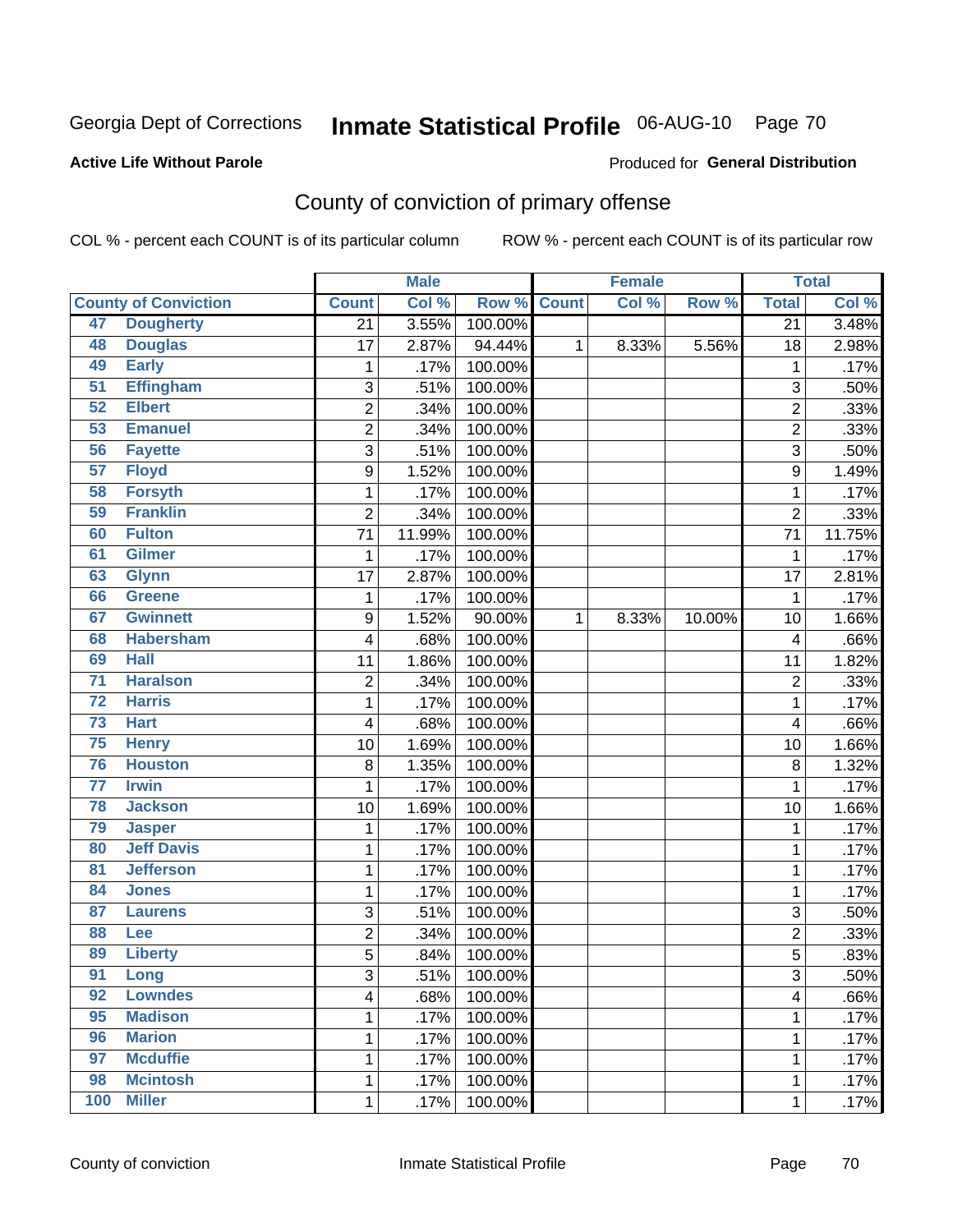# Inmate Statistical Profile 06-AUG-10 Page 71

#### **Active Life Without Parole**

#### Produced for General Distribution

## County of conviction of primary offense

COL % - percent each COUNT is of its particular column

|                                     |                         | <b>Male</b> |         |                 | <b>Female</b> |        |                         | <b>Total</b> |
|-------------------------------------|-------------------------|-------------|---------|-----------------|---------------|--------|-------------------------|--------------|
| <b>County of Conviction</b>         | <b>Count</b>            | Col %       | Row %   | <b>Count</b>    | Col %         | Row %  | <b>Total</b>            | Col %        |
| 102 Monroe                          | $\overline{3}$          | .51%        | 100.00% |                 |               |        | $\overline{3}$          | .50%         |
| 106<br><b>Muscogee</b>              | 18                      | 3.04%       | 94.74%  | $\mathbf{1}$    | 8.33%         | 5.26%  | 19                      | 3.15%        |
| 107<br><b>Newton</b>                | 3                       | .51%        | 75.00%  | $\mathbf{1}$    | 8.33%         | 25.00% | 4                       | .66%         |
| 109<br><b>Oglethorpe</b>            | $\mathbf 1$             | .17%        | 100.00% |                 |               |        | $\mathbf{1}$            | .17%         |
| 110<br><b>Paulding</b>              | $\overline{c}$          | .34%        | 100.00% |                 |               |        | $\overline{c}$          | .33%         |
| 113<br><b>Pierce</b>                | $\overline{2}$          | .34%        | 100.00% |                 |               |        | $\overline{2}$          | .33%         |
| <b>Pike</b><br>114                  | 3                       | .51%        | 75.00%  | $\mathbf{1}$    | 8.33%         | 25.00% | 4                       | .66%         |
| 115<br><b>Polk</b>                  | $\overline{2}$          | .34%        | 100.00% |                 |               |        | $\overline{2}$          | .33%         |
| <b>Pulaski</b><br>116               | $\mathbf 1$             | .17%        | 100.00% |                 |               |        | $\mathbf{1}$            | .17%         |
| 117<br><b>Putnam</b>                | 6                       | 1.01%       | 100.00% |                 |               |        | 6                       | .99%         |
| 119<br><b>Rabun</b>                 | $\mathbf 1$             | .17%        | 100.00% |                 |               |        | 1                       | .17%         |
| <b>Randolph</b><br>120              | $\mathbf{1}$            | .17%        | 100.00% |                 |               |        | $\mathbf{1}$            | .17%         |
| <b>Richmond</b><br>121              | 24                      | 4.05%       | 96.00%  | $\mathbf{1}$    | 8.33%         | 4.00%  | 25                      | 4.14%        |
| 122<br><b>Rockdale</b>              | $\overline{\mathbf{4}}$ | .68%        | 100.00% |                 |               |        | $\overline{\mathbf{4}}$ | .66%         |
| <b>Spalding</b><br>126              | 6                       | 1.01%       | 100.00% |                 |               |        | 6                       | .99%         |
| <b>Stephens</b><br>127              | $\overline{2}$          | .34%        | 100.00% |                 |               |        | $\overline{2}$          | .33%         |
| <b>Sumter</b><br>129                | 1                       | .17%        | 100.00% |                 |               |        | 1                       | .17%         |
| $\overline{132}$<br><b>Tattnall</b> | $\overline{2}$          | .34%        | 100.00% |                 |               |        | $\overline{2}$          | .33%         |
| 135<br><b>Terrell</b>               | $\mathbf{1}$            | .17%        | 100.00% |                 |               |        | $\mathbf{1}$            | .17%         |
| 136<br><b>Thomas</b>                | 4                       | .68%        | 100.00% |                 |               |        | 4                       | .66%         |
| <b>Tift</b><br>137                  | 5                       | .84%        | 100.00% |                 |               |        | 5                       | .83%         |
| <b>Toombs</b><br>138                | $\overline{8}$          | 1.35%       | 100.00% |                 |               |        | 8                       | 1.32%        |
| 139<br><b>Towns</b>                 | $\mathbf 1$             | .17%        | 100.00% |                 |               |        | $\mathbf 1$             | .17%         |
| 141<br><b>Troup</b>                 | $\mathbf{1}$            | .17%        | 100.00% |                 |               |        | $\mathbf 1$             | .17%         |
| 142<br><b>Turner</b>                | $\mathbf 1$             | .17%        | 100.00% |                 |               |        | $\mathbf 1$             | .17%         |
| <b>Union</b><br>144                 | $\overline{1}$          | .17%        | 100.00% |                 |               |        | $\overline{1}$          | .17%         |
| 145<br><b>Upson</b>                 | $\overline{2}$          | .34%        | 100.00% |                 |               |        | $\overline{2}$          | .33%         |
| <b>Walker</b><br>146                | $\overline{3}$          | .51%        | 75.00%  | 1               | 8.33%         | 25.00% | 4                       | .66%         |
| 147<br><b>Walton</b>                | $\overline{6}$          | 1.01%       | 100.00% |                 |               |        | 6                       | .99%         |
| <b>Ware</b><br>148                  | 10                      | 1.69%       | 100.00% |                 |               |        | 10                      | 1.66%        |
| 150<br><b>Washington</b>            | 3                       | .51%        | 100.00% |                 |               |        | 3                       | .50%         |
| 151<br><b>Wayne</b>                 | $\overline{2}$          | .34%        | 100.00% |                 |               |        | $\overline{2}$          | .33%         |
| 155<br><b>Whitfield</b>             | 6                       | 1.01%       | 100.00% |                 |               |        | 6                       | .99%         |
| <b>Wilkes</b><br>157                | $\mathbf{1}$            | .17%        | 100.00% |                 |               |        | $\mathbf 1$             | .17%         |
| 159<br><b>Worth</b>                 | 1                       | .17%        | 100.00% |                 |               |        | $\mathbf{1}$            | .17%         |
| <b>Total Rported</b>                | $\overline{592}$        | 100%        | 98.01%  | $\overline{12}$ | 100%          | 1.99%  | 604                     | 100%         |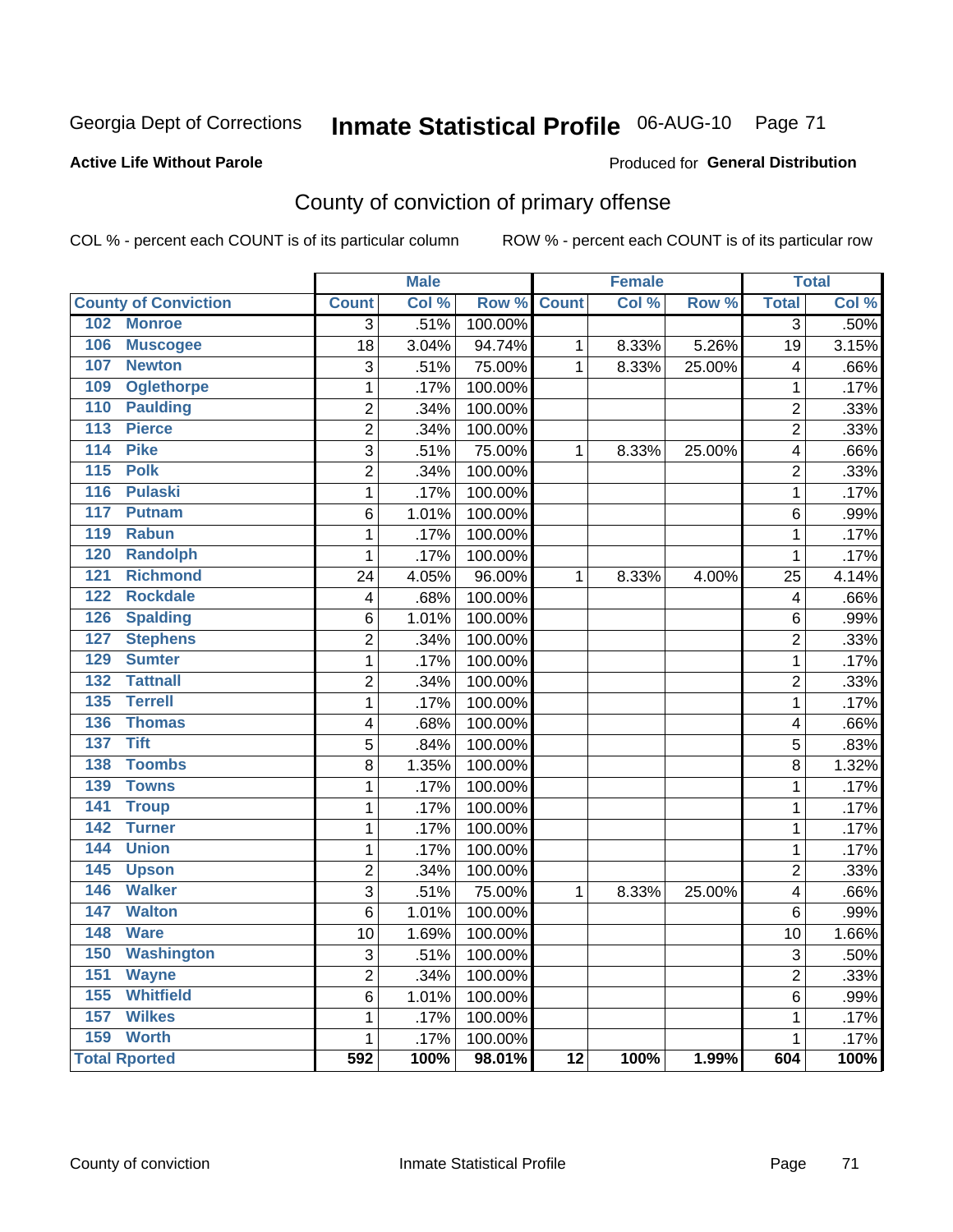# Inmate Statistical Profile 06-AUG-10 Page 72

#### **Active Life Without Parole**

#### Produced for General Distribution

## County of conviction of primary offense

COL % - percent each COUNT is of its particular column

|                     | <b>Male</b> | <b>Female</b>    | <b>Total</b> |
|---------------------|-------------|------------------|--------------|
| <b>Not Reported</b> |             |                  |              |
| <b>Grand Total</b>  | 592         | $\bullet$<br>1 Z | 604          |

| $-1110.25$<br>้นแบเ | <b>Mode</b><br>freauent) | . . <b>. .</b> | Cobb | <b>ulton</b> |
|---------------------|--------------------------|----------------|------|--------------|
|---------------------|--------------------------|----------------|------|--------------|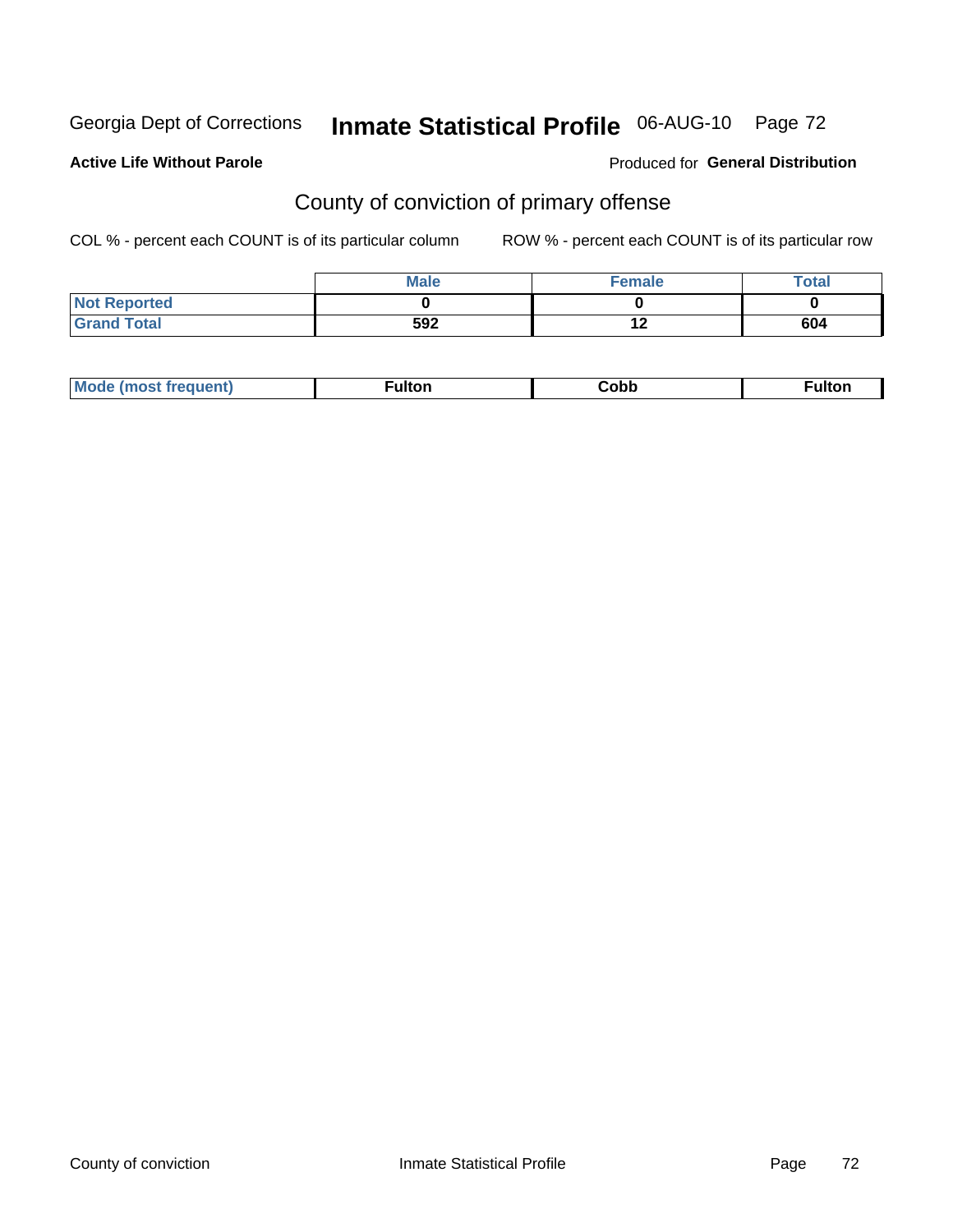Georgia Dept of Corrections

# Inmate Statistical Profile 06-AUG-10 Page 73

#### **Active Life Without Parole**

#### Produced for General Distribution

## Circuit of conviction of primary offense

COL % - percent each COUNT is of its particular column

|                         |                                 |                         | <b>Male</b> |         |                | <b>Female</b> |        |                         | <b>Total</b> |
|-------------------------|---------------------------------|-------------------------|-------------|---------|----------------|---------------|--------|-------------------------|--------------|
|                         | <b>Circuit of Conviction</b>    | <b>Count</b>            | Col %       | Row %   | <b>Count</b>   | Col %         | Row %  | <b>Total</b>            | Col %        |
| 1                       | <b>Alapaha Circuit</b>          | 6                       | 1.01%       | 100.00% |                |               |        | $\overline{6}$          | .99%         |
| $\overline{2}$          | <b>Alcovy Circuit</b>           | 9                       | 1.52%       | 90.00%  | 1              | 8.33%         | 10.00% | 10                      | 1.66%        |
| $\overline{\mathbf{3}}$ | <b>Atlanta Circuit</b>          | 71                      | 11.99%      | 100.00% |                |               |        | 71                      | 11.75%       |
| 4                       | <b>Atlantic Circuit</b>         | 11                      | 1.86%       | 100.00% |                |               |        | 11                      | 1.82%        |
| $\overline{5}$          | <b>Augusta Circuit</b>          | 35                      | 5.91%       | 97.22%  | $\mathbf{1}$   | 8.33%         | 2.78%  | 36                      | 5.96%        |
| $\overline{6}$          | <b>Blue Ridge Circuit</b>       | $\overline{2}$          | .34%        | 100.00% |                |               |        | $\overline{2}$          | .33%         |
| 7                       | <b>Brunswick Circuit</b>        | 24                      | 4.05%       | 100.00% |                |               |        | 24                      | 3.97%        |
| $\overline{\mathbf{8}}$ | <b>Chattahoochee Circuit</b>    | 20                      | 3.38%       | 95.24%  | 1              | 8.33%         | 4.76%  | 21                      | 3.48%        |
| $\overline{9}$          | <b>Cherokee Circuit</b>         | 3                       | .51%        | 100.00% |                |               |        | 3                       | .50%         |
| 10                      | <b>Clayton Circuit</b>          | 20                      | 3.38%       | 100.00% |                |               |        | 20                      | 3.31%        |
| $\overline{11}$         | <b>Cobb Circuit</b>             | 19                      | 3.21%       | 90.48%  | $\overline{2}$ | 16.67%        | 9.52%  | 21                      | 3.48%        |
| $\overline{12}$         | <b>Conasauga Circuit</b>        | 6                       | 1.01%       | 100.00% |                |               |        | 6                       | .99%         |
| $\overline{13}$         | <b>Cordele Circuit</b>          | 8                       | 1.35%       | 100.00% |                |               |        | 8                       | 1.32%        |
| $\overline{14}$         | <b>Coweta Circuit</b>           | $\overline{7}$          | 1.18%       | 100.00% |                |               |        | $\overline{7}$          | 1.16%        |
| 15                      | <b>Dougherty Circuit</b>        | 21                      | 3.55%       | 100.00% |                |               |        | 21                      | 3.48%        |
| 16                      | <b>Dublin Circuit</b>           | 3                       | .51%        | 100.00% |                |               |        | 3                       | .50%         |
| $\overline{17}$         | <b>Eastern Circuit</b>          | 25                      | 4.22%       | 100.00% |                |               |        | 25                      | 4.14%        |
| 18                      | <b>Flint Circuit</b>            | 10                      | 1.69%       | 100.00% |                |               |        | 10                      | 1.66%        |
| 19                      | <b>Griffin Circuit</b>          | 14                      | 2.36%       | 93.33%  | 1              | 8.33%         | 6.67%  | 15                      | 2.48%        |
| $\overline{20}$         | <b>Gwinnett Circuit</b>         | 9                       | 1.52%       | 90.00%  | 1              | 8.33%         | 10.00% | 10                      | 1.66%        |
| $\overline{21}$         | <b>Houston Circuit</b>          | 8                       | 1.35%       | 100.00% |                |               |        | 8                       | 1.32%        |
| $\overline{22}$         | <b>Lookout Mountain Circuit</b> | 8                       | 1.35%       | 80.00%  | $\overline{2}$ | 16.67%        | 20.00% | 10                      | 1.66%        |
| 23                      | <b>Macon Circuit</b>            | 17                      | 2.87%       | 100.00% |                |               |        | 17                      | 2.81%        |
| $\overline{24}$         | <b>Middle Circuit</b>           | 14                      | 2.36%       | 100.00% |                |               |        | 14                      | 2.32%        |
| $\overline{25}$         | <b>Mountain Circuit</b>         | $\overline{7}$          | 1.18%       | 100.00% |                |               |        | $\overline{7}$          | 1.16%        |
| 26                      | <b>Northeastern Circuit</b>     | 12                      | 2.03%       | 100.00% |                |               |        | 12                      | 1.99%        |
| $\overline{27}$         | <b>Northern Circuit</b>         | 10                      | 1.69%       | 100.00% |                |               |        | 10                      | 1.66%        |
| 28                      | <b>Ocmulgee Circuit</b>         | 14                      | 2.36%       | 100.00% |                |               |        | 14                      | 2.32%        |
| 29                      | <b>Oconee Circuit</b>           | 3                       | .51%        | 100.00% |                |               |        | 3                       | .50%         |
| 30                      | <b>Ogeechee Circuit</b>         | 7                       | 1.18%       | 87.50%  | 1              | 8.33%         | 12.50% | $\bf 8$                 | 1.32%        |
| $\overline{31}$         | <b>Pataula Circuit</b>          | 4                       | .68%        | 100.00% |                |               |        | 4                       | .66%         |
| 32                      | <b>Piedmont Circuit</b>         | 14                      | 2.36%       | 100.00% |                |               |        | 14                      | 2.32%        |
| 33                      | <b>Rome Circuit</b>             | 9                       | 1.52%       | 100.00% |                |               |        | 9                       | 1.49%        |
| 34                      | <b>South Georgia Circuit</b>    | $\overline{2}$          | .34%        | 100.00% |                |               |        | $\overline{2}$          | .33%         |
| 35                      | <b>Southern Circuit</b>         | 13                      | 2.20%       | 100.00% |                |               |        | 13                      | 2.15%        |
| 36                      | <b>Southwestern Circuit</b>     | 3                       | .51%        | 100.00% |                |               |        | 3                       | .50%         |
| 37                      | <b>Stone Mountain Circuit</b>   | 44                      | 7.43%       | 97.78%  | 1              | 8.33%         | 2.22%  | 45                      | 7.45%        |
| 38                      | <b>Tallapoosa Circuit</b>       | $\overline{\mathbf{4}}$ | .68%        | 100.00% |                |               |        | $\overline{\mathbf{4}}$ | .66%         |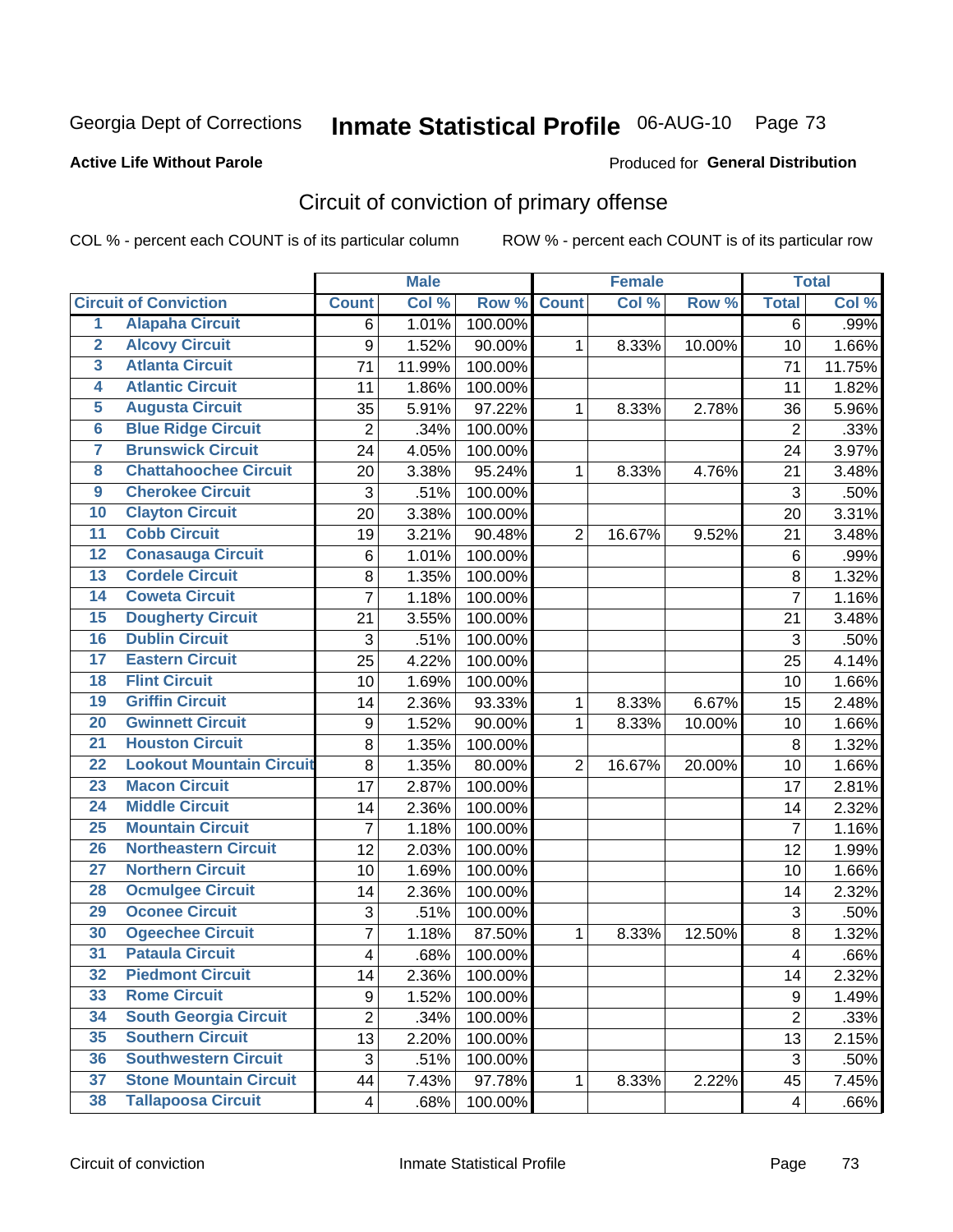Georgia Dept of Corrections

# Inmate Statistical Profile 06-AUG-10 Page 74

#### **Active Life Without Parole**

#### Produced for General Distribution

## Circuit of conviction of primary offense

COL % - percent each COUNT is of its particular column

|                                   |                 | <b>Male</b> |         |              | <b>Female</b> |       |              | <b>Total</b> |
|-----------------------------------|-----------------|-------------|---------|--------------|---------------|-------|--------------|--------------|
| <b>Circuit of Conviction</b>      | <b>Count</b>    | Col %       | Row %   | <b>Count</b> | Col %         | Row % | <b>Total</b> | Col %        |
| <b>Tifton Circuit</b><br>39       | 8               | 1.35%       | 100.00% |              |               |       | 8            | 1.32%        |
| <b>Toombs Circuit</b><br>40       | 2               | .34%        | 100.00% |              |               |       | 2            | .33%         |
| <b>Waycross Circuit</b><br>41     | 20 <sub>1</sub> | 3.38%       | 100.00% |              |               |       | 20           | 3.31%        |
| <b>Western Circuit</b><br>42      | 12              | 2.03%       | 100.00% |              |               |       | 12           | 1.99%        |
| <b>Rockdale Circuit</b><br>43     | 4               | .68%        | 100.00% |              |               |       | 4            | .66%         |
| <b>Douglas Circuit</b><br>44      | 17              | 2.87%       | 94.44%  |              | 8.33%         | 5.56% | 18           | 2.98%        |
| <b>Appalachian Circuit</b><br>45  |                 | .17%        | 100.00% |              |               |       |              | .17%         |
| <b>Enotah Circuit</b><br>46       | 2               | .34%        | 100.00% |              |               |       | 2            | .33%         |
| <b>Bell-Forsyth Circuit</b><br>47 |                 | .17%        | 100.00% |              |               |       |              | .17%         |
| <b>Towaliga Circuit</b><br>48     |                 | 1.18%       | 100.00% |              |               |       |              | 1.16%        |
| <b>Paulding Circuit</b><br>49     | ◠               | .34%        | 100.00% |              |               |       | 2            | .33%         |
| <b>Total Rported</b>              | 592             | 100%        | 98.01%  | 12           | 100%          | 1.99% | 604          | 100%         |

| <b>eported</b><br>N |     |     |     |
|---------------------|-----|-----|-----|
| <b>Total</b>        | 592 | . . | 604 |

| M | . | -----<br>oг | ----<br>пLс |
|---|---|-------------|-------------|
|   |   | <b>OUNN</b> |             |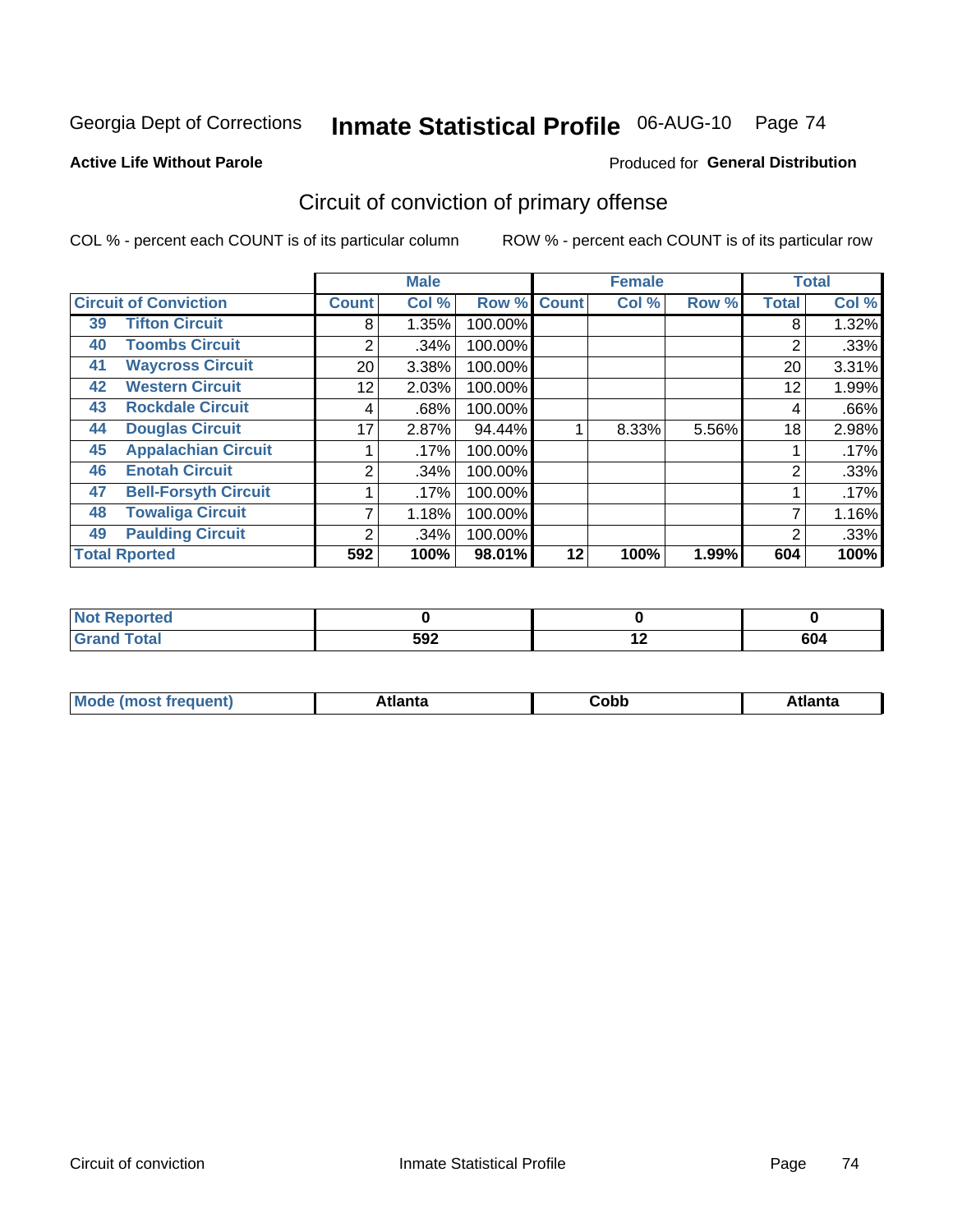#### **Active Life Without Parole**

#### Produced for General Distribution

### Years served (jail + prison) in this incarceration

COL % - percent each COUNT is of its particular column

|                       |                | <b>Male</b> |         |                | <b>Female</b>             |        |                         | <b>Total</b> |
|-----------------------|----------------|-------------|---------|----------------|---------------------------|--------|-------------------------|--------------|
| <b>Years Served</b>   | <b>Count</b>   | Col %       | Row %   | <b>Count</b>   | $\overline{\text{Col 9}}$ | Row %  | <b>Total</b>            | Col %        |
| Less than one year    | 36             | 6.08%       | 94.74%  | $\overline{2}$ | 16.67%                    | 5.26%  | 38                      | 6.29%        |
| 1 to 1.99 years       | 25             | 4.22%       | 100.00% |                |                           |        | 25                      | 4.14%        |
| 2 to 2.99 years       | 24             | 4.05%       | 100.00% |                |                           |        | 24                      | 3.97%        |
| 3 to 3.99 years       | 27             | 4.56%       | 93.10%  | $\overline{c}$ | 16.67%                    | 6.90%  | 29                      | 4.80%        |
| 4 to 4.99 years       | 17             | 2.87%       | 94.44%  | $\mathbf 1$    | 8.33%                     | 5.56%  | 18                      | 2.98%        |
| $5$ to $5.99$ years   | 29             | 4.90%       | 100.00% |                |                           |        | 29                      | 4.80%        |
| 6 to 6.99 years       | 31             | 5.24%       | 100.00% |                |                           |        | 31                      | 5.13%        |
| 7 to 7.99 years       | 34             | 5.74%       | 89.47%  | 4              | 33.33%                    | 10.53% | 38                      | 6.29%        |
| 8 to 8.99 years       | 42             | 7.09%       | 97.67%  | 1              | 8.33%                     | 2.33%  | 43                      | 7.12%        |
| 9 to 9.99 years       | 43             | 7.26%       | 100.00% |                |                           |        | 43                      | 7.12%        |
| 10 to 10.99 years     | 49             | 8.28%       | 100.00% |                |                           |        | 49                      | 8.11%        |
| 11 to 11.99 years     | 27             | 4.56%       | 96.43%  | $\mathbf{1}$   | 8.33%                     | 3.57%  | 28                      | 4.64%        |
| 12 to 12.99 years     | 46             | 7.77%       | 100.00% |                |                           |        | 46                      | 7.62%        |
| 13 to 13.99 years     | 47             | 7.94%       | 97.92%  | $\mathbf{1}$   | 8.33%                     | 2.08%  | 48                      | 7.95%        |
| 14 to 14.99 years     | 35             | 5.91%       | 100.00% |                |                           |        | 35                      | 5.79%        |
| 15 to 15.99 years     | 22             | 3.72%       | 100.00% |                |                           |        | 22                      | 3.64%        |
| 16 to 16.99 years     | 21             | 3.55%       | 100.00% |                |                           |        | 21                      | 3.48%        |
| 17 to 17.99 years     | 12             | 2.03%       | 100.00% |                |                           |        | 12                      | 1.99%        |
| 18 to 18.99 years     | 3              | 0.51%       | 100.00% |                |                           |        | 3                       | 0.50%        |
| 19 to 19.99 years     | 6              | 1.01%       | 100.00% |                |                           |        | 6                       | 0.99%        |
| 20 to 20.99 years     | $\overline{c}$ | 0.34%       | 100.00% |                |                           |        | $\overline{2}$          | 0.33%        |
| 21 to 21.99 years     | 5              | 0.84%       | 100.00% |                |                           |        | $\overline{5}$          | 0.83%        |
| 22 to 22.99 years     | 1              | 0.17%       | 100.00% |                |                           |        | $\mathbf{1}$            | 0.17%        |
| 23 to 23.99 years     | 3              | 0.51%       | 100.00% |                |                           |        | 3                       | 0.50%        |
| 26 to 26.99 years     | 1              | 0.17%       | 100.00% |                |                           |        | 1                       | 0.17%        |
| Thirty $+$ years      | 4              | 0.68%       | 100.00% |                |                           |        | $\overline{\mathbf{4}}$ | 0.66%        |
| <b>Total Reported</b> | 592            | 100%        | 98.01%  | 12             | 100%                      | 1.99%  | 604                     | 100.0%       |

| <b>Not Reported</b>      |                 |                    |                 |
|--------------------------|-----------------|--------------------|-----------------|
| <b>Grand Total</b>       | 592             | 12                 | 604             |
|                          |                 |                    |                 |
| <b>Mean</b><br>(average) | 9.58            | 6.38               | 9.51            |
| <b>Median (middle)</b>   | 9.715           | 7.34               | 9.64            |
| Mode<br>(most frequent)  | 9 to 9.99 years | Less than one year | 7 to 7.99 years |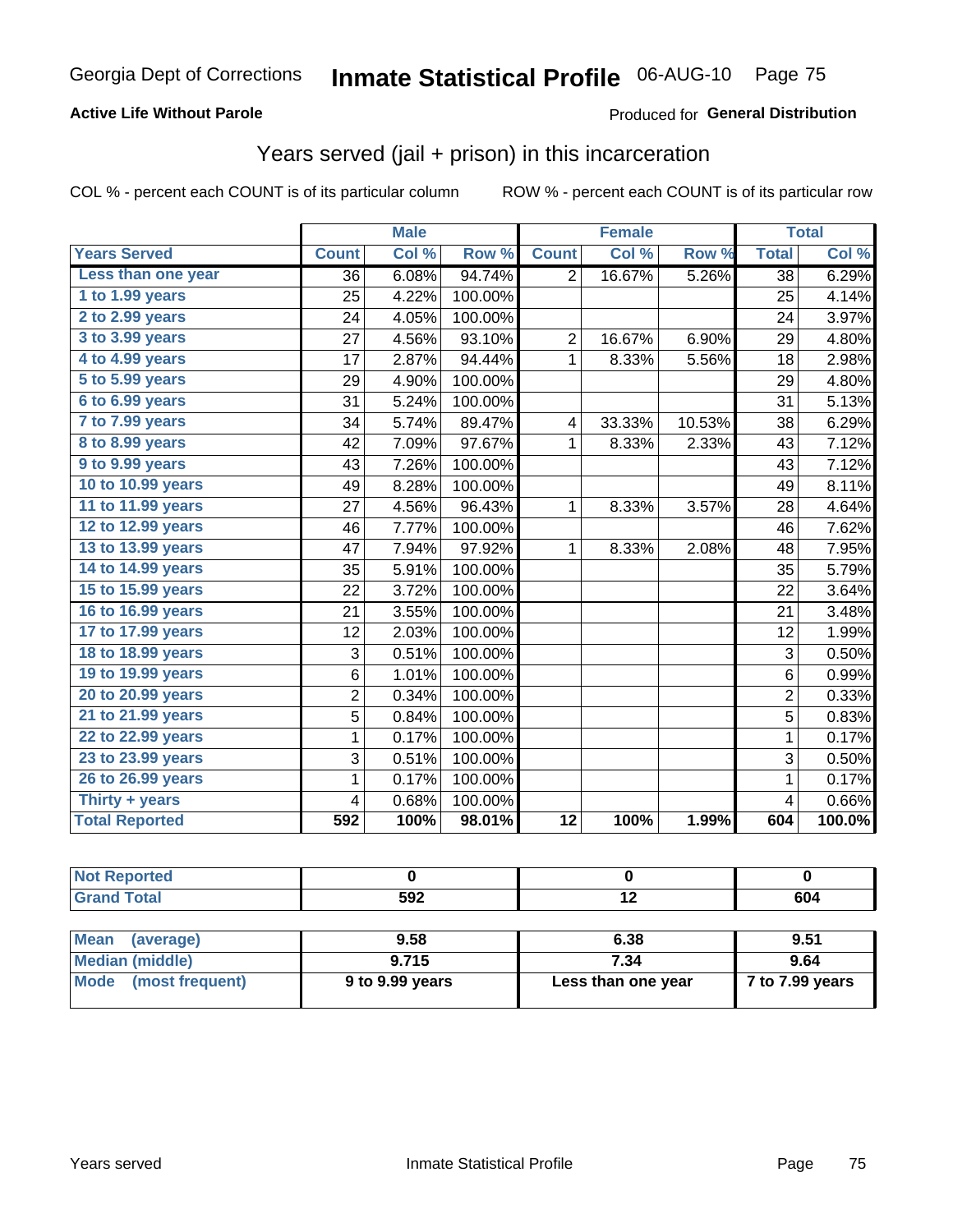Georgia Dept of Corrections

# Inmate Statistical Profile 06-AUG-10 Page 76

#### **Active Life Without Parole**

Produced for General Distribution

### Results of most recent HIV tests

COL % - percent each COUNT is of its particular column

|                         |              | <b>Male</b> |        |              | <b>Female</b> |          |         | Total  |
|-------------------------|--------------|-------------|--------|--------------|---------------|----------|---------|--------|
| <b>HIV Test Results</b> | <b>Count</b> | Col%        | Row %I | <b>Count</b> | Col %         | Row %    | ⊤otal ⊦ | Col %  |
| <b>Positive</b>         |              | 0.68%       | 80.00% |              | 8.33%         | 20.00%   |         | 0.83%  |
| <b>Negative</b>         | 585          | 99.32%      | 98.15% | 11           | $91.67\%$     | 1.85%    | 596     | 99.17% |
| <b>Total Reported</b>   | 589          | 100%        | 98.00% | 12           | 100%          | $2.00\%$ | 601     | 100%   |

| <b>Not Reported</b> |     |     |     |
|---------------------|-----|-----|-----|
| <b>Total</b>        | 592 | . . | 604 |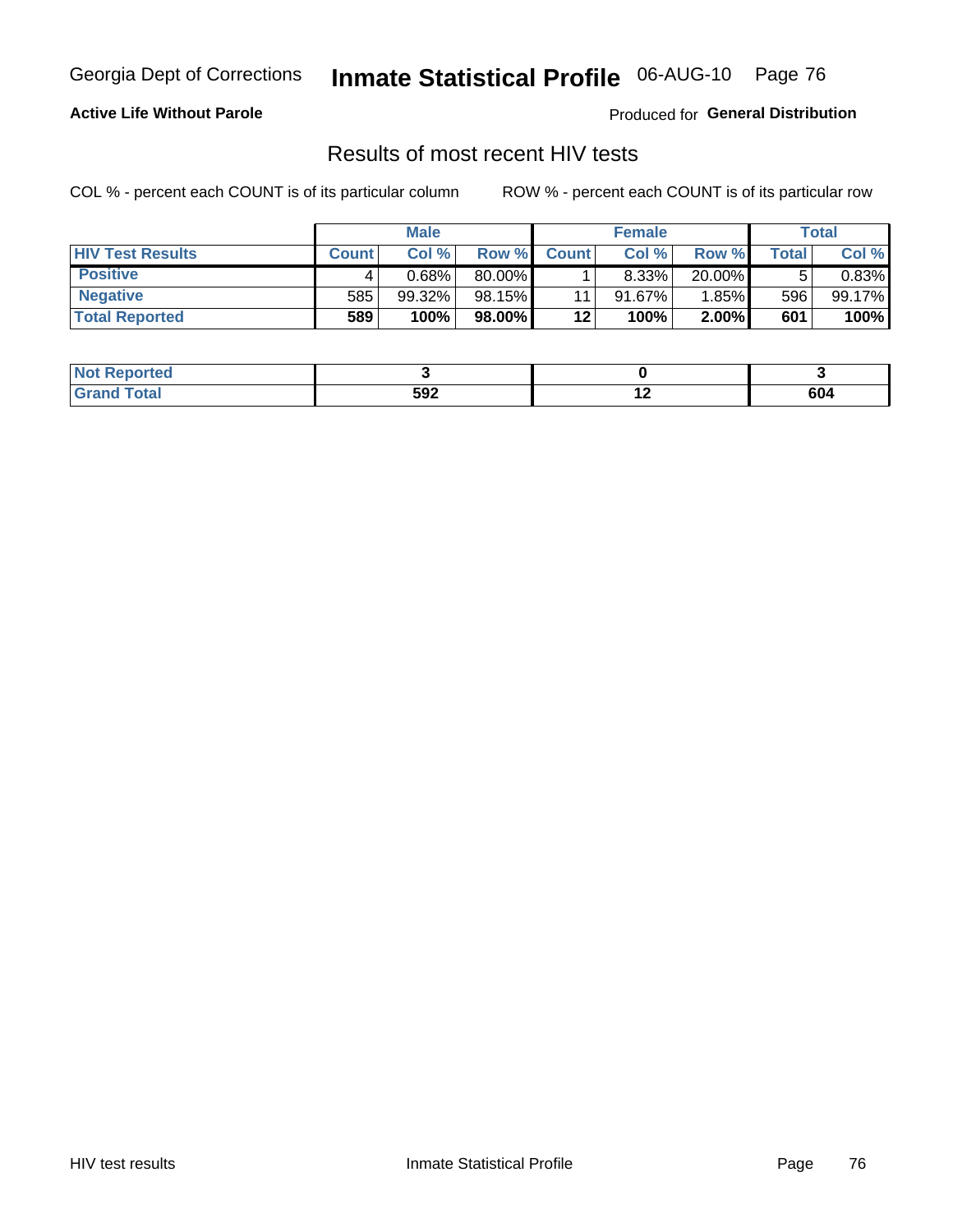#### **Active Life Without Parole**

Produced for General Distribution

### Results of most recent tuberculosis test

COL % - percent each COUNT is of its particular column

|                                  |              | <b>Male</b> |            |                 | <b>Female</b> |          |       | Total  |
|----------------------------------|--------------|-------------|------------|-----------------|---------------|----------|-------|--------|
| <b>Tuberculosis Test Results</b> | <b>Count</b> | Col%        | Row %I     | <b>Count</b>    | Col%          | Row %    | Total | Col %  |
| <b>Positive on current test</b>  | 160          | 27.07%      | $100.00\%$ |                 |               |          | 160   | 26.53% |
| <b>Negative</b>                  | 431          | 72.93%      | $97.29\%$  | 12 <sub>1</sub> | 100.00%       | $2.71\%$ | 443   | 73.47% |
| <b>Total Reported</b>            | 591          | 100%        | 98.01%     | 12              | 100%          | 1.99%    | 603   | 100%   |

| <b>Not Reported</b> |     |     |     |
|---------------------|-----|-----|-----|
| <b>Total</b>        | 592 | . . | 604 |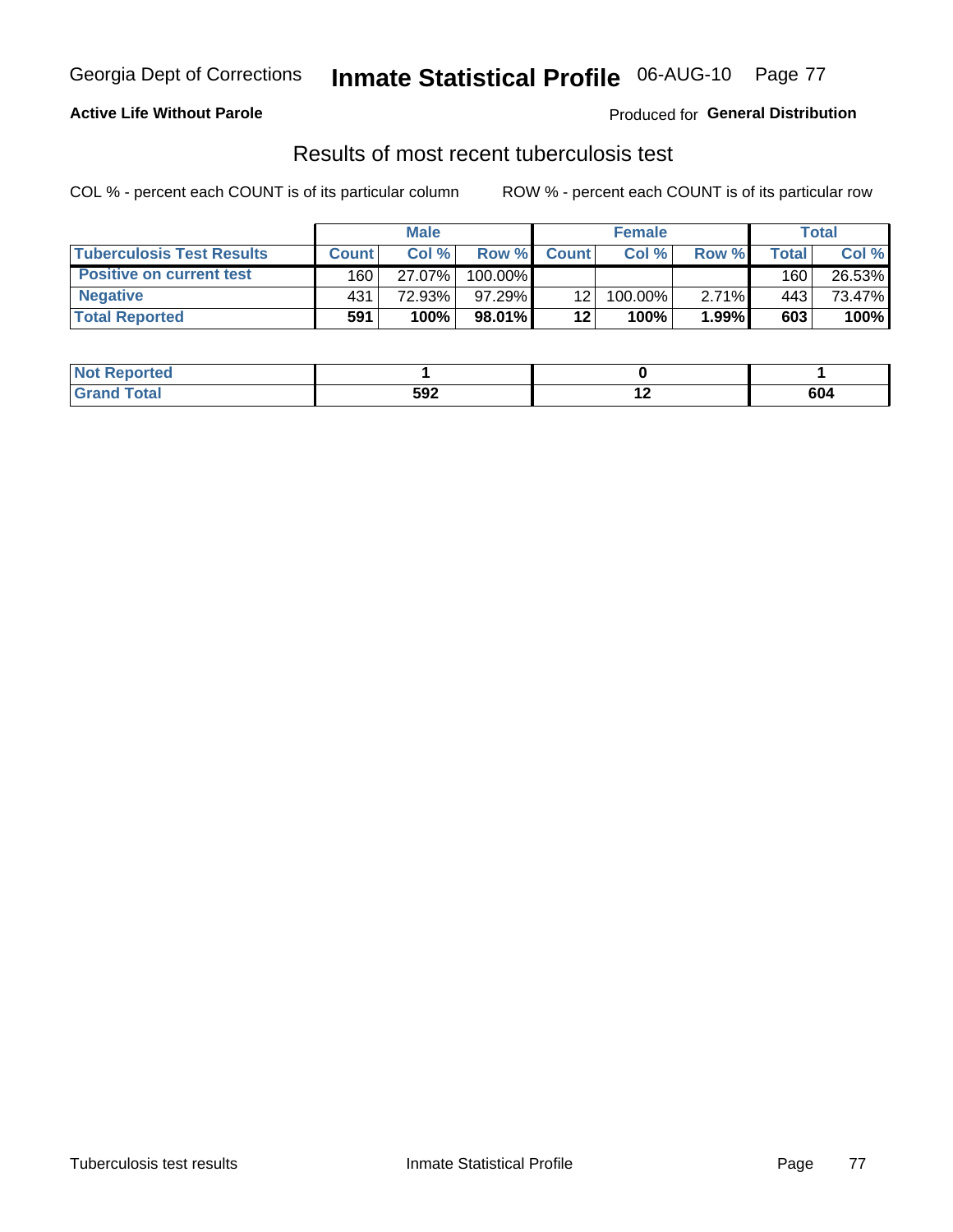#### **Active Life Without Parole**

Produced for General Distribution

### Results of most recent syphilis test

COL % - percent each COUNT is of its particular column

|                                 |              | <b>Male</b> |           |              | <b>Female</b> |          |       | Total  |
|---------------------------------|--------------|-------------|-----------|--------------|---------------|----------|-------|--------|
| <b>Syphilis Test Results</b>    | <b>Count</b> | Col %       | Row %     | <b>Count</b> | Col %         | Row %I   | Total | Col %  |
| <b>Positive on current test</b> |              | $2.92\%$    | $94.44\%$ |              | $8.33\%$      | 5.56%    | 18    | 3.03%  |
| <b>Negative</b>                 | 566          | 97.08%      | 98.09%    |              | $91.67\%$     | $1.91\%$ | 577   | 96.97% |
| <b>Total Reported</b>           | 583          | 100%        | 97.98%    | 12           | 100%          | $2.02\%$ | 595   | 100%   |

| <b>Not Reported</b> |     |     |     |
|---------------------|-----|-----|-----|
| <b>Grand Total</b>  | 592 | . . | 604 |